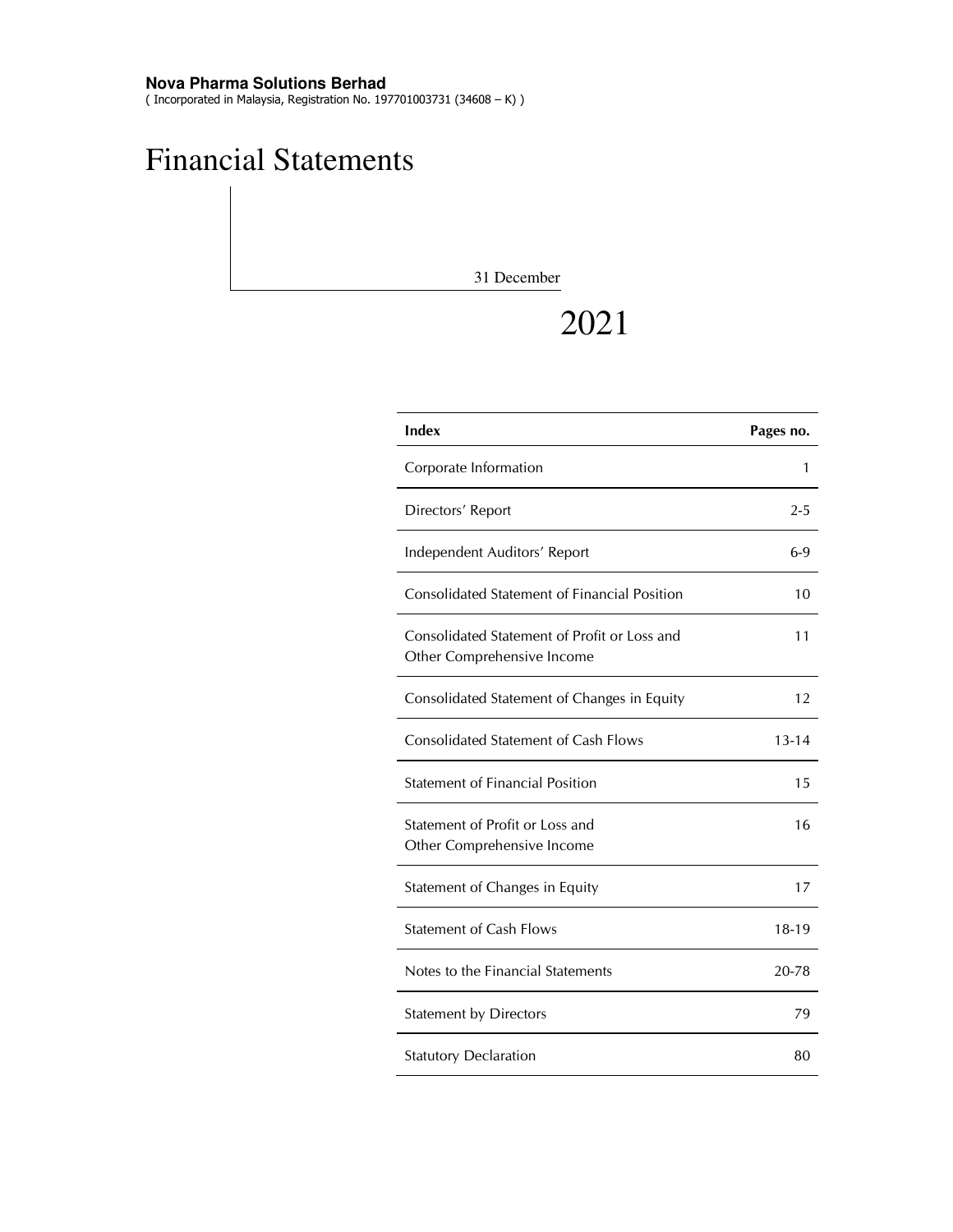( Incorporated in Malaysia, Registration No. 197701003731 (34608 – K) )

# Corporate Information

for the financial year ended 31 December 2021

| <b>Board of Directors</b>     | $\colon$<br>$\ddot{\cdot}$<br>$\vdots$ | Khoo Boo Wie (Executive Director, Chief Executive Officer)<br>Ter Leong Tah (Executive Director)<br>Ng Tik Hwa (Independent and Non Executive Director)                                                                                                                                                |  |  |
|-------------------------------|----------------------------------------|--------------------------------------------------------------------------------------------------------------------------------------------------------------------------------------------------------------------------------------------------------------------------------------------------------|--|--|
| <b>Company Secretary</b>      | $\ddot{\cdot}$                         | Leong Sue Ching (MAICSA 7040814)                                                                                                                                                                                                                                                                       |  |  |
| <b>Auditors</b>               | $\ddot{\cdot}$                         | Kreston John & Gan<br><b>Chartered Accountants</b><br>(Firm No. AF 0113)                                                                                                                                                                                                                               |  |  |
| <b>Registered Office</b>      | $\ddot{\phantom{a}}$                   | No. 9A, Jalan Medan Tuanku<br>Medan Tuanku<br>50300 Kuala Lumpur<br>Wilayah Persekutuan<br>Tel: 603-2691 8996<br>Fax: 603-2698 6996<br>Email: cosec@caresec.com.my                                                                                                                                     |  |  |
| <b>Share Registrar</b>        | $\ddot{\cdot}$                         | Tricor Investor & Issuing House Services Sdn. Bhd.<br>Unit 32-01, Level 32, Tower A, Vertical Business Suite<br>Avenue 3, Bangsar South<br>No. 8, Jalan Kerinchi<br>59200 Kuala Lumpur<br>Tel: 603-2783 9299<br>Fax: 603-2783 9222<br>Website: www.tiih.com.my<br>Email: is.enquiry@mytricorglobal.com |  |  |
| <b>Business Address</b>       | $\ddot{\cdot}$                         | Suite C-5-1 & 2, Level 5<br>Block C, Sky Park One City<br>Jalan USJ 25/1<br>47650 Subang Jaya<br>Selangor Darul Ehsan<br>Tel: 603-5022 2758<br>Email: admin@novapharms.com                                                                                                                             |  |  |
| <b>Principal Bankers</b>      | :<br>$\ddot{\cdot}$                    | OCBC Al-Amin Bank Berhad<br>OCBC Bank (Malaysia) Berhad                                                                                                                                                                                                                                                |  |  |
| <b>Stock Exchange Listing</b> | $\ddot{\cdot}$                         | LEAP Market of the Bursa Malaysia Securities Berhad ("BMSB")                                                                                                                                                                                                                                           |  |  |
| <b>Stock Short Name</b>       | $\ddot{\phantom{a}}$                   | <b>NPS</b>                                                                                                                                                                                                                                                                                             |  |  |
| <b>Stock Code</b>             | $\ddot{\cdot}$                         | 03006                                                                                                                                                                                                                                                                                                  |  |  |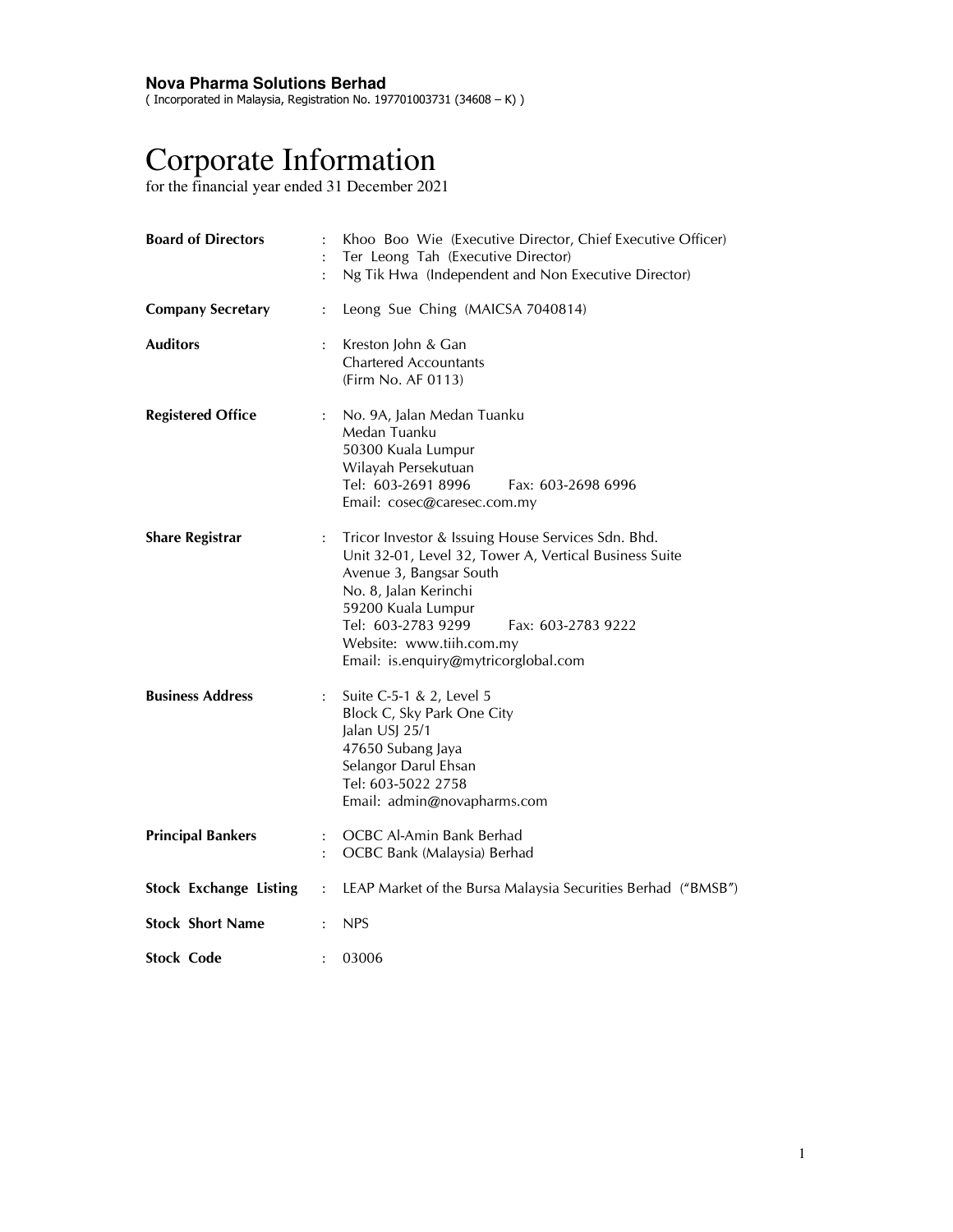( Incorporated in Malaysia, Registration No. 197701003731 (34608 – K) )

# Directors' Report

for the financial year ended 31 December 2021

The directors hereby submit their report and the audited financial statements of the Group and of the Company for the financial year ended 31 December 2021.

### **Principal activities**

The Company is principally engaged in the business of provision of technical documentation, validation and project execution in the pharmaceutical and biological industries. The principal activities of the subsidiary company are set out in Note 6 to the financial statements. There have been no significant changes in the nature of these activities during the financial year.

### **Results**

|                                                                         |           | Company |
|-------------------------------------------------------------------------|-----------|---------|
|                                                                         | <b>RM</b> | RM.     |
| Profit for the financial year after taxation attributable to the owners |           |         |
| of the Company                                                          | 482.426   | 774.522 |

### **Dividends**

No dividend has been paid, declared or proposed since the end of the previous financial year. The directors do not recommend any dividend payment in respect of the current financial year.

#### **Reserves and provisions**

There were no material transfers to or from reserves or provisions during the financial year other than those as disclosed in the financial statements.

### **Bad and doubtful debts**

Before the financial statements of the Group and of the Company were made out, the directors took reasonable steps to ascertain that action had been taken in relation to the writing off of bad debts and the making of allowance for doubtful debts and were of the opinion that it was not necessary to write off any debts nor make any allowance for doubtful debts.

At the date of this report, the directors are not aware of any circumstances which would alter their opinion that it was not necessary to write off any debts nor make any allowance for doubtful debts.

#### **Current assets**

Before the financial statements of the Group and of the Company were made out, the directors took reasonable steps to ascertain whether any current assets, other than debts, were unlikely to realise in the ordinary course of business their value as shown in the accounting records of the Group and of the Company and to the extent so ascertained were written down to an amount that they might be expected to realise.

At the date of this report, the directors are not aware of any circumstances that would render the values attributed to the current assets in the financial statements of the Group and of the Company misleading.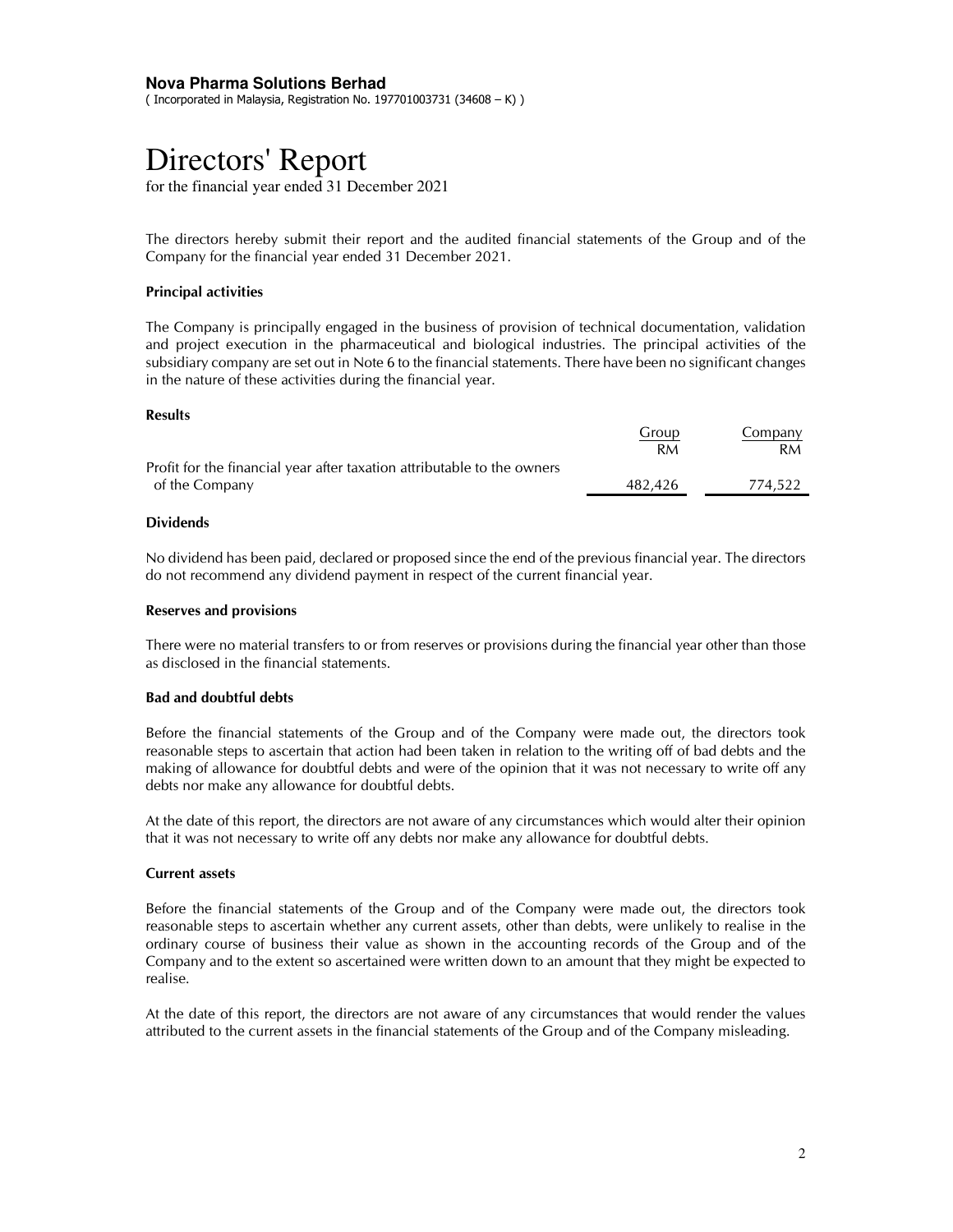( Incorporated in Malaysia, Registration No. 197701003731 (34608 – K) )

# Directors' Report

for the financial year ended 31 December 2021

### **Valuation methods**

At the date of this report, the directors are not aware of any circumstances which have arisen which render adherence to the existing methods of valuation of assets or liabilities of the Group and of the Company misleading or inappropriate.

### **Contingent and other liabilities**

At the date of this report, there does not exist : -

- i) any charge on the assets of the Group or of the Company that has arisen since the end of the financial year which secures the liabilities of any other person, or
- ii) any contingent liability in respect of the Group or of the Company that has arisen since the end of the financial year.

No contingent liability or other liability of the Group or of the Company has become enforceable, or is likely to become enforceable within the period of twelve months after the end of the financial year which, in the opinion of the directors, will or may substantially affect the ability of the Group or of the Company to meet its obligations as and when they fall due.

### **Change of circumstances**

At the date of this report, the directors are not aware of any circumstances, not otherwise dealt with in this report or the financial statements of the Group and of the Company, that would render any amount stated in the financial statements misleading.

### **Items of an unusual nature**

The results of the operations of the Group and of the Company for the financial year were not, in the opinion of the directors, substantially affected by any item, transaction or event of a material and unusual nature.

There has not arisen in the interval between the end of the financial year and the date of this report any item, transaction or event of a material and unusual nature likely, in the opinion of the directors, to affect substantially the results of the operations of the Group or of the Company for the current financial year.

### **Shares and debentures**

The Company did not issue any shares or debentures during the financial year.

### **Options Granted Over Unissued Shares**

No options were granted to any person to take up unissued shares of the Company during the financial year.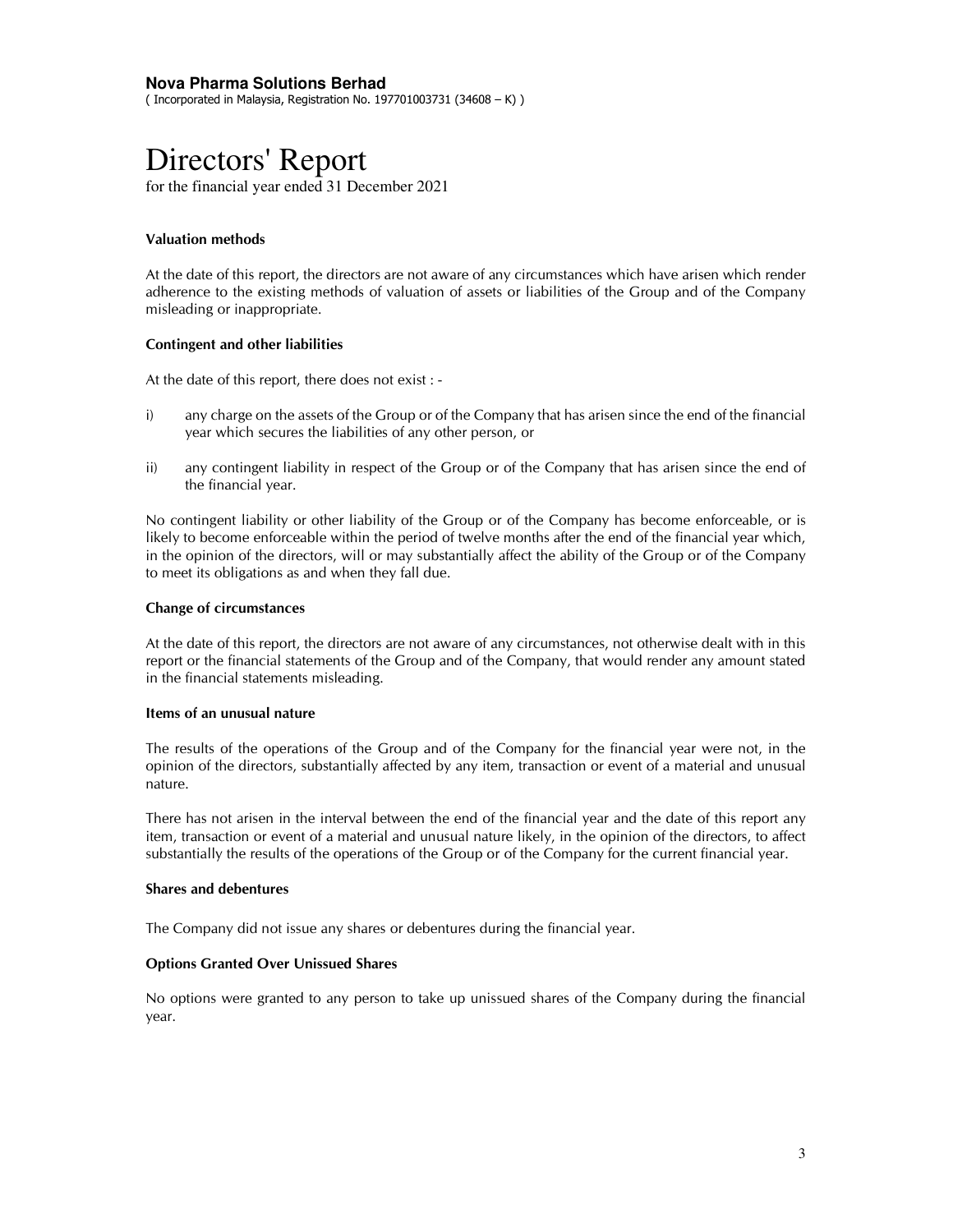( Incorporated in Malaysia, Registration No. 197701003731 (34608 – K) )

# Directors' Report

for the financial year ended 31 December 2021

## **Directors of the Company**

The directors of the Company in office at any time during the financial year and since the end of the financial year are : -

Khoo Boo Wie

Ter Leong Tah

Ng Tik Hwa

### **Directors' interests**

The interests and deemed interest in the ordinary shares of the Company of those who are directors at year end (including the interests of the spouses or children of the directors) as recorded in the Register of Directors' Shareholdings are as follows : -

|                  | Number of ordinary shares |        |                          |                     |
|------------------|---------------------------|--------|--------------------------|---------------------|
|                  | As at<br>1/1/2021         | Bought | Sold                     | As at<br>31/12/2021 |
| Direct interests |                           |        |                          |                     |
| Khoo Boo Wie     | 103,440,000               | -      | $\overline{\phantom{a}}$ | 103,440,000         |
| Ter Leong Tah    | 6,000,000                 |        | -                        | 6,000,000           |

None of the other directors holding office at the end of the financial year held any interest in the ordinary shares of the Company and of its related corporations.

#### **Directors' remuneration**

The amounts of the remuneration of the directors or past directors of the Company comprising remunerations received or receivable from the Company or its subsidiary company during the financial year are disclosed in Note 33 to the financial statements.

None of the directors or past directors of the Company have received any other benefits otherwise than in cash from the Company or its subsidiary company during the financial year.

No payment has been paid to or payable to any third party in respect of the services provided to the Company or its subsidiary company by the directors or past directors of the Company during the financial year.

### **Indemnifying Directors, Officers or Auditors**

No indemnities have been given or insurance premium paid, during or since the end of the financial year, for any person who is or has been the director, officer or auditor of the Company.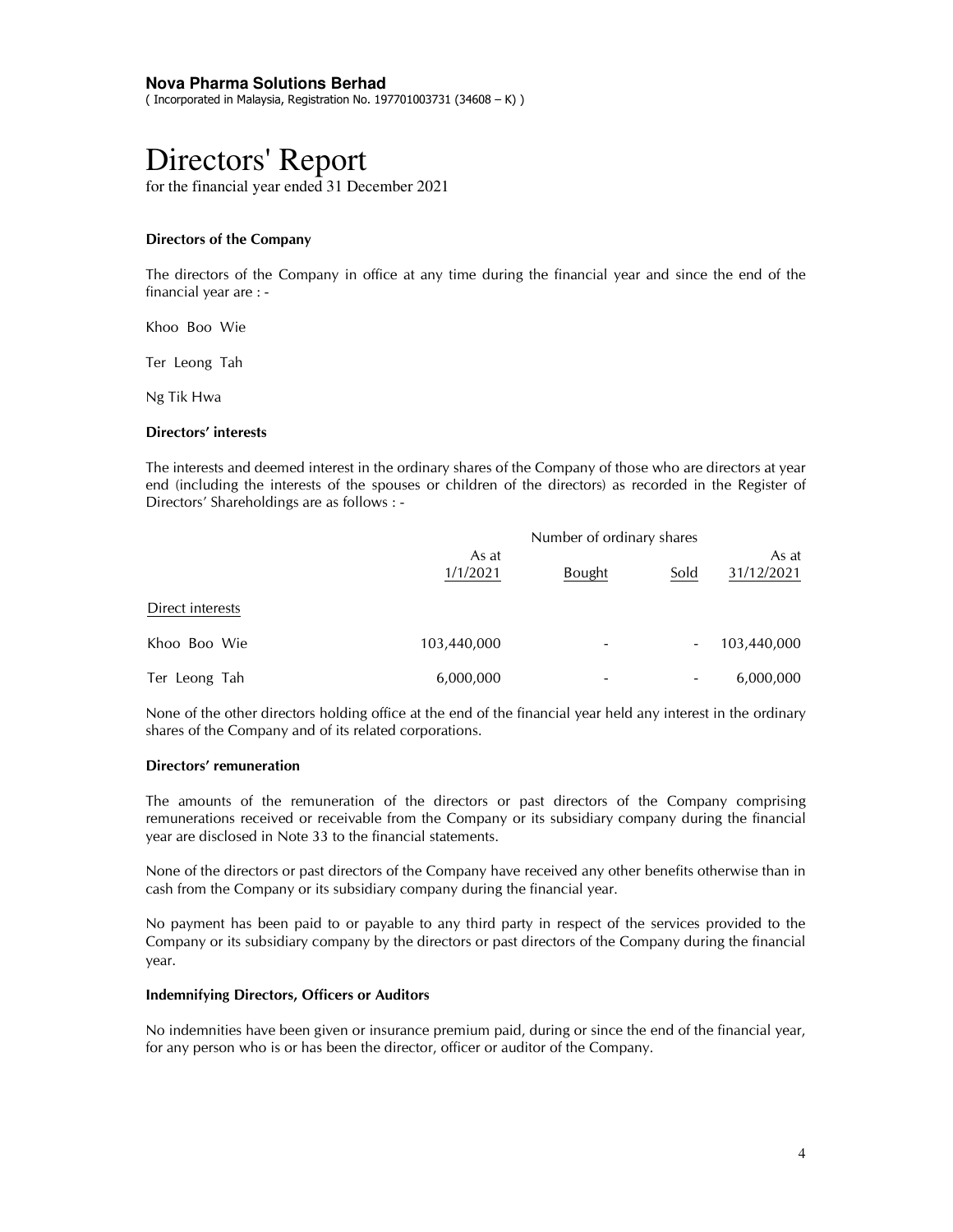( Incorporated in Malaysia, Registration No. 197701003731 (34608 – K) )

# Directors' Report

for the financial year ended 31 December 2021

## **Directors' benefits**

Since the end of the previous financial year, none of the directors of the Company have received or become entitled to receive a benefit (other than a benefit included in the aggregate amount of emoluments received or due and receivable by the directors as shown in the financial statements) by reason of a contract made by the Company or a related corporation with the director or with a firm of which the director is a member, or with a company in which the director has a substantial financial interest except for any benefits which may deemed to have arisen by virtue of the significant related party transactions as disclosed in Note 33 to the financial statements.

There were no arrangements during and at the end of the financial year, to which the Company is a party, which had the object of enabling the directors of the Company to acquire benefits by means of the acquisition of shares in or debentures of the Company or any other body corporate.

### **Significant event**

Details of significant event are disclosed in Note 34 to the financial statements.

### **Auditors**

- a) Details of auditors' remuneration for the Group and the Company are disclosed in Note 23 to the financial statements.
- b) The auditors, Kreston John & Gan, Chartered Accountants, have indicated their willingness to accept re-appointment.

Signed on behalf of the Board of Directors in accordance with a resolution of the directors

**Khoo Boo Wie**

## **Ter Leong Tah**

Kuala Lumpur, Date : 26 April 2022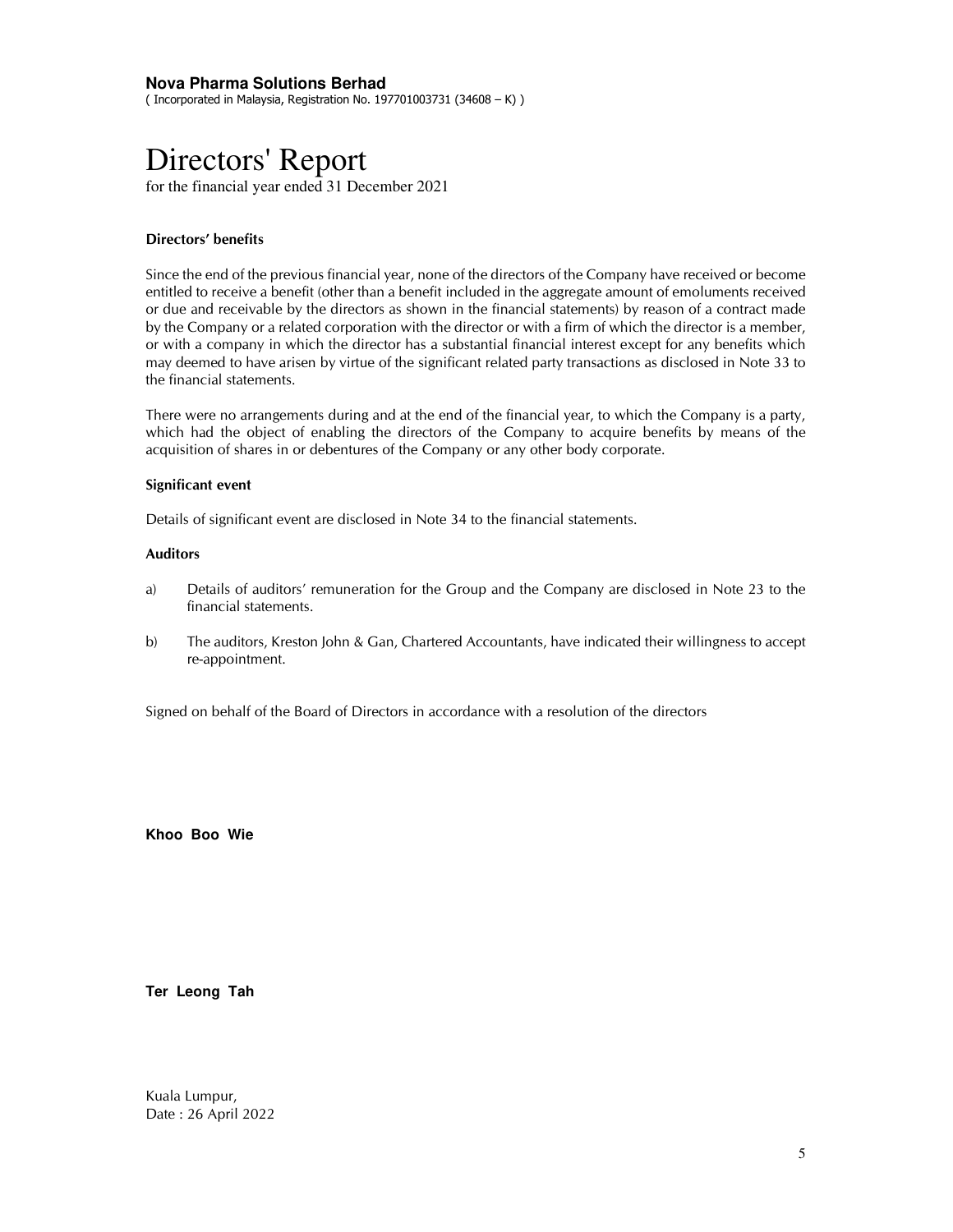to members of Nova Pharma Solutions Berhad ( Incorporated in Malaysia, Registration No. 197701003731 (34608 - K) )

## **Report on the Audit of the Financial Statements**

#### **Opinion**

We have audited the financial statements of Nova Pharma Solutions Berhad, which comprise the statements of financial position as at 31 December 2021 of the Group and of the Company, and the statements of profit or loss and other comprehensive income, statements of changes in equity and statements of cash flows of the Group and of the Company for the year then ended, and notes to the financial statements, including a summary of significant accounting policies, as set out on pages 10 to 78.

In our opinion, the accompanying financial statements give a true and fair view of the financial position of the Group and of the Company as at 31 December 2021, and of their financial performance and their cash flows for the year then ended in accordance with Malaysian Financial Reporting Standards, International Financial Reporting Standards and the requirements of the Companies Act, 2016 in Malaysia.

#### Basis for Opinion

We conducted our audit in accordance with approved standards on auditing in Malaysia and International Standards on Auditing. Our responsibilities under those standards are further described in the Auditors' Responsibilities for the Audit of the Financial Statements section of our report. We believe that the audit evidence we have obtained is sufficient and appropriate to provide a basis for our opinion.

#### Independence and Other Ethical Responsibilities

We are independent of the Company in accordance with the By-Laws (on Professional Ethics, Conduct and Practice) of the Malaysian Institute of Accountants ("By-Laws") and the International Ethics Standards Board for Accountants' International Code of Ethics for Professional Accountants (including International Independence Standards) ("IESBA Code"), and we have fulfilled our other ethical responsibilities in accordance with the By-Laws and the IESBA Code.

#### Key Audit Matters

Key audit matters are those matters that, in our professional judgement, were of most significance in our audit of the financial statements of the Group and of the Company for the current year. These matters were addressed in the context of our audit of the financial statements of the Group and of the Company as a whole, and in forming our opinion thereon, and we do not provide a separate opinion on these matters.

#### Revenue Recognition

Refer to Notes 3(l) and 20 to the financial statements.

## The key audit matter

The Group and the Company recognises revenue from contract customers using the stage of completion method. The stage of completion is measured using the input method, which is based on the proportion that the actual contract costs incurred for the work performed to-date to the estimated total contract costs, which includes estimates and judgements by directors on costs to be incurred on the contracts.

The Group and the Company recognised revenue from contract customers of RM6,279,506 and RM5,656,814 for the financial year ended 31 December 2021.

We focused on this area because there is key judgement involved in determining the following : -

- Stage of completion;
- Extent of contract costs incurred to date; and
- Estimated total contract costs.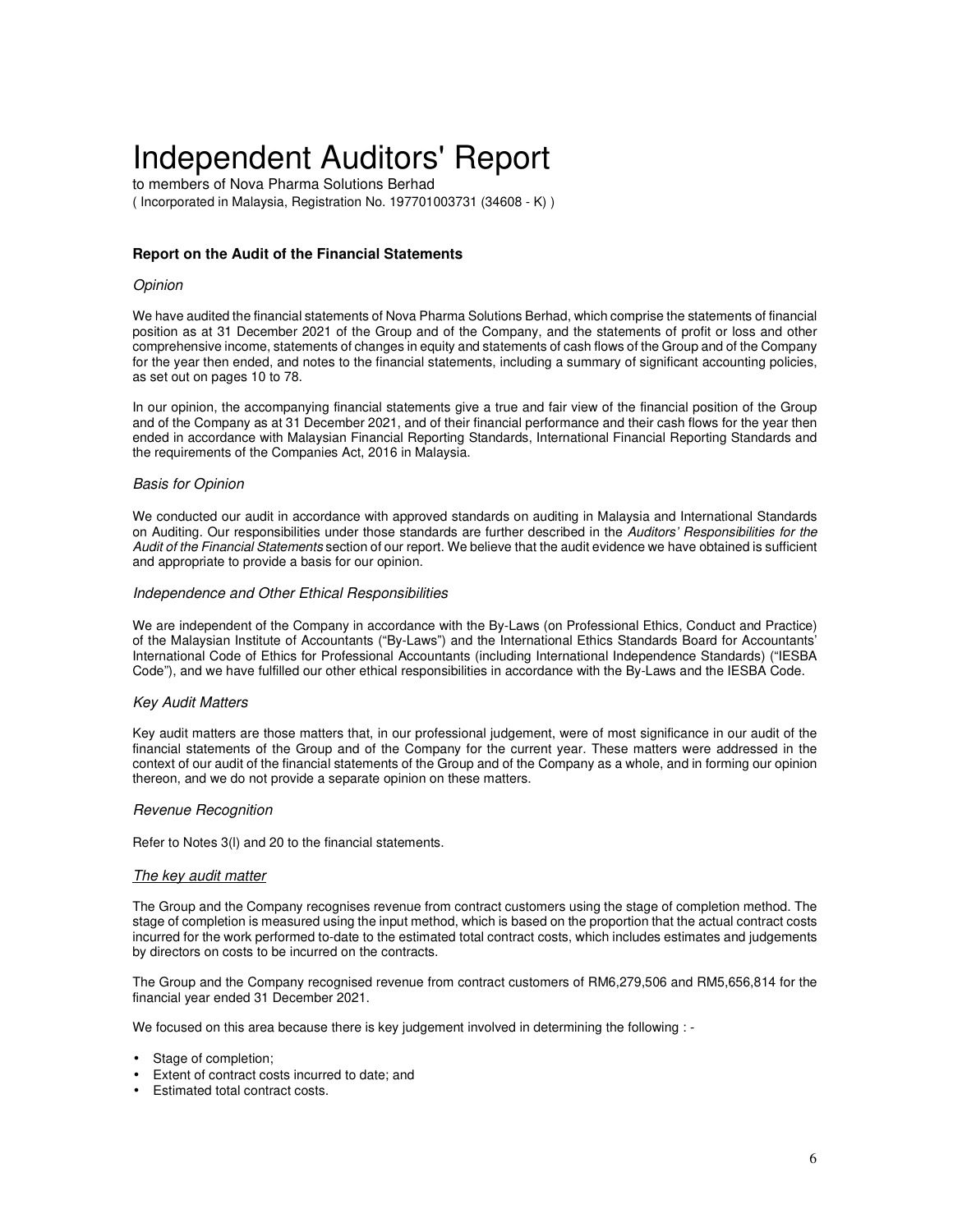to members of Nova Pharma Solutions Berhad

( Incorporated in Malaysia, Registration No. 197701003731 (34608 - K) )

## Key Audit Matters (Cont'd.)

Revenue Recognition (Cont'd.)

# How our audit addresses this matter

Our procedures included, amongst others : -

- Identified and assessed key judgements inherent in the recognition of revenue and costs arising from contracts;
- Tested the operating effectiveness of the key controls in respect of the review and approval of project cost budgets to assess the reliability of these budgets and the determination of the extent of costs incurred to-date;
- Corroborated the stage of completion with the level of completion based on actual costs incurred to-date over the estimated total costs;
- Agreed, on a sample basis, costs incurred to supporting documentation; i.e. invoices from vendors; and
- Agreed total budgeted revenue, on a sample basis, of material projects to supporting documentation i.e. sales contracts.

#### Information Other than the Financial Statements and Auditors' Report Thereon

The directors of the Company are responsible for the other information. The other information comprises the Directors' Report, but does not include the financial statements of the Group and of the Company and our auditors' report thereon.

Our opinion on the financial statements of the Group and of the Company does not cover the other information and we do not express any form of assurance conclusion thereon.

In connection with our audit of the financial statements of the Group and of the Company, our responsibility is to read the Directors' Report and, in doing so, consider whether the Directors' Report is materially inconsistent with the financial statements of the Group and of the Company or our knowledge obtained in the audit or otherwise appears to be materially misstated.

If, based on the work we have performed, we conclude that there is a material misstatement of this other information, we are required to report that fact. We have nothing to report in this regard.

### Responsibilities of the Directors for the Financial Statements

The directors of the Company are responsible for the preparation of financial statements of the Group and of the Company that give a true and fair view in accordance with Malaysian Financial Reporting Standards, International Financial Reporting Standards and the requirements of the Companies Act, 2016 in Malaysia. The directors are also responsible for such internal control as the directors determine is necessary to enable the preparation of financial statements of the Group and of the Company that are free from material misstatement, whether due to fraud or error.

In preparing the financial statements of the Group and of the Company, the directors are responsible for assessing the Group's and the Company's ability to continue as a going concern, disclosing, as applicable, matters related to going concern and using the going concern basis of accounting unless the directors either intend to liquidate the Group or the Company or to cease operations, or have no realistic alternative but to do so.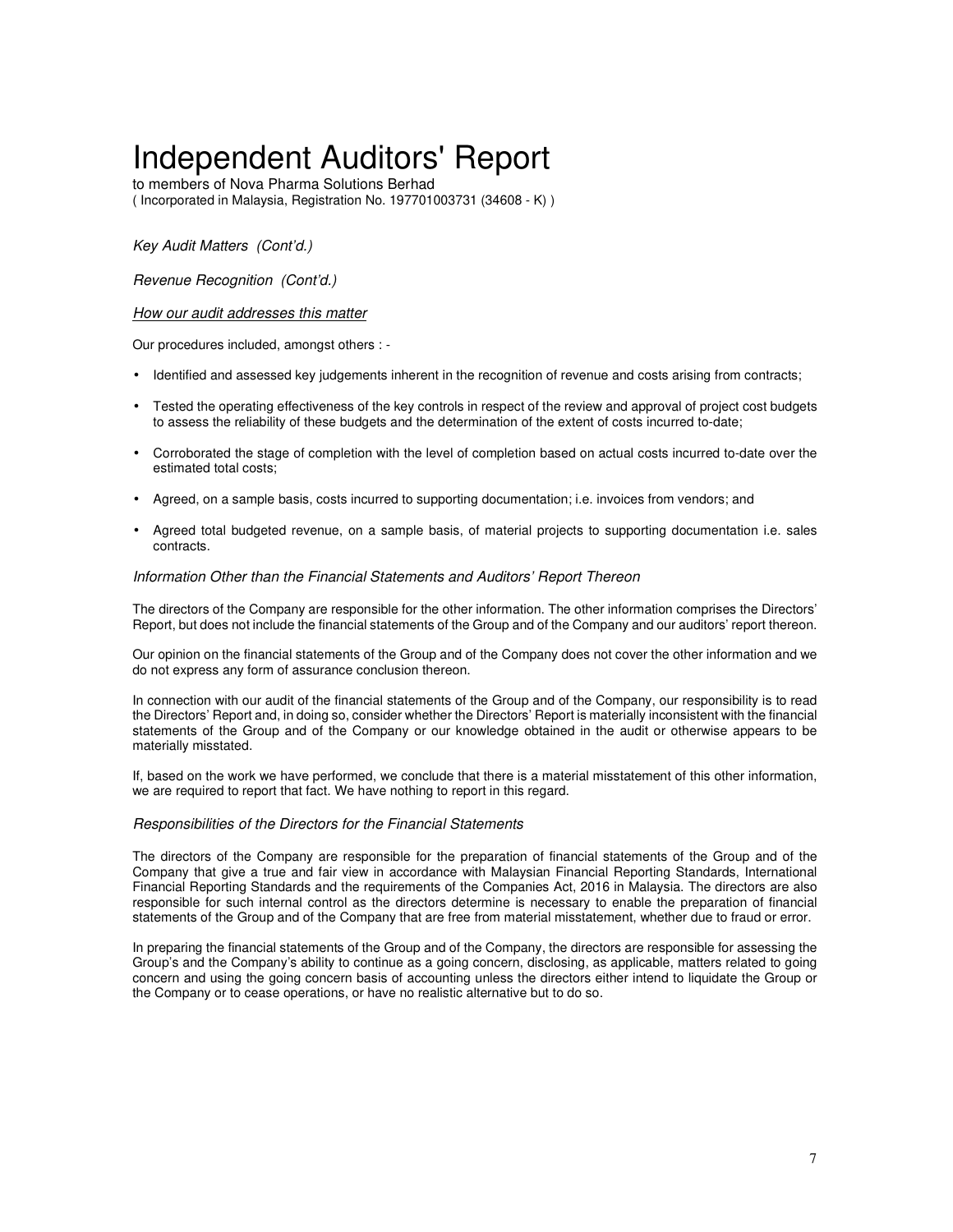to members of Nova Pharma Solutions Berhad ( Incorporated in Malaysia, Registration No. 197701003731 (34608 - K) )

### Auditors' Responsibilities for the Audit of the Financial Statements

Our objectives are to obtain reasonable assurance about whether the financial statements of the Group and of the Company as a whole are free from material misstatement, whether due to fraud or error, and to issue an auditors' report that includes our opinion. Reasonable assurance is a high level of assurance, but is not a guarantee that an audit conducted in accordance with approved standards on auditing in Malaysia and International Standards on Auditing will always detect a material misstatement when it exists. Misstatements can arise from fraud or error and are considered material if, individually or in the aggregate, they could reasonably be expected to influence the economic decisions of users taken on the basis of these financial statements.

As part of an audit in accordance with approved standards on auditing in Malaysia and International Standards on Auditing, we exercise professional judgement and maintain professional scepticism throughout the audit. We also : -

- Identify and assess the risks of material misstatement of the financial statements of the Group and of the Company, whether due to fraud or error, design and perform audit procedures responsive to those risks, and obtain audit evidence that is sufficient and appropriate to provide a basis for our opinion. The risk of not detecting a material misstatement resulting from fraud is higher than for one resulting from error, as fraud may involve collusion, forgery, intentional omissions, misrepresentations, or the override of internal control.
- Obtain an understanding of internal control relevant to the audit in order to design audit procedures that are appropriate in the circumstances, but not for the purpose of expressing an opinion on the effectiveness of the Group's and the Company's internal control.
- Evaluate the appropriateness of accounting policies used and the reasonableness of accounting estimates and related disclosures made by the directors.
- Conclude on the appropriateness of the directors' use of the going concern basis of accounting and, based on the audit evidence obtained, whether a material uncertainty exists related to events or conditions that may cast significant doubt on the Group's or the Company's ability to continue as a going concern. If we conclude that a material uncertainty exists, we are required to draw attention in our auditors' report to the related disclosures in the financial statements of the Group and of the Company or, if such disclosures are inadequate, to modify our opinion. Our conclusions are based on the audit evidence obtained up to the date of our auditors' report. However, future events or conditions may cause the Group or the Company to cease to continue as going concern.
- Evaluate the overall presentation, structure and content of the financial statements of the Group and of the Company, including the disclosures, and whether the financial statements of the Group and of the Company represent the underlying transactions and events in a manner that achieves fair presentation.
- Obtain sufficient appropriate audit evidence regarding the financial information of the entities or business activities within the Group to express an opinion on the financial statements of the Group. We are responsible for the direction, supervision and performance of the group audit. We remain solely responsible for our audit opinion.

We communicate with the directors regarding, among other matters, the planned scope and timing of the audit and significant audit findings, including any significant deficiencies in internal control that we identify during our audit.

We also provide the directors with a statement that we have complied with relevant ethical requirements regarding independence, and to communicate with them all relationships and other matters that may reasonably be thought to bear on our independence, and where applicable, related safeguards.

From the matters communicated with the directors, we determine those matters that were of most significance in the audit of the financial statements of the Group and of the Company for the current financial- year and are therefore the key audit matters. We describe these matters in our auditors' report unless law or regulation precludes public disclosure about the matter or when, in extremely rare circumstances, we determine that a matter should not be communicated in our report because the adverse consequences of doing so would reasonably be expected to outweigh the public interest benefits of such communication.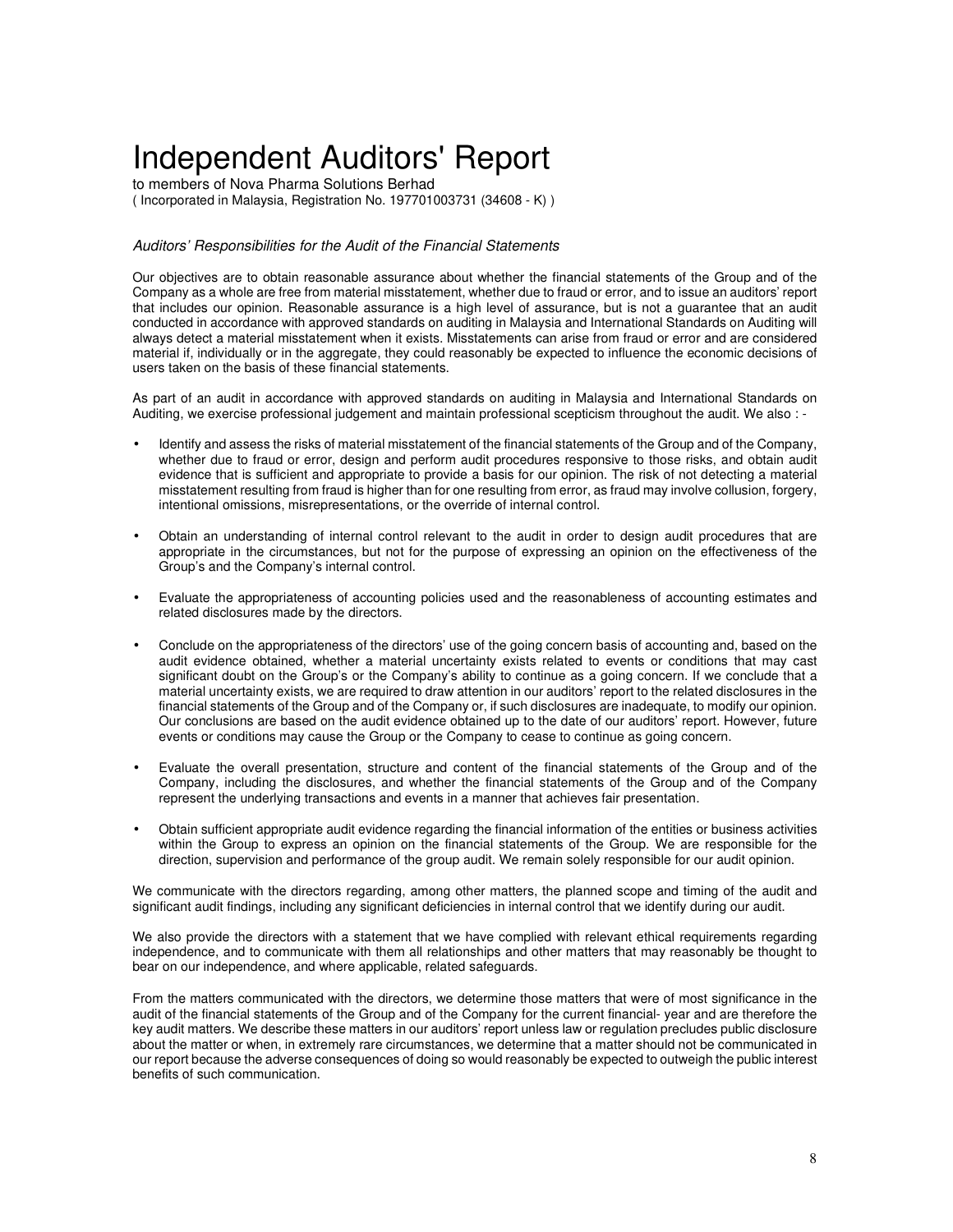to members of Nova Pharma Solutions Berhad ( Incorporated in Malaysia, Registration No. 197701003731 (34608 - K) )

# **Other Matter**

This report is made solely to the members of the Company, as a body, in accordance with Section 266 of the Companies Act, 2016 in Malaysia and for no other purpose. We do not assume responsibility to any other person for the contents of this report.

**Kreston John & Gan**  ( AF 0113 ) Chartered Accountants

**Yong Chung Sin**  Approval No: 02892/04/2024 J Chartered Accountant

Kuala Lumpur, Date : 26 April 2022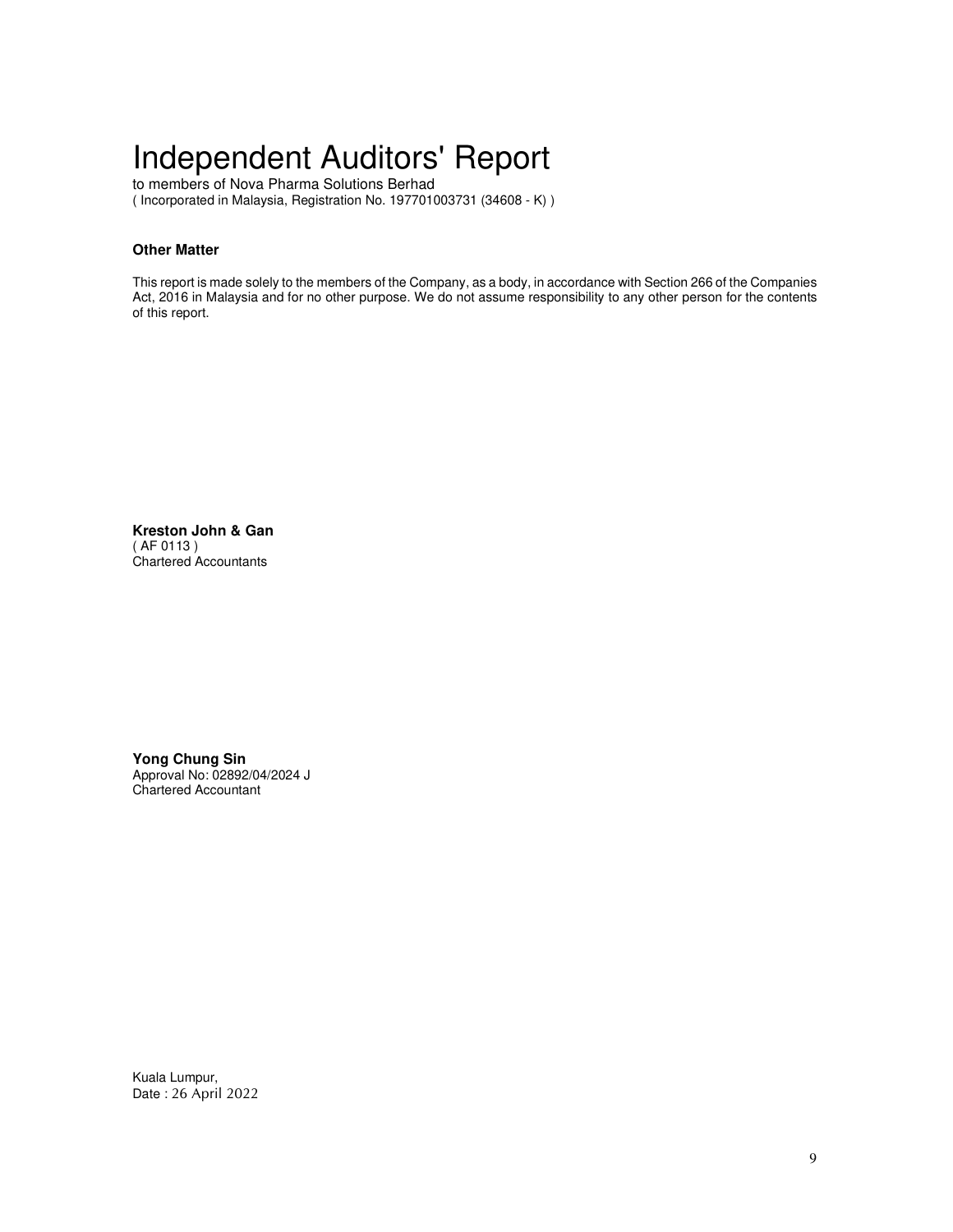# Consolidated Statement of Financial Position

31 December 2021

|                                              |                | 2021       | 2020       |
|----------------------------------------------|----------------|------------|------------|
|                                              | <b>Note</b>    | <b>RM</b>  | <b>RM</b>  |
| <b>ASSETS</b>                                |                |            |            |
| <b>Non-Current Assets</b>                    |                |            |            |
| Plant and equipment                          | 4              | 94,357     | 183,531    |
| Right-of-use assets                          | 5              | 41,910     | 104,774    |
| Goodwill on consolidation                    | $\overline{7}$ |            |            |
| <b>Total Non-Current Assets</b>              |                | 136,267    | 288,305    |
| <b>Current Assets</b>                        |                |            |            |
| Trade receivables                            | 8              | 2,310,257  | 2,501,525  |
| Contract assets                              | 9              | 1,831,909  | 2,027,683  |
| Other deposits and prepayments               | 10             | 167,875    | 102,222    |
| Current tax assets                           |                | 1,048,596  | 834,762    |
| Short-term funds                             | 12             | 5,145,696  | 5,799,526  |
| Fixed deposit with a licensed bank           | 13             | 550,000    |            |
| Cash and bank balances                       |                | 2,017,249  | 250,230    |
| <b>Total Current Assets</b>                  |                | 13,071,582 | 11,515,948 |
| <b>Total Assets</b>                          |                | 13,207,849 | 11,804,253 |
| <b>EQUITY AND LIABILITIES</b>                |                |            |            |
| Equity attributable to owners of the Company |                |            |            |
| Share capital                                | 14             | 7,985,000  | 7,985,000  |
| Retained profits                             | 15             | 2,360,860  | 1,878,434  |
|                                              |                | 10,345,860 | 9,863,434  |
| Non-controlling interests                    | 16             |            |            |
| <b>Total Equity</b>                          |                | 10,345,860 | 9,863,434  |
|                                              |                |            |            |
| <b>Non-Current Liability</b>                 |                |            |            |
| Lease liabilities                            | 17             |            | 45,173     |
| <b>Current Liabilities</b>                   |                |            |            |
| Trade payables                               | 18             | 163,785    | 58,638     |
| <b>Contract liabilities</b>                  | 9              | 1,173,500  | 121,842    |
| Other payables and accruals                  | 19             | 1,479,531  | 1,650,752  |
| Lease liabilities                            | 17             | 45,173     | 64,414     |
| <b>Total Current Liabilities</b>             |                | 2,861,989  | 1,895,646  |
| <b>Total Liabilities</b>                     |                | 2,861,989  | 1,940,819  |
| <b>Total Equity and Liabilities</b>          |                | 13,207,849 | 11,804,253 |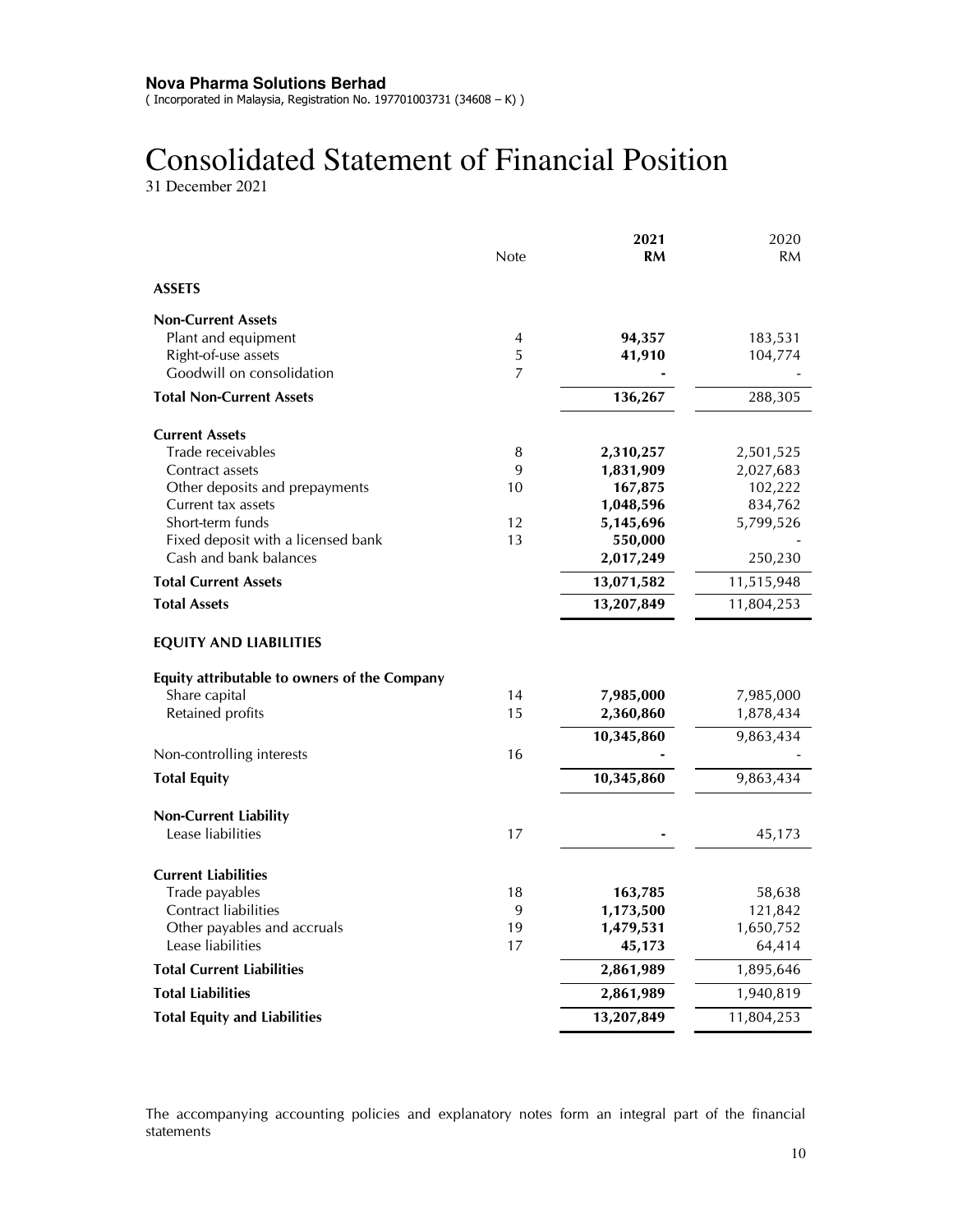# Consolidated Statement of Profit or Loss and Other Comprehensive Income

for the financial year ended 31 December 2021

| <b>Note</b> | <b>RM</b>                                                   | <b>RM</b>                                                      |
|-------------|-------------------------------------------------------------|----------------------------------------------------------------|
| 20          | 6,279,506<br>(3, 149, 049)                                  | 4,234,822<br>(2,483,700)                                       |
|             | 3,130,457                                                   | 1,751,122                                                      |
| 21          | 196,119<br>(14, 911)<br>(2,723,040)<br>(27, 299)<br>561,326 | 225,989<br>(44, 386)<br>(2,542,203)<br>(99, 266)<br>(708, 744) |
| 22<br>23    | (14,900)<br>546,426                                         | (13, 538)<br>(722, 282)                                        |
| 25          | (64,000)                                                    | (7, 731)<br>(730, 013)                                         |
|             |                                                             | 482,426                                                        |

# **Total comprehensive income/(loss) for the financial year attributable to : -**

| Equity holders of the Company<br>Non-controlling interests |    | 482,426<br>٠ | (649, 044)<br>(80, 969) |
|------------------------------------------------------------|----|--------------|-------------------------|
|                                                            |    | 482.426      | (730, 013)              |
| Basic earnings per share (sen)                             | 26 | 0.32         | (0.44)                  |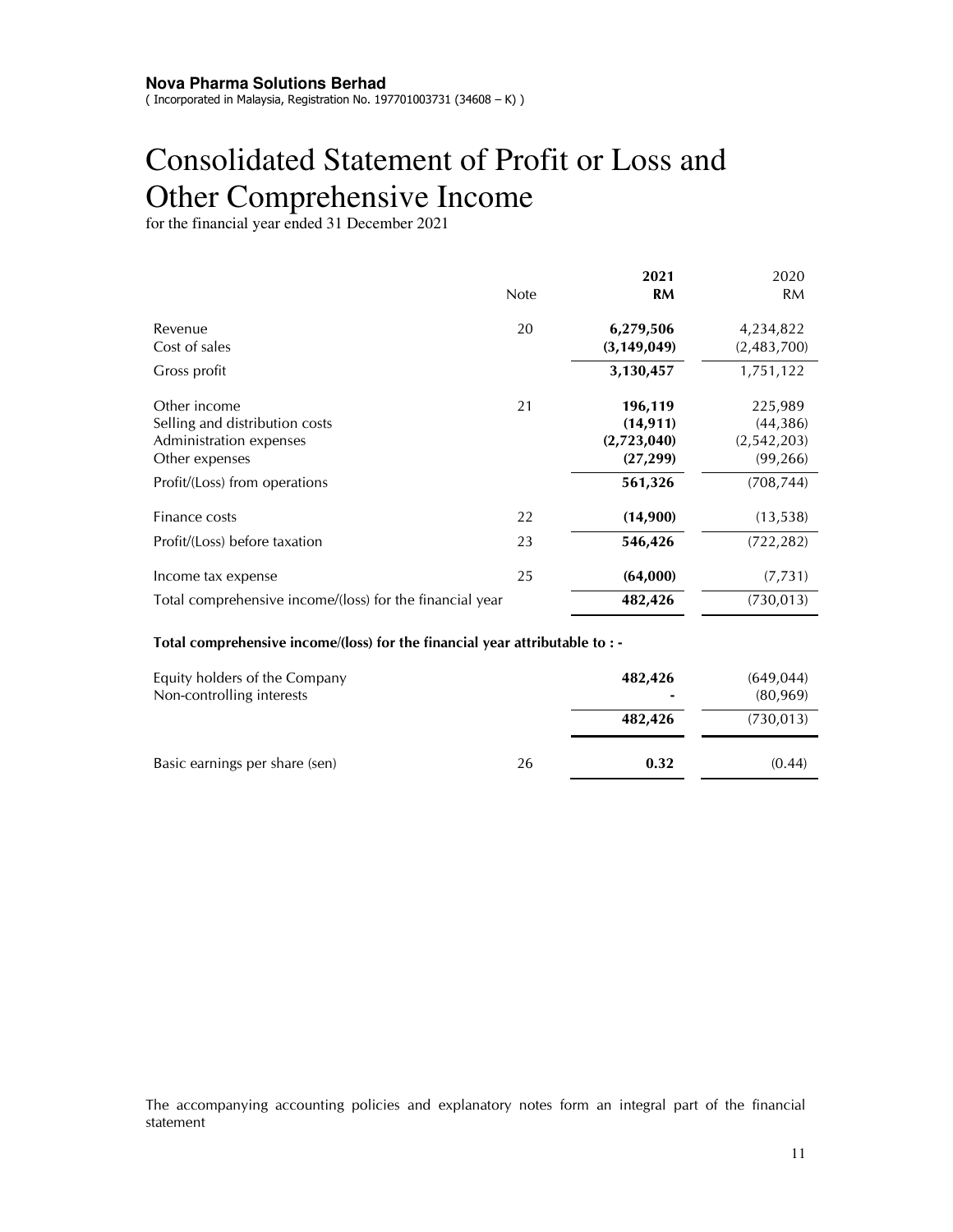( Incorporated in Malaysia, Registration No. 197701003731 (34608 – K) )

# Consolidated Statement of Changes in Equity

for the financial year ended 31 December 2021

|                                                   | Share<br>capital<br><b>RM</b> | Retained<br>profits<br><b>RM</b> | <u>Total</u><br><b>RM</b> | Non-<br>controlling<br>interests<br><b>RM</b> | Total<br>equity<br><b>RM</b> |
|---------------------------------------------------|-------------------------------|----------------------------------|---------------------------|-----------------------------------------------|------------------------------|
| Balance at 1 January 2020                         | 7,985,000                     | 2,527,478                        | 10,512,478                | 72,766                                        | 10,585,244                   |
| Total comprehensive loss for the financial year   |                               | (649, 044)                       | (649, 044)                | (80, 969)                                     | (730, 013)                   |
| Acquisition on non-controlling interest           |                               |                                  |                           | 8,203                                         | 8,203                        |
| Balance at 31 December 2020                       | 7,985,000                     | 1,878,434                        | 9,863,434                 | $\overline{\phantom{a}}$                      | 9,863,434                    |
| Total comprehensive income for the financial year |                               | 482,426                          | 482,426                   |                                               | 482.426                      |
| Balance at 31 December 2021                       | 7,985,000                     | 2,360,860                        | 10,345,860                |                                               | 10,345,860                   |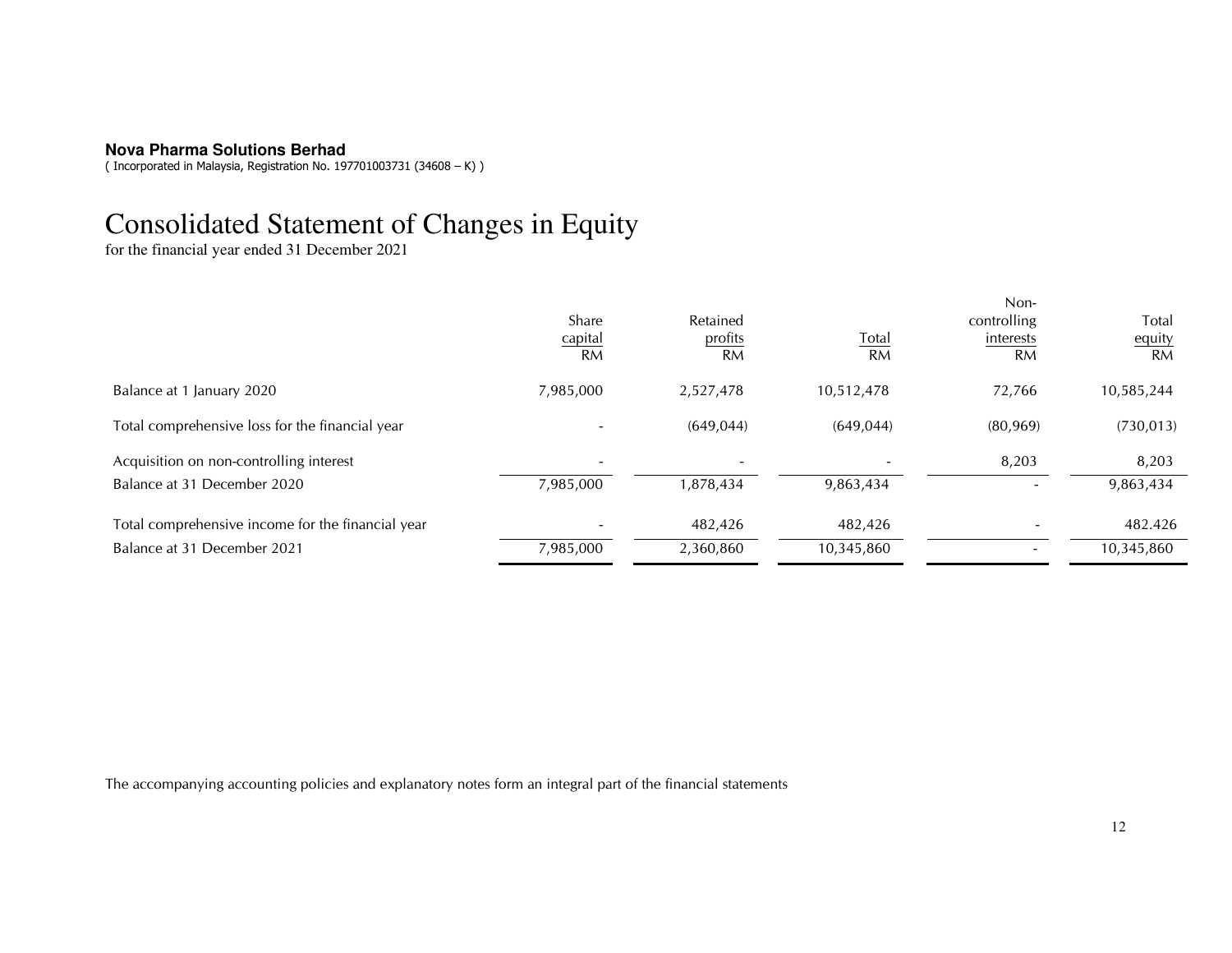( Incorporated in Malaysia, Registration No. 197701003731 (34608 – K) )

# Consolidated Statement of Cash Flows

for the financial year ended 31 December 2021

| Cash flow from operating activities<br>Profit/(Loss) before taxation<br>546,426<br>(722, 282)<br>Adjustments for : -<br>Depreciation of plant and equipment<br>97,574<br>103,829<br>Depreciation of right-of-use assets<br>62,864<br>62,865<br>Impairment loss on goodwill on consolidation<br>57,203<br>Impairment loss on trade receivables<br>565,000<br>150,114<br>Investment measured at fair value through profit or loss<br>- dividends received<br>(97, 020)<br>(142, 608)<br>- fair value adjustments<br>850<br>120<br>Interest income<br>(550)<br>14,900<br>13,538<br>Interest expenses<br>Reversal of impairment loss on trade receivables<br>(64,000)<br>Unrealised gain on foreign exchange<br>(55, 899)<br>(29, 206)<br>Operating profit/(loss) before working capital changes<br>1,070,695<br>(506, 977)<br>Changes in working capital : -<br>Trade receivables<br>(290, 540)<br>(1, 133, 363)<br>Contract assets<br>195,774<br>1,112,249<br>Contract liabilities<br>1,051,658<br>103,067<br>(55, 676)<br>Other receivables, deposits and prepayments<br>(65, 653)<br>Trade payables<br>106,714<br>(39, 179)<br>Other payables and accruals<br>(171, 221)<br>242,127<br>1,897,427<br>(277, 752)<br>Cash generated from/(used in) operations<br>(14,900)<br>(13, 538)<br>Interest expenses<br>Tax paid<br>(277, 834)<br>(613, 542)<br>1,604,693<br>(904, 832)<br>Net cash generated from/(used in) operating activities<br>Cash flow from investing activities<br>Investment measured at fair value through profit or loss<br>dividends received<br>97,020<br>142,608<br>- fair value adjustments<br>(850)<br>(120)<br>Interest received<br>550<br>Acquisition on non-controlling interest<br>(49,000)<br>Purchase of plant and equipment<br>(8,400)<br>(59, 937)<br>Net cash generated from investing activities<br>87,770<br>34,101<br>Balance carried forward<br>1,692,463<br>(870, 731) | Note | 2021<br><b>RM</b> | 2020<br><b>RM</b> |
|-----------------------------------------------------------------------------------------------------------------------------------------------------------------------------------------------------------------------------------------------------------------------------------------------------------------------------------------------------------------------------------------------------------------------------------------------------------------------------------------------------------------------------------------------------------------------------------------------------------------------------------------------------------------------------------------------------------------------------------------------------------------------------------------------------------------------------------------------------------------------------------------------------------------------------------------------------------------------------------------------------------------------------------------------------------------------------------------------------------------------------------------------------------------------------------------------------------------------------------------------------------------------------------------------------------------------------------------------------------------------------------------------------------------------------------------------------------------------------------------------------------------------------------------------------------------------------------------------------------------------------------------------------------------------------------------------------------------------------------------------------------------------------------------------------------------------------------------------------------------------------------------------------------|------|-------------------|-------------------|
|                                                                                                                                                                                                                                                                                                                                                                                                                                                                                                                                                                                                                                                                                                                                                                                                                                                                                                                                                                                                                                                                                                                                                                                                                                                                                                                                                                                                                                                                                                                                                                                                                                                                                                                                                                                                                                                                                                           |      |                   |                   |
|                                                                                                                                                                                                                                                                                                                                                                                                                                                                                                                                                                                                                                                                                                                                                                                                                                                                                                                                                                                                                                                                                                                                                                                                                                                                                                                                                                                                                                                                                                                                                                                                                                                                                                                                                                                                                                                                                                           |      |                   |                   |
|                                                                                                                                                                                                                                                                                                                                                                                                                                                                                                                                                                                                                                                                                                                                                                                                                                                                                                                                                                                                                                                                                                                                                                                                                                                                                                                                                                                                                                                                                                                                                                                                                                                                                                                                                                                                                                                                                                           |      |                   |                   |
|                                                                                                                                                                                                                                                                                                                                                                                                                                                                                                                                                                                                                                                                                                                                                                                                                                                                                                                                                                                                                                                                                                                                                                                                                                                                                                                                                                                                                                                                                                                                                                                                                                                                                                                                                                                                                                                                                                           |      |                   |                   |
|                                                                                                                                                                                                                                                                                                                                                                                                                                                                                                                                                                                                                                                                                                                                                                                                                                                                                                                                                                                                                                                                                                                                                                                                                                                                                                                                                                                                                                                                                                                                                                                                                                                                                                                                                                                                                                                                                                           |      |                   |                   |
|                                                                                                                                                                                                                                                                                                                                                                                                                                                                                                                                                                                                                                                                                                                                                                                                                                                                                                                                                                                                                                                                                                                                                                                                                                                                                                                                                                                                                                                                                                                                                                                                                                                                                                                                                                                                                                                                                                           |      |                   |                   |
|                                                                                                                                                                                                                                                                                                                                                                                                                                                                                                                                                                                                                                                                                                                                                                                                                                                                                                                                                                                                                                                                                                                                                                                                                                                                                                                                                                                                                                                                                                                                                                                                                                                                                                                                                                                                                                                                                                           |      |                   |                   |
|                                                                                                                                                                                                                                                                                                                                                                                                                                                                                                                                                                                                                                                                                                                                                                                                                                                                                                                                                                                                                                                                                                                                                                                                                                                                                                                                                                                                                                                                                                                                                                                                                                                                                                                                                                                                                                                                                                           |      |                   |                   |
|                                                                                                                                                                                                                                                                                                                                                                                                                                                                                                                                                                                                                                                                                                                                                                                                                                                                                                                                                                                                                                                                                                                                                                                                                                                                                                                                                                                                                                                                                                                                                                                                                                                                                                                                                                                                                                                                                                           |      |                   |                   |
|                                                                                                                                                                                                                                                                                                                                                                                                                                                                                                                                                                                                                                                                                                                                                                                                                                                                                                                                                                                                                                                                                                                                                                                                                                                                                                                                                                                                                                                                                                                                                                                                                                                                                                                                                                                                                                                                                                           |      |                   |                   |
|                                                                                                                                                                                                                                                                                                                                                                                                                                                                                                                                                                                                                                                                                                                                                                                                                                                                                                                                                                                                                                                                                                                                                                                                                                                                                                                                                                                                                                                                                                                                                                                                                                                                                                                                                                                                                                                                                                           |      |                   |                   |
|                                                                                                                                                                                                                                                                                                                                                                                                                                                                                                                                                                                                                                                                                                                                                                                                                                                                                                                                                                                                                                                                                                                                                                                                                                                                                                                                                                                                                                                                                                                                                                                                                                                                                                                                                                                                                                                                                                           |      |                   |                   |
|                                                                                                                                                                                                                                                                                                                                                                                                                                                                                                                                                                                                                                                                                                                                                                                                                                                                                                                                                                                                                                                                                                                                                                                                                                                                                                                                                                                                                                                                                                                                                                                                                                                                                                                                                                                                                                                                                                           |      |                   |                   |
|                                                                                                                                                                                                                                                                                                                                                                                                                                                                                                                                                                                                                                                                                                                                                                                                                                                                                                                                                                                                                                                                                                                                                                                                                                                                                                                                                                                                                                                                                                                                                                                                                                                                                                                                                                                                                                                                                                           |      |                   |                   |
|                                                                                                                                                                                                                                                                                                                                                                                                                                                                                                                                                                                                                                                                                                                                                                                                                                                                                                                                                                                                                                                                                                                                                                                                                                                                                                                                                                                                                                                                                                                                                                                                                                                                                                                                                                                                                                                                                                           |      |                   |                   |
|                                                                                                                                                                                                                                                                                                                                                                                                                                                                                                                                                                                                                                                                                                                                                                                                                                                                                                                                                                                                                                                                                                                                                                                                                                                                                                                                                                                                                                                                                                                                                                                                                                                                                                                                                                                                                                                                                                           |      |                   |                   |
|                                                                                                                                                                                                                                                                                                                                                                                                                                                                                                                                                                                                                                                                                                                                                                                                                                                                                                                                                                                                                                                                                                                                                                                                                                                                                                                                                                                                                                                                                                                                                                                                                                                                                                                                                                                                                                                                                                           |      |                   |                   |
|                                                                                                                                                                                                                                                                                                                                                                                                                                                                                                                                                                                                                                                                                                                                                                                                                                                                                                                                                                                                                                                                                                                                                                                                                                                                                                                                                                                                                                                                                                                                                                                                                                                                                                                                                                                                                                                                                                           |      |                   |                   |
|                                                                                                                                                                                                                                                                                                                                                                                                                                                                                                                                                                                                                                                                                                                                                                                                                                                                                                                                                                                                                                                                                                                                                                                                                                                                                                                                                                                                                                                                                                                                                                                                                                                                                                                                                                                                                                                                                                           |      |                   |                   |
|                                                                                                                                                                                                                                                                                                                                                                                                                                                                                                                                                                                                                                                                                                                                                                                                                                                                                                                                                                                                                                                                                                                                                                                                                                                                                                                                                                                                                                                                                                                                                                                                                                                                                                                                                                                                                                                                                                           |      |                   |                   |
|                                                                                                                                                                                                                                                                                                                                                                                                                                                                                                                                                                                                                                                                                                                                                                                                                                                                                                                                                                                                                                                                                                                                                                                                                                                                                                                                                                                                                                                                                                                                                                                                                                                                                                                                                                                                                                                                                                           |      |                   |                   |
|                                                                                                                                                                                                                                                                                                                                                                                                                                                                                                                                                                                                                                                                                                                                                                                                                                                                                                                                                                                                                                                                                                                                                                                                                                                                                                                                                                                                                                                                                                                                                                                                                                                                                                                                                                                                                                                                                                           |      |                   |                   |
|                                                                                                                                                                                                                                                                                                                                                                                                                                                                                                                                                                                                                                                                                                                                                                                                                                                                                                                                                                                                                                                                                                                                                                                                                                                                                                                                                                                                                                                                                                                                                                                                                                                                                                                                                                                                                                                                                                           |      |                   |                   |
|                                                                                                                                                                                                                                                                                                                                                                                                                                                                                                                                                                                                                                                                                                                                                                                                                                                                                                                                                                                                                                                                                                                                                                                                                                                                                                                                                                                                                                                                                                                                                                                                                                                                                                                                                                                                                                                                                                           |      |                   |                   |
|                                                                                                                                                                                                                                                                                                                                                                                                                                                                                                                                                                                                                                                                                                                                                                                                                                                                                                                                                                                                                                                                                                                                                                                                                                                                                                                                                                                                                                                                                                                                                                                                                                                                                                                                                                                                                                                                                                           |      |                   |                   |
|                                                                                                                                                                                                                                                                                                                                                                                                                                                                                                                                                                                                                                                                                                                                                                                                                                                                                                                                                                                                                                                                                                                                                                                                                                                                                                                                                                                                                                                                                                                                                                                                                                                                                                                                                                                                                                                                                                           |      |                   |                   |
|                                                                                                                                                                                                                                                                                                                                                                                                                                                                                                                                                                                                                                                                                                                                                                                                                                                                                                                                                                                                                                                                                                                                                                                                                                                                                                                                                                                                                                                                                                                                                                                                                                                                                                                                                                                                                                                                                                           |      |                   |                   |
|                                                                                                                                                                                                                                                                                                                                                                                                                                                                                                                                                                                                                                                                                                                                                                                                                                                                                                                                                                                                                                                                                                                                                                                                                                                                                                                                                                                                                                                                                                                                                                                                                                                                                                                                                                                                                                                                                                           |      |                   |                   |
|                                                                                                                                                                                                                                                                                                                                                                                                                                                                                                                                                                                                                                                                                                                                                                                                                                                                                                                                                                                                                                                                                                                                                                                                                                                                                                                                                                                                                                                                                                                                                                                                                                                                                                                                                                                                                                                                                                           |      |                   |                   |
|                                                                                                                                                                                                                                                                                                                                                                                                                                                                                                                                                                                                                                                                                                                                                                                                                                                                                                                                                                                                                                                                                                                                                                                                                                                                                                                                                                                                                                                                                                                                                                                                                                                                                                                                                                                                                                                                                                           |      |                   |                   |
|                                                                                                                                                                                                                                                                                                                                                                                                                                                                                                                                                                                                                                                                                                                                                                                                                                                                                                                                                                                                                                                                                                                                                                                                                                                                                                                                                                                                                                                                                                                                                                                                                                                                                                                                                                                                                                                                                                           |      |                   |                   |
|                                                                                                                                                                                                                                                                                                                                                                                                                                                                                                                                                                                                                                                                                                                                                                                                                                                                                                                                                                                                                                                                                                                                                                                                                                                                                                                                                                                                                                                                                                                                                                                                                                                                                                                                                                                                                                                                                                           |      |                   |                   |
|                                                                                                                                                                                                                                                                                                                                                                                                                                                                                                                                                                                                                                                                                                                                                                                                                                                                                                                                                                                                                                                                                                                                                                                                                                                                                                                                                                                                                                                                                                                                                                                                                                                                                                                                                                                                                                                                                                           |      |                   |                   |
|                                                                                                                                                                                                                                                                                                                                                                                                                                                                                                                                                                                                                                                                                                                                                                                                                                                                                                                                                                                                                                                                                                                                                                                                                                                                                                                                                                                                                                                                                                                                                                                                                                                                                                                                                                                                                                                                                                           |      |                   |                   |
|                                                                                                                                                                                                                                                                                                                                                                                                                                                                                                                                                                                                                                                                                                                                                                                                                                                                                                                                                                                                                                                                                                                                                                                                                                                                                                                                                                                                                                                                                                                                                                                                                                                                                                                                                                                                                                                                                                           |      |                   |                   |
|                                                                                                                                                                                                                                                                                                                                                                                                                                                                                                                                                                                                                                                                                                                                                                                                                                                                                                                                                                                                                                                                                                                                                                                                                                                                                                                                                                                                                                                                                                                                                                                                                                                                                                                                                                                                                                                                                                           |      |                   |                   |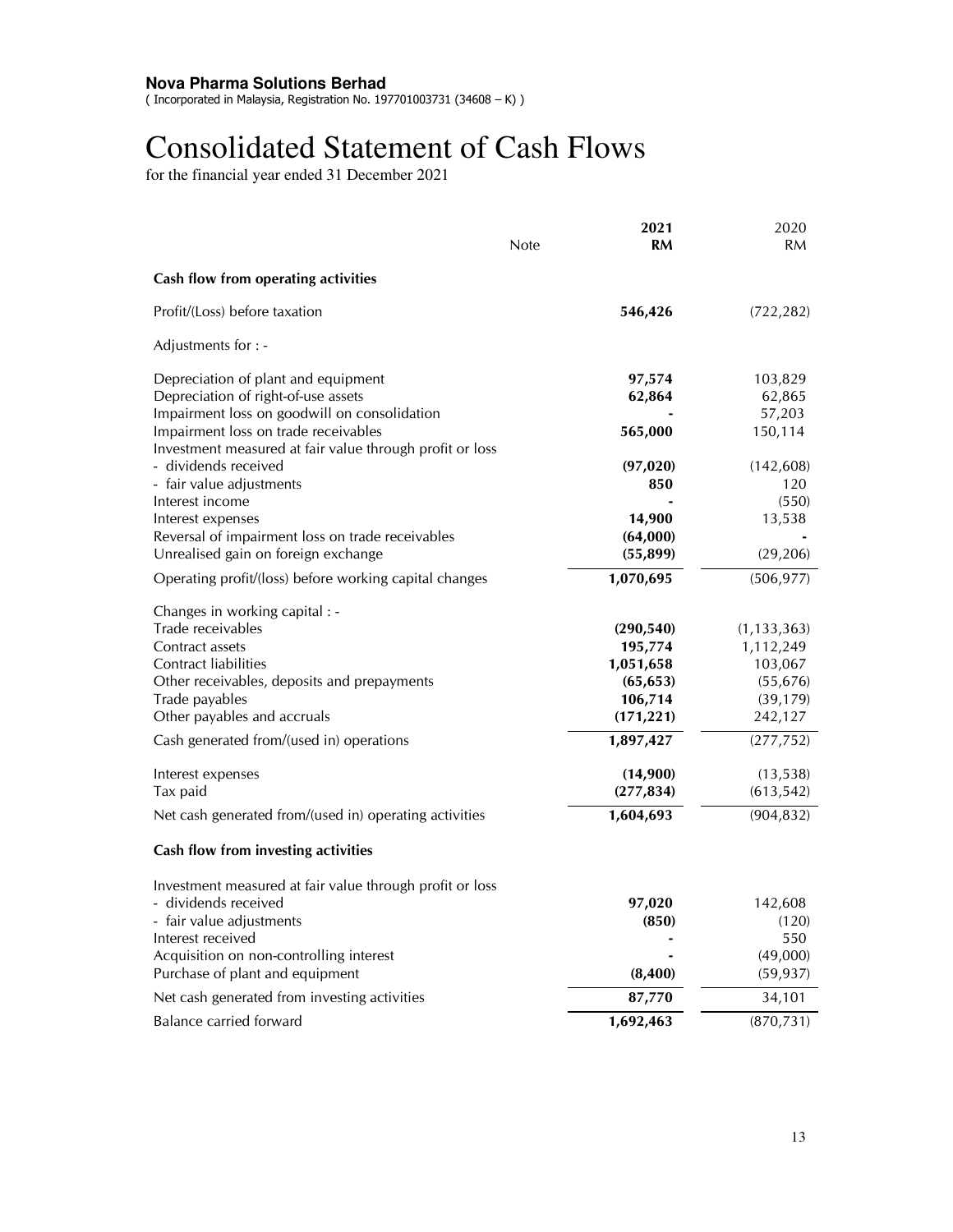( Incorporated in Malaysia, Registration No. 197701003731 (34608 – K) )

# Consolidated Statement of Cash Flows

for the financial year ended 31 December 2021

|                                                                  | <b>Note</b> | 2021<br><b>RM</b> | 2020<br>RM. |
|------------------------------------------------------------------|-------------|-------------------|-------------|
| Balance brought forward                                          |             | 1,692,463         | (870, 731)  |
| Cash flows from financing activities                             |             |                   |             |
| Dividends paid                                                   |             |                   | (298, 019)  |
| Fixed deposits pledged as securities                             | 13          | (550,000)         |             |
| Repayment of lease liabilities                                   | 27          | (64, 414)         | (59, 642)   |
| Net cash used in financing activities                            |             | (614, 414)        | (357, 661)  |
| Net increase/(decrease) in cash and cash equivalents             |             | 1,078,049         | (1,228,392) |
| Effect of foreign exchange rate changes                          |             | 35,140            | 53,805      |
| Cash and cash equivalents at the beginning of the financial year |             | 6,049,756         | 7,224,343   |
| Cash and cash equivalents at the end of the financial year       | 28          | 7,162,945         | 6,049,756   |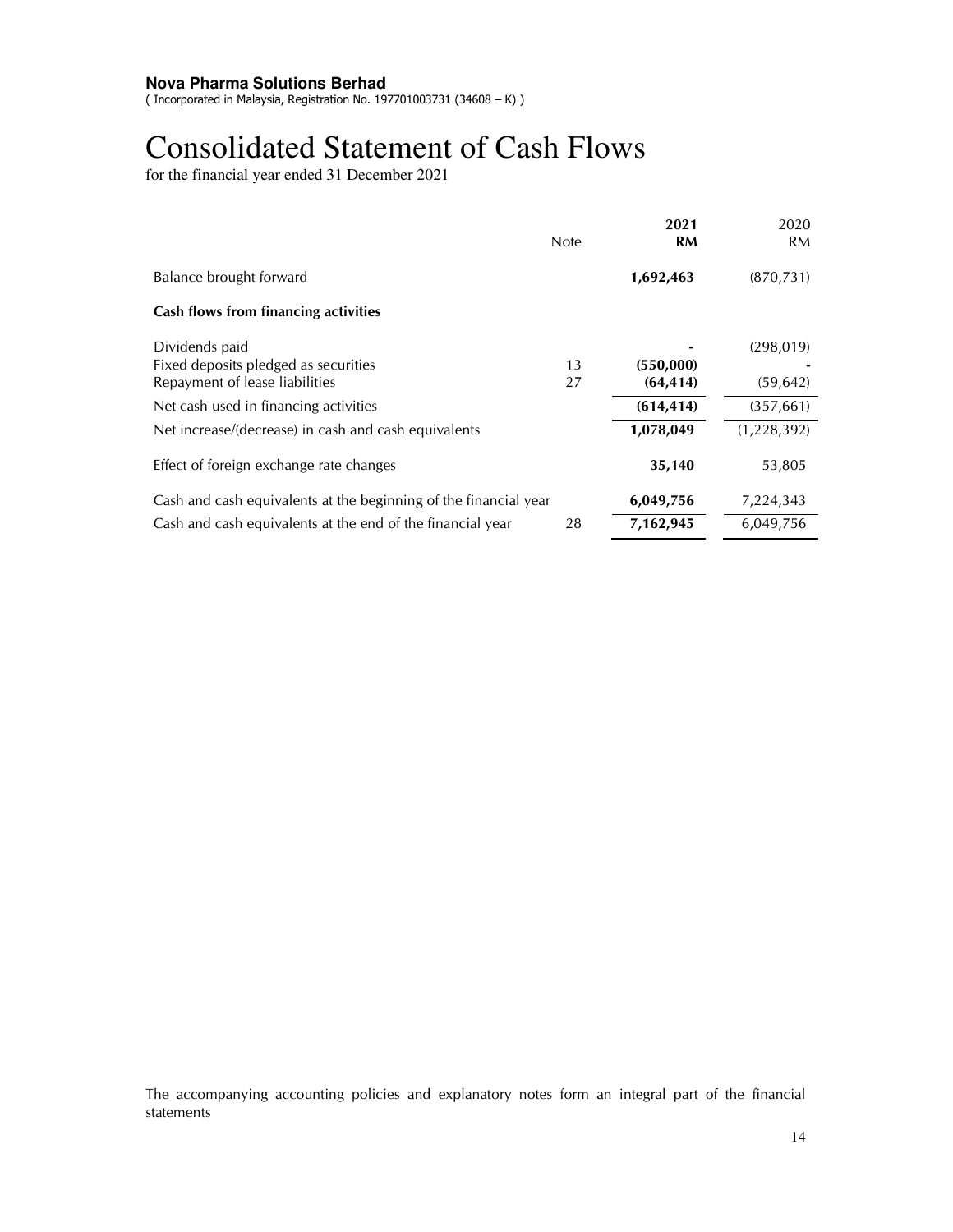( Incorporated in Malaysia, Registration No. 197701003731 (34608 – K) )

# Statement of Financial Position

31 December 2021

|                                              |             | 2021       | 2020       |
|----------------------------------------------|-------------|------------|------------|
|                                              | <b>Note</b> | RM         | <b>RM</b>  |
| <b>ASSETS</b>                                |             |            |            |
| <b>Non-Current Assets</b>                    |             |            |            |
| Plant and equipment                          | 4           | 94,357     | 183,531    |
| Right-of-use assets                          | 5           | 41,910     | 104,774    |
| Investment in subsidiary company             | 6           |            | 100,000    |
| <b>Total Non-Current Assets</b>              |             | 136,267    | 388,305    |
| <b>Current Assets</b>                        |             |            |            |
| Trade receivables                            | 8           | 2,298,713  | 2,083,590  |
| Contract assets                              | 9           | 1,732,029  | 1,780,597  |
| Other deposits and prepayments               | 10          | 155,875    | 102,222    |
| Amount due from subsidiary company           | 11          | 1,002,785  | 749,853    |
| Current tax assets                           |             | 512,000    | 437,084    |
| Short-term funds                             | 12          | 5,145,696  | 5,799,526  |
| Fixed deposits with a licensed bank          | 13          | 550,000    |            |
| Cash and bank balances                       |             | 2,007,458  | 247,839    |
| <b>Total Current Assets</b>                  |             | 13,404,556 | 11,200,711 |
| <b>Total Assets</b>                          |             | 13,540,823 | 11,589,016 |
| <b>EQUITY AND LIABILITIES</b>                |             |            |            |
| Equity attributable to owners of the Company |             |            |            |
| Share capital                                | 14          | 7,985,000  | 7,985,000  |
| Retained profits                             | 15          | 2,716,340  | 1,941,818  |
| <b>Total Equity</b>                          |             | 10,701,340 | 9,926,818  |
| <b>Non-Current Liability</b>                 |             |            |            |
| Lease liabilities                            | 17          |            | 45,173     |
| <b>Current Liabilities</b>                   |             |            |            |
| Trade payables                               | 18          | 163,785    | 58,638     |
| <b>Contract liabilities</b>                  | 9           | 1,173,500  | 82,842     |
| Other payables and accruals                  | 19          | 1,457,025  | 1,411,131  |
| Lease liabilities                            | 17          | 45,173     | 64,414     |
| <b>Total Current Liabilities</b>             |             | 2,839,483  | 1,617,025  |
| <b>Total Liabilities</b>                     |             | 2,839,483  | 1,662,198  |
| <b>Total Equity and Liabilities</b>          |             | 13,540,823 | 11,589,016 |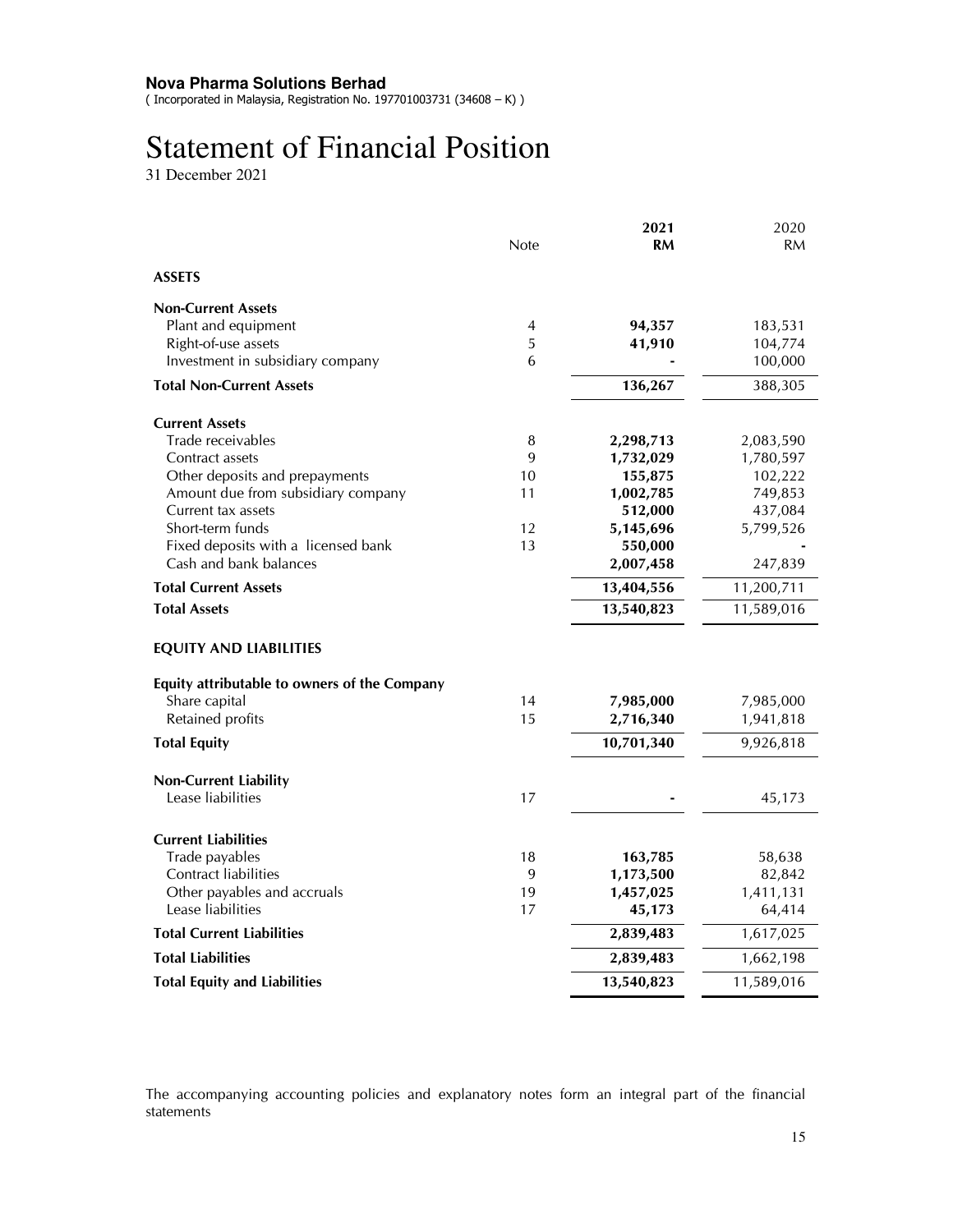( Incorporated in Malaysia, Registration No. 197701003731 (34608 – K) )

# Statement of Profit or Loss and Other Comprehensive Income

for the financial year ended 31 December 2021

|                                                                                             |             | 2021                                              | 2020                                            |
|---------------------------------------------------------------------------------------------|-------------|---------------------------------------------------|-------------------------------------------------|
|                                                                                             | <b>Note</b> | <b>RM</b>                                         | <b>RM</b>                                       |
| Revenue<br>Cost of sales                                                                    | 20          | 5,656,814<br>(2,579,182)                          | 2,860,385<br>(1,529,852)                        |
| Gross profit                                                                                |             | 3,077,632                                         | 1,330,533                                       |
| Other income<br>Selling and distribution costs<br>Administration expenses<br>Other expenses | 21          | 221,391<br>(12, 519)<br>(2,305,783)<br>(127, 299) | 253,473<br>(18, 461)<br>(2,077,461)<br>(42,063) |
| Profit/(Loss) from operations                                                               |             | 853,422                                           | (553, 979)                                      |
| Finance costs                                                                               | 22          | (14,900)                                          | (13, 538)                                       |
| Profit/(Loss) before taxation                                                               | 23          | 838,522                                           | (567, 517)                                      |
| Income tax expense                                                                          | 25          | (64,000)                                          | 6,593                                           |
| Total comprehensive income/(loss) for the financial year                                    |             | 774,522                                           | (560, 924)                                      |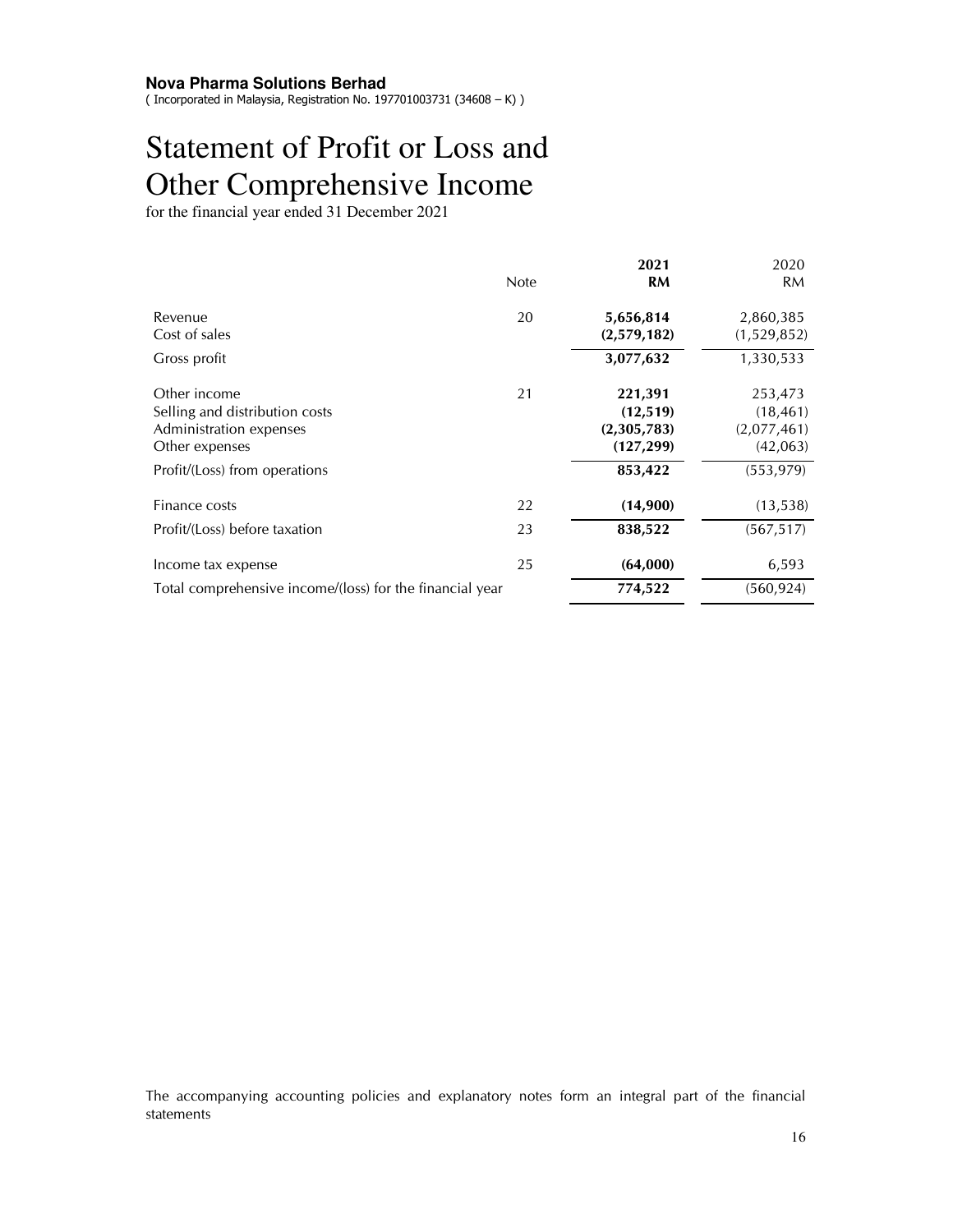( Incorporated in Malaysia, Registration No. 197701003731 (34608 – K) )

# Statement of Changes in Equity

for the financial year ended 31 December 2021

|                                                      | Share<br>capital<br><b>RM</b> | Retained<br>profit<br><b>RM</b> | Total<br><b>RM</b> |
|------------------------------------------------------|-------------------------------|---------------------------------|--------------------|
| Balance at 1 January 2020                            | 7,985,000                     | 2,502,742                       | 10,487,742         |
| Total comprehensive loss for the financial<br>year   |                               | (560, 924)                      | (560, 924)         |
| Balance at 31 December 2020                          | 7,985,000                     | 1,941,818                       | 9,926,818          |
| Total comprehensive income for the<br>financial year |                               | 774,522                         | 774,522            |
| Balance at 31 December 2021                          | 7,985,000                     | 2,716,340                       | 10,701,340         |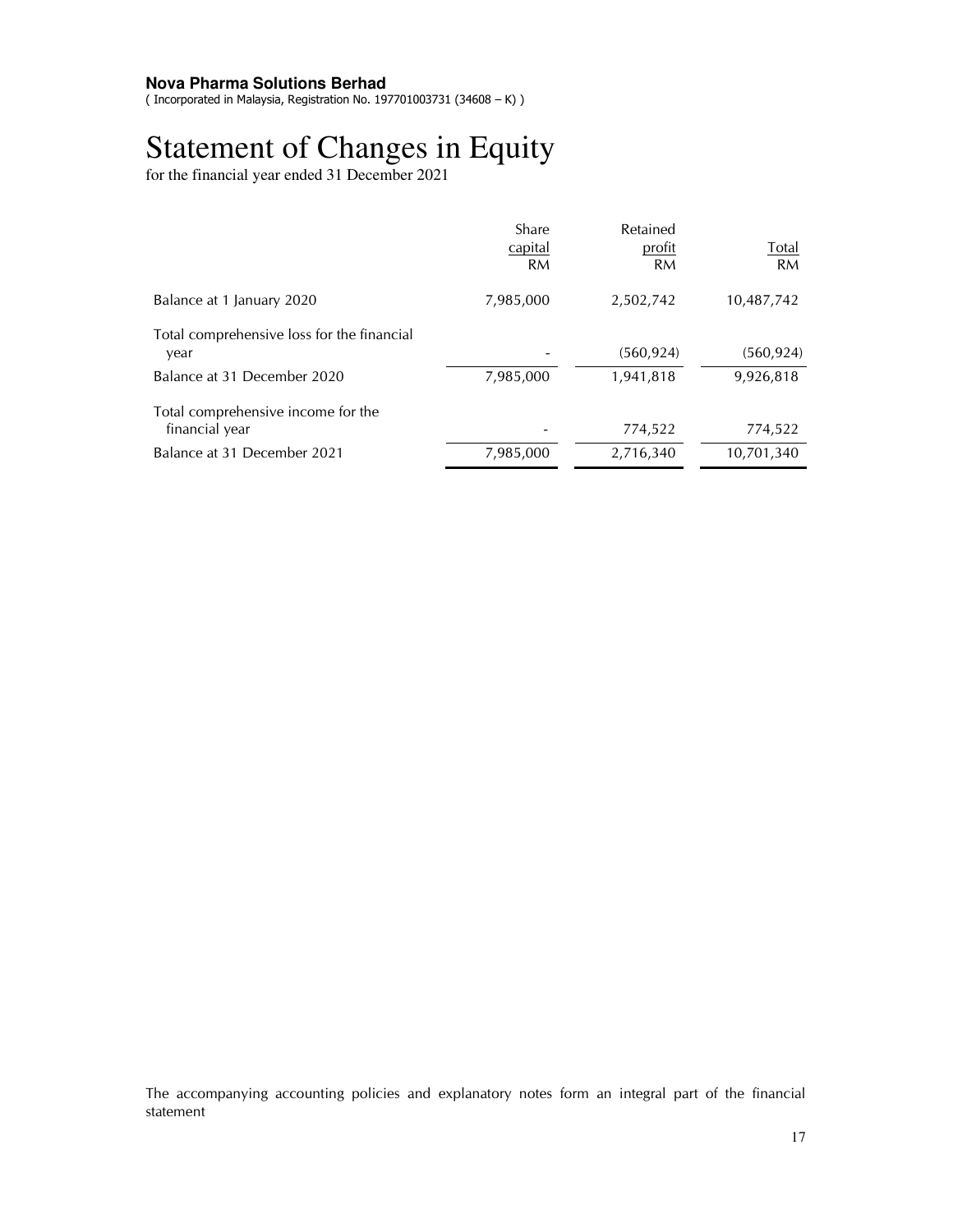( Incorporated in Malaysia, Registration No. 197701003731 (34608 – K) )

# Statement of Cash Flows

for the financial year ended 31 December 2021

|                                                                                                  | <b>Note</b> | 2021<br><b>RM</b>  | 2020<br><b>RM</b> |
|--------------------------------------------------------------------------------------------------|-------------|--------------------|-------------------|
| Cash flow from operating activities                                                              |             |                    |                   |
| Profit/(Loss) before taxation                                                                    |             | 838,522            | (567, 517)        |
| Adjustments for : -                                                                              |             |                    |                   |
| Depreciation of plant and equipment<br>Depreciation of right-of-use assets                       |             | 97,574<br>62,864   | 103,829<br>62,865 |
| Impairment loss on investment in subsidiary                                                      |             | 100,000            |                   |
| Impairment loss on trade receivables<br>Investment measured at fair value through profit or loss |             | 265,000            | 150,114           |
| - dividends received                                                                             |             | (97, 020)          | (142, 608)        |
| - fair value adjustments                                                                         |             | 850                | 120               |
| Interest income                                                                                  |             |                    | (550)             |
| Interest expenses                                                                                |             | 14,900<br>(64,000) | 13,538            |
| Reversal of impairment loss on trade receivables<br>Unrealised gain on foreign exchange          |             | (55, 899)          | (29, 206)         |
|                                                                                                  |             |                    |                   |
| Operating profit/(loss) before working capital changes                                           |             | 1,162,791          | (409, 415)        |
| Changes in working capital : -                                                                   |             |                    |                   |
| Trade receivables                                                                                |             | (396, 931)         | (1, 350, 241)     |
| Contract assets                                                                                  |             | 48,568             | 1,029,830         |
| Deposits and prepayments                                                                         |             | (53, 653)          | (55, 676)         |
| Trade payables                                                                                   |             | 106,714            | 37,736            |
| Contract liabilities                                                                             |             | 1,090,658          | 64,067            |
| Other payables and accruals                                                                      |             | 45,894             | 168,504           |
| Cash generated from/(used in) operations                                                         |             | 2,004,041          | (515, 195)        |
| Interest expenses                                                                                |             | (14,900)           | (13, 538)         |
| Tax paid                                                                                         |             | (138, 916)         | (276, 459)        |
| Net cash generated from/(used in) operating activities                                           |             | 1,850,225          | (805, 192)        |
| Cash flows from investing activities                                                             |             |                    |                   |
| Investment in subsidiary company                                                                 |             |                    | (49,000)          |
| Investment measured at fair value through profit or loss<br>- dividends received                 |             | 97,020             |                   |
| - fair value adjustments                                                                         |             | (850)              | 142,608<br>(120)  |
| Interest received                                                                                |             |                    | 550               |
| Purchase of plant and equipment                                                                  |             | (8,400)            | (59, 937)         |
| Advance to subsidiary company                                                                    |             | (252, 932)         | (88, 131)         |
| Net cash used in investing activities                                                            |             | (165, 162)         | (54,030)          |
| Balance carried forward                                                                          |             | 1,685,063          | (859, 222)        |
|                                                                                                  |             |                    |                   |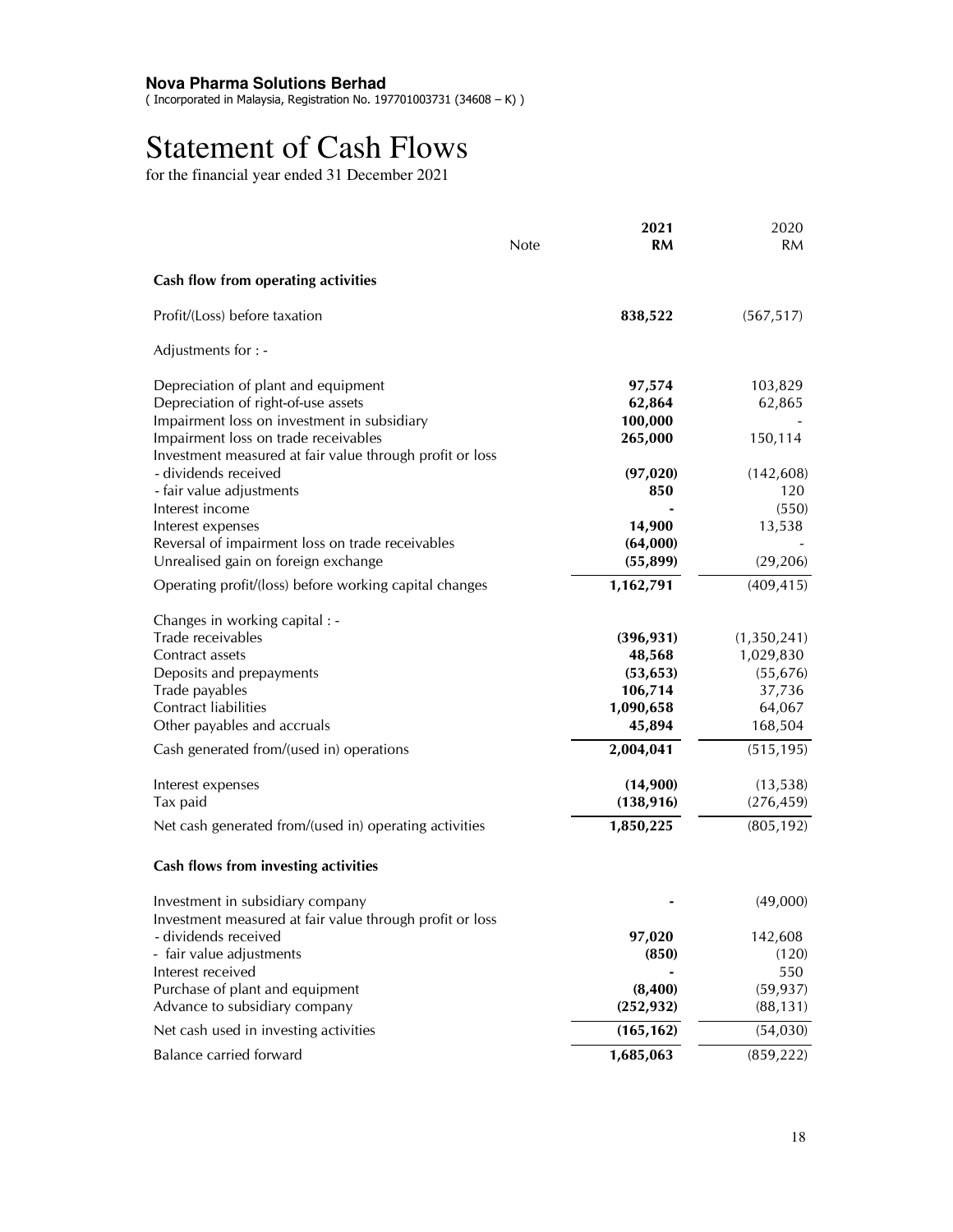( Incorporated in Malaysia, Registration No. 197701003731 (34608 – K) )

# Statement of Cash Flows

for the financial year ended 31 December 2021

|                                                                  |             | 2021       | 2020          |
|------------------------------------------------------------------|-------------|------------|---------------|
|                                                                  | <b>Note</b> | <b>RM</b>  | <b>RM</b>     |
| Balance brought forward                                          |             | 1,685,063  | (859, 222)    |
| Cash flows from financing activities                             |             |            |               |
| Dividends paid                                                   |             |            | (298, 019)    |
| Fixed deposit pledged as securities                              | 13          | (550,000)  |               |
| Repayment of lease liabilities                                   | 27          | (64, 414)  | (59, 642)     |
| Net cash used in financing activities                            |             | (614, 414) | (357, 661)    |
| Net increase/(decrease) in cash and cash equivalents             |             | 1,070,649  | (1, 216, 883) |
| Effect of foreign exchange rate changes                          |             | 35,140     | 53,805        |
| Cash and cash equivalents at the beginning of the financial year |             | 6,047,365  | 7,210,443     |
| Cash and cash equivalents at the end of the financial year       | 28          | 7,153,154  | 6,047,365     |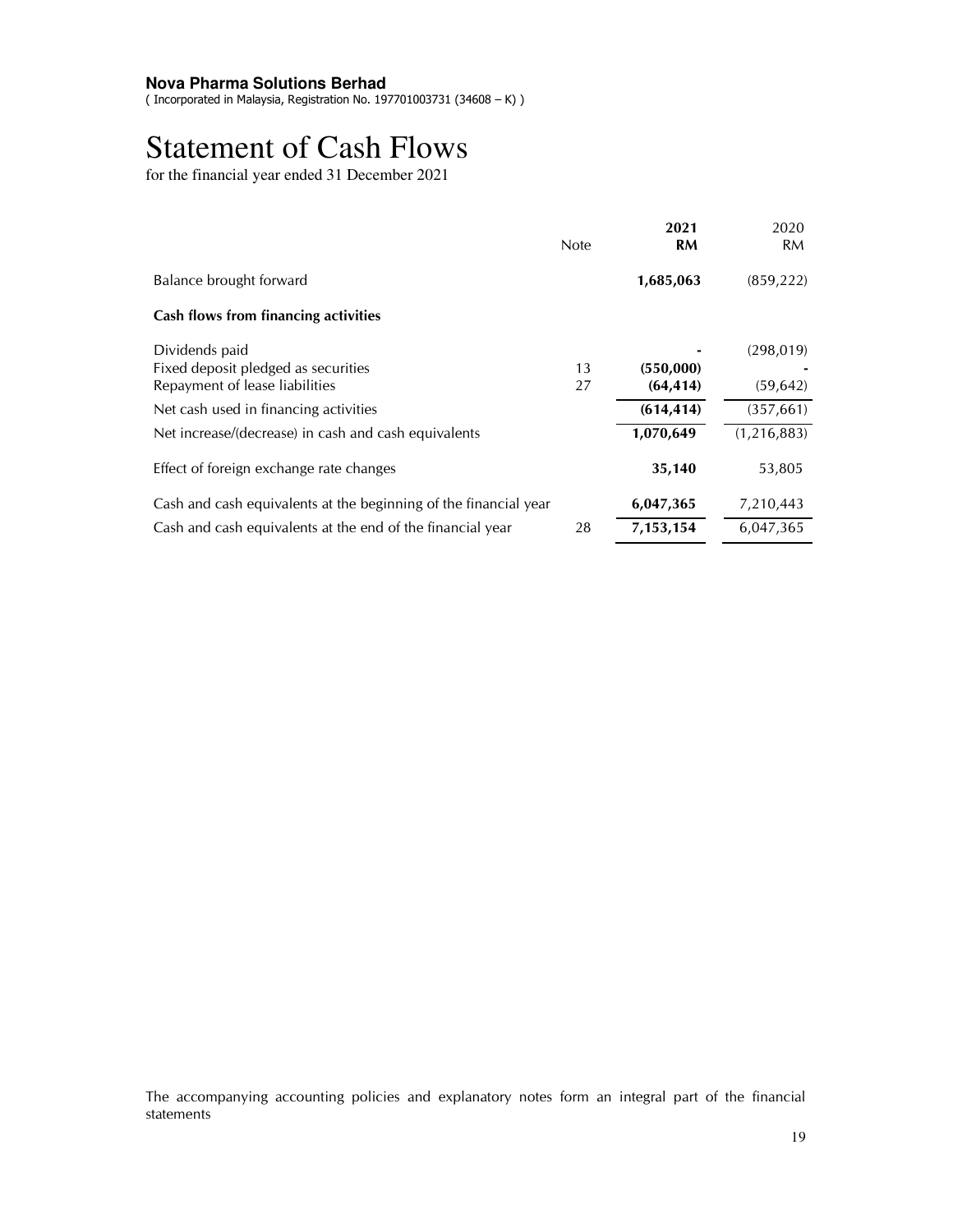# Notes to the Financial Statements

31 December 2021

## 1. **General information**

Nova Pharma Solutions Berhad is a public limited liability company, incorporated and domiciled in Malaysia and is listed on the Leap Market of Bursa Malaysia Securities Berhad. The address of the registered office and principal place of business of the Company are as follows : -

| Registered office             | $\ddot{\cdot}$ | No. 9A, Jalan Medan Tuanku<br>Medan Tuanku<br>50300 Kuala Lumpur                                                      |
|-------------------------------|----------------|-----------------------------------------------------------------------------------------------------------------------|
| Principal place of business : |                | Suite C-5-1 & 2, Level 5<br>Block C, Sky Park One City<br>Jalan USJ 25/1<br>47650 Subang Jaya<br>Selangor Darul Ehsan |

The consolidated financial statements of the Company as at and for the financial year ended 31 December 2021 comprise the Company and its subsidiary (together referred to as the "Group" and individually referred to as "Group entities"). The financial statements of the Company as at and for the year ended 31 December 2021 do not include other entities.

The Company is principally engaged in the business of provision of technical documentation, validation and project execution in the pharmaceutical and biological industries. The principal activities of its subsidiary company are set out in Note 6 to the financial statements.

These financial statements were authorised for issue by the Board of Directors on 26 April 2022.

### 2. **Basis of preparation of financial statements**

a) Statement of compliance

The financial statements of the Group and of the Company have been prepared in accordance with Malaysian Financial Reporting Standards ("MFRSs"), International Financial Reporting Standards ("IFRSs") and the requirements of the Companies Act, 2016 in Malaysia.

The Group and the Company have applied the following accounting standards, interpretations and amendments of the MFRSs for the first time for the financial year beginning on 1 January  $2021: -$ 

- Amendments to MFRS 4, Insurance Contracts, MFRS 7, Financial Instruments, MFRS 9, Financial Instruments, MFRS 16, Leases, MFRS 139, Financial Instruments: Recognition and Measurement – Interest Rate Benchmark Reform – Phase 2
- Amendments to MFRS 16, Leases COVID-19-Related Rent Concessions beyond 30 June 2021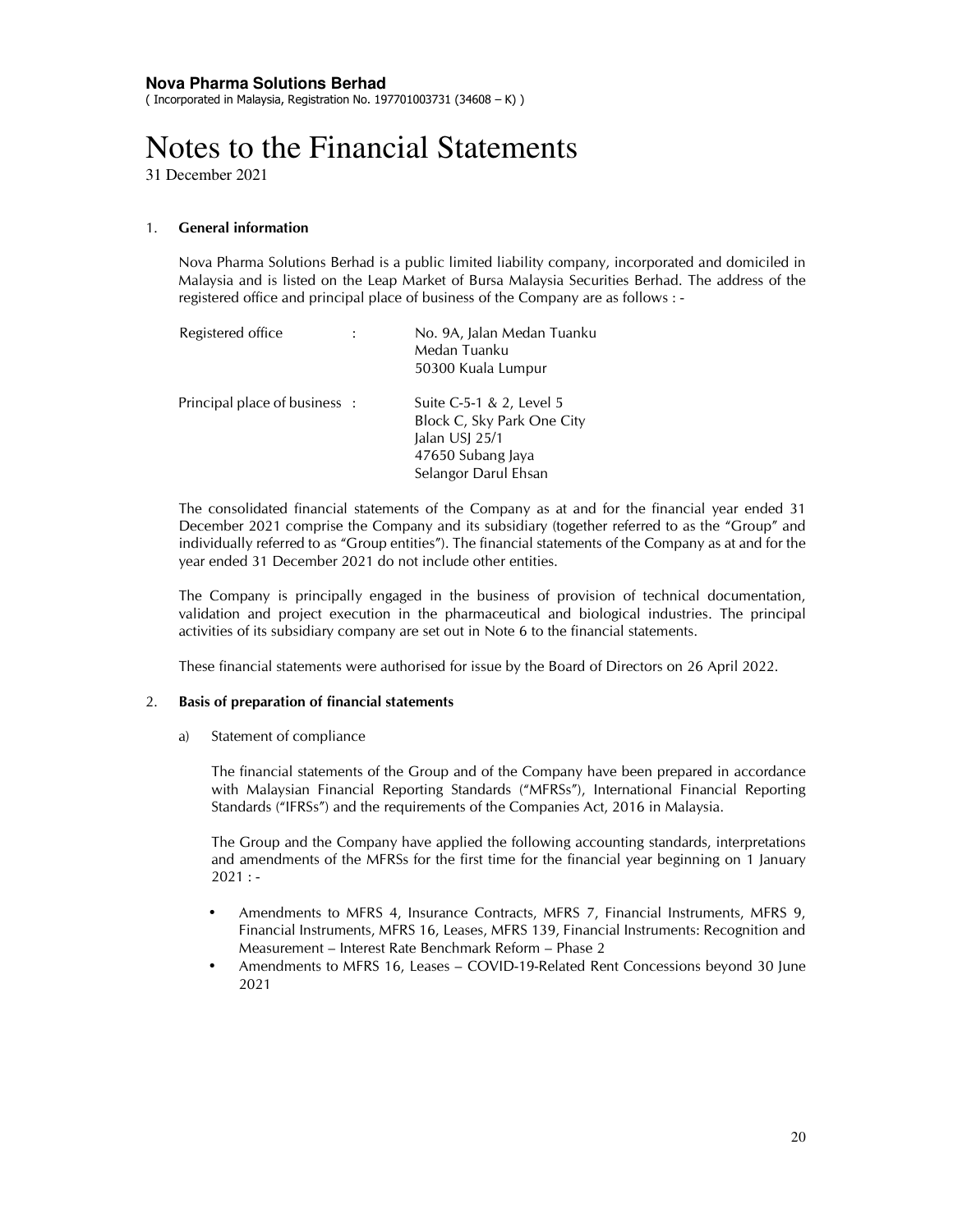( Incorporated in Malaysia, Registration No. 197701003731 (34608 – K) )

# Notes to the Financial Statements

31 December 2021

## 2. **Basis of preparation of financial statements (Cont'd.)**

a) Statement of compliance (Cont'd.)

The following are accounting standards, amendments and interpretations of the MFRS framework that have been issued by the Malaysian Accounting Standards Board ("MASB") but have not been adopted by the Company.

## **MFRSs, Interpretations and amendments effective for annual periods beginning on or after 1 January 2022**

- Amendments to MFRS 1, First-Time Adoption of Malaysian Financial Reporting Standards (Annual Improvements to MFRS Standards 2018-2020 Cycle)
- Amendments to MFRS 3, Business Combination Reference to the Conceptual Framework
- Amendments to MFRS 9, Financial Instruments (Annual Improvements to MFRS Standards 2018-2020 Cycle)
- Amendments to MFRS 116, Property, Plant and Equipment Property, Plant and Equipment - Proceeds before Intended Use
- Amendments to MFRS 137, Provisions, Contingent Liabilities and Contingent Assets Onerous Contract - Cost of Fulfilling a Contract
- Amendments to MFRS 141, Agriculture (Annual Improvements to MFRS Standards 2018- 2020 Cycle)

## **MFRSs, Interpretations and amendments effective for annual periods beginning on or after 1 January 2023**

- MFRS 17, Insurance Contracts
- Amendment to MFRS 17, Insurance Contracts and Initial Application of MFRS 17 and MFRS 9 – Comparative Information
- Amendments to MFRS 101, Presentation of Financial Statements Classification of Liabilities as Current or Non-current and Disclosure of Accounting Policies
- Amendments to MFRS 108, Accounting Policies, Changes in Accounting Estimates and Error - Definition of Accounting Estimates
- Amendment to MFRS 112, Income Tax Deferred Tax related to Assets and Liabilities arising from a Single Transaction

## **MFRSs, Interpretations and amendments effective for annual periods beginning on or after a date yet to be confirmed**

• Amendments to MFRS 10, Consolidated Financial Statements and MFRS 128, Investments in Associates and Joint Ventures - Sale or Contribution of Assets between an Investor and its Associate or Joint Venture.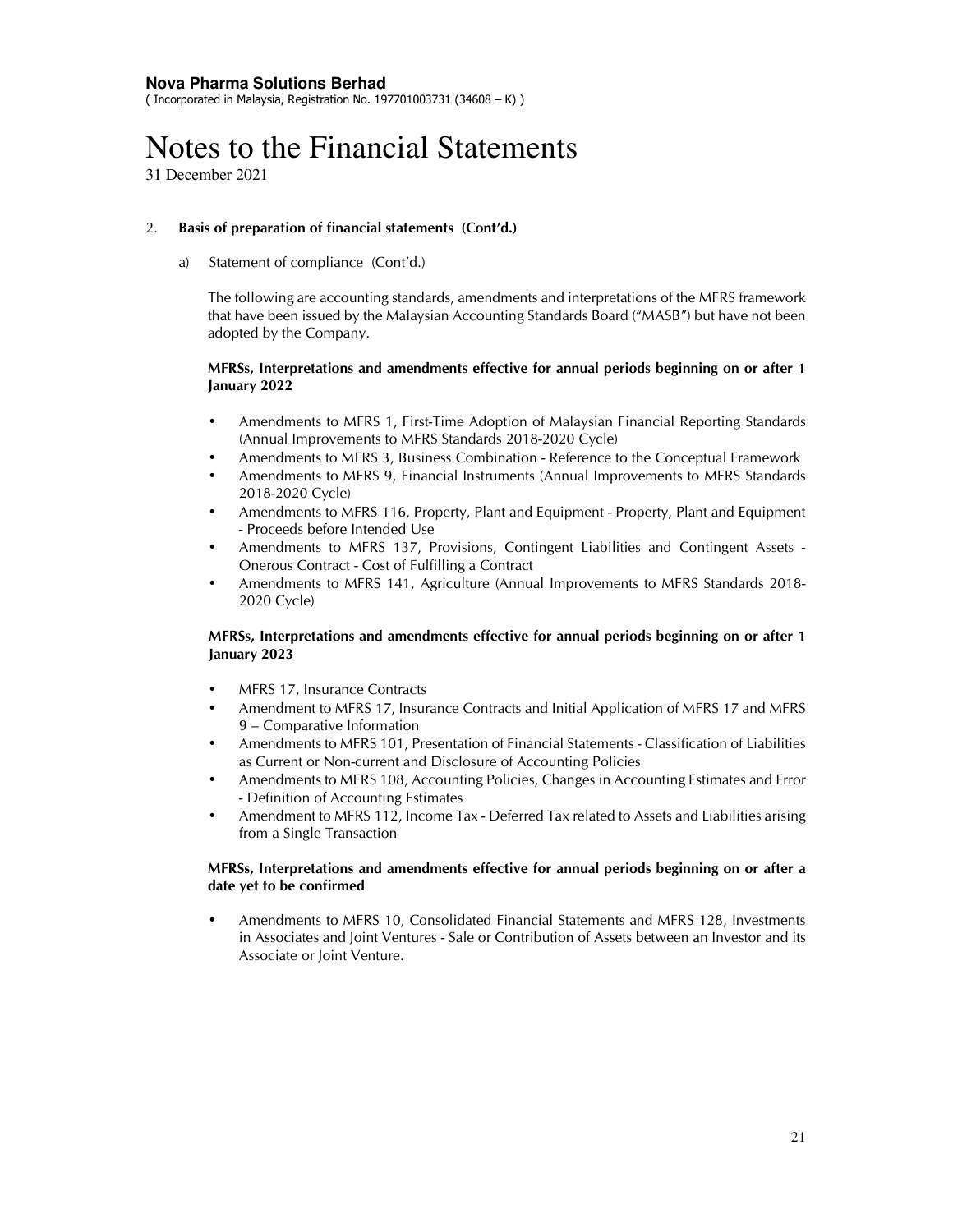# Notes to the Financial Statements

31 December 2021

### 2. **Basis of preparation of financial statements (Cont'd.)**

a) Statement of compliance (Cont'd.)

The Group and the Company plan to apply the abovementioned accounting standards, amendments and interpretations : -

- from the annual period beginning on 1 January 2022 for those accounting standards, amendments or interpretations that are applicable to the Group and to the Company and effective for annual periods beginning on or after 1 January 2022; and
- from the annual period beginning on 1 January 2023 for those accounting standards, amendments or interpretations that are applicable to the Group and to the Company and effective for annual periods beginning on or after 1 January 2023.

The initial application of the accounting standards, amendments or interpretations are not expected to have any material financial impacts to the current period and prior period financial statements of the Group and of the Company.

b) Basis of measurement

The financial statements have been prepared on the historical cost basis other than as disclosed in Note 3 to the financial statements.

c) Functional and presentation currency

These financial statements are presented in Ringgit Malaysia ("RM"), which is the Group's and Company's functional currency.

d) Use of estimates and judgements

The preparation of the financial statements in conformity with MFRSs requires management to make judgements, estimates and assumptions that affect the application of accounting policies and the reported amounts of assets, liabilities, income and expenses. Actual results may differ from these estimates.

Estimates and underlying assumptions are reviewed on an ongoing basis. Revisions to accounting estimates are recognised in the period in which the estimates are revised and in any future periods affected.

There are no significant areas of estimation uncertainty and critical judgements in applying accounting policies that have significant effect on the amounts recognised in the financial statements other than the following items : -

i) Depreciation of plant and equipment

Plant and equipment are depreciated on a straight-line basis over their estimated useful life. Management estimated the useful life of these assets to be within 3 to 10 years. Changes in the expected level of usage and technological developments could impact the economic useful life and the residual values of these assets, therefore future depreciation charges could be revised.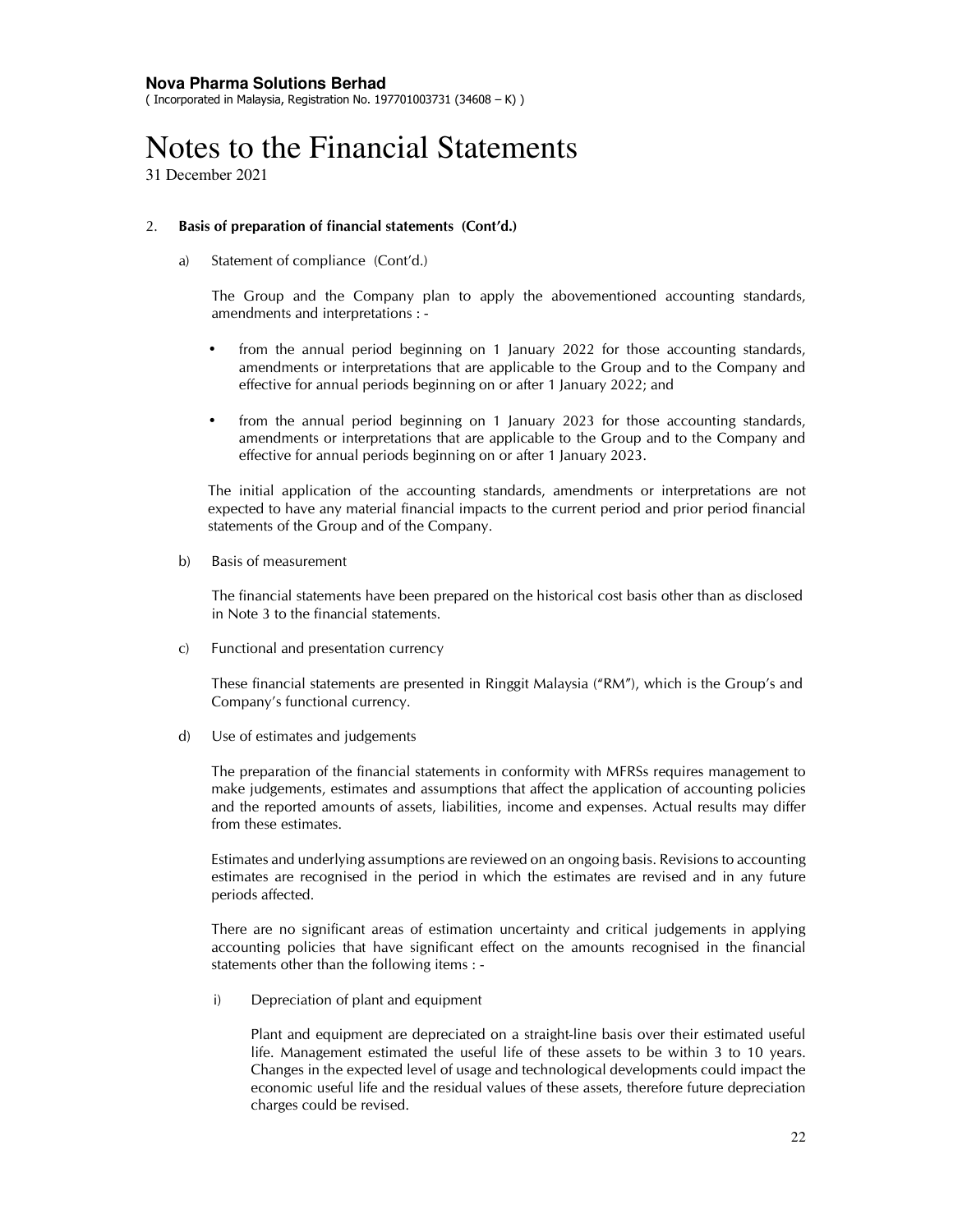# Notes to the Financial Statements

31 December 2021

### 2. **Basis of preparation of financial statements (Cont'd.)**

- d) Use of estimates and judgements (Cont'd.)
	- ii) Depreciation of right-of-use assets

Right-of-use assets are depreciated on a straight-line basis over their useful life or the end of the lease term. Changes in the expected level of usage and technological developments could impact the economic useful life and the residual values of these assets, therefore future depreciation charges could be revised.

iii) Impairment of investment in subsidiary company

The Company reviews the investments in subsidiary company for impairment when there is an indication of impairment and assess the impairment of receivables on the amounts due from subsidiary company when the receivables are long outstanding.

The recoverable amounts of the investments in subsidiary company and amounts due from subsidiary company are assessed by reference to the value in use of the respective subsidiary company.

The value in use is the net present value of the projected future cash flows derived from the business operations of the respective subsidiary company discounted at an appropriate discount rate. For such discounted cash flow method, it involves the use of estimated future results and a set assumptions to reflect their income and cash flows. Judgement had also been used to determine the discount rate for the cash flows and the future growth of the businesses of the subsidiary company.

iv) Measurement of Expected Credit Loss ("ECL") allowance for financial assets

The loss allowances for financial assets are based on assumptions about risk of default and expected loss rates. The Group and the Company use judgement in making these assumptions and selecting the inputs to the impairment calculation, based on the Group's and the Company's past history, existing market conditions as well as forward looking estimates at the end of reporting period.

v) Income tax expense

There are certain transactions and computations for which the ultimate tax determination may be different from the initial estimate. The Group and the Company recognise tax liabilities based on its understanding of the prevailing tax laws and estimates of whether such taxes will be due in the ordinary course of business. Where the final outcome of these matters is different from the amounts that were initially recognised, such difference will impact the income tax and deferred tax provisions in the period in which such determination is made.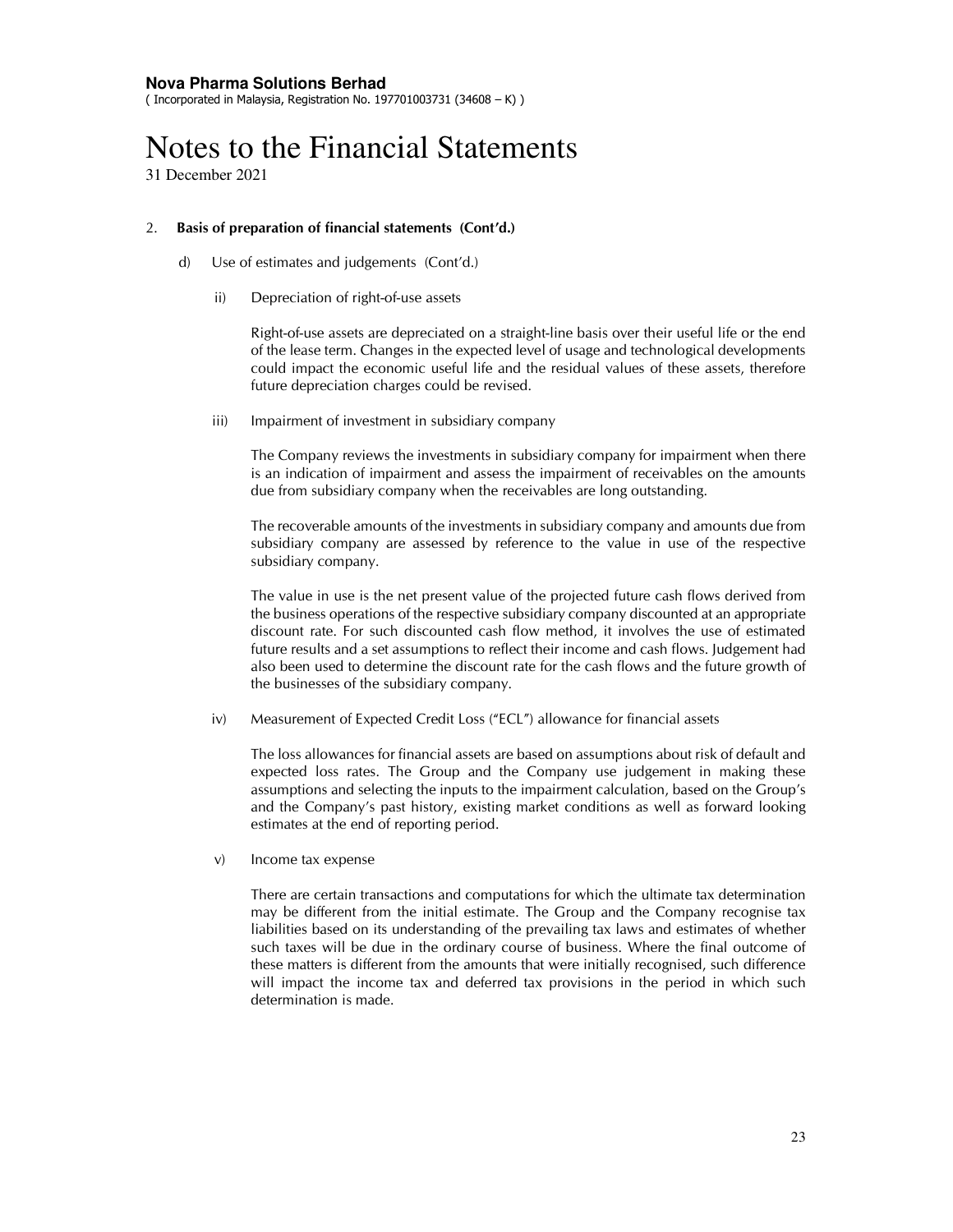# Notes to the Financial Statements

31 December 2021

#### 3. **Significant accounting policies**

The accounting policies set out below have been applied consistently to the periods presented in these financial statements and have been applied consistently by the Group entities, unless otherwise stated.

#### a) Basis of consolidation

i) Subsidiary

Subsidiary are entities, including structured entities, controlled by the Company. The financial statements of subsidiary are included in the consolidated financial statements from the date that control commences until the date that control ceases.

The Group controls an entity when it is exposed, or has rights, to variable returns from its involvement with the entity and has the ability to affect those returns through its power over the entity. Potential voting rights are considered when assessing control only when such rights are substantive. The Group also considers it has de facto power over an investee when, despite not having the majority of voting rights, it has the current liability to direct the activities of the investee that significantly affect the investee's return.

Investments in subsidiary are measured in the Company's statement of financial position at cost less any impairment losses, unless the investment is classified as held for sale or distribution. The cost of investments includes transaction costs.

ii) Business combinations

Business combinations are accounted for using the acquisition method from the acquisition date, which is the date on which control is transferred to the Group.

For new acquisitions, the Group measures the cost of goodwill at the acquisition date as : -

- the fair value of the consideration transferred; plus
- the recognised amount of any non-controlling interests in the acquiree; plus
- if the business combination is achieved in stages, the fair value of the existing equity interest in the acquiree; less
- the net recognised amount (generally fair value) of the identifiable assets acquired and liabilities assumed.

When the excess is negative, a bargain purchase gain is recognised immediately in profit or loss.

For each business combination, the Group elects whether it measures the non-controlling interests in the acquiree either at fair value or at the proportionate share of the acquiree's identifiable net assets at the acquisition date.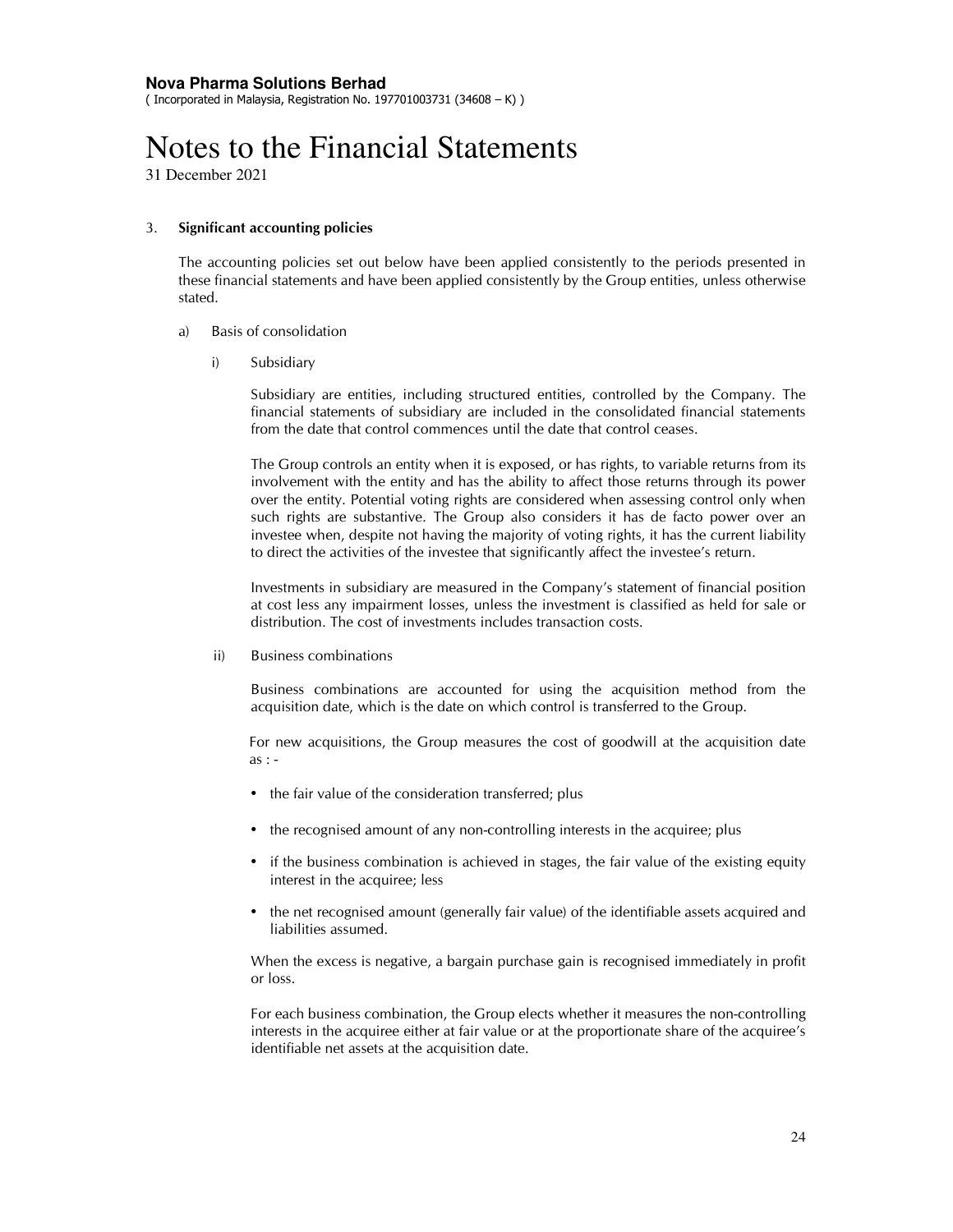# Notes to the Financial Statements

31 December 2021

### 3. **Significant accounting policies (Cont'd.)**

- a) Basis of consolidation (Cont'd.)
	- ii) Business combinations (Cont'd.)

Transaction costs, other than those associated with the issue of debt or equity securities, that the Group incurs in connection with a business combination are expensed as incurred.

iii) Acquisitions of non-controlling interests

The Group accounts for all changes in its ownership interest in a subsidiary that do not result in a loss of control as equity transactions between the Group and its non-controlling interest holders. Any difference between the Group's share of net assets before and after the change, and any consideration received or paid, is adjusted to or against Group reserves.

iv) Loss of control

Upon the loss of control of a subsidiary, the Group derecognises the assets and liabilities of the former subsidiary, any non-controlling interests and the other components of equity related to the former subsidiary from the consolidated statement of financial position. Any surplus or deficit arising on the loss of control is recognised in profit or loss. If the Group retains any interest in the former subsidiary, then such interest is measured at fair value at the date that control is lost. Subsequently, it is accounted for as an equity accounted investee or as an available-for-sale financial asset depending on the level of influence retained.

v) Non-controlling interests

Non-controlling interests at the end of the reporting period, being the equity in a subsidiary not attributable directly or indirectly to the equity holders of the Company, are presented in the consolidated statement of financial position and statement of changes in equity within equity, separately from equity attributable to the owners of the Company. Noncontrolling interests in the results of the Group is presented in the consolidated statement of profit or loss and other comprehensive income as an allocation of the profit or loss and the comprehensive income for the year between non-controlling interest and owners of the Company.

Losses applicable to the non-controlling interests in a subsidiary are allocated to the noncontrolling interests even if doing so causes the non-controlling interests to have a deficit balance.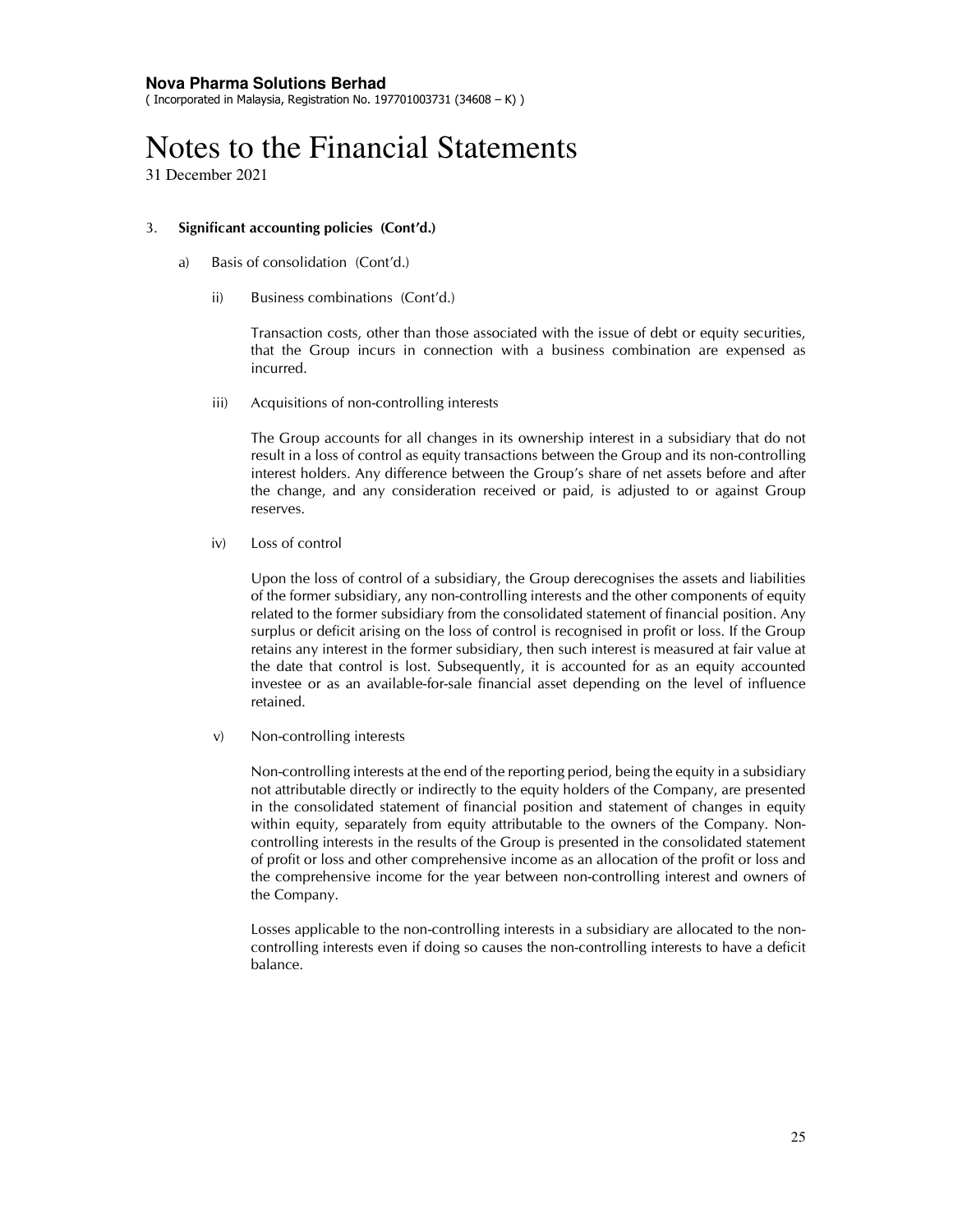# Notes to the Financial Statements

31 December 2021

### 3. **Significant accounting policies (Cont'd.)**

- a) Basis of consolidation (Cont'd.)
	- vi) Transactions eliminated on consolidation

Intra-group balances and transactions, and any unrealised income and expenses arising from intra-group transactions, are eliminated in preparing the consolidated financial statements.

Unrealised gains arising from transactions with equity-accounted associates and joint ventures are eliminated against the investment to the extent of the Group's interest in the investees. Unrealised losses are eliminated in the same way as unrealised gains, but only to the extent that there is no evidence of impairment.

- b) Foreign currency
	- i) Foreign currency transactions

Transactions in foreign currencies are translated to the respective functional currencies of Group entities at exchange rates at the dates of the transactions.

Monetary assets and liabilities denominated in foreign currencies at the end of the reporting period are retranslated to the functional currency at the exchange rate at that date.

Non-monetary assets and liabilities denominated in foreign currencies are not retranslated at the end of the reporting date, except for those that are measured at fair value which are retranslated to the functional currency at the exchange rate at the date that the fair value was determined.

Foreign currency differences arising on retranslation are recognised in profit or loss, except for differences arising on the retranslation of equity instruments where they are measured at fair value through other comprehensive income or a financial instrument designated as a cash flow hedge, which are recognised in other comprehensive income.

- c) Financial instruments
	- i) Recognition and initial measurement

A financial asset or a financial liability is recognised in the statement of financial position when, and only when, the Group or the Company becomes a party to the contractual provisions of the instrument.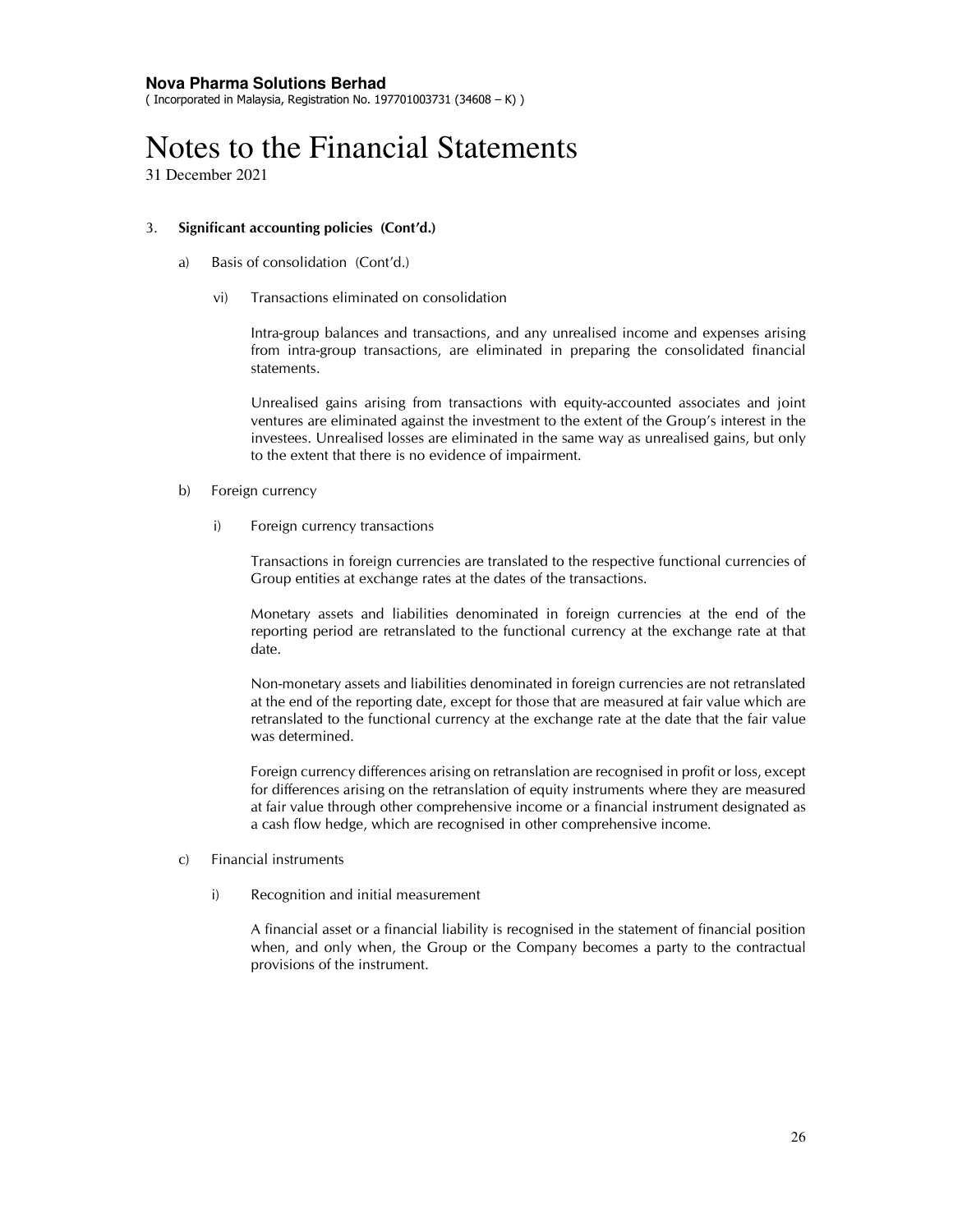# Notes to the Financial Statements

31 December 2021

### 3. **Significant accounting policies (Cont'd.)**

- c) Financial instruments (Cont'd.)
	- i) Recognition and initial measurement (Cont'd.)

A financial asset (unless it is a trade receivable without significant financing component) or a financial liability is initially measured at fair value plus or minus, for an item not at fair value through profit or loss, transaction costs that are directly attributable to its acquisition or issuance. A trade receivable without a financing component is initially measured at the transaction price.

An embedded derivative is recognised separately from the host contract where the host contract is not a financial asset, and accounted for separately if, and only if, the derivative is not closely related to the economic characteristics and risks of the host contract and the host contract is not measured at fair value through profit or loss. The host contract, in the event an embedded derivative is recognised separately, is accounted for in accordance with policy applicable to the nature of the host contract.

ii) Financial instrument categories and subsequent measurement

Financial assets

Categories of financial assets are determined on initial recognition and are not reclassified subsequent to their initial recognition unless the Group or the Company changes its business model for managing financial assets in which case all affected financial assets are reclassified on the first day of the first reporting period following the change of the business model.

a) Amortised cost

Amortised cost category comprises financial assets that are held within a business model whose objective is to hold assets to collect contractual cash flows and its contractual terms give rise on specified dates to cash flows that are solely payments of principal and interest on the principal amount outstanding. The financial assets are not designated as fair value through profit or loss. Subsequent to initial recognition, these financial assets are measured at amortised cost using the effective interest method. The amortised cost is reduced by impairment losses.

Interest income, foreign exchange gains and losses and impairment are recognised in profit or loss. Any gain or loss on derecognition is recognised in profit or loss.

Interest income is recognised by applying effective interest rate to the gross carrying amount except for credit impaired financial assets (see Note  $3(h)(i)$ ) where the effective interest rate is applied to the amortised cost.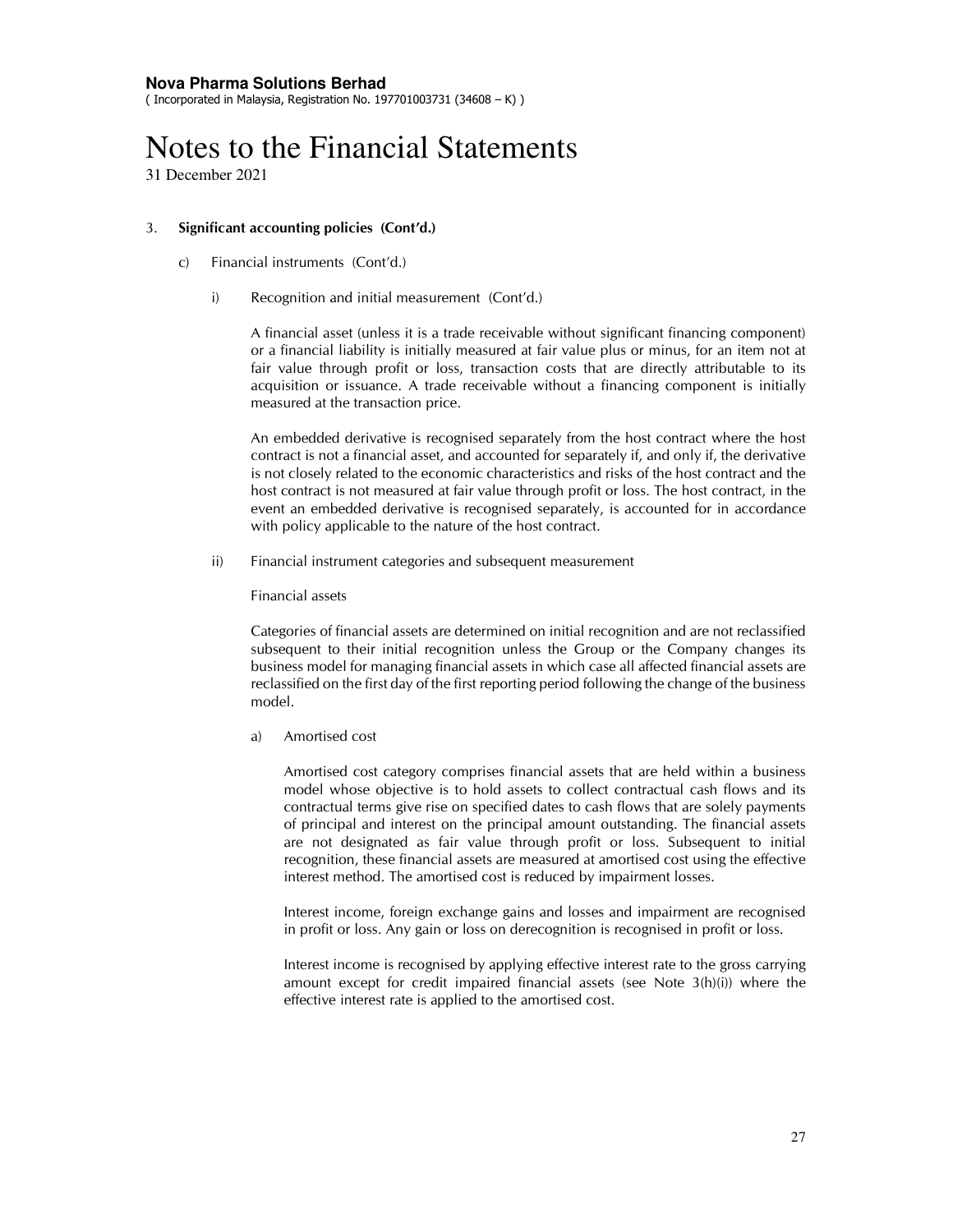# Notes to the Financial Statements

31 December 2021

### 3. **Significant accounting policies (Cont'd.)**

- c) Financial instruments (Cont'd.)
	- ii) Financial instrument categories and subsequent measurement (Cont'd.)

Financial assets (Cont'd.)

- b) Fair value through other comprehensive income
	- i) Debt investments

Fair value through other comprehensive income category comprises debt investment where it is held within a business model whose objective is achieved by both collecting contractual cash flows and selling the debt investment, and its contractual terms give rise on specified dates to cash flows that are solely payments of principal and interest on the principal amount outstanding. The debt investment is not designated as fair value through profit or loss. Interest income calculated using the effective interest method, foreign exchange gains and losses and impairment are recognised in profit or loss. Other net gains and losses are recognised in other comprehensive income. On derecognition, gains and losses accumulated in other comprehensive income are reclassified to profit or loss.

Interest income is recognised by applying effective interest rate to the gross carrying amount except for credit impaired financial assets (see Note 3(h)(i)) where the effective interest rate is applied to the amortised cost.

ii) Equity investments

This category comprises investment in equity that is not held for trading, and the Group and the Company irrevocably elect to present subsequent changes in the investment's fair value in other comprehensive income. This election is made on an investment-by-investment basis. Dividends are recognised as income in profit or loss unless the dividend clearly represents a recovery of part of the cost of investment. Other net gains and losses are recognised in other comprehensive income. On derecognition, gains and losses accumulated in other comprehensive income are not reclassified to profit or loss.

c) Fair value through profit or loss

All financial assets not measured at amortised cost or fair value through other comprehensive income as described above are measured at fair value through profit or loss. This includes derivative financial assets (except for a derivative that is a designated and effective hedging instrument). On initial recognition, the Group or the Company may irrevocably designate a financial asset that otherwise meets the requirements to be measured at amortised cost or at fair value through other comprehensive income as at fair value through profit or loss if doing so eliminates or significantly reduces an accounting mismatch that would otherwise arise.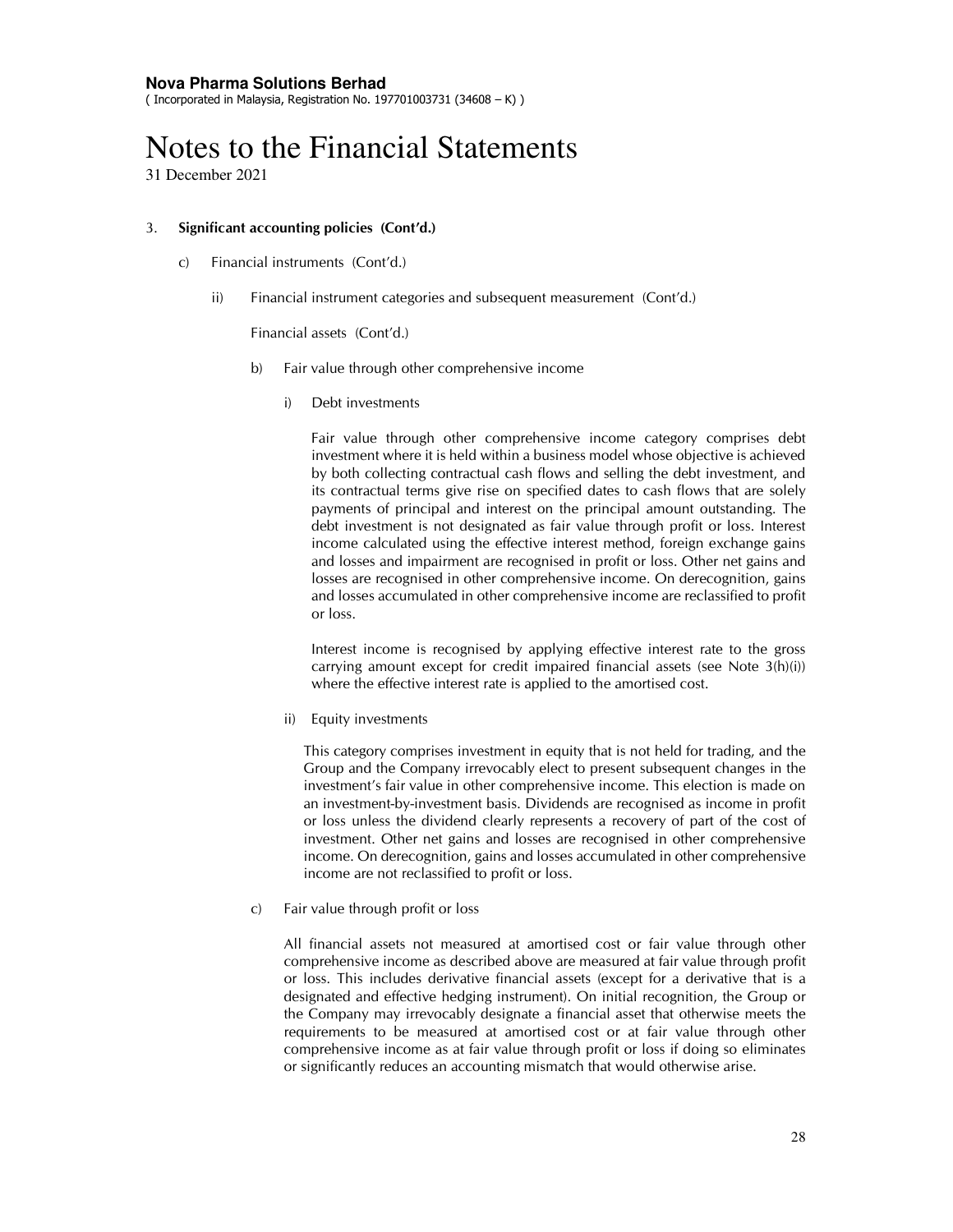# Notes to the Financial Statements

31 December 2021

### 3. **Significant accounting policies (Cont'd.)**

- c) Financial instruments (Cont'd.)
	- ii) Financial instrument categories and subsequent measurement (Cont'd.)

Financial assets (Cont'd.)

c) Fair value through profit or loss (Cont'd.)

Financial assets categorised as fair value through profit or loss are subsequently measured at their fair value. Net gains or losses, including any interest or dividend income, are recognised in the profit or loss.

All financial assets, except for those measured at fair value through profit or loss and equity investments measured at fair value through other comprehensive income, are subject to impairment assessment (see Note 3(h)(i)).

Financial liabilities

The categories of financial liabilities at initial recognition are as follows : -

a) Fair value through profit or loss

Fair value through profit or loss category comprises financial liabilities that are derivatives (except for a derivative that is a financial guarantee contract or a designated and effective hedging instrument), contingent consideration in a business combination and financial liabilities that are specifically designated into this category upon initial recognition.

On initial recognition, the Group or the Company may irrevocably designate a financial liability that otherwise meets the requirements to be measured at amortised cost as at fair value through profit or loss : -

- i) if doing so eliminates or significantly reduces an accounting mismatch that would otherwise arise;
- ii) a group of financial liabilities or assets and financial liabilities is managed and its performance is evaluated on a fair value basis, in accordance with a documented risk management or investment strategy, and information about the group is provided internally on that basis to the Group's key management personnel; or
- iii) if a contract contains one or more embedded derivatives and the host is not a financial asset in the scope of MFRS 9, where the embedded derivative significantly modifies the cash flows and separation is not prohibited.

Financial liabilities categorised as fair value through profit or loss are subsequently measured at their fair value with gains or losses, including any interest expense are recognised in the profit or loss.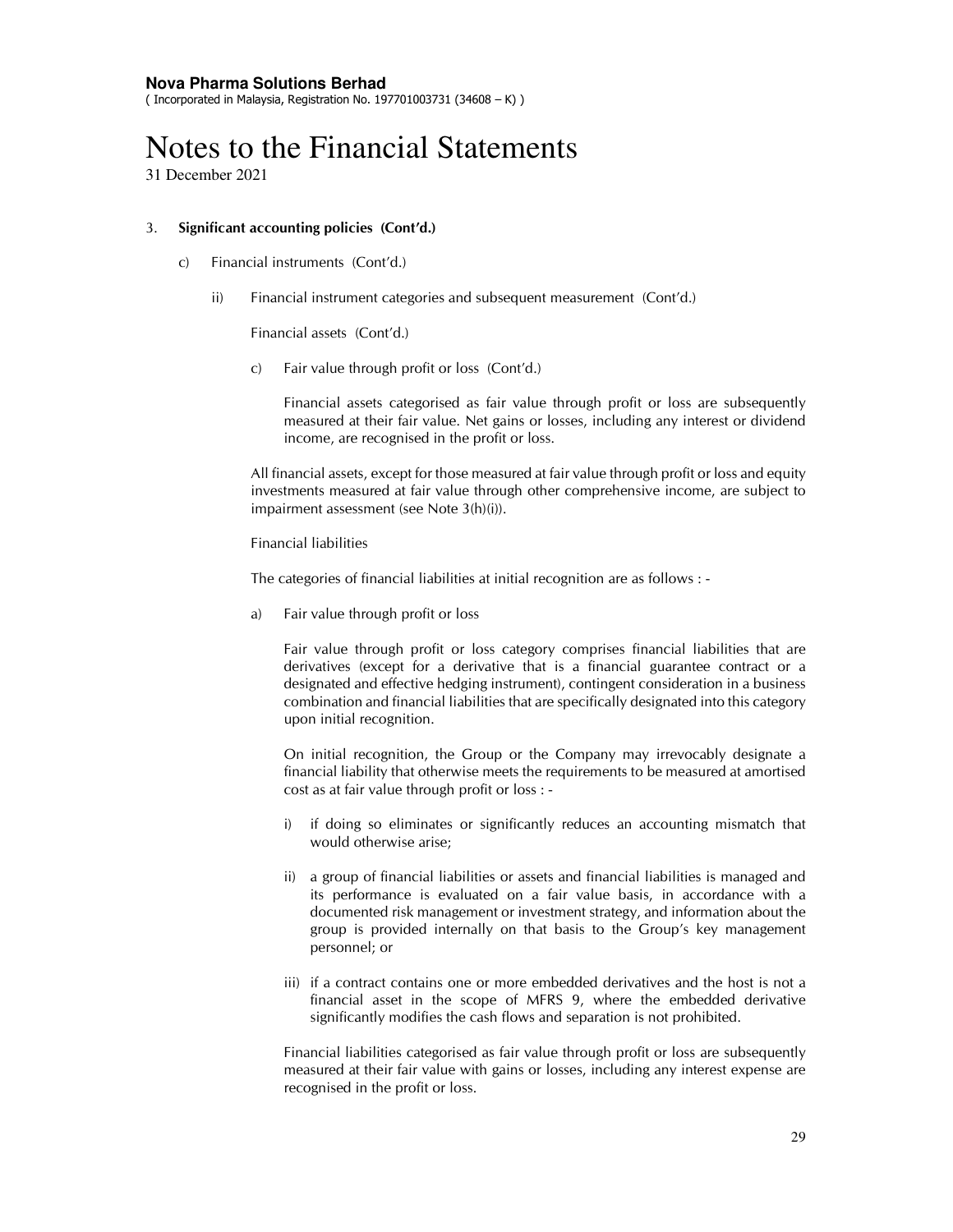# Notes to the Financial Statements

31 December 2021

### 3. **Significant accounting policies (Cont'd.)**

- c) Financial instruments (Cont'd.)
	- ii) Financial instrument categories and subsequent measurement (Cont'd.)

Financial liabilities (Cont'd.)

a) Fair value through profit or loss (Cont'd.)

For financial liabilities where it is designated as fair value through profit or loss upon initial recognition, the Group and the Company recognise the amount of change in fair value of the financial liability that is attributable to change in credit risk in the other comprehensive income and remaining amount of the change in fair value in the profit or loss, unless the treatment of the effects of changes in the liability's credit risk would create or enlarge an accounting mismatch.

b) Amortised cost

Other financial liabilities not categorised as fair value through profit or loss are subsequently measured at amortised cost using the effective interest method.

Interest expense and foreign exchange gains and losses are recognised in the profit or loss. Any gains or losses on derecognition are also recognised in the profit or loss.

iii) Regular way purchase or sale of financial assets

A regular way purchase or sale of financial assets is recognised and derecognised, as applicable, using trade date accounting in the current year.

Trade date accounting refers to : -

- a) the recognition of an asset to be received and the liability to pay for it on the trade date, and
- b) derecognition of an asset that is sold, recognition of any gain or loss on disposal and the recognition of a receivable from the buyer for payment on the trade date.
- iv) Financial guarantee contracts

A financial guarantee contract is a contract that requires the issuer to make specified payments to reimburse the holder for a loss it incurs because a specified debtor fails to make payment when due in accordance with the original or modified terms of a debt instrument.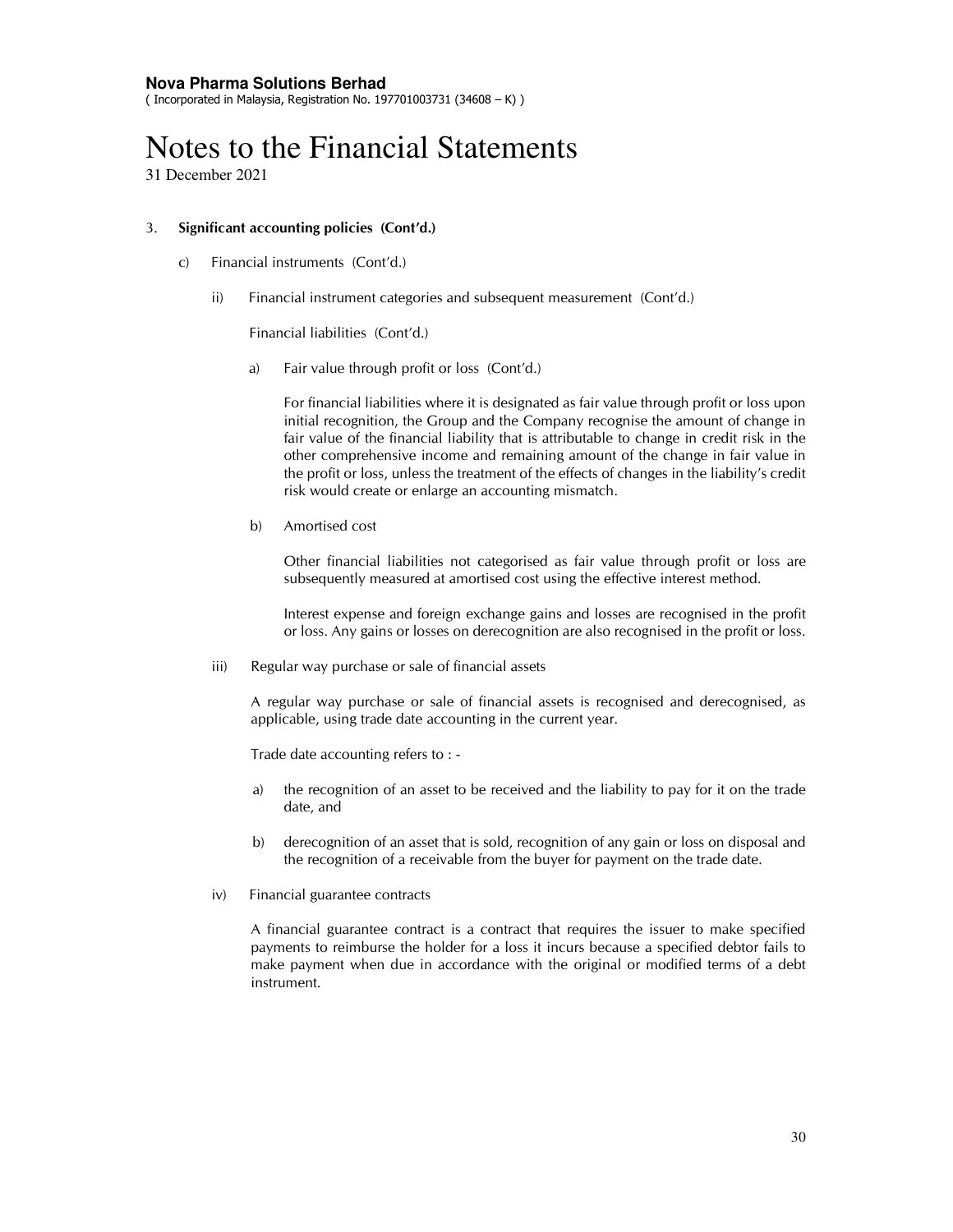# Notes to the Financial Statements

31 December 2021

### 3. **Significant accounting policies (Cont'd.)**

- c) Financial instruments (Cont'd.)
	- iv) Financial guarantee contracts (Cont'd.)

Financial guarantees issued are initially measured at fair value. Subsequently, they are measured at higher of : -

- a) the amount of the loss allowance; and
- b) the amount initially recognised less, when appropriate, the cumulative amount of income recognised in accordance to the principles of MFRS 15, Revenue from Contracts with Customers.

Liabilities arising from financial guarantees are presented together with other provisions.

v) Derecognition

A financial asset or part of it is derecognised when, and only when, the contractual rights to the cash flows from the financial asset expire or transferred, or control of the asset is not retained or substantially all of the risks and rewards of ownership of the financial asset are transferred to another party. On derecognition of a financial asset, the difference between the carrying amount of the financial asset and the sum of consideration received (including any new asset obtained less any new liability assumed) is recognised in profit or loss.

A financial liability or a part of it is derecognised when, and only when, the obligation specified in the contract is discharged, cancelled or expires. A financial liability is also derecognised when its terms are modified and the cash flows of the modified liability are substantially different, in which case, a new financial liability based on modified terms is recognised at fair value. On derecognition of a financial liability, the difference between the carrying amount of the financial liability extinguished or transferred to another party and the consideration paid, including any non-cash assets transferred or liabilities assumed, is recognised in profit or loss.

- d) Plant and equipment
	- i) Recognition and measurement

Items of plant and equipment are measured at cost less any accumulated depreciation and any accumulated impairment losses.

Cost includes expenditures that are directly attributable to the acquisition of the asset and any other costs directly attributable to bringing the asset to working condition for its intended use, and the costs of dismantling and removing the items and restoring the site on which they are located. The cost of self-constructed assets also includes the cost of materials and direct labour. For qualifying assets, borrowing costs are capitalised in accordance with the accounting policy on borrowing costs.

When significant parts of an item of plant and equipment have different useful lives, they are accounted for as separate items (major components) of plant and equipment.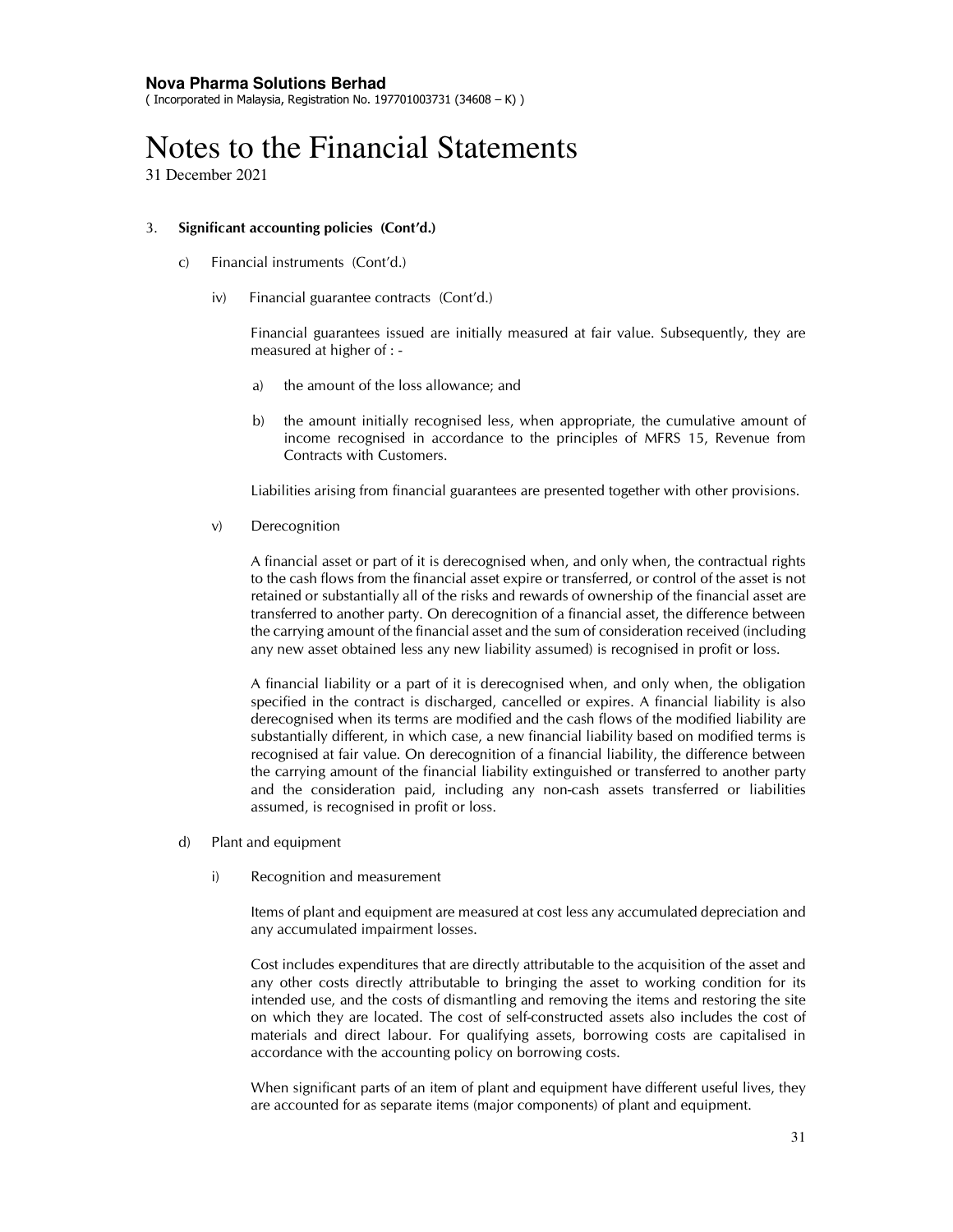# Notes to the Financial Statements

31 December 2021

### 3. **Significant accounting policies (Cont'd.)**

- d) Plant and equipment (Cont'd.)
	- i) Recognition and measurement (Cont'd.)

The gain or loss on disposal of an item of plant and equipment is determined by comparing the proceeds from disposal with the carrying amount of plant and equipment and is recognised net within "other income" and "other expenses" respectively in profit or loss.

ii) Subsequent costs

The cost of replacing a component of an item of plant and equipment is recognised in the carrying amount of the item if it is probable that the future economic benefits embodied within the component will flow to the Group or the Company, and its cost can be measured reliably. The carrying amount of the replaced component is derecognised to profit or loss. The costs of the day-to-day servicing of plant and equipment are recognised in profit or loss as incurred.

iii) Depreciation

Depreciation is based on the cost of an asset less its residual value. Significant components of individual assets are assessed, and if a component has a useful life that is different from the remainder of that asset, then that component is depreciated separately.

Depreciation is recognised in profit or loss on a straight-line basis over the estimated useful lives of each component of an item of plant and equipment from the date that they are available for use.

The principal annual rates of depreciation for the plant and equipment are as follows : -

|                               | Rate      |
|-------------------------------|-----------|
|                               | $\%$      |
| Office and computer equipment | $20 - 33$ |
| Furniture and fittings        | 10        |
| Motor vehicles                | 20        |
| Renovation                    | 33        |

Depreciation methods, useful lives and residual values are reviewed at end of the reporting period, and adjusted as appropriate.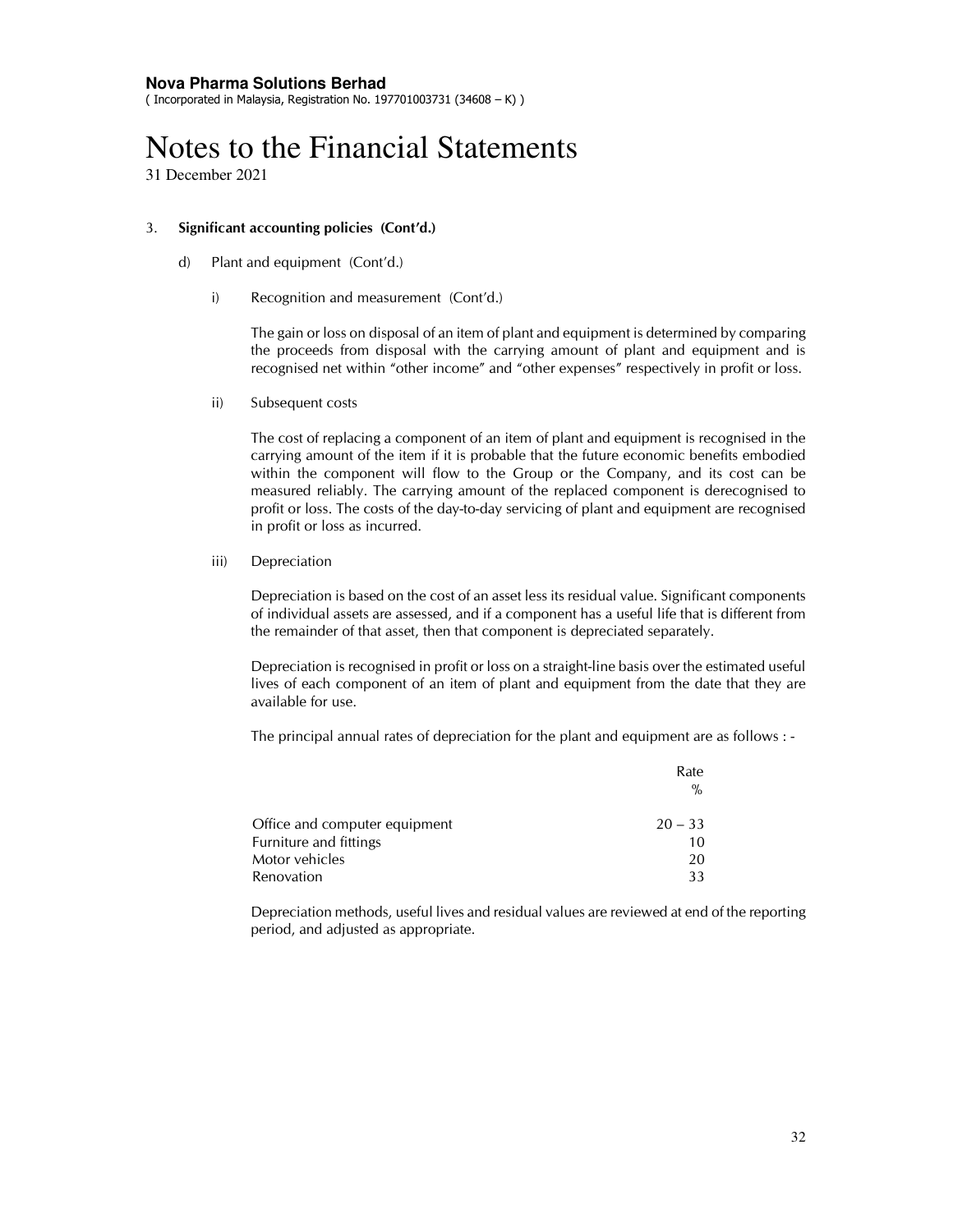# Notes to the Financial Statements

31 December 2021

### 3. **Significant accounting policies (Cont'd.)**

- e) Leases
	- i) Definition of a lease

A contract is, or contains, a lease if the contract conveys a right to control the use of an identified asset for a period of time in exchange for consideration. To assess whether a contract conveys the right to control the use of an identified asset, the Group assesses whether : -

- the contract involves the use of an identified asset this may be specified explicitly or implicity, and should be physically distinct or represent substantially all of the capacity of a physically distinct asset. If the supplier has a substantive substitution right, then the asset is not identified;
- the customer has the right to obtain substantially all of the economic benefits from use of the asset throughout the period of use; and
- the customer has the right to direct the use of the asset. The customer has this right when it has the decision-making rights that are most relevant to changing how and for what purpose the asset is used. In rare cases where the decision about how and for what purpose the asset is used is predetermined, the customer has the right to direct the use of the asset if either the customer has the right to operate the asset; or the customer designed the asset in a way that predetermines how and for what purpose it will be used.

At inception or on reassessment of a contract that contains a lease component, the Group allocates the consideration in the contract to each lease and non-lease component on the basis of their relative stand-alone prices. However, for leases of properties in which the Group is a lessee, it has elected not to separate non-lease components and will instead account for the lease and non-lease component as a single lease component.

- ii) Recognition and initial measurement
	- a) As a lessee

The Group recognises a right-of-use asset and a lease liability at the lease commencement date. The right-of-use asset is initially measure at cost, which comprises the initial amount of the lease liability adjusted for any lease payments made at or before the commencement date, plus any initial direct costs incurred and an estimate of costs to dismantle and remove the underlying asset or to restore the underlying asset or the site in which it is located, less any lease incentives received.

The lease liability is initially measured at the present value of the lease payments that are not paid at the commencement date, discounted using the interest rate implicit in the lease or, if that rate cannot be readily determined, the respective Group entities' incremental borrowing rate. Generally, the Group entities use their incremental borrowing rate as the discount rate.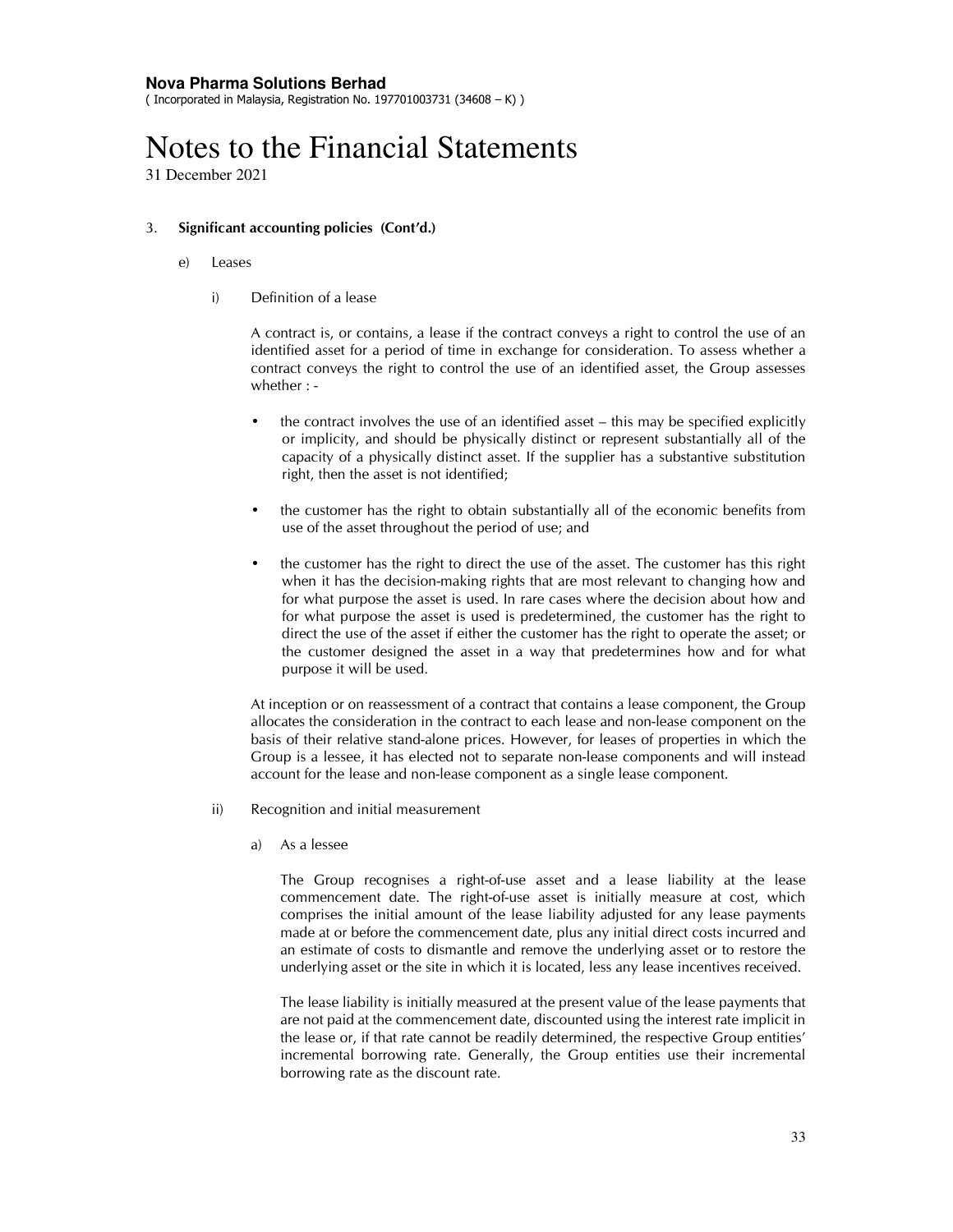# Notes to the Financial Statements

31 December 2021

### 3. **Significant accounting policies (Cont'd.)**

- e) Leases (Cont'd.)
	- ii) Recognition and initial measurement (Cont'd.)
		- a) As a lessee (Cont'd.)

Lease payments included in the measurement of the lease liability comprise the following : -

- Fixed payments, including in-substance fixed payments less any incentives receivable;
- Variable lease payments that depend on an index or a rate, initially measured using the index or rate as at the commencement date;
- Amounts expected to be payable under a residual value guarantee;
- The exercise price under a purchase option that the Group is reasonably certain to exercise; and
- Penalties for early termination of a lease unless the Group is reasonably certain not to terminate early.

The Group excludes variable lease payments that linked to future performance or usage of the underlying asset from the lease liability. Instead, these payments are recognised in profit or loss in the period in which the performance or use occurs.

The Group has elected not to recognise right-of-use assets and lease liabilities for short-term leases that have a lease term of 12 months or less and leases of low-value assets. The Group recognises the lease payments associated with these leases as an expense on a straight-line basis over the lease term.

b) As a lessor

When the Group acts as a lessor, it determines at lease inception whether each lease is a finance lease or an operating lease.

To classify each lease, the Group makes an overall assessment of whether the lease transfers substantially all of the risks and rewards incidental to ownership of the underlying asset. If this is the case, then the lease is a finance lease: if not, then it is an operating lease.

If an arrangement contains lease and non-lease components, the Group applies MFRS 15 to allocate the consideration in the contract based on the stand-alone selling prices.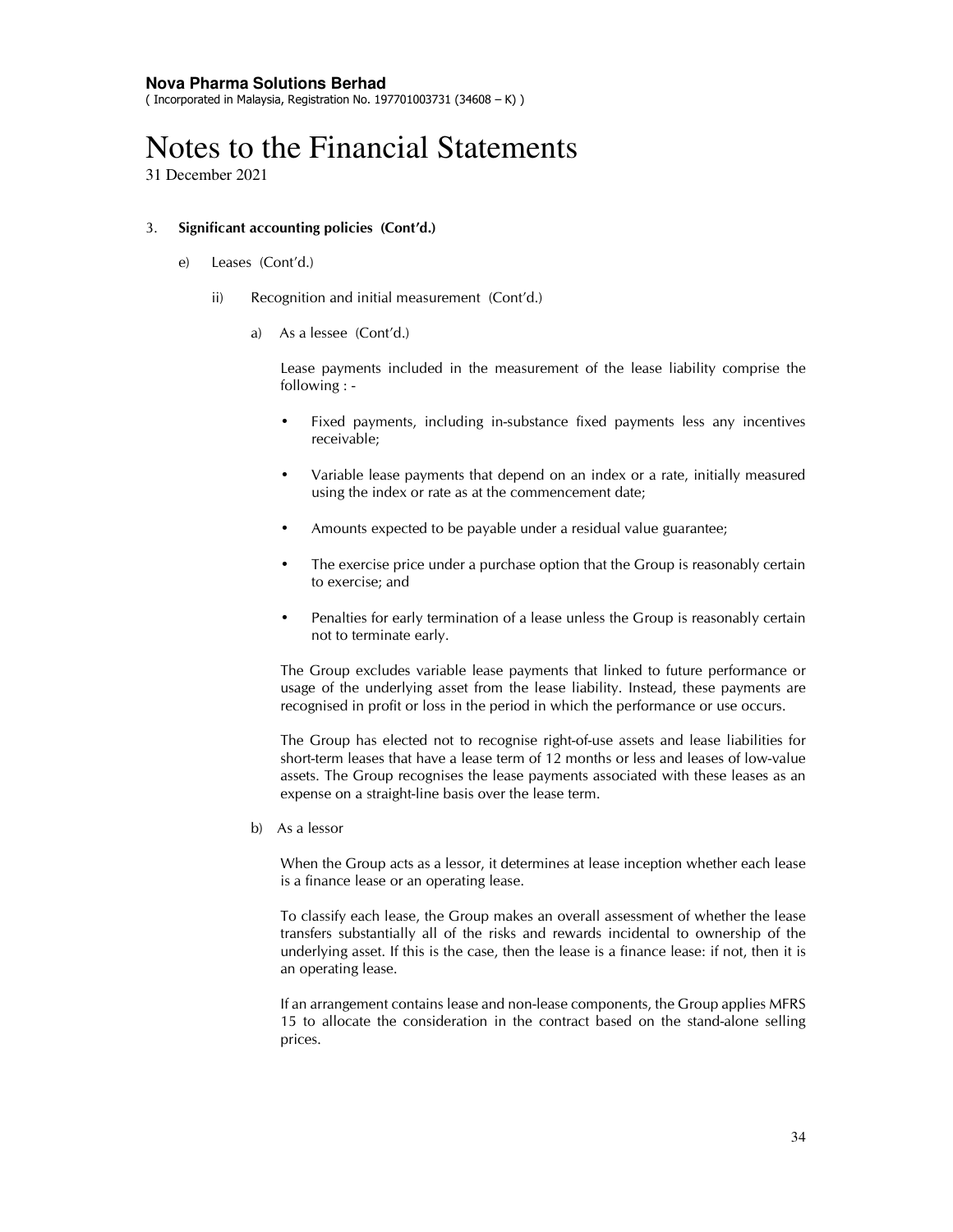# Notes to the Financial Statements

31 December 2021

### 3. **Significant accounting policies (Cont'd.)**

- e) Leases (Cont'd.)
	- ii) Recognition and initial measurement (Cont'd.)
		- b) As a lessor (Cont'd.)

When the Group is an intermediate lessor, it accounts for its interests in the head lease and the sublease separately. It assesses the lease classification of a sublease with reference to the right-of-use asset arising from the head lease, not with reference to the underlying asset. If a head lease is a short-term lease to which the Group applies the exemption described above, then it classifies the sublease as an operating lease.

- iii) Subsequent measurement
	- a) As a lessee

The right-of-use asset is subsequently depreciated using the straight-line method from the commencement date to the earlier of the end of the useful lives of the right-of-use asset or the end of the lease term. The estimated useful life of the right-of-use assets are determined on the same basis as those of plant and equipment. In addition, the right-of-use asset is periodically reduced by impairment losses, if any, and adjusted for certain remeasurements of the lease liability.

The lease liability is measure at amortised cost using the effective interest method. It is remeasured when there is a change in future lease payments arising from a change in an index or rate, if there is a revision of in-substance fixed lease payments, or if there is a change in the Group's estimate of the amount expected to be payable under a residual value guarantee, or if the Group changes its assessment of whether it will exercise a purchase, extension or termination option.

When the lease liability is remeasured, a corresponding adjustment is made to the carrying amount of the right-of-use asset, or is recorded in profit or loss if the carrying amount of the right-of-use asset has been reduced to zero.

b) As a lessor

The Group recognises lease payments received under operating leases as income on a straight-line basis over the lease term as part of "revenue".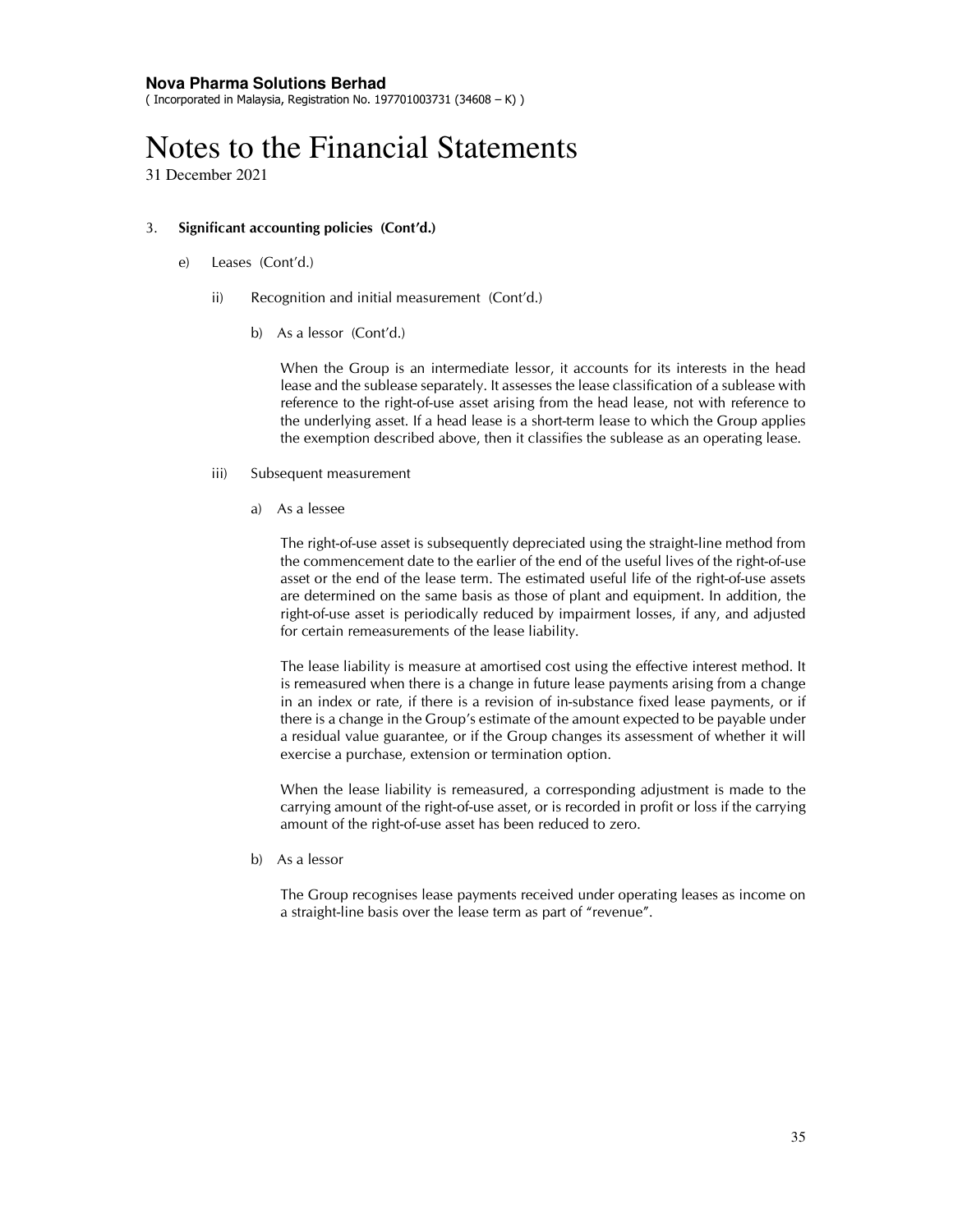# Notes to the Financial Statements

31 December 2021

### 3. **Significant accounting policies (Cont'd.)**

f) Contract asset /liability

A contract asset is recognised when the Group's right to consideration is conditional on something other than the passage of time. A contract asset is subject to impairment in accordance to MFRS 9, Financial Instruments (see Note 3(h)(i)).

A contract liability is stated at cost and represents the obligation of the Group to transfer goods or services to a customer for which consideration has been received (or the amount is due) from the customers.

g) Cash and cash equivalents

Cash and cash equivalents consist of cash on hand, balances and deposits with banks and highly liquid investments which have an insignificant risk of changes in fair value with original maturities of three months or less, and are used by the Group and the Company in the management of their short-term commitments. For the purpose of the statement of cash flows, cash and cash equivalents are presented net of bank overdrafts and pledged deposits.

- h) Impairment
	- i) Financial assets

The Group and the Company recognise loss allowances for expected credit losses on financial assets measured at amortised cost, debt investments measured at fair value through other comprehensive income, contract assets and lease receivables. Expected credit losses are a probability-weighted estimate of credit losses.

The Group and the Company measure loss allowances at an amount equal to lifetime expected credit loss, except for debt securities that are determined to have low credit risk at the reporting date, cash and bank balance and other debt securities for which credit risk has not increased significantly since initial recognition, which are measured at 12-month expected credit loss. Loss allowances for trade receivables, contract assets and lease receivables are always measured at an amount equal to lifetime expected credit loss.

When determining whether the credit risk of a financial asset has increased significantly since initial recognition and when estimating expected credit loss, the Group and the Company consider reasonable and supportable information that is relevant and available without undue cost or effort. This includes both quantitative and qualitative information and analysis, based on the Group's historical experience and informed credit assessment and including forward-looking information, where available.

Lifetime expected credit losses are the expected credit losses that result from all possible default events over the expected life of the asset, while 12-month expected credit losses are the portion of expected credit losses that result from default events that are possible within the 12 months after the reporting date. The maximum period considered when estimating expected credit losses is the maximum contractual period over which the Group and the Company are exposed to credit risk.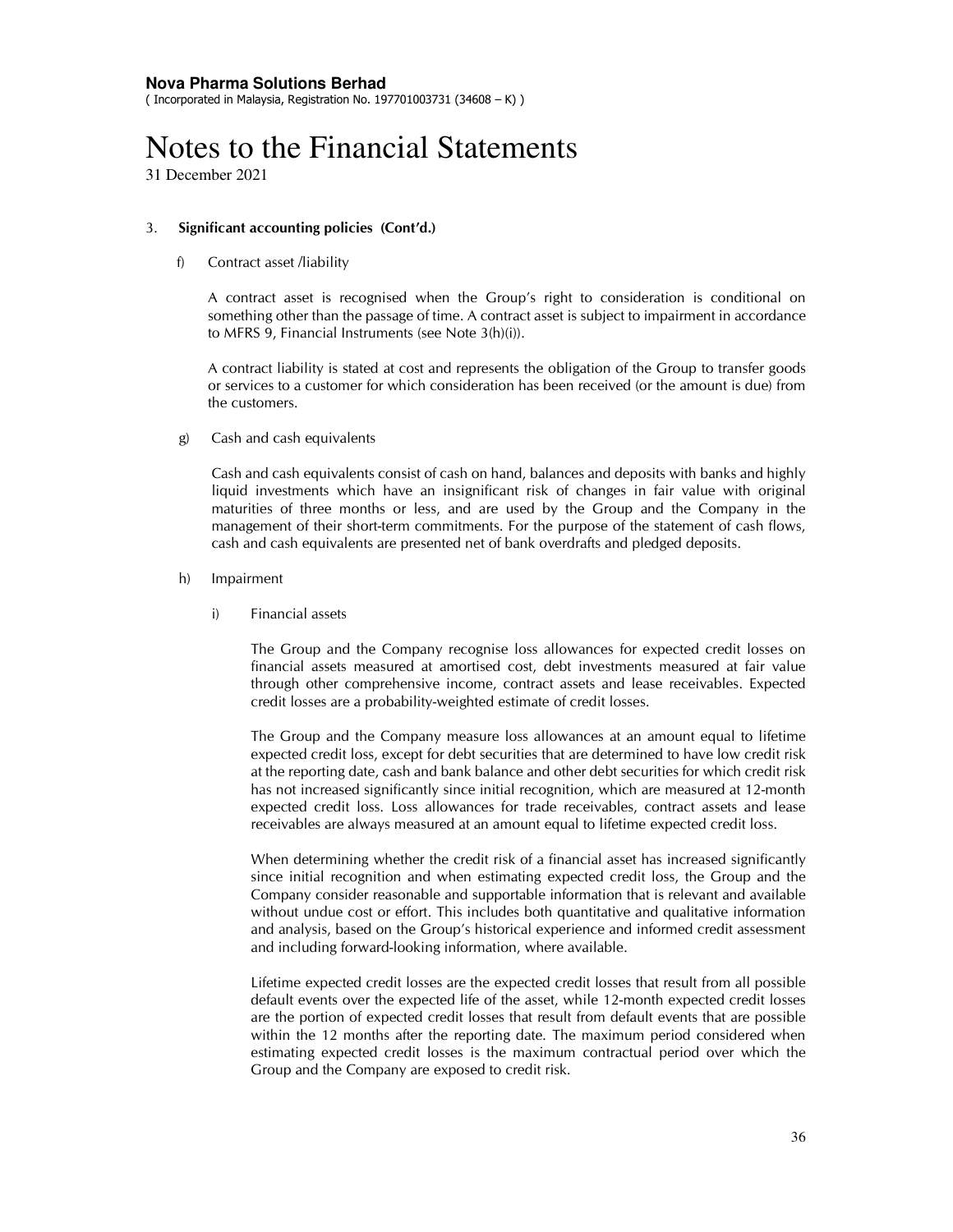# Notes to the Financial Statements

31 December 2021

## 3. **Significant accounting policies (Cont'd.)**

- h) Impairment (Cont'd.)
	- i) Financial assets (Cont'd.)

The Group and the Company estimate the expected credit losses on trade receivables using a provision matrix with reference to historical credit loss experience.

An impairment loss in respect of financial assets measured at amortised cost is recognised in profit or loss and the carrying amount of the asset is reduced through the use of an allowance account.

An impairment loss in respect of debt investments measured at fair value through other comprehensive income is recognised in profit or loss and the allowance account is recognised in other comprehensive income.

At each reporting date, the Group and the Company assess whether financial assets carried at amortised cost and debt securities at fair value through other comprehensive income are credit-impaired. A financial asset is credit impaired when one or more events that have a detrimental impact on the estimated future cash flows of the financial asset have occurred.

The gross carrying amount of a financial asset is written off (either partially or full) to the extent that there is no realistic prospect of recovery. This is generally the case when the Group or the Company determines that the debtor does not have assets or sources of income that could generate sufficient cash flows to repay the amounts subject to the writeoff. However, financial assets that are written off could still be subject to enforcement activities in order to comply with the Group's or the Company's procedures for recovery amounts due.

ii) Other assets

The carrying amounts of other assets (except for inventories, contract assets, lease receivables, deferred tax assets, assets arising from employee benefits, investment property measured at fair value and non-current assets (or disposal group) classified as held for sale) are reviewed at the end of each reporting period to determine whether there is any indication of impairment. If any such indication exists, then the asset's recoverable amount is estimated. For goodwill and intangible assets that have indefinite useful lives or that are not yet available for use, the recoverable amount is estimated each period at the same time.

For the purpose of impairment testing, assets are grouped together into the smallest group of assets that generate cash inflows from continuing use that are largely independent of the cash inflows of other assets or cash-generating units. Subject to an operating segment ceiling test, for the purpose of goodwill impairment testing, cash-generating units to which goodwill has been allocated are aggregated so that the level at which impairment testing is performed reflects the lowest level at which goodwill is monitored for internal reporting purposes. The goodwill acquired in a business combination, for the purpose of impairment testing, is allocated to a cash-generating unit or a group of cash-generating units that are expected to benefit from the synergies of the combination.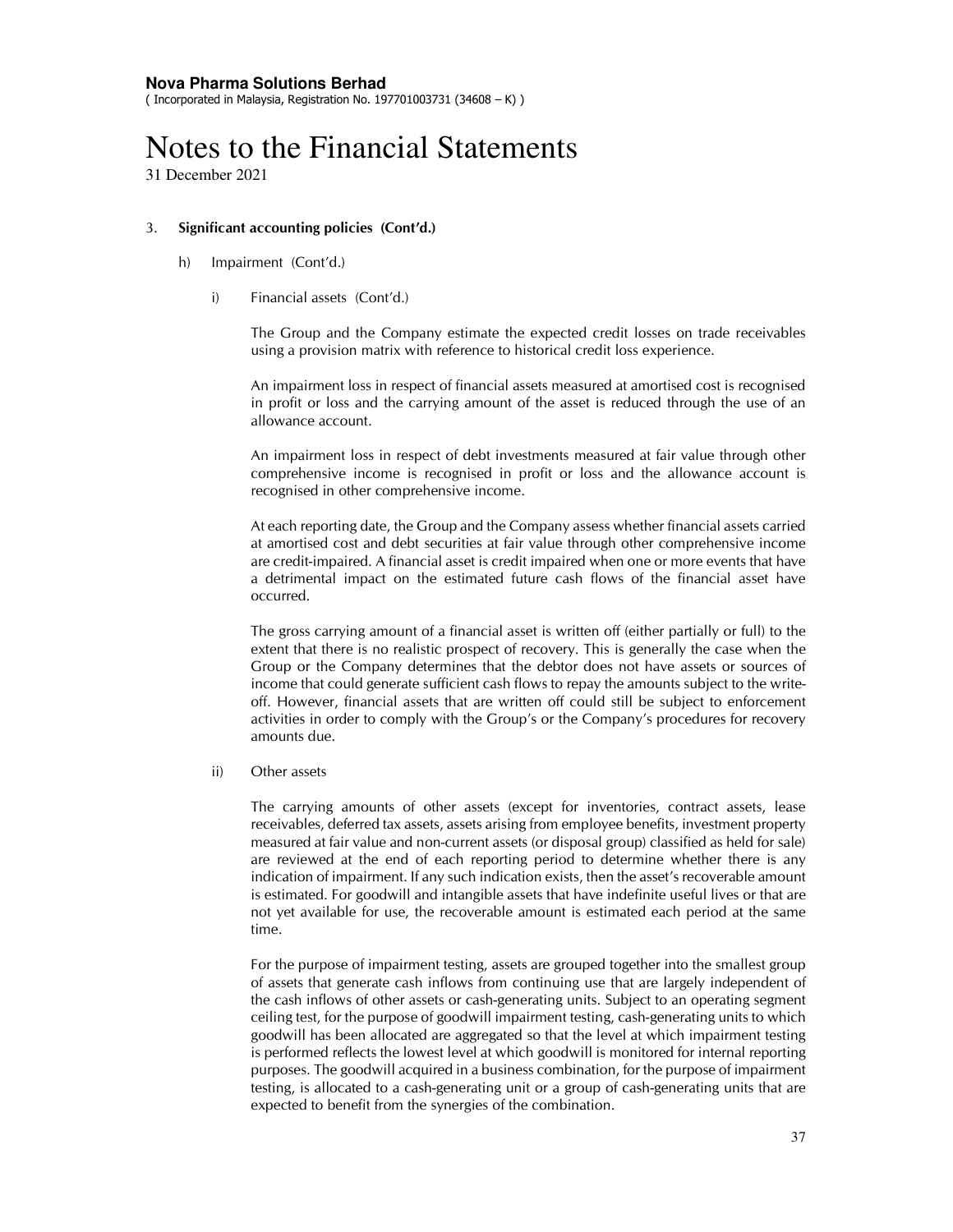# Notes to the Financial Statements

31 December 2021

## 3. **Significant accounting policies (Cont'd.)**

- h) Impairment (Cont'd.)
	- ii) Other assets (Cont'd.)

The recoverable amount of an asset or cash-generating unit is the greater of its value in use and its fair value less costs of disposal. In assessing value in use, the estimated future cash flows are discounted to their present value using a pre-tax discount rate that reflects current market assessments of the time value of money and the risks specific to the asset or cash-generating unit.

An impairment loss is recognised if the carrying amount of an asset or its related cashgenerating unit exceeds its estimated recoverable amount.

Impairment losses are recognised in profit or loss. Impairment losses recognised in respect of cash-generating units are allocated first to reduce the carrying amount of any goodwill allocated to the cash-generating unit (group of cash-generating units) and then to reduce the carrying amounts of the other assets in the cash-generating unit (group of cashgenerating units) on a pro rata basis.

An impairment loss in respect of goodwill is not reversed. In respect of other assets, impairment losses recognised in prior periods are assessed at the end of each reporting period for any indications that the loss has decreased or no longer exists. An impairment loss is reversed if there has been a change in the estimates used to determine the recoverable amount since the last impairment loss was recognised. An impairment loss is reversed only to the extent that the asset's carrying amount does not exceed the carrying amount that would have been determined, net of depreciation or amortisation, if no impairment loss had been recognised. Reversals of impairment losses are credited to profit or loss in the financial year in which the reversals are recognised.

i) Equity instruments

Instruments classified as equity are measured at cost on initial recognition and are not remeasured subsequently.

i) Issue expenses

Costs directly attributable to the issue of instruments classified as equity are recognised as a deduction from equity.

ii) Ordinary shares

Ordinary shares are classified as equity.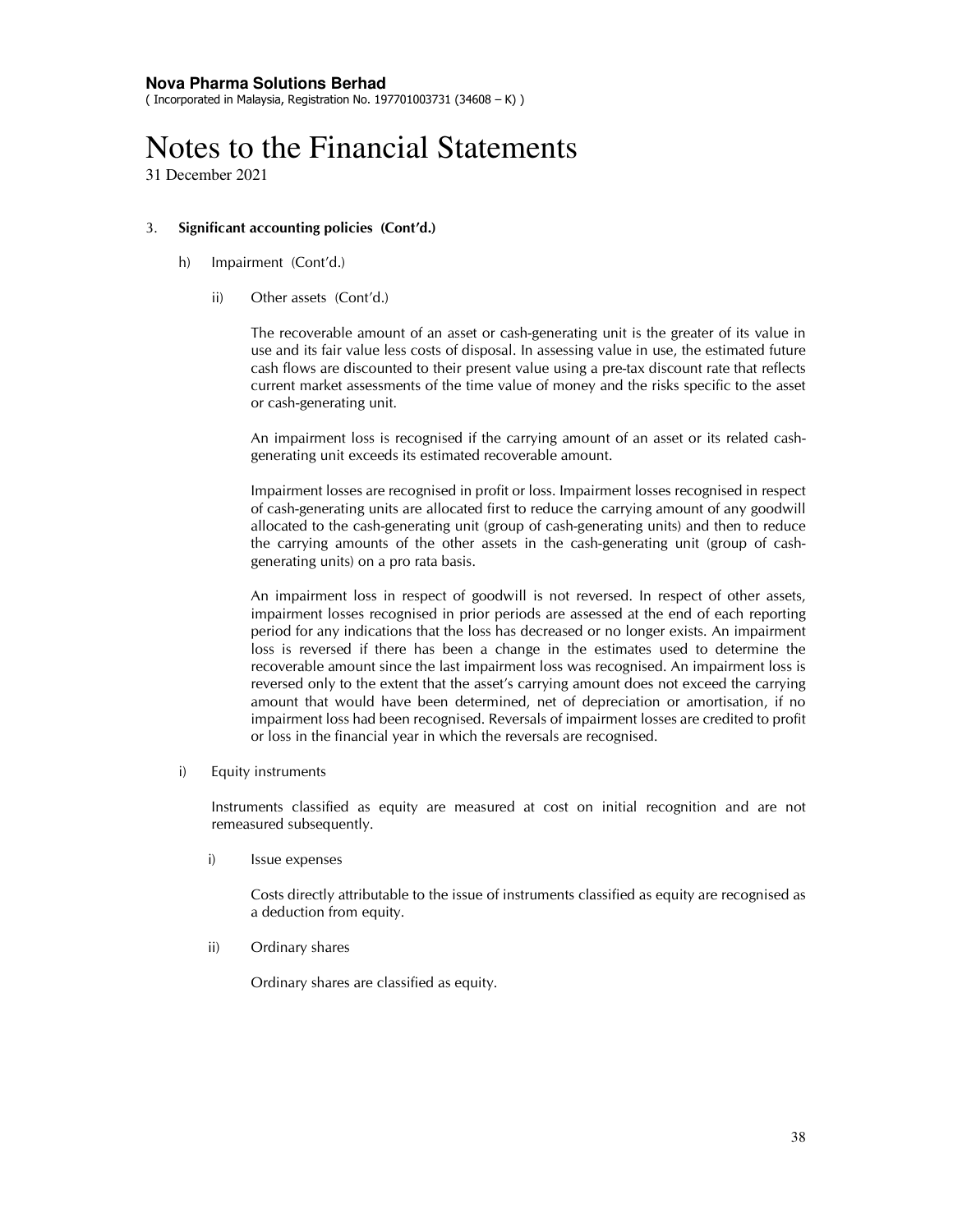# Notes to the Financial Statements

31 December 2021

## 3. **Significant accounting policies (Cont'd.)**

- j) Employee benefits
	- i) Short-term employee benefits

Short-term employee benefit obligations in respect of salaries, annual bonuses, paid annual leave and sick leave are measured on an undiscounted basis and are expensed as the related service is provided.

A liability is recognised for the amount expected to be paid under short-term cash bonus or profit-sharing plans if the Group has a present legal or constructive obligation to pay this amount as a result of past service provided by the employee and the obligation can be estimated reliably.

ii) State plans

As required by law, companies in Malaysia make contributions to the state pension scheme, the Employees Provident Fund ("EPF"). Such contributions are recognised as an expense in the profit or loss as incurred.

k) Provisions

A provision is recognised if, as a result of a past event, the Group has a present legal or constructive obligation that can be estimated reliably, and it is probable that an outflow of economic benefits will be required to settle the obligation. Provisions are determined by discounting the expected future cash flows at a pre-tax rate that reflects current market assessments of the time value of money and the risks specific to the liability. The unwinding of the discount is recognised as finance cost.

- l) Revenue and other income
	- i) Revenue from contracts with customers

Revenue is measured based on the consideration specified in a contract with a customer in exchange for transferring goods or services to a customer, excluding amounts collected on behalf of third parties. The Group or the Company recognises revenue when (or as) it transfers control over a product or service to customer. An asset is transferred when (or as) the customer obtains control of the asset.

The Group or the Company transfers control of a good or service at a point in time unless one of the following overtime criteria is met : -

- the customer simultaneously receives and consumes the benefits provided as the Group or the Company performs;
- the Group's or the Company's performance creates or enhances an asset that the customer controls as the asset is created or enhanced; or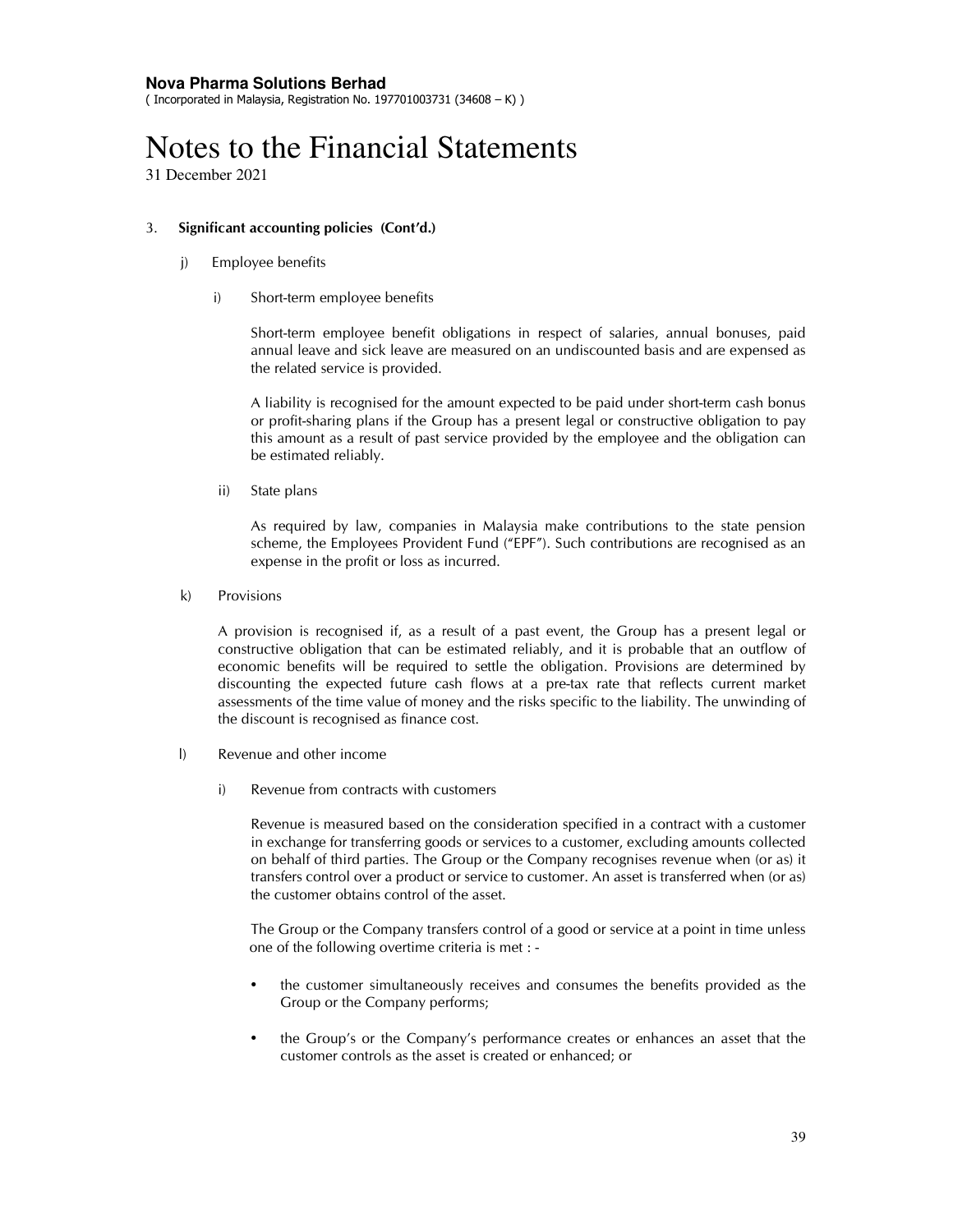# Notes to the Financial Statements

31 December 2021

### 3. **Significant accounting policies (Cont'd.)**

- l) Revenue and other income (Cont'd.)
	- i) Revenue from contract with customers (Cont'd.)
		- the Group's or the Company's performance does not create an asset with an alternative use and the Group or the Company has an enforceable right to payment for performance completed to date.

If control of the assets is transferred over time, revenue is recognised over the period of the contract by reference to the progress towards the satisfaction of each of those performance obligations. Otherwise, revenue is recognised at a point in time when the customer obtain control over the goods or service.

a) Revenue from construction contracts

For construction contracts whereby the Group has an enforceable right to payment for performance completed to date, revenue is recognised progressively over time using input method on the basis of the actual construction costs incurred relative to the estimated total construction costs.

Revenue is recognised only in respect of finalised construction contracts to the extent that such revenue relates to the progress of the construction work.

If the Group may not be able to reasonably measure the outcome of a performance obligation, but the Group expects to recover the costs incurred in satisfying the performance obligation. The Group will recognise the revenue only to the extent of the costs incurred until such time that it can reasonably measure the outcome of the performance obligation.

If the Group has recognised revenue, but not issued a bill, then the entitlement to consideration is recognised as a contract asset. When the entitlement to payment becomes unconditional, billings will be recognised as receivables. Conversely, if the Group has issued a bill but revenue has yet to be recognised, then the obligation is recognised as a contract liability (refer to Note 3(h)).

b) Goods sold

Revenue from the sale of goods is recognised upon delivery of goods where the control of the goods has been passed to the customers, net of returns and allowances and discounts.

Deferred costs are recognised when the goods delivered to customers but pending installation and /or testing rendered to customers.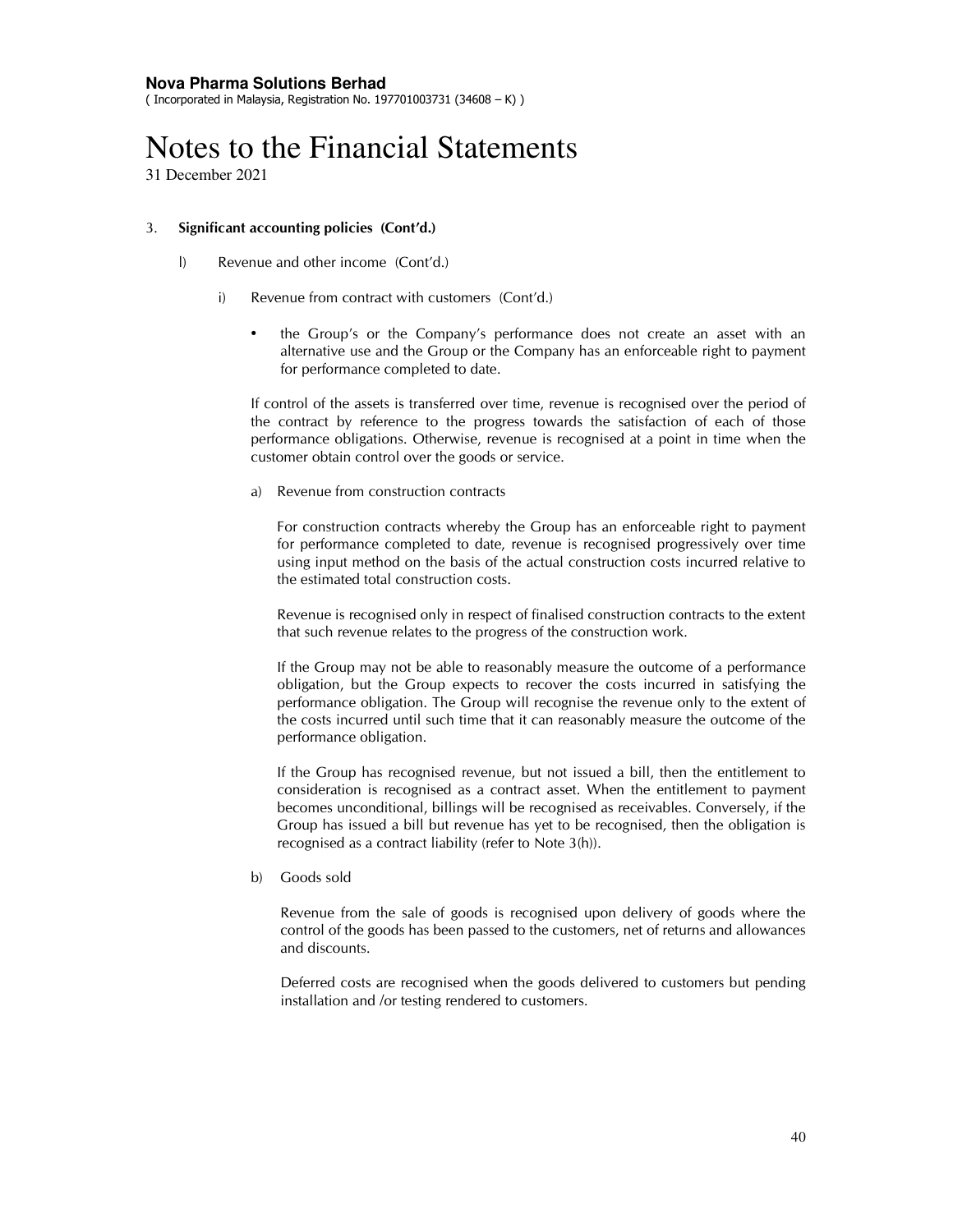# Notes to the Financial Statements

31 December 2021

#### 3. **Significant accounting policies (Cont'd.)**

- l) Revenue and other income (Cont'd.)
	- i) Revenue from contract with customers (Cont'd.)
		- c) Services rendered

Revenue from services rendered is recognised in profit or loss in proportion to the stage of completion of the transaction at the end of the reporting period. The stage of completion is assessed by reference to services performed to date as a percentage of total services to be performed.

ii) Management fee

Management fee is recognised upon the service rendered.

iii) Dividend income

Dividend income is recognised in profit or loss on the date that the Company's right to receive payment is established, which in the case of quoted securities is the ex-dividend date.

iv) Interest income

Interest income is recognised as it accrues using the effective interest method in profit or loss except for interest income arising from temporary investment of borrowings taken specifically for the purpose of obtaining a qualifying asset which is accounted for in accordance with the accounting policy on borrowing costs.

m) Income tax

Income tax expense comprises current and deferred tax. Current tax and deferred tax are recognised in profit or loss except to the extent that it relates to a business combination or items recognised directly in equity or other comprehensive income.

Current tax is the expected tax payable or receivable on the taxable income or loss for the year, using tax rates enacted or substantively enacted by the end of the reporting period, and any adjustment to tax payable in respect of previous financial years.

Deferred tax is recognised using the liability method, providing for temporary differences between the carrying amounts of assets and liabilities in the statement of financial position and their tax bases. Deferred tax is not recognised for the following temporary differences: the initial recognition of goodwill, the initial recognition of assets or liabilities in a transaction that is not a business combination and that affects neither accounting nor taxable profit or loss. Deferred tax is measured at the tax rates that are expected to be applied to the temporary differences when they reserve, based on the laws that have been enacted or substantively enacted by the end of the reporting period.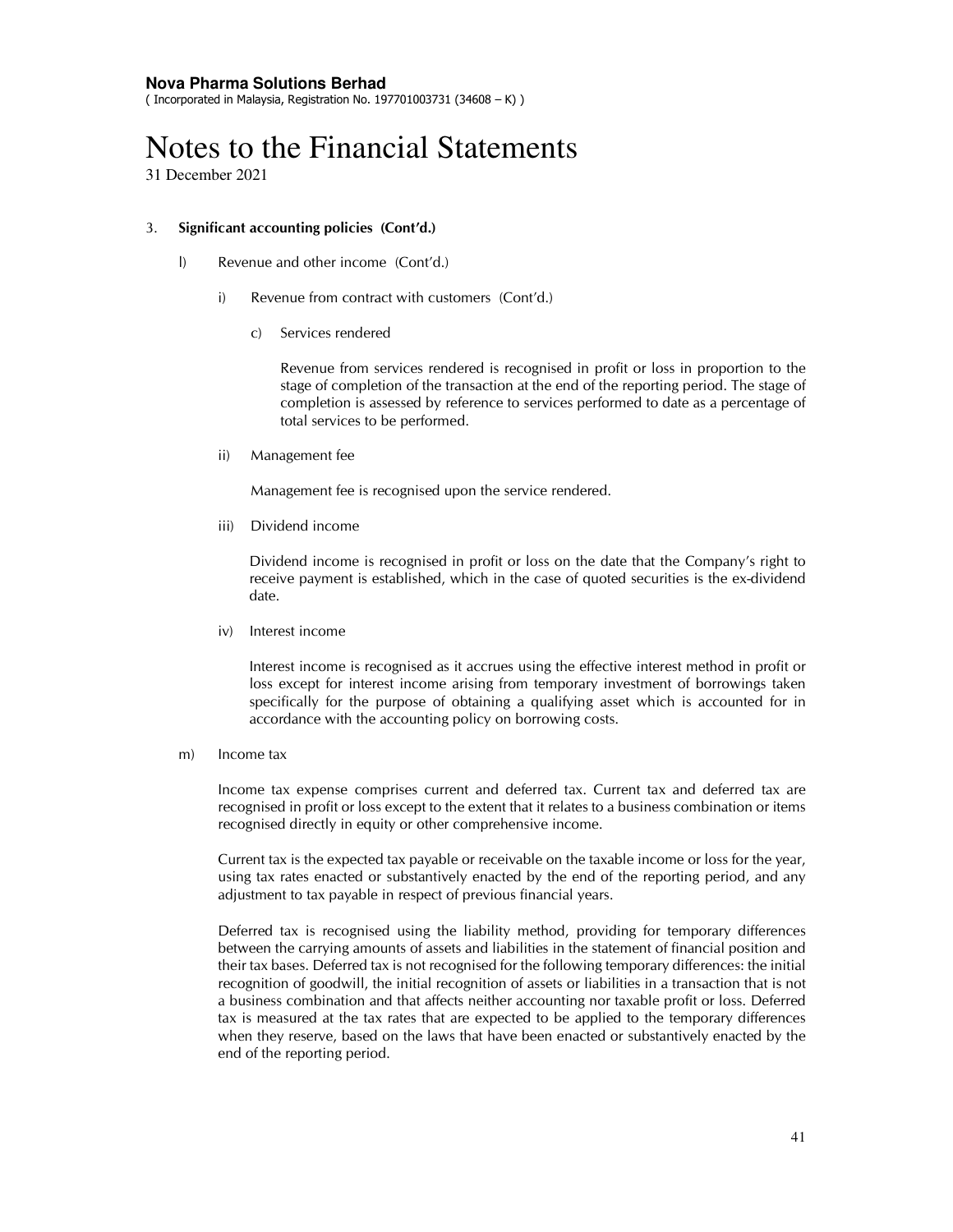# Notes to the Financial Statements

31 December 2021

## 3. **Significant accounting policies (Cont'd.)**

m) Income tax (Cont'd.)

Deferred tax assets and liabilities are offset if there is a legally enforceable right to offset current tax liabilities and assets, and they relate to income taxes levied by the same tax authority on the same taxable entity, or on different tax entities, but they intend to settle current tax assets and liabilities on a net basis or their tax assets and liabilities will be realised simultaneously.

A deferred tax asset is recognised to the extent that it is probable that future taxable profits will be available against which the temporary difference can be utilised. Deferred tax assets are reviewed at the end of each reporting period and are reduced to the extent that it is no longer probable that the related tax benefit will be realised.

Unutilised reinvestment allowance and investment tax allowance, being tax incentives that is not a tax base of an asset, is recognised as a deferred tax asset to the extent that it is probable that future taxable profits will be available against which the unutilised tax incentive can be utilised.

n) Earnings per ordinary shares

The Group presents basic and diluted earnings per share data for its ordinary shares ("EPS').

Basic EPS is calculated by dividing the profit or loss attributable to ordinary shareholders of the Company by the weighted average number of ordinary shares outstanding during the period, adjusted for own shares held.

Diluted EPS is determined by adjusting the profit or loss attributable to ordinary shareholders and the weighted average number of ordinary shares outstanding, adjusted for own shares held, for the effects of all dilutive potential ordinary shares, which comprise convertible notes and share options granted to employees.

o) Operating segments

An operating segment is a component of the Group that engages in business activities from which it may earn revenues and incur expenses, including revenues and expenses that relate to transactions with any of the Group's other components. Operating segments results are reviewed regularly by the chief operating decision maker, which in this case is the Chief Executive Officer of the Group, to make decisions about resources to be allocated to the segment and to assess its performance, and for which discrete financial information is available.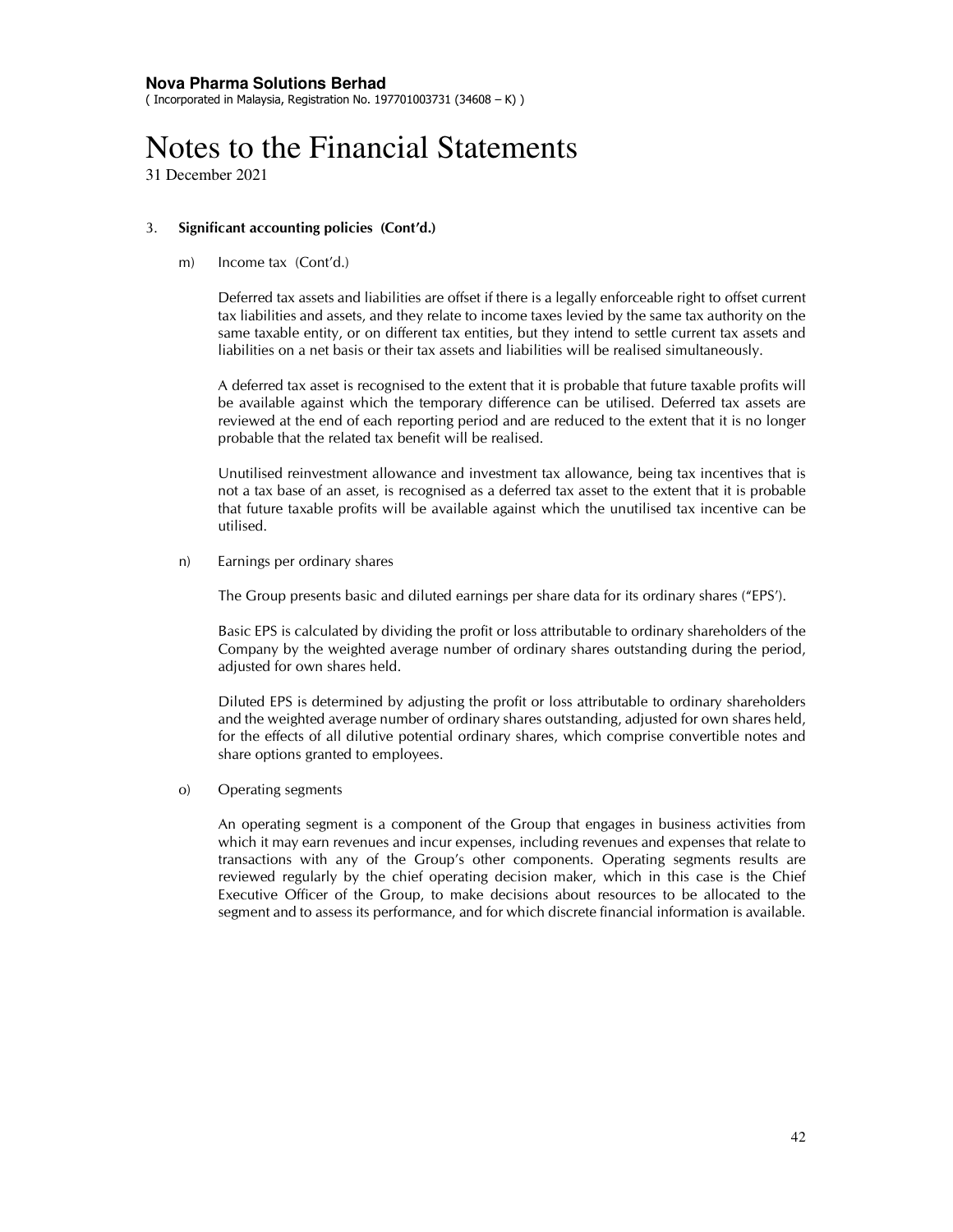# Notes to the Financial Statements

31 December 2021

### 3. **Significant accounting policies (Cont'd.)**

- p) Contingencies
	- i) Contingent liabilities

Where it is not probable that an outflow of economic benefits will be required, or the amount cannot be estimated reliably, the obligation is not recognised in the statements of financial position and is disclosed as a contingent liability, unless the probability of outflow of economic benefits is remote. Possible obligations, whose existence will only be confirmed by the occurrence or non-occurrence of one or more future events, are also disclosed as contingent liabilities unless the probability of outflow of economic benefits is remote.

ii) Contingent assets

When an inflow of economic benefit of an asset is probable where it arises from past events and where existence will be confirmed only by the occurrence or non-occurrence of one or more uncertain future events not wholly within the control of the entity, the asset is not recognised in the statements of financial position but is being disclosed as a contingent asset. When the inflow of economic benefit is virtually certain, then the related asset is recognised.

q) Fair value measurements

Fair value of an asset or a liability, except for share-based payment and lease transactions, is determined as the price that would be received to sell an asset or paid to transfer a liability in an orderly transaction between market participants at the measurement date. The measurement assumes that the transaction to sell the asset or transfer the liability takes place either in the principal market or in the absence of a principal market, in the most advantageous market.

For non-financial asset, the fair value measurement takes into account a market participant's ability to generate economic benefits by using the asset in its highest and best use or by selling it to another market participant that would use the asset in its highest and best use.

When measuring the fair value of an asset or a liability, the Group uses observable market data as far as possible. Fair value is categorised into different levels in a fair value hierarchy based on the input used in the valuation technique as follows : -

- Level 1 : guoted prices (unadjusted) in active markets for identical assets or liabilities that the Group can access at the measurement date.
- Level 2 : inputs other than quoted prices included within Level 1 that are observable for the asset or liability, either directly or indirectly.
- Level 3 : unobservable inputs for the asset or liability.

The Group recognises transfers between levels of the fair value hierarchy as of the date of the event or change in circumstances that caused the transfers.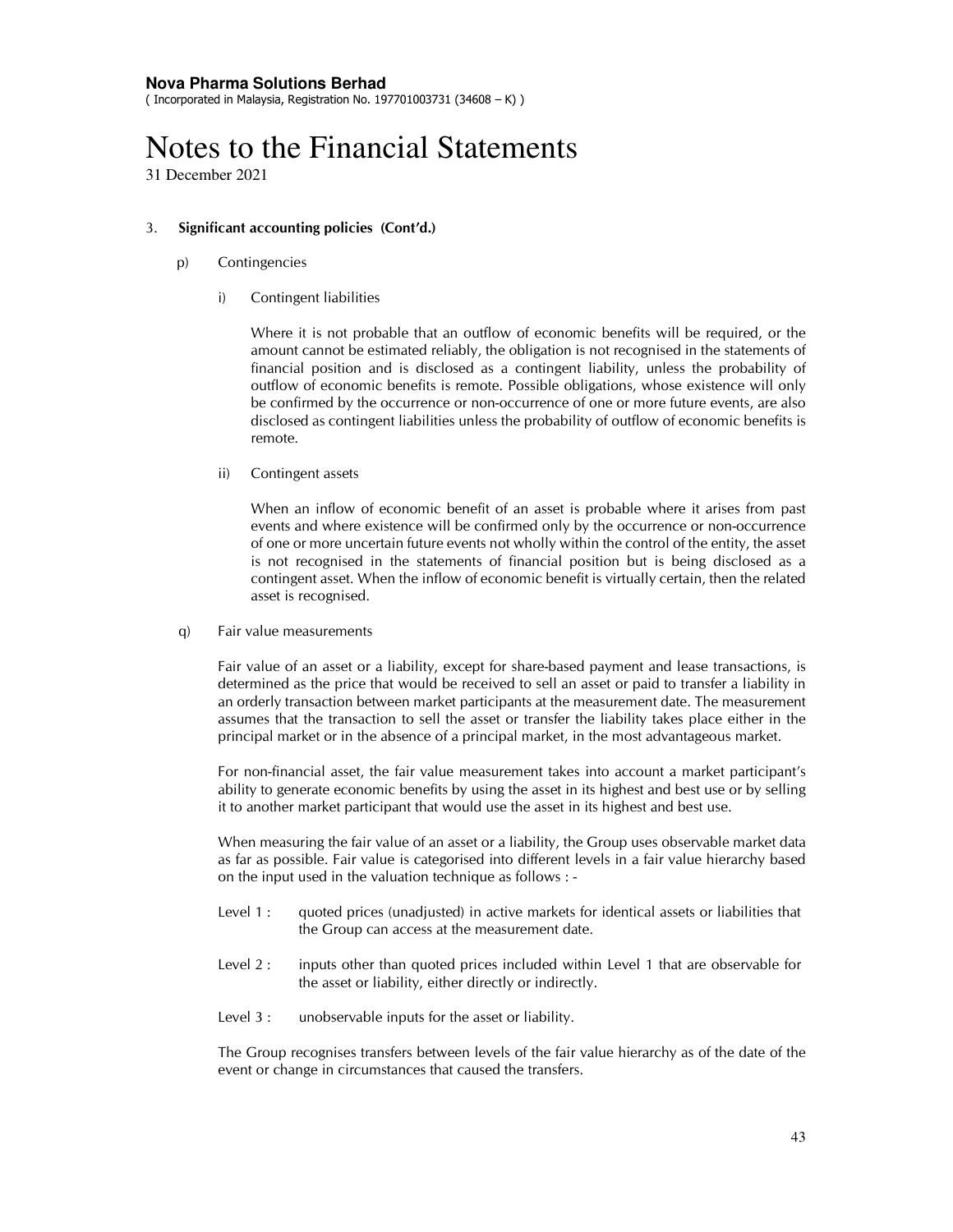( Incorporated in Malaysia, Registration No. 197701003731 (34608 – K) )

# Notes to the Financial Statements

31 December 2021

## 4. **Plant and equipment**

| Group and Company<br>2021                             | Office and<br>computer<br>equipment<br><b>RM</b> | Furniture<br>and fittings<br><b>RM</b> | Motor<br>vehicles<br><b>RM</b> | Renovation<br><b>RM</b> | Total<br><b>RM</b>  |
|-------------------------------------------------------|--------------------------------------------------|----------------------------------------|--------------------------------|-------------------------|---------------------|
| At cost                                               |                                                  |                                        |                                |                         |                     |
| Balance at 1 January<br><b>Additions</b>              | 545,363<br>8,400                                 | 28,016                                 | 411,432                        | 101,230                 | 1,086,041<br>8,400  |
| Balance at 31 December                                | 553,763                                          | 28,016                                 | 411,432                        | 101,230                 | 1,094,441           |
| <b>Accumulated depreciation</b>                       |                                                  |                                        |                                |                         |                     |
| Balance at 1 January<br>Charge for the financial year | 470,524<br>36,696                                | 18,953<br>2,802                        | 372,384<br>25,033              | 40,649<br>33,043        | 902,510<br>97,574   |
| Balance at 31 December                                | 507,220                                          | 21,755                                 | 397,417                        | 73,692                  | 1,000,084           |
|                                                       |                                                  |                                        |                                |                         |                     |
| Net Book Value                                        | 46,543                                           | 6,261                                  | 14,015                         | 27,538                  | 94,357              |
| 2020                                                  |                                                  |                                        |                                |                         |                     |
| At cost                                               |                                                  |                                        |                                |                         |                     |
| Balance at 1 January<br>Additions                     | 485,426<br>59,937                                | 28,016                                 | 411,432                        | 101,230                 | 1,026,104<br>59,937 |
| Balance at 31 December                                | 545,363                                          | 28,016                                 | 411,432                        | 101,230                 | 1,086,041           |
| Accumulated depreciation                              |                                                  |                                        |                                |                         |                     |
| Balance at 1 January<br>Charge for the financial year | 428,673<br>41,851                                | 16,151<br>2,802                        | 346,251<br>26,133              | 7,606<br>33,043         | 798,681<br>103,829  |
| Balance at 31 December                                | 470,524                                          | 18,953                                 | 372,384                        | 40,649                  | 902,510             |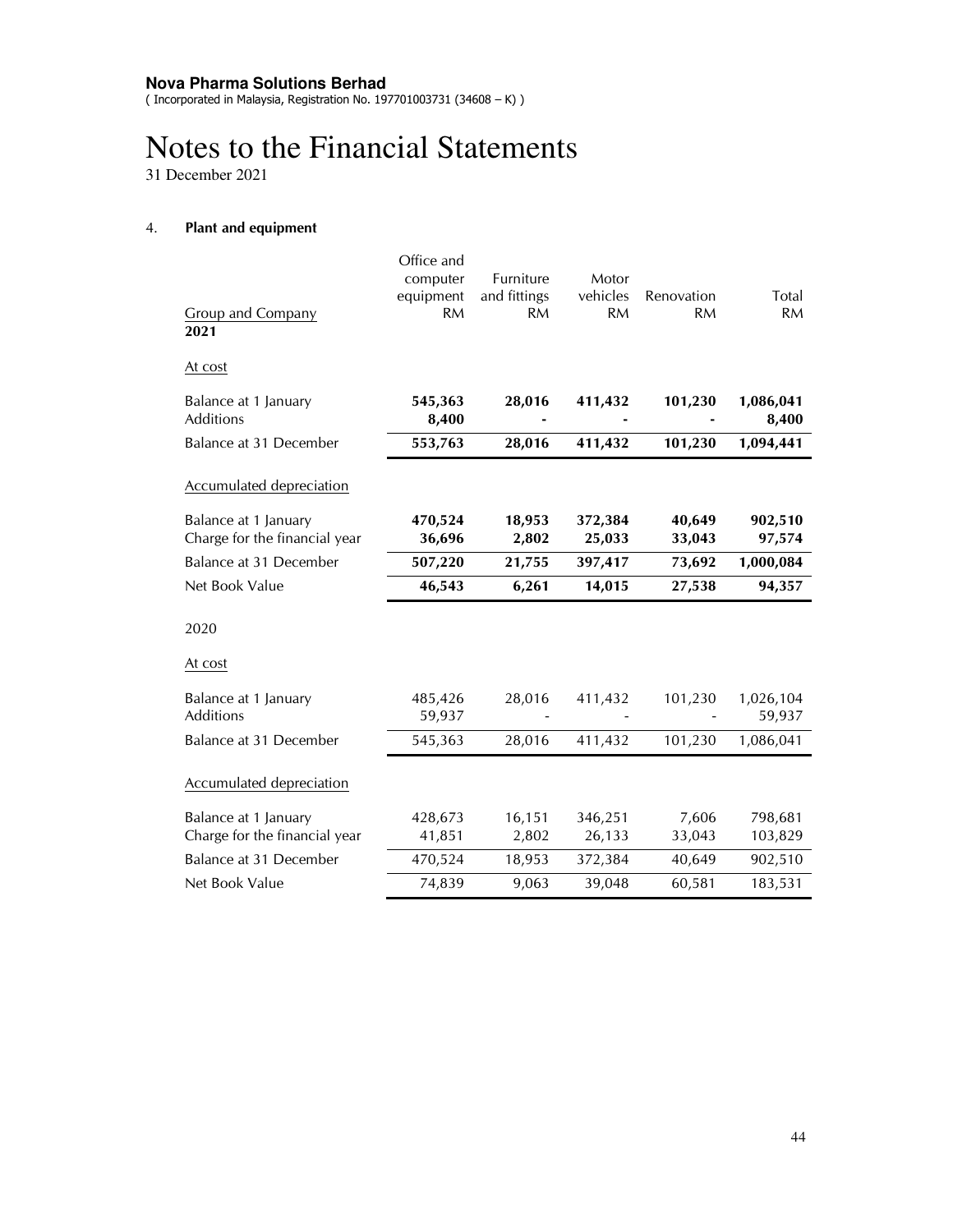# Notes to the Financial Statements

31 December 2021

## 4. **Plant and equipment (Cont'd.)**

The costs of fully depreciated plant and equipment of the Group and of the Company are as follows : -

|    |                                          | <b>Group and Company</b> |                    |
|----|------------------------------------------|--------------------------|--------------------|
|    |                                          | 2021                     | 2020               |
|    |                                          | <b>RM</b>                | <b>RM</b>          |
|    | Office and computer equipment            | 402,148                  | 402,148            |
|    | Motor vehicles                           | 346,752                  | 280,769            |
|    | Renovation                               | 2,100                    | 2,100              |
|    |                                          | 751,000                  | 685,017            |
| 5. | <b>Right-of-use assets</b>               |                          |                    |
|    |                                          |                          | Office<br>building |
|    | <b>Group and Company</b><br>2021         |                          | <b>RM</b>          |
|    | At cost                                  |                          |                    |
|    | Balance at 1 January<br>Additions        |                          | 377,188            |
|    | Balance at 31 December                   |                          | 377,188            |
|    | <b>Accumulated depreciation</b>          |                          |                    |
|    | Balance at 1 January<br><b>Additions</b> |                          | 272,414<br>62,864  |
|    | Balance at 31 December                   |                          | 335,278            |
|    | Carrying amount                          |                          | 41,910             |
|    | 2020                                     |                          |                    |
|    | At cost                                  |                          |                    |
|    | Balance at 1 January/31 December         |                          | 377,188            |
|    | <b>Accumulated depreciation</b>          |                          |                    |
|    | Balance at 1 January                     |                          | 209,549            |
|    | <b>Additions</b>                         |                          | 62,865             |
|    | Balance at 31 December                   |                          | 272,414            |
|    | Carrying amount                          |                          | 104,774            |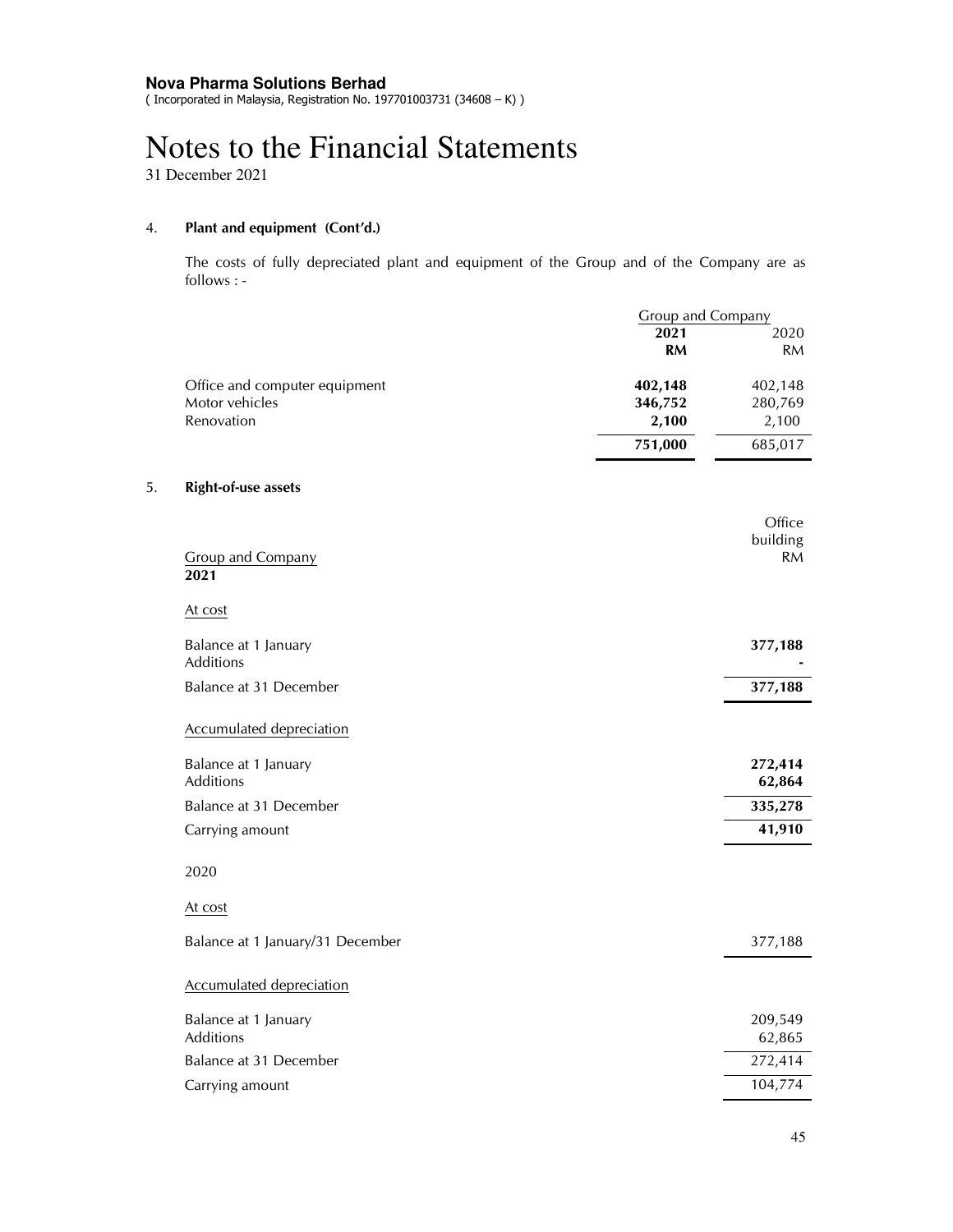# Notes to the Financial Statements

31 December 2021

### 5. **Right-of-use asset (Cont'd.)**

The Group leases an office building from one of the directors for a period of 36 months commencing from 1 September 2019, with an option to renew the lease after the expiry of the lease period.

#### 6. **Investment in subsidiary company**

|                                     | Company   |           |  |
|-------------------------------------|-----------|-----------|--|
|                                     | 2021      |           |  |
|                                     | <b>RM</b> | <b>RM</b> |  |
| Unquoted shares, at cost            | 100,000   | 100,000   |  |
| Less: Allowance for impairment loss | (100,000) |           |  |
| Carrying amount                     |           | 100,000   |  |

The principal activities of the subsidiary company in the Group and the interest of Nova Pharma Solutions Berhad are as follows : -

| Name of subsidiary                 | Place of<br>incorporation | Principal activities                                                                                                                                                                              | Effective ownership<br>interest |              |
|------------------------------------|---------------------------|---------------------------------------------------------------------------------------------------------------------------------------------------------------------------------------------------|---------------------------------|--------------|
|                                    |                           |                                                                                                                                                                                                   | 2021<br>$\%$                    | 2020<br>$\%$ |
| Nova HiTech Solutions<br>Sdn. Bhd. | Malaysia                  | Providing a total engineering<br>solutions business focusing in<br>engineering,<br>procurement,<br>construction and commissioning<br>("EPCC") services for advanced<br>technology facility setup. | 100                             | 100          |

#### 7. **Goodwill on consolidation**

|                            | Group     |           |  |
|----------------------------|-----------|-----------|--|
|                            | 2021      | 2020      |  |
|                            | <b>RM</b> | <b>RM</b> |  |
| Balance as at 1 January    | ۰         |           |  |
| <b>Additions</b>           | ۰         | 57,203    |  |
| Impairment loss recognised | ۰         | (57, 203) |  |
| Balance as at 31 December  |           |           |  |

For the purpose of impairment testing, goodwill is allocated to the Group's cash generating units ("CGUs") identified according to the particular business segments which represent the lowest level within the Group at which the goodwill is monitored for internal management purposes.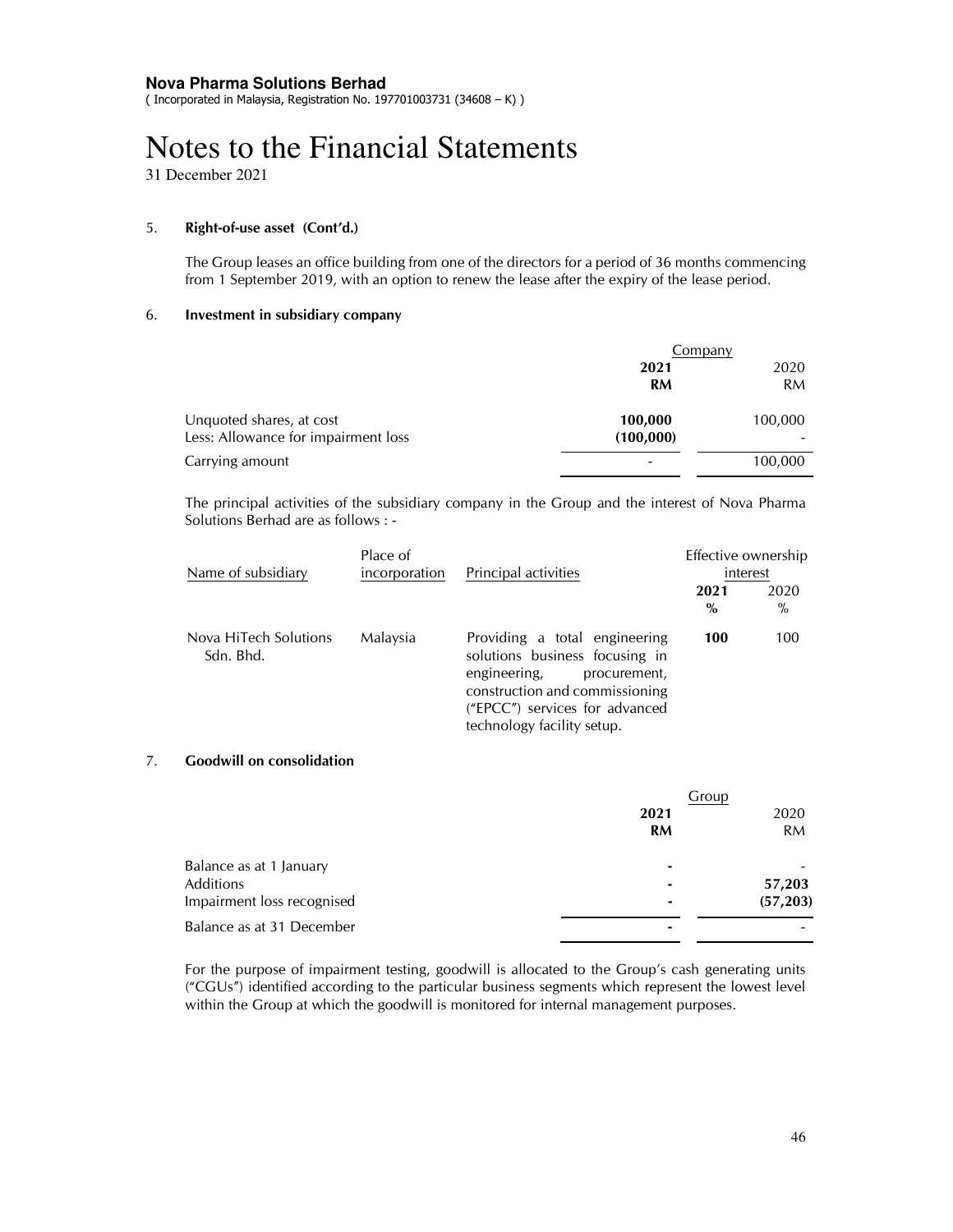( Incorporated in Malaysia, Registration No. 197701003731 (34608 – K) )

# Notes to the Financial Statements

31 December 2021

## 8. **Trade receivables**

|                                                     | Group      |            |            | Company    |  |
|-----------------------------------------------------|------------|------------|------------|------------|--|
|                                                     | 2021       | 2020       | 2021       | 2020       |  |
|                                                     | RM         | <b>RM</b>  | <b>RM</b>  | <b>RM</b>  |  |
| Trade receivables<br>Less: Allowance for impairment | 2,961,371  | 3,089,239  | 2,649,827  | 2,671,304  |  |
| losses (Note $30(b)(i)$ )                           | (651, 114) | (587, 714) | (351, 114) | (587, 714) |  |
|                                                     | 2,310,257  | 2,501,525  | 2,298,713  | 2,083,590  |  |

### **Group**

 The normal credit terms of trade receivables range from 14 to 75 days (2020 – 14 to 75 days). Other terms are assessed and approved on a case-by-case basis.

### **Company**

 The normal credit terms of trade receivables range from 14 to 60 days (2020 – 14 to 60 days). Other terms are assessed and approved on a case-by-case basis.

The foreign currencies exposures of trade receivables are as follows : -

|           | Group        |           |           | Company   |
|-----------|--------------|-----------|-----------|-----------|
|           | 2021<br>2020 |           | 2021      | 2020      |
|           | <b>RM</b>    | <b>RM</b> | <b>RM</b> | <b>RM</b> |
| Euro      | 256,170      | -         | 256,170   |           |
| US Dollar | 1.526        | 616,195   | 1.526     | 616,195   |
| Thai Baht | 1,263.750    | -         | 1,263.750 |           |

### 9. **Contract assets/(liabilities)**

| Group       |             |             | Company       |
|-------------|-------------|-------------|---------------|
| 2021        | 2020        | 2021        | 2020          |
| <b>RM</b>   | <b>RM</b>   | <b>RM</b>   | <b>RM</b>     |
|             |             |             |               |
| 5,995,305   | 6,425,535   | 5,902,084   | 5,194,856     |
| 5,270,692   | 4,068,229   | 5,245,913   | 3,700,704     |
| 11,265,997  | 10,493,764  | 11,147,997  | 8,895,560     |
| (9,434,088) | (8,466,081) | (9,415,968) | (7, 114, 963) |
| 1,831,909   | 2,027,683   | 1,732,029   | 1,780,597     |
|             |             |             |               |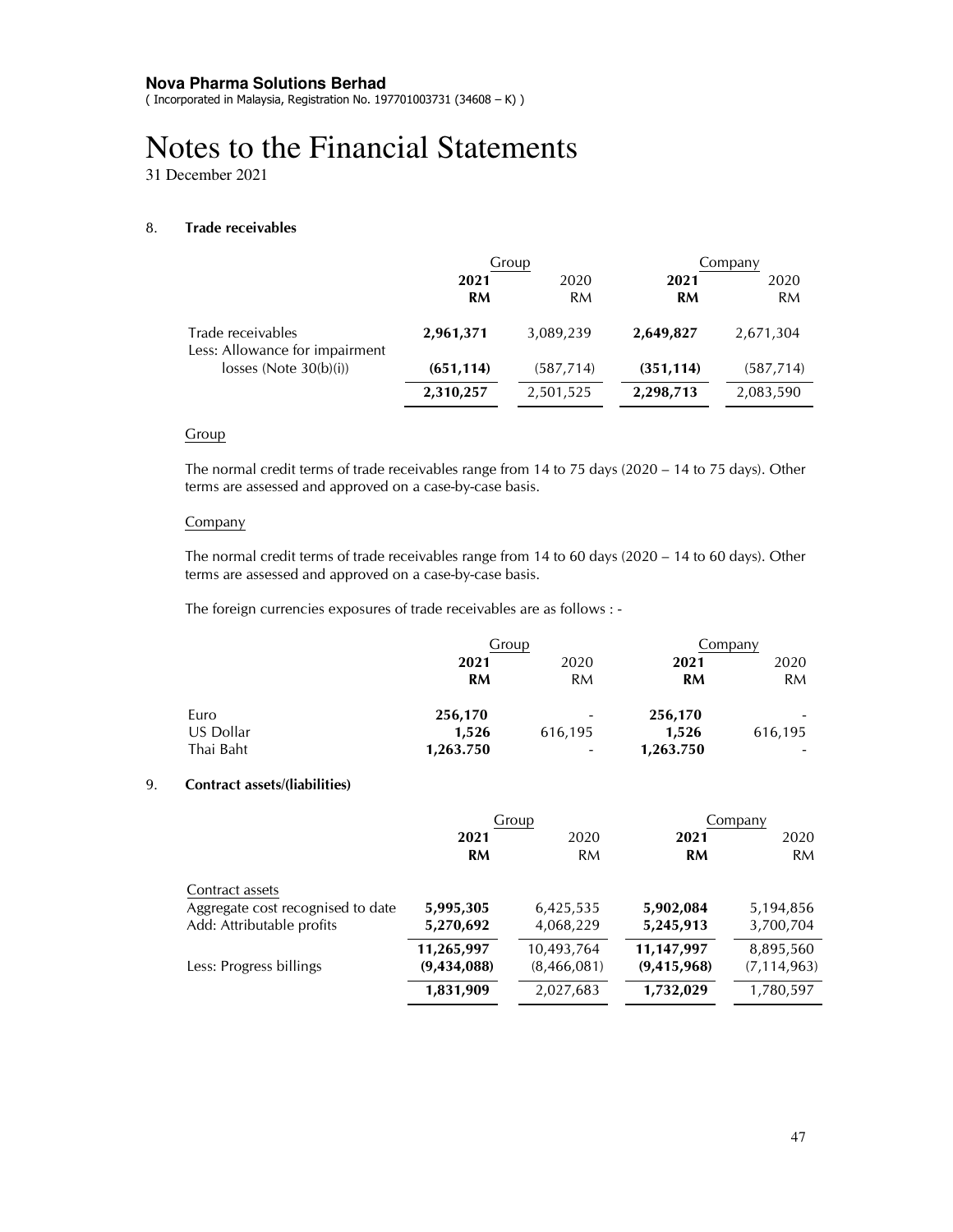( Incorporated in Malaysia, Registration No. 197701003731 (34608 – K) )

# Notes to the Financial Statements

31 December 2021

## 9. **Contract assets/(liabilities) (Cont'd.)**

|                                   | Group         |               | Company       |             |
|-----------------------------------|---------------|---------------|---------------|-------------|
|                                   | 2021          | 2020          | 2021          | 2020        |
|                                   | <b>RM</b>     | <b>RM</b>     | RM            | <b>RM</b>   |
| Contract liabilities              |               |               |               |             |
| Aggregate cost recognised to date | 3,832,859     | 2,064,717     | 3,832,859     | 1,964,186   |
| Add: Attributable profits         | 2,478,178     | 962,065       | 2,478,178     | 957,596     |
|                                   | 6,311,037     | 3,026,782     | 6,311,037     | 2,921,782   |
| Less: Progress billings           | (7,484,537)   | (3, 148, 624) | (7, 484, 537) | (3,004,624) |
|                                   | (1, 173, 500) | (121, 842)    | (1, 173, 500) | (82, 842)   |

 The foreign currency exposures of contract assets/(liabilities) of the Group and the Company are as follows : -

|           | Group      |                 |            | Company   |
|-----------|------------|-----------------|------------|-----------|
|           | 2021       | 2020            | 2021       | 2020      |
|           | <b>RM</b>  | <b>RM</b>       | <b>RM</b>  | <b>RM</b> |
| Euro      | (192, 736) | 66,225          | (192,736)  | 66,225    |
| US Dollar | 489,404    | 100,514         | 489,404    | 100,514   |
| Thai Baht | (951, 183) | $\qquad \qquad$ | (951, 183) | ۰         |

## 10. **Other deposits and prepayments**

|             | Group     |           |           | Company   |
|-------------|-----------|-----------|-----------|-----------|
|             | 2021      | 2020      | 2021      | 2020      |
|             | <b>RM</b> | <b>RM</b> | <b>RM</b> | <b>RM</b> |
| Deposits    | 108,205   | 18,650    | 96,205    | 18,650    |
| Prepayments | 59,670    | 83,572    | 59,670    | 83,572    |
|             | 167,875   | 102,222   | 155,875   | 102,222   |

### 11. **Amounts due from subsidiary company**

|                                        | Company   |           |
|----------------------------------------|-----------|-----------|
|                                        | 2021      | 2020      |
|                                        | <b>RM</b> | <b>RM</b> |
| Amount due from subsidiary company : - |           |           |
| Nova HiTech Solutions Sdn Bhd          |           |           |
| - Trade                                | 70,000    | 70,000    |
| - Non-trade                            | 932,785   | 679,853   |
|                                        | 1,002,785 | 749,853   |

The normal credit term is 30 days (2020 – 30 days). However, the terms may vary according to directors' discretion.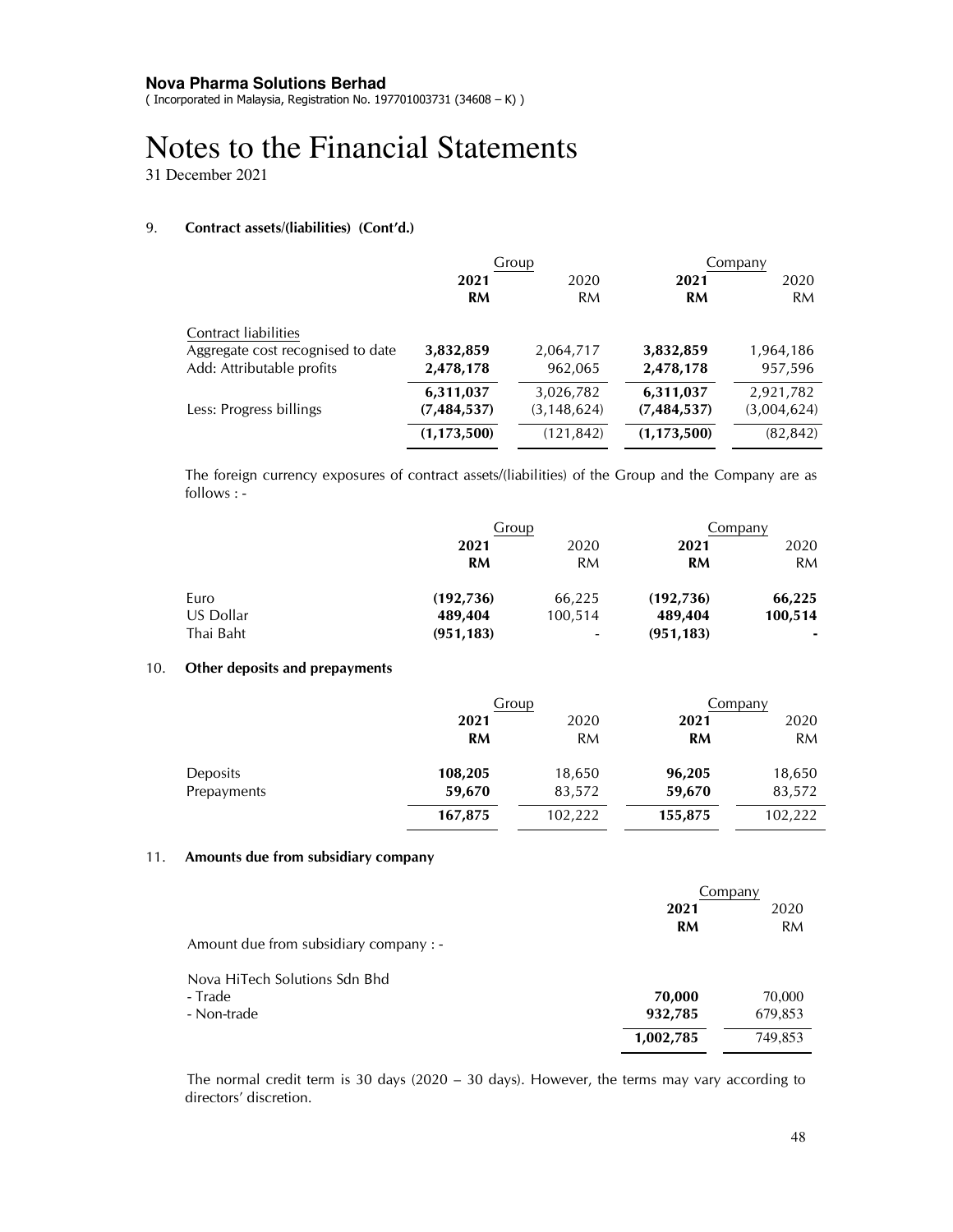# Notes to the Financial Statements

31 December 2021

#### 11. **Amounts due from subsidiary company (Cont'd.)**

Non-trade balances due from subsidiary company is in respect of advances and payments made on behalf, which is unsecured, interest free and repayable on demand in cash and cash equivalent.

#### 12. **Short-term funds**

|                                                         | Group and Company |           |
|---------------------------------------------------------|-------------------|-----------|
|                                                         | 2021              | 2020      |
|                                                         | <b>RM</b>         | <b>RM</b> |
| Investments in unquoted unit                            |                   |           |
| trusts in Malaysia at fair value through profit or loss | 5,145,696         | 5,799,526 |

Investments in unquoted unit trusts represent investments in highly liquid money market instrument and deposits with financial institution in Malaysia and are redeemable with 1 day notice. These short-term funds are subject to insignificant risk of changes in value. The distribution income from these funds is tax exempted.

#### 13. **Fixed deposits with a licensed bank**

Included in deposits with licensed banks of the Group and of the Company are amounts of RM550,000 (2020 - RMNil) which have been pledged to a licensed bank as performance security.

The effective interest rate of fixed deposits with a licensed bank during the financial year is 1.85% (2020 - Nil) per annum.

#### 14. **Share capital**

|                             | Group and Company |           |
|-----------------------------|-------------------|-----------|
|                             | 2021              | 2020      |
|                             | <b>RM</b>         | <b>RM</b> |
| Issued and fully paid $: -$ |                   |           |
| 149,009,507 ordinary share  | 7,985,000         | 7,985,000 |

The holders of ordinary shares are entitled to receive dividends as declared from time to time and are entitled to one vote per share at meetings of the Company. All ordinary shares rank equally with regard to the Company's residual assets.

#### 15. **Retained profits**

The Company may distribute dividends out of its retained profits under the single tier system which are tax exempt in the hands of shareholder.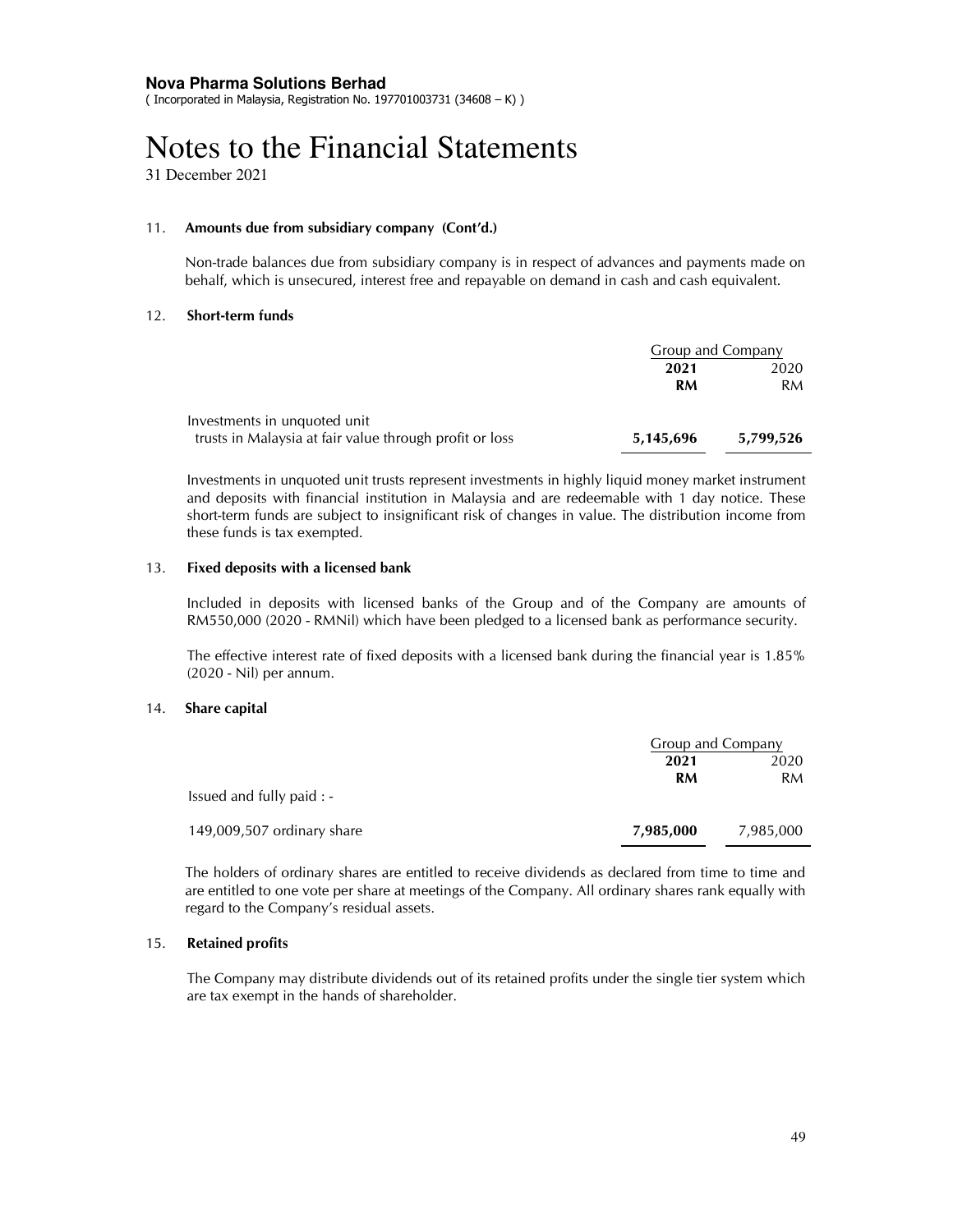( Incorporated in Malaysia, Registration No. 197701003731 (34608 – K) )

# Notes to the Financial Statements

31 December 2021

## 16. **Non-controlling interests**

|                                                | iroup |           |
|------------------------------------------------|-------|-----------|
|                                                | 2021  |           |
|                                                | RM    | <b>RM</b> |
| Balance at the beginning of the financial year |       | 72,766    |
| Acquisition on non-controlling interest        |       | (49,000)  |
| Impairment loss on goodwill on consolidation   |       | 57,203    |
| Transferred from profit or loss                |       | (80,969)  |
| Balance at the end of the financial year       |       |           |

#### 17. **Lease liabilities**

|                                                    | Group and Company |           |
|----------------------------------------------------|-------------------|-----------|
|                                                    | 2021              | 2020      |
|                                                    | <b>RM</b>         | <b>RM</b> |
| Minimum lease payments : -                         |                   |           |
| - not later than one year                          | 48,787            | 73,181    |
| - later than one year and not later than two years |                   | 48,787    |
|                                                    | 48,787            | 121,968   |
| Less: Future interest charges                      | (3,614)           | (12, 381) |
| Present value of lease liabilities                 | 45,173            | 109,587   |
| Repayable as follows : -                           |                   |           |
| - later than one year and not later than two years |                   | 45,173    |
| Current liabilities                                |                   |           |
| - not later than one year                          | 45,173            | 64,414    |
|                                                    | 45,173            | 109,587   |

The lease liabilities related to an office building that leased from one of the directors for a period of 36 months, with an option to renew the lease after the expiry of the lease period.

a) Reconciliation of movements in lease liabilities to cash flows arising from financing activities

|                                       | Group and Company |           |
|---------------------------------------|-------------------|-----------|
|                                       | 2021              | 2020      |
|                                       | <b>RM</b>         | <b>RM</b> |
| At 1 January                          | 109,587           | 169,229   |
| Net changes from financing cash flows | (64, 414)         | (59, 642) |
| At 31 December                        | 45,173            | 109,587   |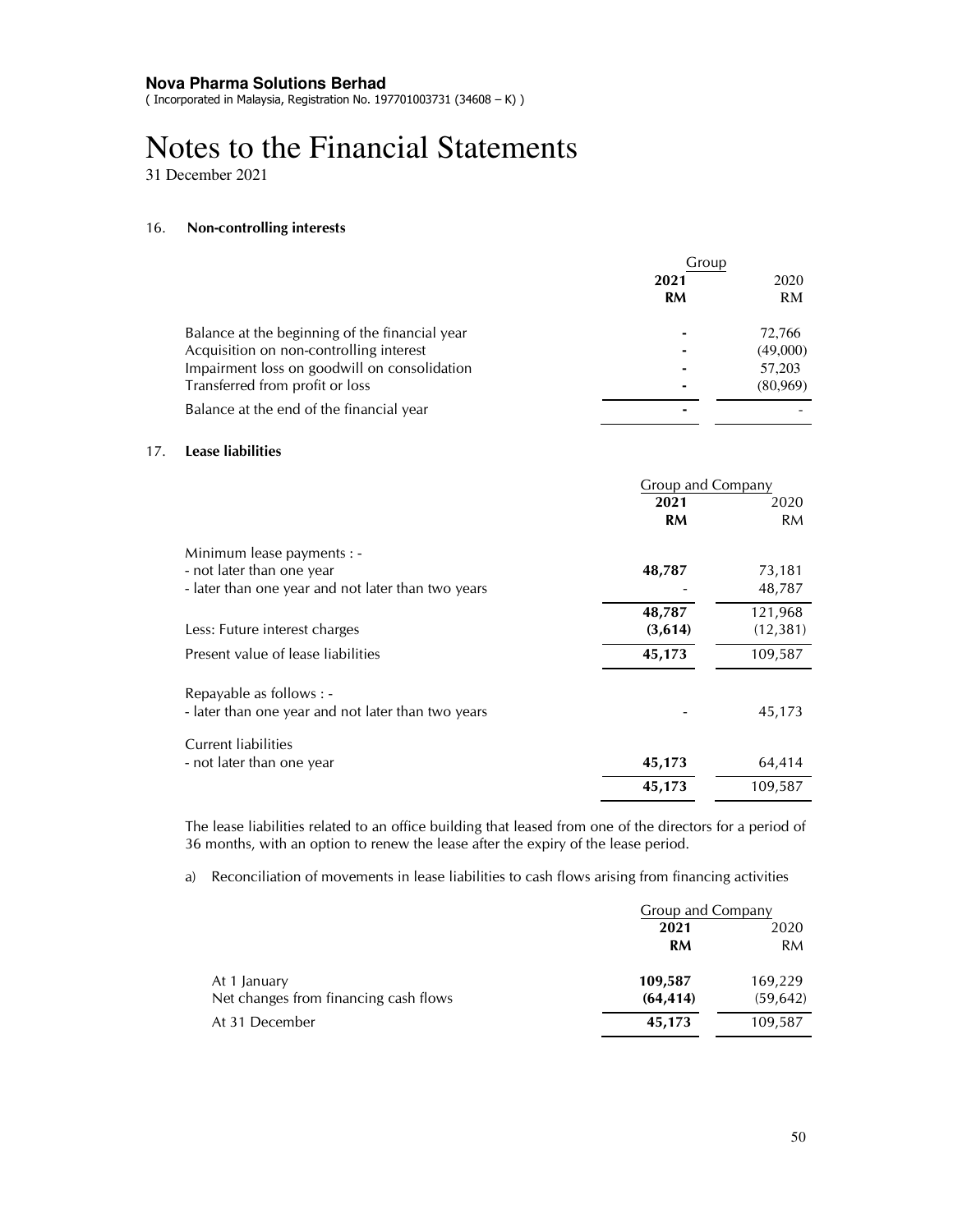( Incorporated in Malaysia, Registration No. 197701003731 (34608 – K) )

# Notes to the Financial Statements

31 December 2021

### 17. **Lease liabilities (Cont'd.)**

b) Amounts recognised in statement of cash flows

|                                                               | Group and Company |           |
|---------------------------------------------------------------|-------------------|-----------|
|                                                               | 2021              | 2020      |
|                                                               | <b>RM</b>         | <b>RM</b> |
| Included in net cash from from operating activities $:$ -     |                   |           |
| Interest paid in relation to lease liabilities (Note 22)      | 8,767             | 13,538    |
| Included in net cash from from financing activities $\cdot$ - |                   |           |
| Repayment of lease liabilities                                | 64,414            | 59,642    |
|                                                               | 73,181            | 73,180    |

### 18. **Trade payables**

## **Group**

The normal credit terms of trade payables is in the range from immediate payment to 45 days (2020 – 45 days). However, the term may vary upon negotiation with the trade payables.

## Company

The normal credit terms of trade payables are in the range from immediate payment to 45 days (2020 – 45 days). However, the credit terms may vary dependent on negotiation with the suppliers.

The currency exposure profile of trade payables is as follows : -

|           | Group     |           |           |        |  | Company |  |
|-----------|-----------|-----------|-----------|--------|--|---------|--|
|           | 2021      | 2020      | 2021      | 2020   |  |         |  |
|           | <b>RM</b> | <b>RM</b> | <b>RM</b> | RM     |  |         |  |
| US Dollar | 163,785   | 39,704    | 163,785   | 39,704 |  |         |  |

### 19. **Other payables and accruals**

|               |           | Group     |           | Company   |
|---------------|-----------|-----------|-----------|-----------|
|               | 2021      | 2020      | 2021      | 2020      |
|               | <b>RM</b> | <b>RM</b> | <b>RM</b> | <b>RM</b> |
| Other payable | 131,306   | 149,785   | 131,305   | 149,785   |
| Accruals      | 1,348,225 | 1,500,967 | 1,325,720 | 1,261,346 |
|               | 1,479,531 | 1,650,752 | 1,457,025 | 1,411,131 |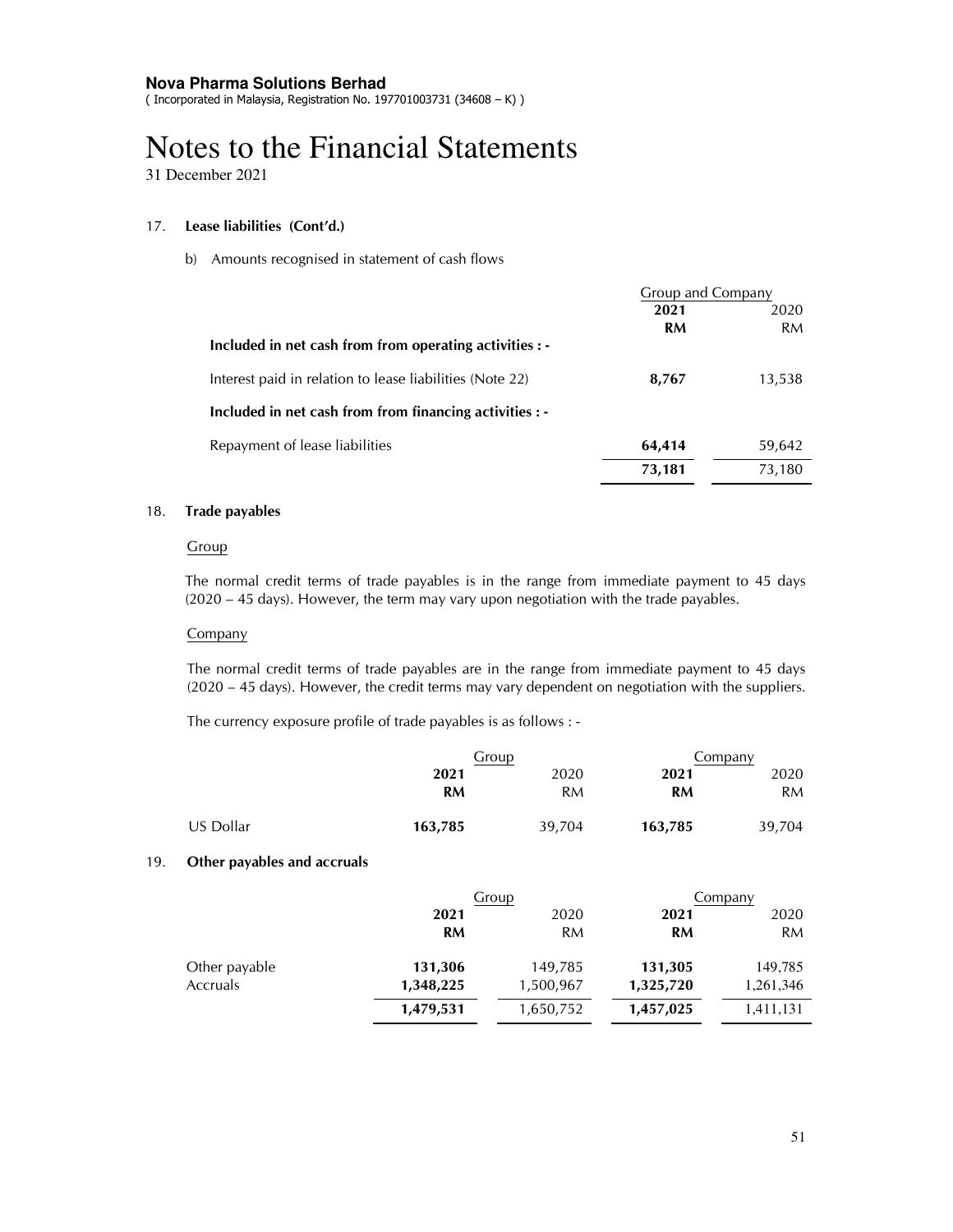# Notes to the Financial Statements

31 December 2021

## 19. **Other payables and accruals (Cont'd.)**

### **Group**

Included in other payables and accruals is as follows : -

i) an accrued project cost of RM916,602 (2020 – RM1,276,956).

# **Company**

Included in other payables and accruals are as follows : -

i) an accrued project cost of RM918,437 (2020 – RM1,053,076).

The amounts outstanding are unsecured, interest free and repayable on demand in cash and cash equivalents.

## 20. **Revenue**

|                                             |           | Group     |           | Company   |
|---------------------------------------------|-----------|-----------|-----------|-----------|
|                                             | 2021      | 2020      | 2021      | 2020      |
|                                             | <b>RM</b> | <b>RM</b> | RM        | <b>RM</b> |
| Revenue from contract<br>with customers : - |           |           |           |           |
| - Services rendered                         | 6,279,506 | 4,234,822 | 5,656,814 | 2,860,385 |
| Timing of revenue : -                       |           |           |           |           |
| - at a point of time                        | 683,828   | 1,714,682 | 484,603   | 1,317,417 |
| - over time                                 | 5,595,678 | 2,520,140 | 5,172,211 | 1,542,968 |
|                                             | 6,279,506 | 4,234,822 | 5,656,814 | 2,860,385 |

### 21. **Other income**

|                             | Group     |           |           | Company   |
|-----------------------------|-----------|-----------|-----------|-----------|
|                             | 2021      | 2020      | 2021      | 2020      |
|                             | <b>RM</b> | <b>RM</b> | <b>RM</b> | <b>RM</b> |
| Investment measured at fair |           |           |           |           |
| value                       |           |           |           |           |
| through profit or $loss: -$ |           |           |           |           |
| - dividends received        | 97,020    | 142,607   | 97,020    | 142,607   |
| Interest income             |           | 550       |           | 550       |
| Government subsidy          | 25,200    | 21,600    | 25,200    | 21,600    |
| Management fees             |           |           | 12,000    | 12,000    |
| Other income                | 18,000    | 32,026    | 31,272    | 47,510    |
| Unrealised gain on foreign  |           |           |           |           |
| exchange                    | 55,899    | 29,206    | 55,899    | 29,206    |
|                             | 196,119   | 225,989   | 221,391   | 253,473   |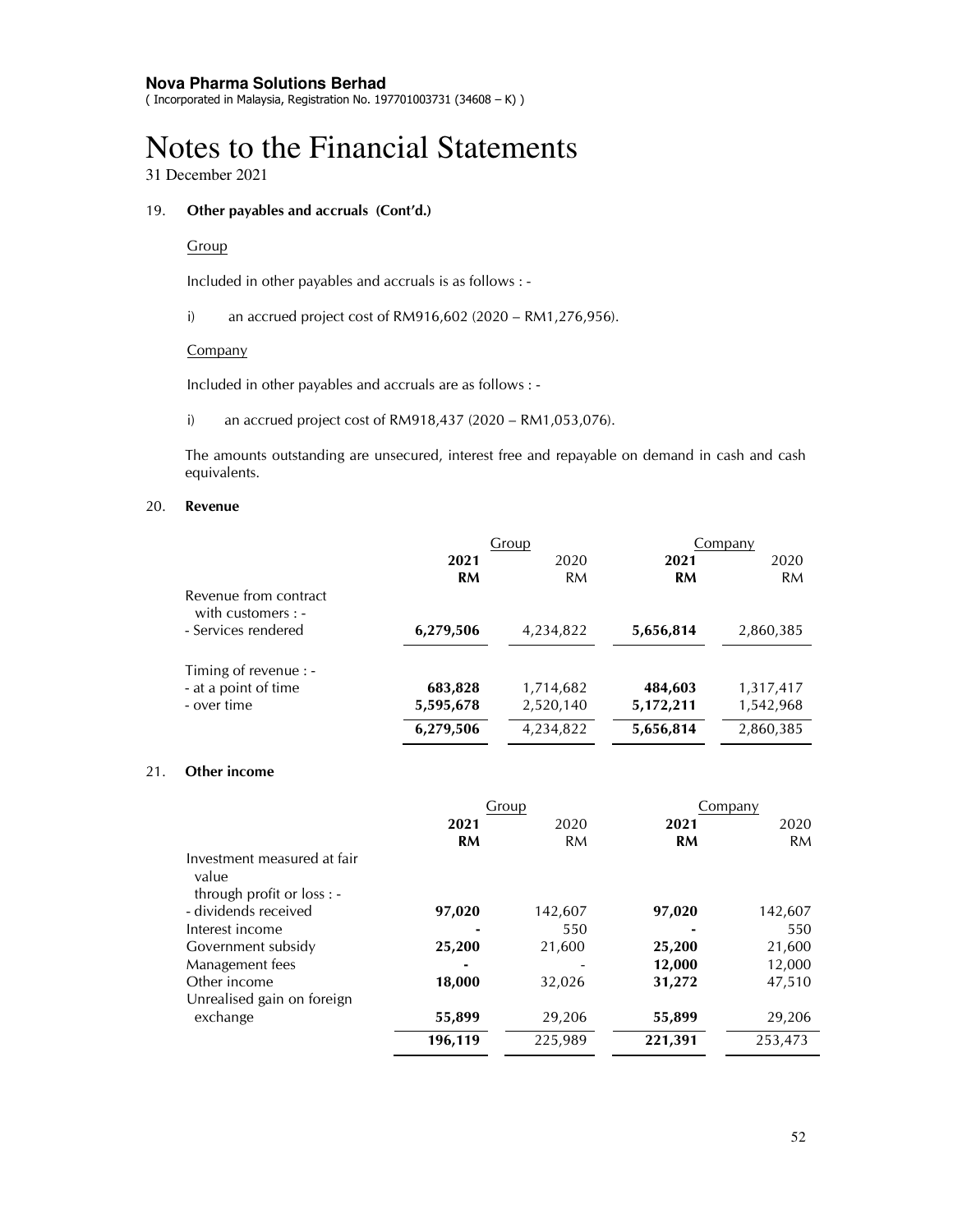( Incorporated in Malaysia, Registration No. 197701003731 (34608 – K) )

# Notes to the Financial Statements

31 December 2021

### 22. **Finance cost**

|     |                                                                   |           |           | 2021<br><b>RM</b> | <b>Group and Company</b><br>2020<br><b>RM</b> |
|-----|-------------------------------------------------------------------|-----------|-----------|-------------------|-----------------------------------------------|
|     | Interest expense of financial liabilities that are not fair value |           |           |                   |                                               |
|     | through profit or loss : -                                        |           |           |                   |                                               |
|     | - Bank interest<br>- lease liabilities                            |           |           | 6,133<br>8,767    | 13,538                                        |
|     |                                                                   |           |           | 14,900            | 13,538                                        |
|     |                                                                   |           |           |                   |                                               |
| 23. | <b>Profit/(Loss) before taxation</b>                              |           |           |                   |                                               |
|     |                                                                   |           | Group     |                   | Company                                       |
|     |                                                                   | 2021      | 2020      | 2021              | 2020                                          |
|     | This is arrived at after charging : -                             | RM        | <b>RM</b> | <b>RM</b>         | <b>RM</b>                                     |
|     |                                                                   |           |           |                   |                                               |
|     | Auditors' remuneration<br>- current financial year                | 44,000    | 44,000    | 35,000            | 35,000                                        |
|     | - underprovision in prior year                                    | 5,000     |           | 5,000             |                                               |
|     | Depreciation of plant and equipment                               | 97,574    | 103,829   | 97,574            | 103,829                                       |
|     | Depreciation of right-of-use asset                                | 62,864    | 62,865    | 62,864            | 62,865                                        |
|     | Employee benefits expense (Note 24)                               | 1,562,701 | 1,760,098 | 1,400,009         | 1,254,530                                     |
|     | Expenses relating to lease of low value                           |           |           |                   |                                               |
|     | assets                                                            | 5,691     |           | 5,691             |                                               |
|     | Impairment loss on goodwill on                                    |           |           |                   |                                               |
|     | consolidation                                                     |           | 57,203    |                   |                                               |
|     | Impairment loss on investment in                                  |           |           |                   |                                               |
|     | subsidiary                                                        |           |           | 100,000           |                                               |
|     | Impairment loss on trade receivables                              | 565,000   | 150,114   | 265,000           | 150,114                                       |
|     | Interest expense in lease liabilities                             | 8,767     | 13,538    | 8,767             | 13,538<br>120                                 |
|     | Loss on fair value adjustments<br>Loss in foreign exchange        | 850       | 120       | 850               |                                               |
|     | - realised                                                        | 126,449   | 71,149    | 126,449           | 71,149                                        |
|     |                                                                   |           |           |                   |                                               |
|     | This is arrived at after crediting : -                            |           |           |                   |                                               |
|     | Investment measured at fair value                                 |           |           |                   |                                               |
|     | through profit or loss                                            |           |           |                   |                                               |
|     | - dividends received                                              | 97,020    | 142,607   | 97,020            | 142,607                                       |
|     | Interest income                                                   |           | 550       |                   | 550                                           |
|     | Gain in foreign exchange                                          |           |           |                   |                                               |
|     | - unrealised                                                      | 55,899    | 29,206    | 55,899            | 29,206                                        |
|     | Management fees                                                   |           |           | 12,000            | 12,000                                        |
|     | Reversal of impairment loss on trade                              |           |           |                   |                                               |

The Company leases an office equipment with contract term of 1 to 3 years. These leases are leases of low value items.

receivables no longer required **64,000** - **64,000** -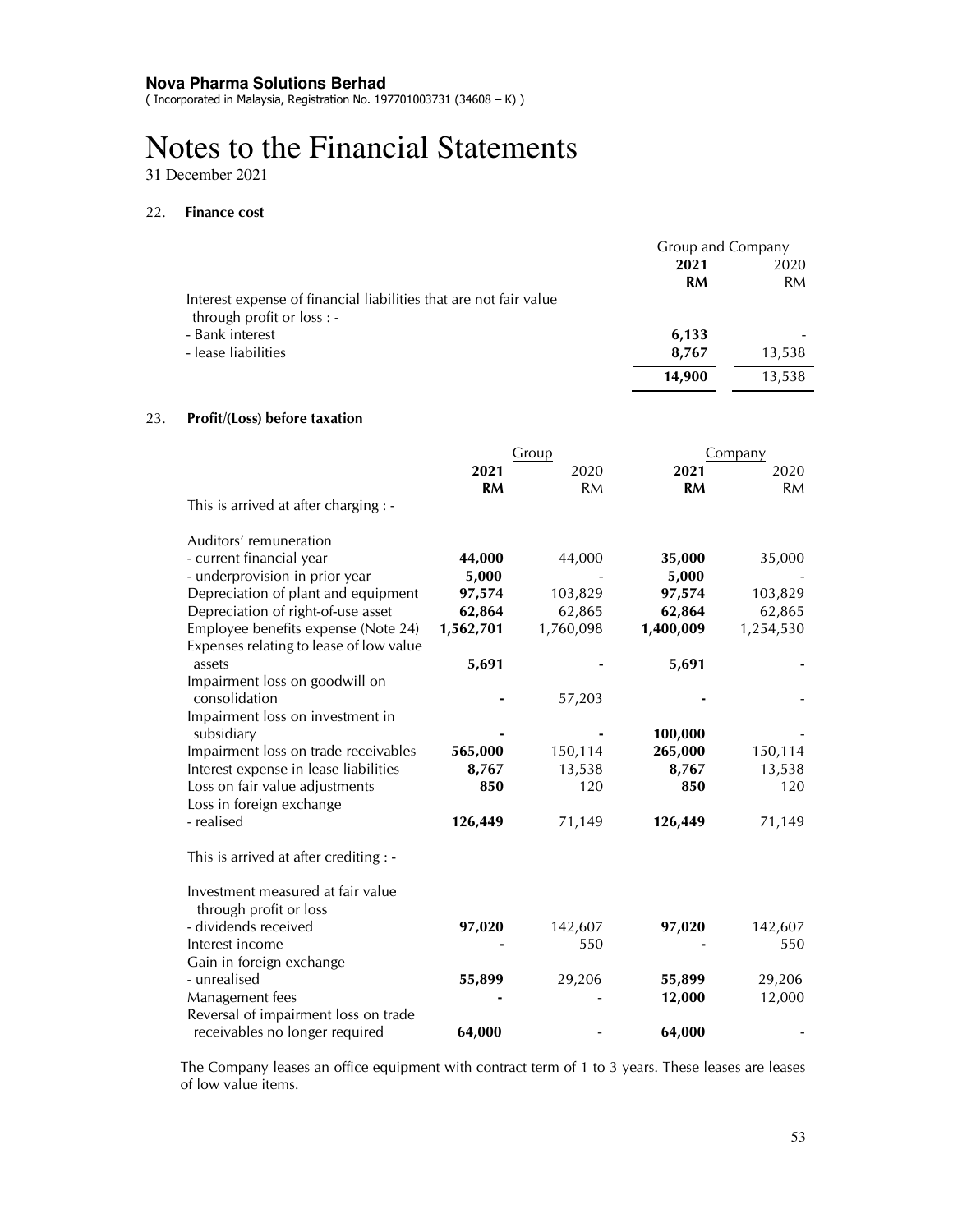( Incorporated in Malaysia, Registration No. 197701003731 (34608 – K) )

# Notes to the Financial Statements

31 December 2021

#### 24. **Employee benefits expense**

|                                 | Group     |           |           | Company   |
|---------------------------------|-----------|-----------|-----------|-----------|
|                                 | 2021      | 2020      | 2021      | 2020      |
|                                 | <b>RM</b> | <b>RM</b> | <b>RM</b> | <b>RM</b> |
| Salaries, allowances and bonus  | 1,265,366 | 1,475,283 | 1,130,064 | 1,033,676 |
| <b>Employees Provident Fund</b> | 223,062   | 218,061   | 213,312   | 170,181   |
| Employment Insurance System     | 1,571     | 1.701     | 1,484     | 1,394     |
| Social security costs           | 14,321    | 15,728    | 12,763    | 12,088    |
| Other staff related expenses    | 58,381    | 49,325    | 42,386    | 37,191    |
|                                 | 1,562,701 | 1,760,098 | 1,400,009 | 1,254,530 |

#### Group

Included in employee benefits expense of the Group is directors' emoluments amounting to RM502,750 (2020 – RM654,090) as disclosed in Note 33 to the financial statements.

The estimated monetary value of benefits not included in director's emoluments of the Group amounted to RM57,963 (2020 – RM71,241) as disclosed in Note 33 to the financial statements.

#### Company

Included in employee benefits expense of the Company is directors' emoluments amounting to RM502,750 (2020 – RM496,590) as disclosed in Note 33 to the financial statements.

The estimated monetary value of benefits not included in director's emoluments of the Company amounted to RM57,963 (2020 – RM53,747) as disclosed in Note 33 to the financial statements.

#### 25. **Income tax expense**

|           |           |           | Company   |
|-----------|-----------|-----------|-----------|
| 2021      | 2020      | 2021      | 2020      |
| <b>RM</b> | <b>RM</b> | <b>RM</b> | <b>RM</b> |
|           |           |           |           |
| 64,000    | 14,324    | 64,000    |           |
|           | (6, 593)  | ٠         | (6, 593)  |
| 64,000    | 7,731     | 64,000    | (6, 593)  |
|           |           | Group     |           |

Income tax is calculated at the Malaysian statutory tax rate of 24% of the estimated assessable profit for the financial year.

The Company has been granted MSC Malaysia Status, which qualifies it for the Pioneer Status Incentive under the Promotion of Investment (Amendment) Act, 1986. The Company enjoyed full exemption from income tax on its statutory income from its pioneer activities for 5 years, from 10 November 2014 to 9 November 2019.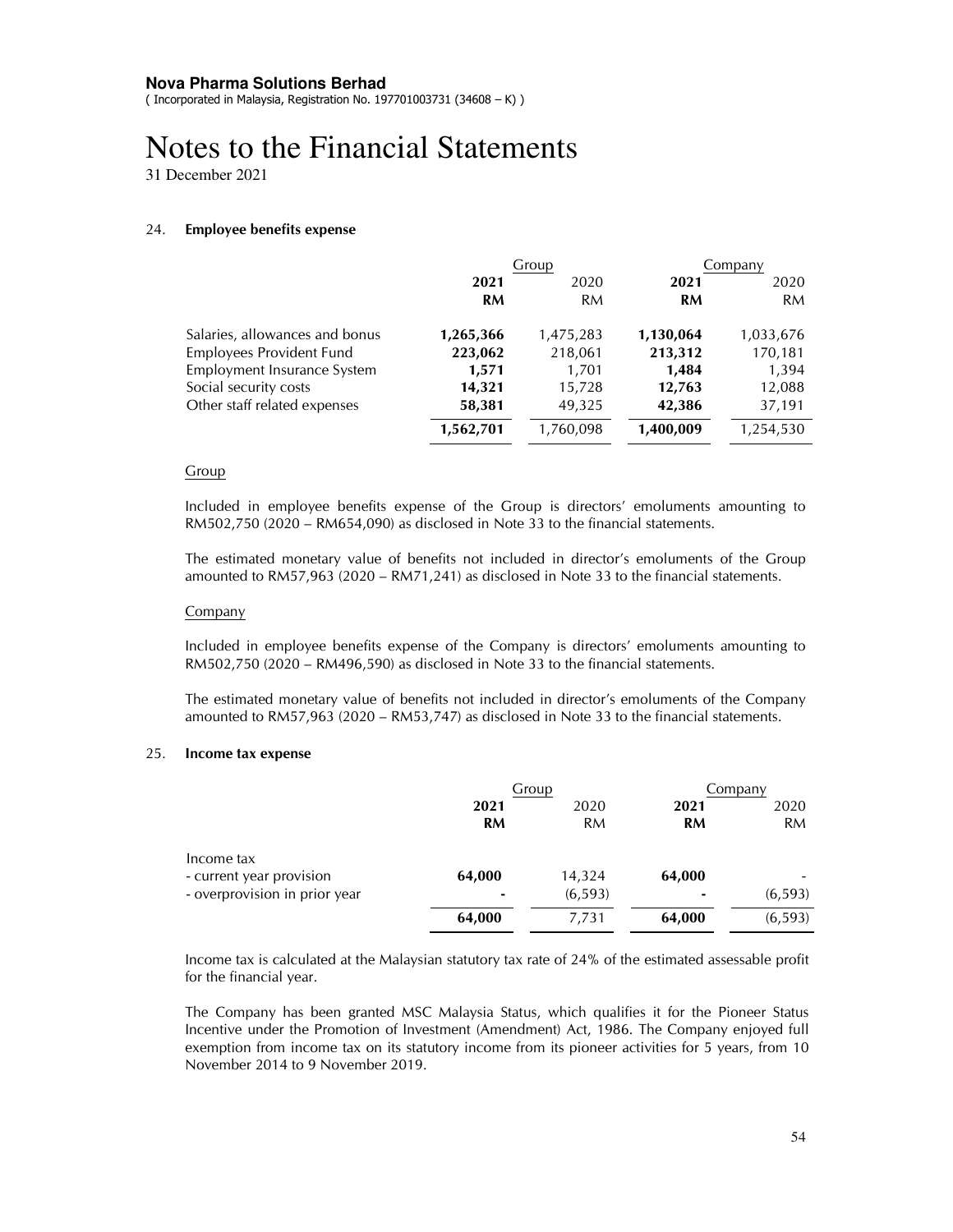# Notes to the Financial Statements

31 December 2021

#### 25. **Income tax expense (Cont'd.)**

Premised on the above, the Company has made the tax provision with effect from 1 November 2019 based on the prevailing tax rate pending the renewal of the Pioneer Status whereby the Company also has submitted an application to Malaysia Digital Economy Corporation ("MDEC") on June 2020 for the renewal of the Pioneer Status. MDEC is still in the midst of processing the renewal application as of date of this financial statement. Furthermore, the company entitled the extension of up to the period of 30 June 2021.

The numerical reconciliation between the effective tax rate and the applicable tax rate is as follows : -

|                                    | Group |      | Company |      |  |
|------------------------------------|-------|------|---------|------|--|
|                                    | 2021  | 2020 | 2021    | 2020 |  |
|                                    | $\%$  | $\%$ | $\%$    | $\%$ |  |
| Applicable tax rate                | 24    | 24   | 24      | 24   |  |
| Deferred tax asset not recognised  |       | (12) |         | (15) |  |
| Income tax exempted under          |       |      |         |      |  |
| pioneer status                     | (4)   |      | (2)     |      |  |
| Non-allowable expenses             | 34    | (12) | 16      | (9)  |  |
| Non-taxable income                 | (11)  |      | (7)     |      |  |
| Overprovision in prior year        |       |      |         |      |  |
| Utilisation of unabsorbed business |       |      |         |      |  |
| loss and capital allowance         | (30)  |      | (22)    |      |  |
| Effective tax rate                 | 13    |      | 9       |      |  |

\* Less than 1%

#### 26. **Earnings per share**

#### *Basic :*

Basic earnings per share is calculated by dividing the loss for the financial year attributable to equity holders of the Company by the weighted average number of ordinary shares in issue during the financial year.

|             | Group       |
|-------------|-------------|
| 2021        | 2020        |
| <b>RM</b>   | <b>RM</b>   |
| 482,426     | (649, 044)  |
| 149,009,507 | 149,009,507 |
| 0.32        | (0.44)      |
|             |             |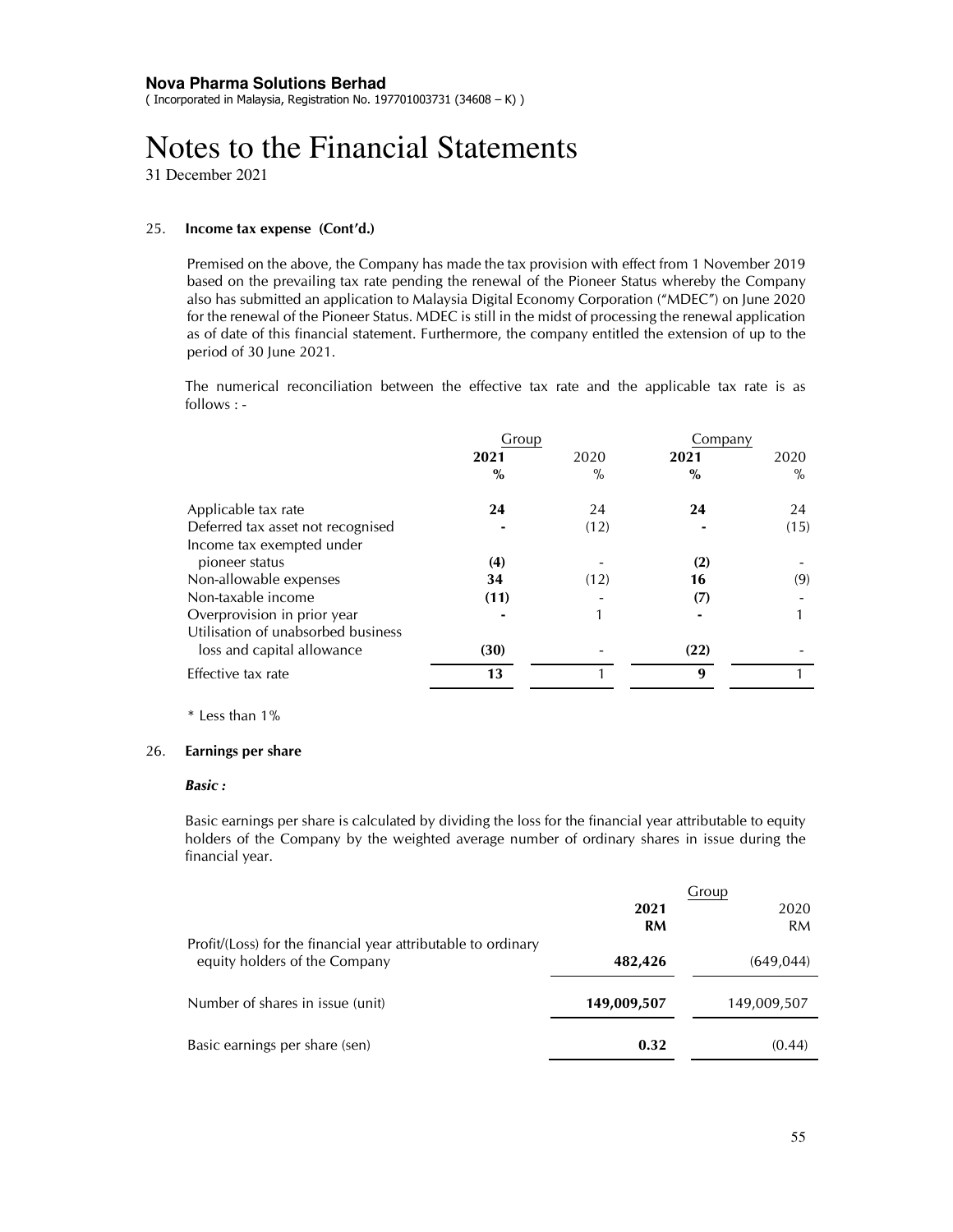# Notes to the Financial Statements

31 December 2021

### 26. **Earnings per share (Cont'd.)**

#### *Diluted : -*

Diluted earnings per share is not computed as the Group did not have any convertible financial instruments as at 31 December 2021 and 31 December 2020.

### 27. **Changes in liabilities arising from financing activities**

The table below details changes in the liabilities of the Group arising from financing activities, including both cash and non-cash changes as follows : -

|                   | Net change<br>from           |                                     |                                |  |  |
|-------------------|------------------------------|-------------------------------------|--------------------------------|--|--|
|                   | At<br>1 January<br><b>RM</b> | financing<br>cash flow<br><b>RM</b> | At<br>31 December<br><b>RM</b> |  |  |
| 2021              |                              |                                     |                                |  |  |
| Lease liabilities | 109,587                      | (64, 414)                           | 45,173                         |  |  |
| 2020              |                              |                                     |                                |  |  |
| Lease liabilities | 169,229                      | (59, 642)                           | 109,587                        |  |  |

#### 28. **Cash and cash equivalents**

|                                   | Group     |           | Company   |           |
|-----------------------------------|-----------|-----------|-----------|-----------|
|                                   | 2021      | 2020      | 2021      | 2020      |
|                                   | RM        | <b>RM</b> | <b>RM</b> | <b>RM</b> |
| Short-term funds (Note 12)        | 5,145,696 | 5,799,526 | 5,145,696 | 5,799,526 |
| Cash and bank balances            | 2,017,249 | 250,230   | 2,007,458 | 247,839   |
| Fixed deposit with licensed banks |           |           |           |           |
| (Note 13)                         | 550,000   |           | 550,000   |           |
|                                   | 7,712,945 | 6,049,756 | 7,703,154 | 6,047,365 |
| Less: Fixed deposit pledged       | (550,000) |           | (550,000) |           |
|                                   | 7,162,945 | 6,049,756 | 7,153,154 | 6,047,365 |

The foreign currencies exposures of cash and bank balances of the Group and the Company are as follows : -

|           | Group     |           | Company   |         |
|-----------|-----------|-----------|-----------|---------|
|           | 2021      | 2020      | 2021      | 2020    |
|           | <b>RM</b> | <b>RM</b> | <b>RM</b> | RM.     |
| Euro      | 230,857   | 121,214   | 230,857   | 121,214 |
| US Dollar | 345,816   | 45.341    | 345,816   | 45,341  |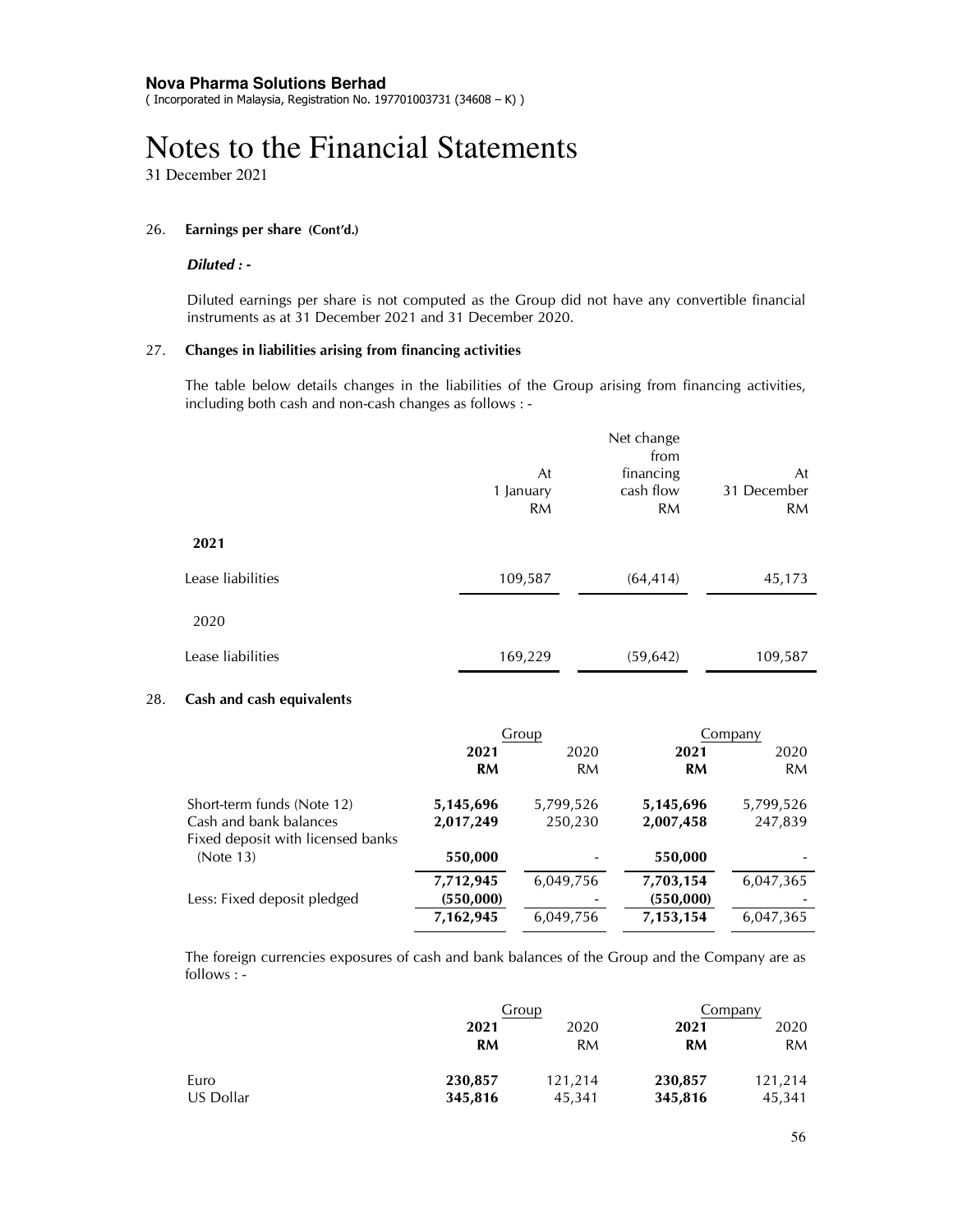# Notes to the Financial Statements

31 December 2021

## 29. **Segment information**

Three reportable segments, as described below, are the Company's strategic business units. For each of the strategic business units, the Company's Chief Executive Officer who is the Company's Chief Operating Decision Maker ("CODM") reviews internal management reports on at least a quarterly basis. The following summary describes the operation in each of the Company's reportable segments : -

### *Design fee : -*

Comprise conceptual designs which include user requirement specification, capacity analysis and process scheduling with detailed costing, list of deliverables, details specification of various equipment and processes as well as authorities' compliance requirements.

### *Post design fee : -*

Comprise tendering and procurement support as well as construction of plant.

### *Other support fee : -*

Comprise of services to assist customer in the good manufacturing practice document review and gap analysis and assessment.

Performance is measured based on segment revenue, as included in the internal management reports that are reviewed by the Company's Chief Executive Officer in his capacity as the CODM. Segment revenue is used to measure performance as management believes that such information is the most relevant in evaluating the results of certain segments relative to other entities that operate within these industries.

### *EPCC : -*

Comprise of works and services pertaining to engineering and/or procurement and/or construction and /or commissioning for advanced technology facilities.

### **Segment assets**

Segment assets information is neither included in the internal management reports nor provided regularly to the Chief Executive Officer. Hence no disclosure is made on segment assets.

### **Segment liabilities**

Segment liabilities information is neither included in the internal management reports nor provided regularly to the Chief Executive Officer. Hence no disclosure is made on segment liability.

### **Segment capital expenditure**

Segment capital expenditure is the total cost incurred during the financial year to acquire plant and equipment.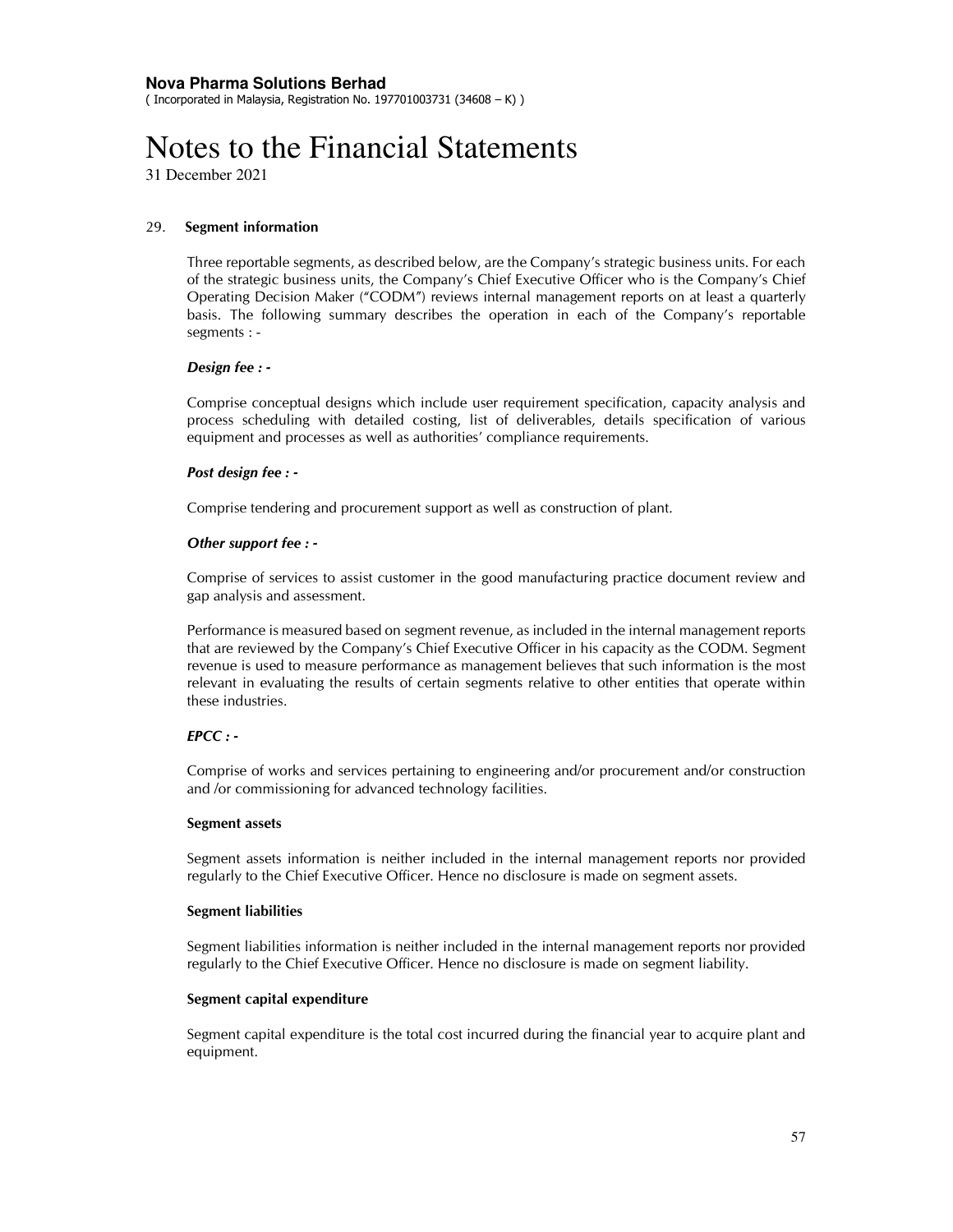# Notes to the Financial Statements

31 December 2021

## 29. **Segment information (Cont'd.)**

## **Segment capital expenditure (Cont'd.)**

| <b>Business segment</b> |            |             |             |                   |           |
|-------------------------|------------|-------------|-------------|-------------------|-----------|
|                         |            | Post design | Other       |                   |           |
|                         | Design fee | fee         | support fee | EPCC <sup>*</sup> | Total     |
| Group                   | <b>RM</b>  | <b>RM</b>   | <b>RM</b>   | <b>RM</b>         | <b>RM</b> |
| 2021                    |            |             |             |                   |           |
| Revenue                 |            |             |             |                   |           |
| External revenue        | 4,148,178  | 487,900     | 1,321,940   | 321,488           | 6,279,506 |
| 2020                    |            |             |             |                   |           |
| Revenue                 |            |             |             |                   |           |
| External revenue        | 598,731    | 557,953     | 2,103,959   | 974,179           | 4,234,822 |
| Company                 |            |             |             |                   |           |
| 2021                    |            |             |             |                   |           |
| Revenue                 |            |             |             |                   |           |
| External revenue        | 4,148,178  | 487,900     | 1,020,736   |                   | 5,656,814 |
| 2020                    |            |             |             |                   |           |
| Revenue                 |            |             |             |                   |           |
| External revenue        | 598,731    | 557,953     | 1,703,701   |                   | 2,860,385 |

The Group and the Company's revenue by industry is presented as follows : -

|                   | Group     |           | Company   |           |
|-------------------|-----------|-----------|-----------|-----------|
|                   | 2021      | 2020      | 2021      | 2020      |
|                   | RM        | <b>RM</b> | <b>RM</b> | <b>RM</b> |
| Pharmaceutical    | 1,020,000 | 1,869,514 | 1,020,000 | 808,754   |
| Biotechnology     | 4,636,814 | 2,051,631 | 4,636,814 | 2,051,631 |
| EPCC <sup>*</sup> | 622,692   | 313,677   |           |           |
|                   | 6,279,506 | 4,234,822 | 5,656,814 | 2,806,385 |

\* EPCC comprise of works and services pertaining to engineering, procurement, construction and commissioning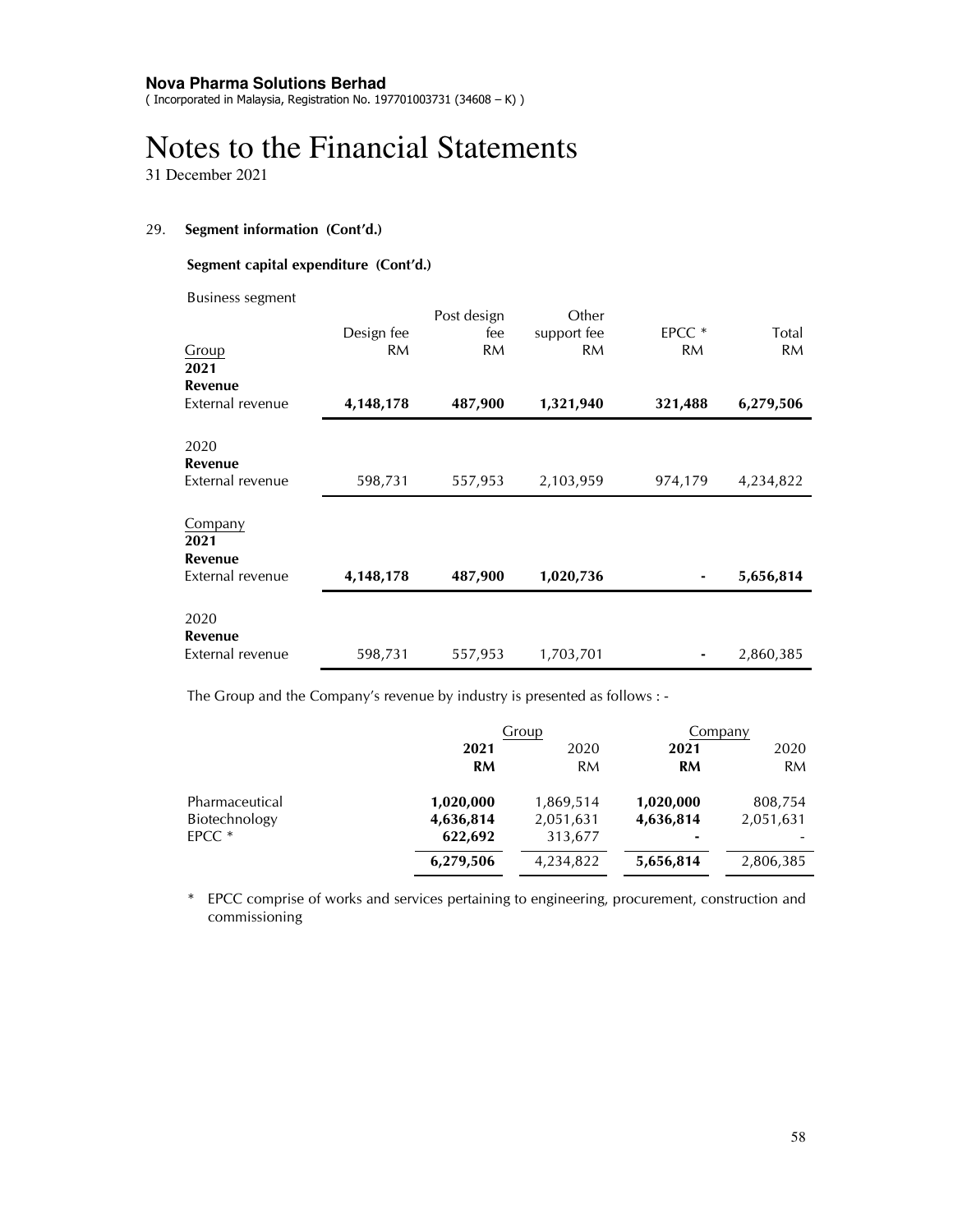# Notes to the Financial Statements

31 December 2021

### 29. **Segment information (Cont'd.)**

The Group and the Company's revenue by geographical location is presented as follows : -

|          |                | Group     |           | Company   |
|----------|----------------|-----------|-----------|-----------|
|          | 2021           | 2020      | 2021      | 2020      |
|          | <b>RM</b>      | <b>RM</b> | <b>RM</b> | <b>RM</b> |
| Malaysia | 2,193,831      | 2,587,043 | 1,571,139 | 1,212,606 |
| Taiwan   | 1,648,322      | 1,460,604 | 1,648,322 | 1,460,604 |
| Thailand | 2,437,353      | 18,775    | 2,437,353 | 18,775    |
| Vietnam  | $\blacksquare$ | 168,400   | ۰         | 168,400   |
|          | 6,279,506      | 4,234,822 | 5,656,814 | 2,860,385 |

The following are the major customers with revenue equal or more than 10% of the Group's and the Company's total revenue : -

|              | Group     |           |           | Company   |
|--------------|-----------|-----------|-----------|-----------|
|              | 2021      | 2020      | 2021      | 2020      |
|              | <b>RM</b> | <b>RM</b> | <b>RM</b> | <b>RM</b> |
| - Customer A | 2,437,353 |           | 2,437,353 |           |
| - Customer B | 1,084,120 | 671,689   | 1,084,120 | 671,689   |
| - Customer C |           |           |           | 387,257   |
| - Customer D |           |           |           | 282,200   |
| - Customer E | 1,114,605 |           | 1,114,605 |           |
| - Customer F |           | 1,080,227 |           |           |
|              | 4,636,078 | 1,751,916 | 4,636,078 | 1,341,146 |

#### 30. **Financial instruments**

## a) Categories of financial instruments

The table below provides an analysis of financial instruments categorised as follows : -

- (i) Financial assets measured at fair value through profit or loss ("FVPL");
- (ii) Financial assets measured at amortised cost ("FAAC"); and
- (iii) Financial liabilities measured at amortised cost ("FLAC").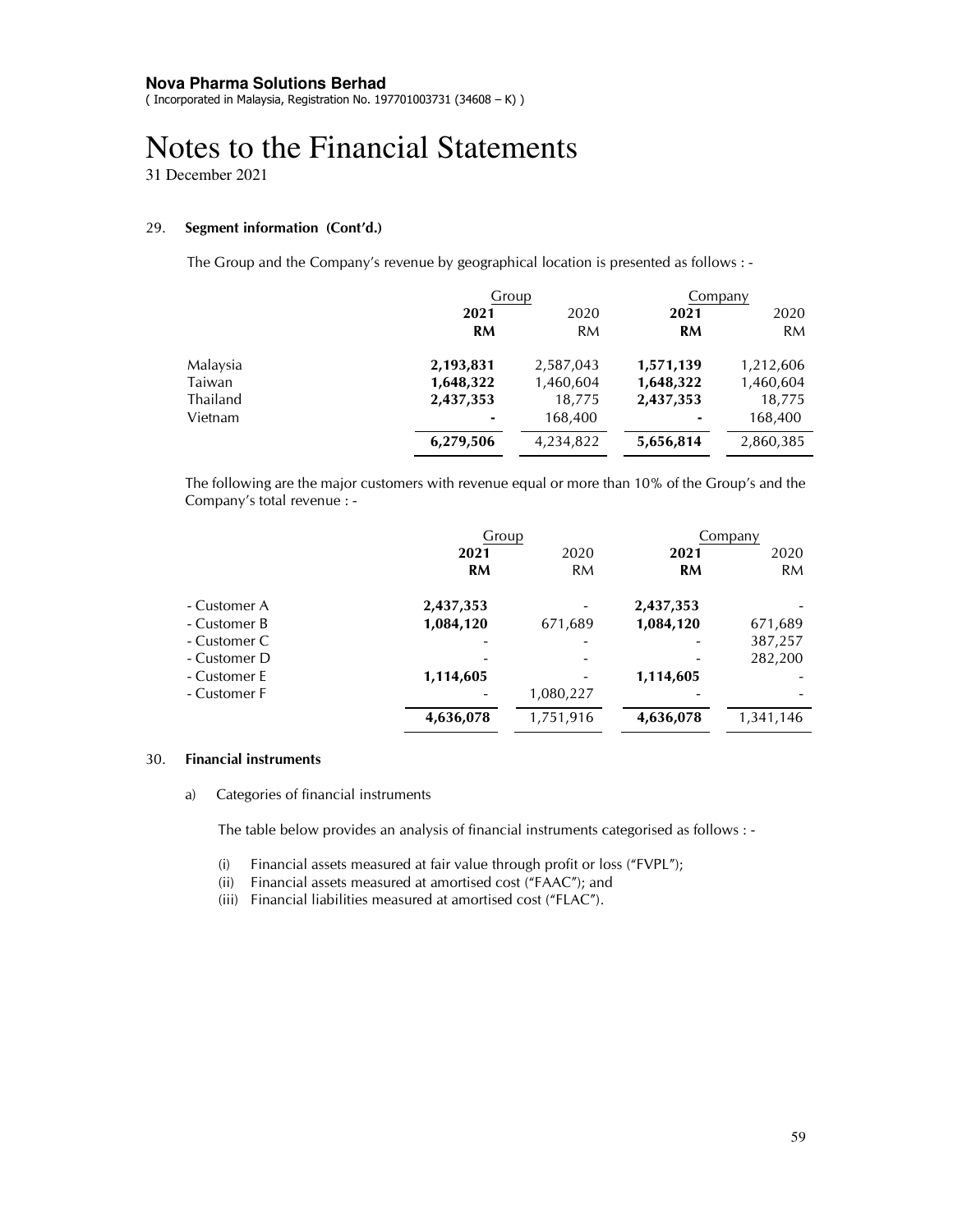( Incorporated in Malaysia, Registration No. 197701003731 (34608 – K) )

# Notes to the Financial Statements

31 December 2021

# 30. **Financial instruments (Cont'd.)**

a) Categories of financial instruments (Cont'd)

| Group                                                                                                                                                              | Carrying<br>amount<br><b>RM</b>                                                      | FAAC<br><b>RM</b>      | <b>FVOCI</b><br>RM                                                     | <b>FLAC</b><br><b>RM</b>                                                 |
|--------------------------------------------------------------------------------------------------------------------------------------------------------------------|--------------------------------------------------------------------------------------|------------------------|------------------------------------------------------------------------|--------------------------------------------------------------------------|
| 2021                                                                                                                                                               |                                                                                      |                        |                                                                        |                                                                          |
| <b>Financial assets</b><br>Trade receivables<br>Contract assets<br>Deposits<br>Short-term funds<br>Fixed deposit with a licensed<br>bank<br>Cash and bank balances | 2,310,257<br>1,831,909<br>108,205<br>5,145,696<br>550,000<br>2,017,249<br>11,963,316 | 5,145,696<br>5,145,696 | 2,310,257<br>1,831,909<br>108,205<br>550,000<br>2,017,249<br>6,817,620 |                                                                          |
| 2021                                                                                                                                                               |                                                                                      |                        |                                                                        |                                                                          |
| <b>Financial liabilities</b><br>Trade payables<br><b>Contract liabilities</b><br>Other payables and accruals<br>Lease liabilities                                  | (163, 785)<br>(1, 173, 500)<br>(1, 479, 531)<br>(45, 173)<br>(2,861,989)             |                        |                                                                        | (163, 785)<br>(1, 173, 500)<br>(1, 479, 531)<br>(45, 173)<br>(2,861,989) |
| 2020                                                                                                                                                               |                                                                                      |                        |                                                                        |                                                                          |
| <b>Financial assets</b><br>Trade receivables<br>Contract assets<br>Deposits<br>Short-term funds<br>Cash and bank balances                                          | 2,501,525<br>2,027,683<br>18,650<br>5,799,526<br>250,230<br>10,597,614               | 5,799,526<br>5,799,526 | 2,501,525<br>2,027,683<br>18,650<br>250,230<br>4,798,088               |                                                                          |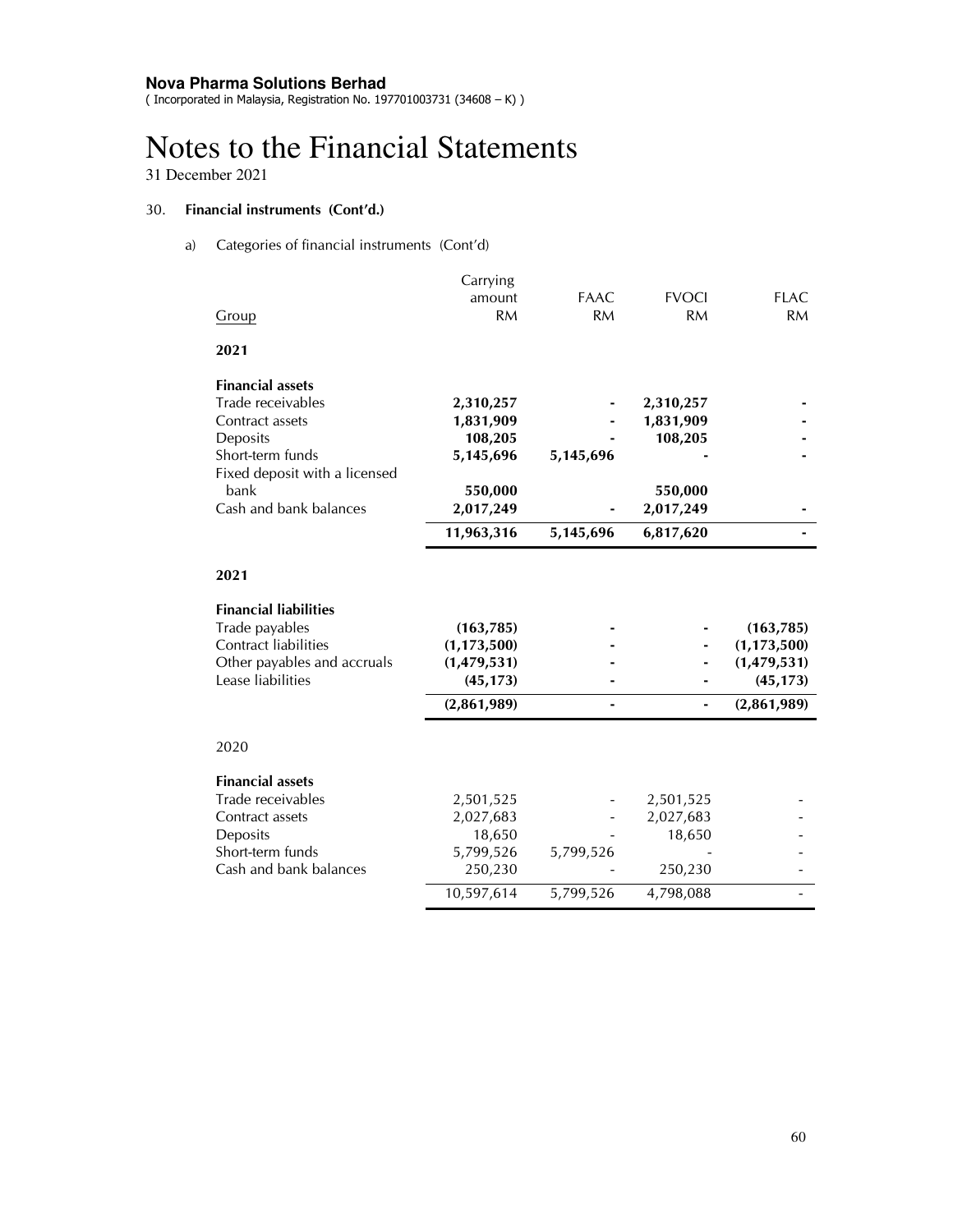( Incorporated in Malaysia, Registration No. 197701003731 (34608 – K) )

# Notes to the Financial Statements

31 December 2021

# 30. **Financial instruments (Cont'd.)**

a) Categories of financial instruments (Cont'd)

| Group                                                                                                                                                                                                     | Carrying<br>amount<br><b>RM</b>                                                                  | FAAC.<br><b>RM</b>     | <b>FVOCI</b><br><b>RM</b>                                                          | <b>FLAC</b><br><b>RM</b>                                               |
|-----------------------------------------------------------------------------------------------------------------------------------------------------------------------------------------------------------|--------------------------------------------------------------------------------------------------|------------------------|------------------------------------------------------------------------------------|------------------------------------------------------------------------|
| 2020                                                                                                                                                                                                      |                                                                                                  |                        |                                                                                    |                                                                        |
| <b>Financial liabilities</b><br>Trade payables<br><b>Contract liabilities</b><br>Other payables and accruals<br>Lease liabilities                                                                         | (58, 638)<br>(121, 842)<br>(1,650,752)<br>(109, 587)<br>(1,940,819)                              | $\overline{a}$         |                                                                                    | (58, 638)<br>(121, 842)<br>(1,650,752)<br>(109, 587)<br>(1,940,819)    |
| Company                                                                                                                                                                                                   |                                                                                                  |                        |                                                                                    |                                                                        |
| 2021                                                                                                                                                                                                      |                                                                                                  |                        |                                                                                    |                                                                        |
| <b>Financial assets</b><br>Trade receivables<br>Contract assets<br>Deposits<br>Amount due from subsidiary<br>company<br>Short-term funds<br>Fixed deposit with licensed<br>bank<br>Cash and bank balances | 2,298,713<br>1,732,029<br>96,205<br>1,002,785<br>5,145,696<br>550,000<br>2,007,458<br>12,832,886 | 5,145,696<br>5,145,696 | 2,298,713<br>1,732,029<br>96,205<br>1,002,785<br>550,000<br>2,007,458<br>7,687,190 |                                                                        |
| <b>Financial liabilities</b><br>Trade payables<br>Contract liabilities<br>Other payables and accruals<br>Lease liabilities                                                                                | (163, 785)<br>(1, 173, 500)<br>(1, 457, 025)<br>(45, 173)<br>(2,839,483)                         |                        | ۰                                                                                  | (163, 785)<br>(1, 173, 500)<br>(1,457,025)<br>(45, 173)<br>(2,839,483) |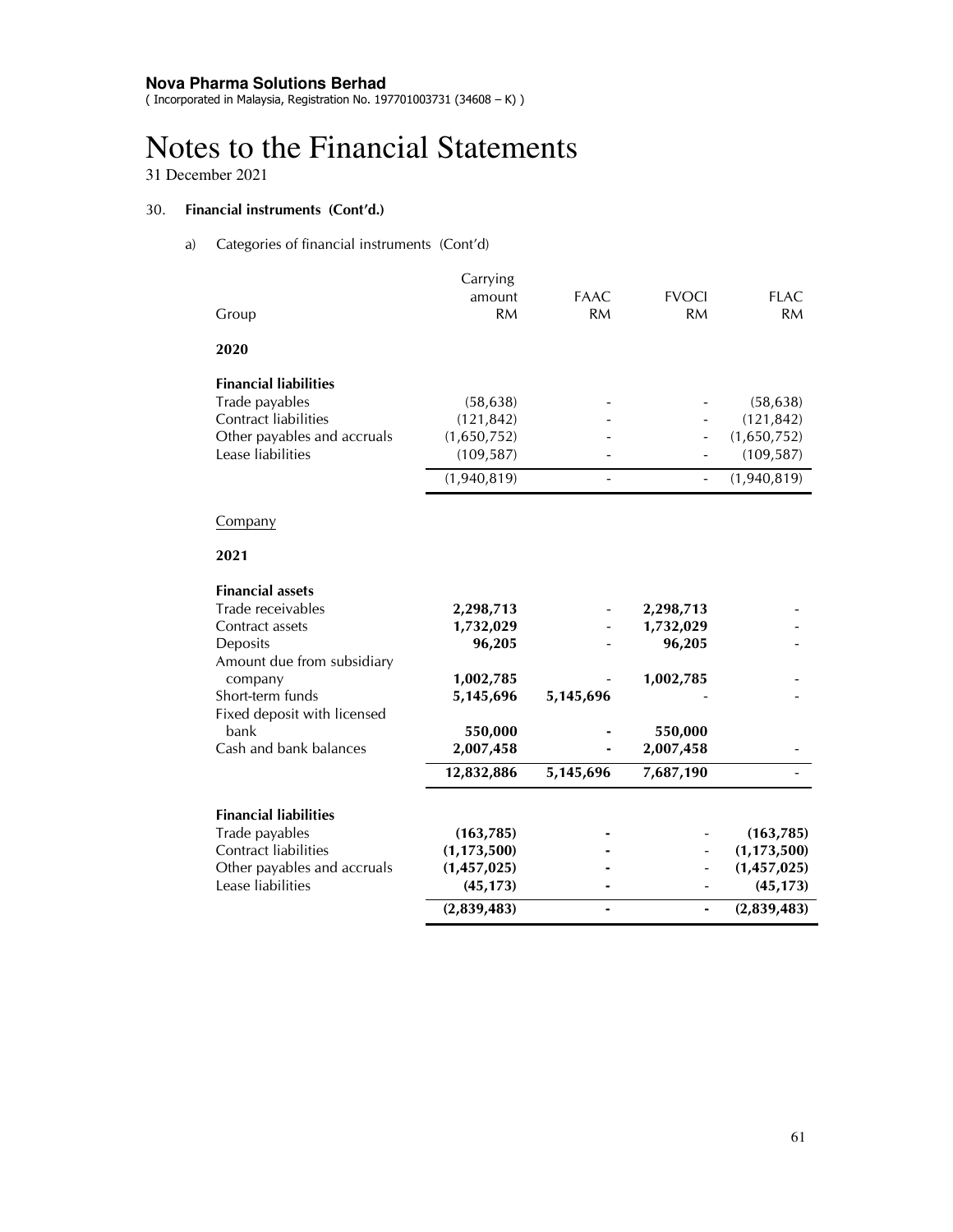( Incorporated in Malaysia, Registration No. 197701003731 (34608 – K) )

# Notes to the Financial Statements

31 December 2021

### 30. **Financial instruments (Cont'd.)**

a) Categories of financial instruments (Cont'd)

|                              | Carrying<br>amount | <b>FAAC</b> | <b>FVOCI</b> | <b>FLAC</b>   |
|------------------------------|--------------------|-------------|--------------|---------------|
| Group                        | <b>RM</b>          | <b>RM</b>   | <b>RM</b>    | <b>RM</b>     |
| 2020                         |                    |             |              |               |
| <b>Financial assets</b>      |                    |             |              |               |
| Trade receivables            | 2,083,590          |             | 2,083,590    |               |
| Contract assets              | 1,780,597          |             | 1,780,597    |               |
| Deposits                     | 18,650             |             | 18,650       |               |
| Amount due from subsidiary   |                    |             |              |               |
| company                      | 749,853            |             | 749,853      |               |
| Short-term funds             | 5,799,526          | 5,799,526   |              |               |
| Cash and bank balances       | 247,839            |             | 247,839      |               |
|                              | 10,680,055         | 5,799,526   | 4,880,529    |               |
| 2020                         |                    |             |              |               |
| <b>Financial liabilities</b> |                    |             |              |               |
| Trade payables               | (58, 638)          |             |              | (58, 638)     |
| <b>Contract liabilities</b>  | (82, 842)          |             |              | (82, 842)     |
| Other payables and accruals  | (1,411,131)        |             |              | (1, 411, 131) |
| Lease liabilities            | (109, 587)         |             |              | (109, 587)    |
|                              | (1,662,198)        |             |              | (1,662,198)   |

b) Financial risk management

The Group and the Company have exposure to the following risks from its use of financial instruments as follows : -

- Credit risk
- Liquidity risk
- Market risk
- Operational risk
- i) Credit risk

Credit risk is the risk of a financial loss if a customer or counterparty to a financial instrument fails to meet its contractual obligations. The Group's exposure to credit risk arises principally from individual characteristics of each customer. The Company's exposure to credit risk arises principally from loans and advances to subsidiary.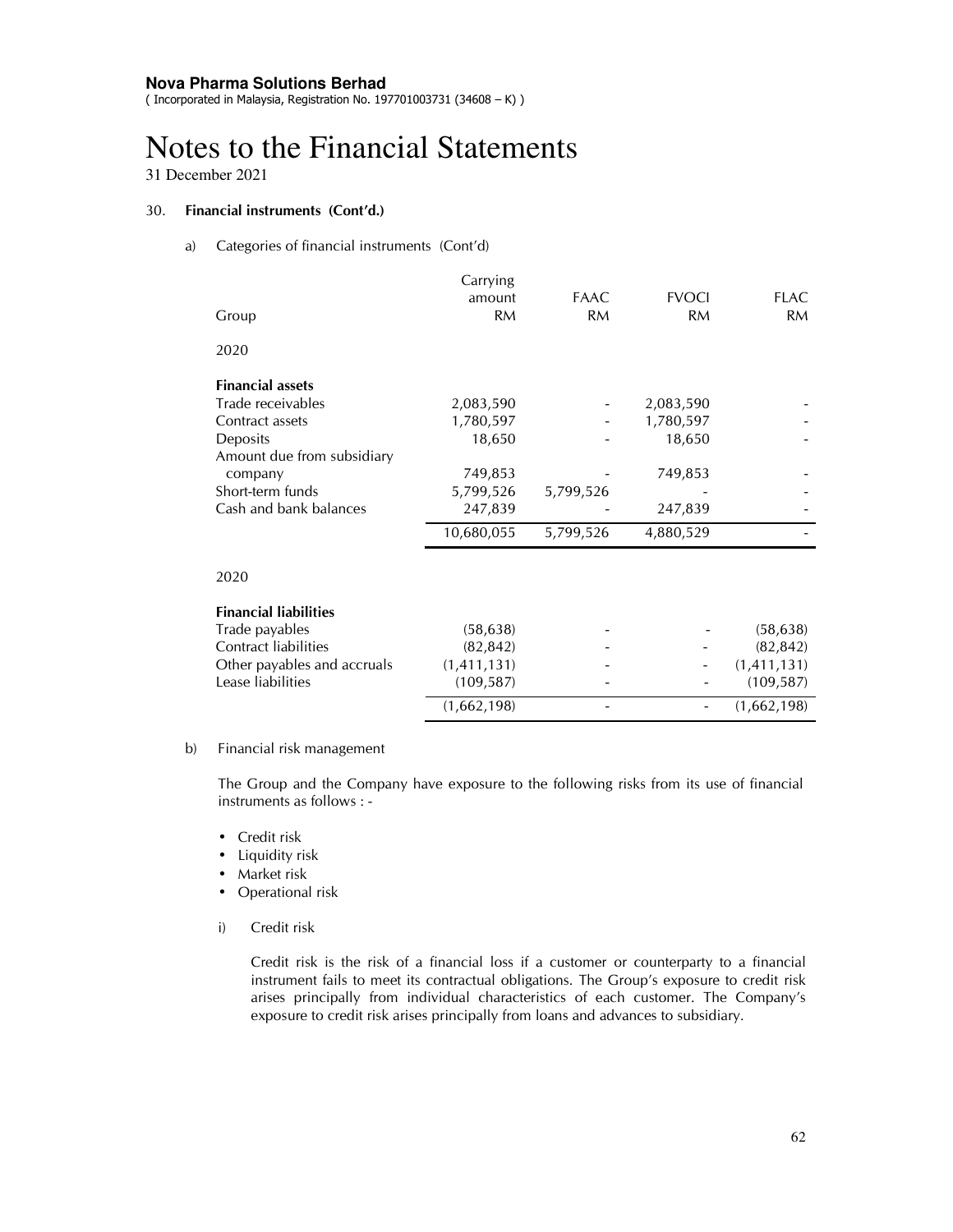# Notes to the Financial Statements

31 December 2021

### 30. **Financial instruments (Cont'd.)**

- b) Financial risk management (Cont'd.)
	- i) Credit risk (Cont'd.)

#### Trade Receivables

#### *Risk management objectives, policies and processes for managing the risk*

Management has a credit policy in place and the exposure to credit risk is monitored on an ongoing basis. Normally financial guarantees given by shareholders or directors of customers are obtained, and credit valuations are performed on customers requiring credit over a certain amount.

At each reporting date, the Group or the Company assesses whether any of the trade receivables are credit impaired.

The gross carrying amounts of credit impaired trade receivables are written off (either partially or fully) when there is no realistic prospect of recovery. This is generally the case when the Group or the Company determines that the debtor does not have assets or sources of income that could generate sufficient cash flows to repay the amounts subject to the write-off. Nevertheless, trade receivables that are written off could still be subject to enforcement activities.

There are no significant changes as compared to previous financial year.

#### *Exposure to credit risk, credit quality and collateral*

As at the end of the reporting period, the maximum exposure to credit risk arising from trade receivables is represented by the carrying amounts in the statement of financial position.

The trade receivables are not secured by any collateral or supported by any other credit enhancements.

#### *Concentration of credit risk*

The following shows the total amount due from the top three (3) major customers as at the reporting date, which represents more than 80% of the total trade receivables.

|                   | Group     |           |  |
|-------------------|-----------|-----------|--|
|                   | 2021      | 2020      |  |
|                   | <b>RM</b> | RM        |  |
| Trade receivables | 2,574,442 | 1,723,540 |  |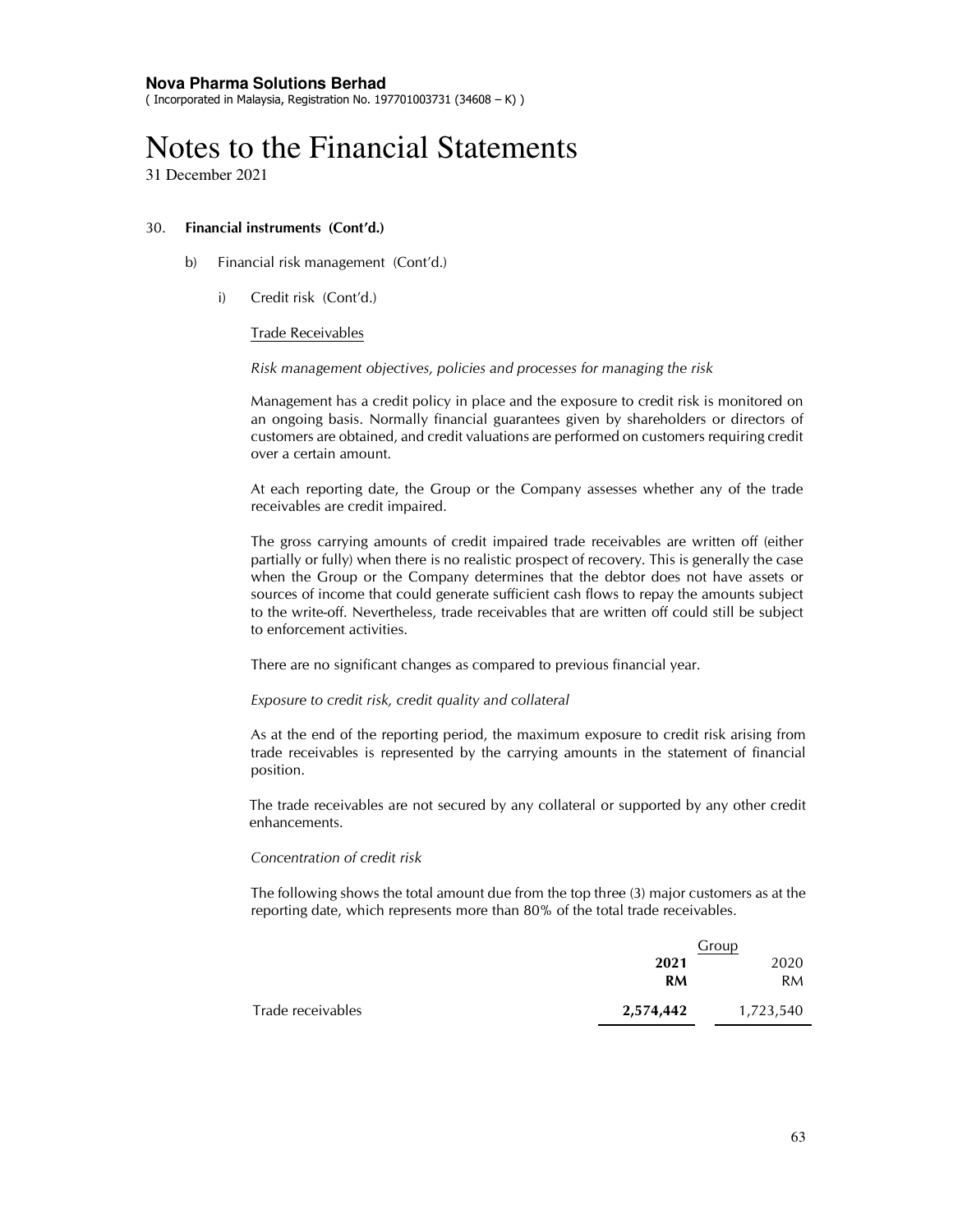# Notes to the Financial Statements

31 December 2021

#### 30. **Financial instruments (Cont'd.)**

- b) Financial risk management (Cont'd.)
	- i) Credit risk (Cont'd.)

Trade Receivables (Cont'd.)

#### *Recognition and measurement of impairment losses*

Management has taken reasonable steps to ensure that receivables that are neither past due nor impaired are measured at their realisable values. A significant portion of these receivables are regular customers that have been transacting with the Group. The Group uses ageing analysis to monitor the credit quality of the receivables. Any past due receivables having significant balances, which are deemed to have higher credit risk, are monitored individually.

The Group uses an allowance matrix to measure the expected credit losses ("ECL") of trade receivables from individual customers, which comprise a very large number of insignificant balances outstanding.

To measure the ECLs, trade receivables have been grouped based on credit risk and days past due.

Where a trade receivable has a low credit risk, it is excluded from the allowance matrix and its ECL is assessed individually by considering historical payment trends and financial strength of the receivable.

The following table provides information about the exposure to credit risk and ECLs for trade receivables as at 31 December 2021 which are grouped together as they are expected to have similar risk nature : -

|                        |           | Loss       |            |
|------------------------|-----------|------------|------------|
|                        | Gross     | allowance  | <b>Net</b> |
| Group                  | <b>RM</b> | <b>RM</b>  | <b>RM</b>  |
| 2021                   |           |            |            |
| Current (not past due) | 1,625,011 |            | 1,625,011  |
| 1-30 days past due     | 70,153    |            | 70,153     |
| Past due over 90 days  | 615,093   |            | 615,093    |
|                        | 2,310,257 |            | 2,310,257  |
| <b>Credit impaired</b> |           |            |            |
| Individually impaired  | 651,114   | (651, 114) |            |
|                        | 2,961,371 | (651, 114) | 2,310,257  |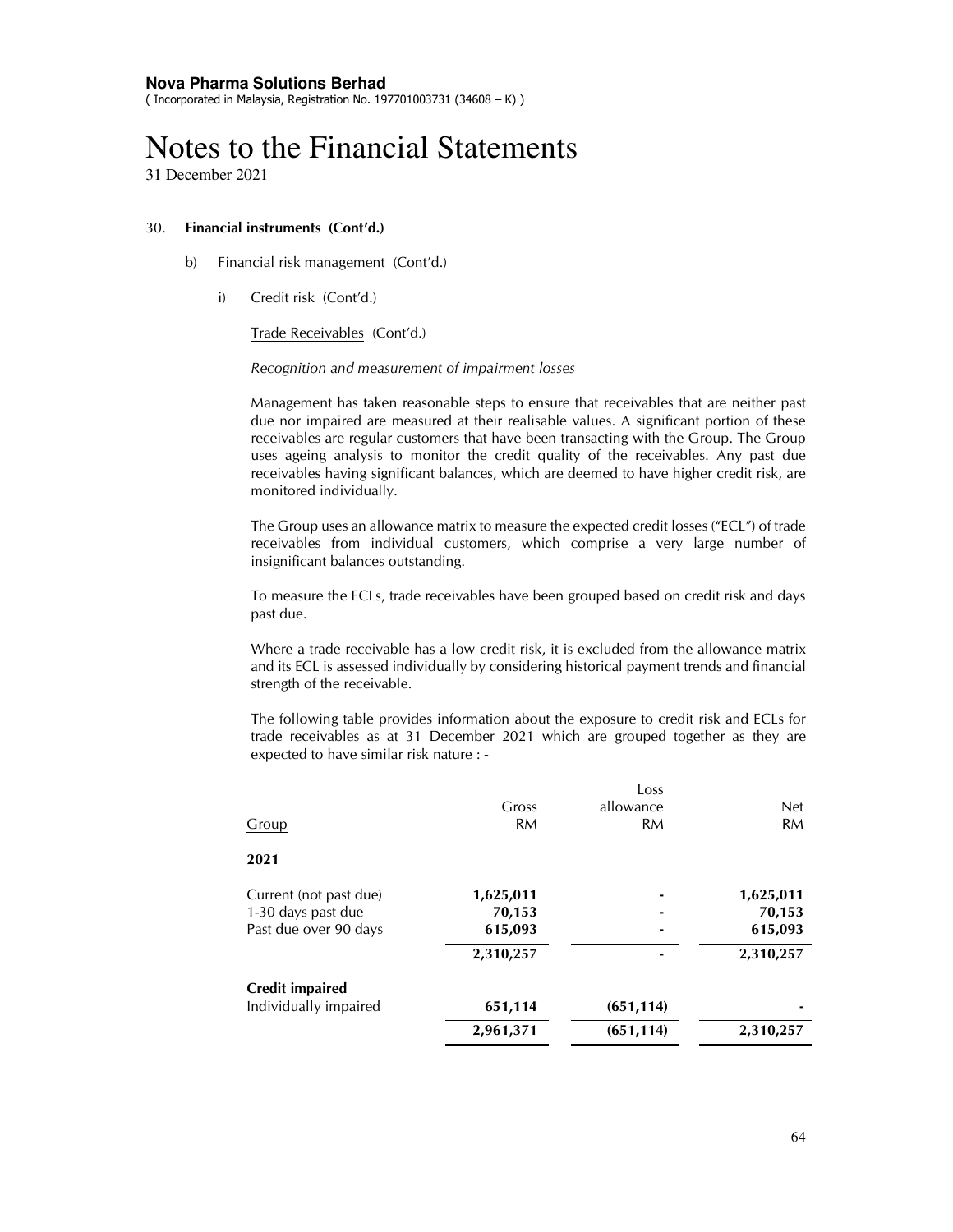# Notes to the Financial Statements

31 December 2021

## 30. **Financial instruments (Cont'd.)**

- b) Financial risk management (Cont'd.)
	- i) Credit risk (Cont'd.)

Trade Receivables (Cont'd.)

*Recognition and measurement of impairment losses (Cont'd.)* 

|                        |              | Loss       |            |
|------------------------|--------------|------------|------------|
|                        | <b>Gross</b> | allowance  | <b>Net</b> |
| Group                  | <b>RM</b>    | <b>RM</b>  | <b>RM</b>  |
| 2020                   |              |            |            |
| Current (not past due) | 1,390,089    | (11, 051)  | 1,379,038  |
| 1-30 days past due     | 415,322      | (3, 323)   | 411,999    |
| Past due over 90 days  | 720,114      | (9,626)    | 710,488    |
|                        | 2,525,525    | (24,000)   | 2,501,525  |
| <b>Credit impaired</b> |              |            |            |
| Individually impaired  | 563,714      | (563, 714) |            |
|                        | 3,089,239    | (587, 714) | 2,501,525  |
| Company                |              |            |            |
| 2021                   |              |            |            |
| Current (not past due) | 1,625,011    |            | 1,625,011  |
| 1-30 days past due     | 67,653       |            | 67,653     |
| Past due over 90 days  | 606,049      |            | 606,049    |
|                        | 2,298,713    |            | 2,298,713  |
| <b>Credit impaired</b> |              |            |            |
| Individually impaired  | 351,114      | (351, 114) |            |
|                        | 2,649,827    | (351, 114) | 2,298,713  |
| 2020                   |              |            |            |
| Current (not past due) | 1,381,329    | (11, 051)  | 1,370,278  |
| 1-30 days past due     | 415,322      | (3, 323)   | 411,999    |
| Past due over 90 days  | 310,939      | (9,626)    | 301,313    |
|                        | 2,107,590    | (24,000)   | 2,083,590  |
| <b>Credit impaired</b> |              |            |            |
| Individually impaired  | 563,714      | (563, 714) |            |
|                        | 2,671,304    | (587, 714) | 2,083,590  |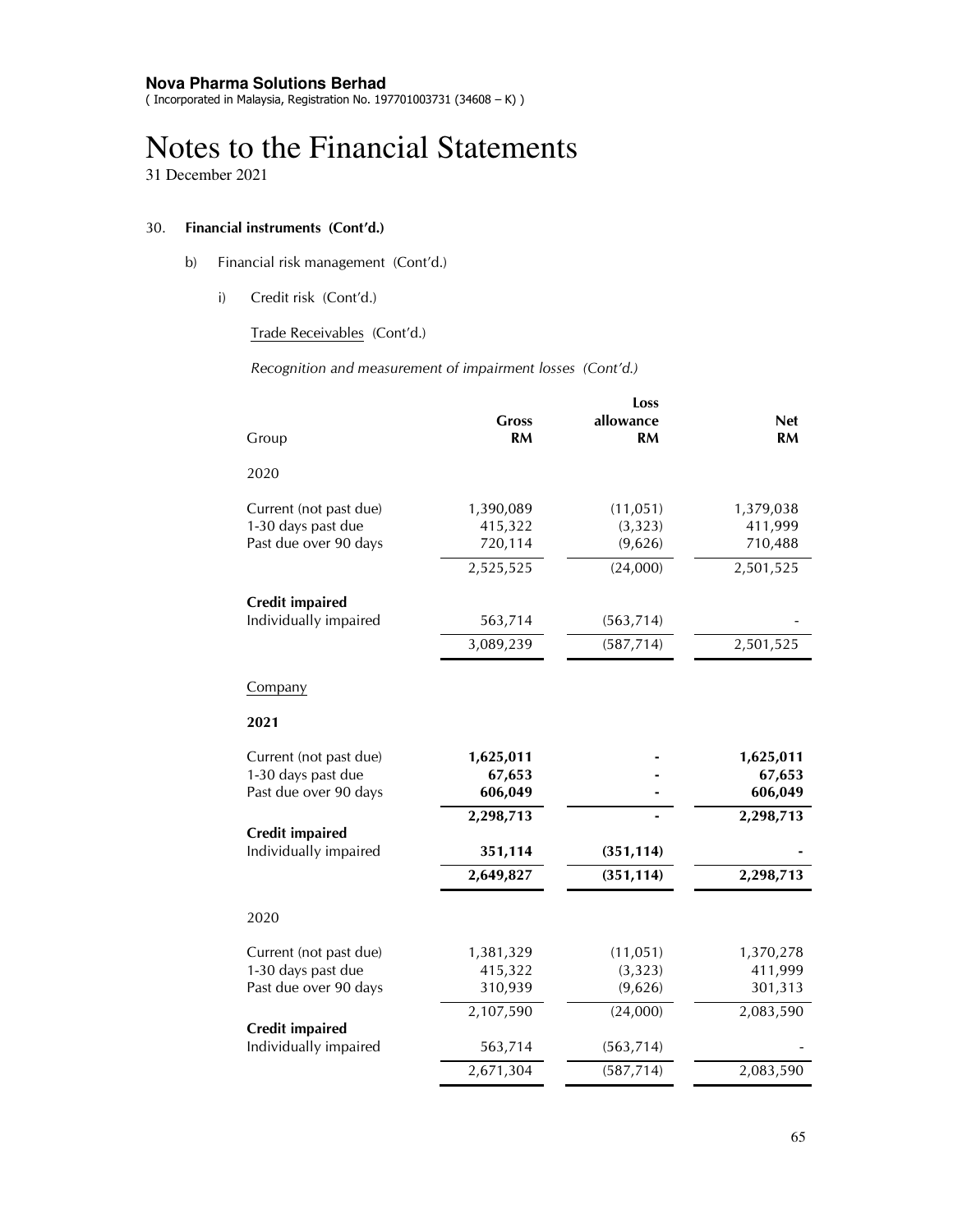# Notes to the Financial Statements

31 December 2021

### 30. **Financial instruments (Cont'd.)**

- b) Financial risk management (Cont'd.)
	- i) Credit risk (Cont'd.)

Trade Receivables (Cont'd.)

*Recognition and measurement of impairment losses (Cont'd.)* 

The movements in the allowance for impairment in respect of trade receivables during the financial year are shown below : -

| Group                                                                                       | Lifetime ECL<br><b>RM</b> | Credit<br>Impaired<br><b>RM</b>  | Total<br><b>RM</b>                |
|---------------------------------------------------------------------------------------------|---------------------------|----------------------------------|-----------------------------------|
| Balance at 1 January 2020/<br>31 December 2020                                              | 24,000                    | 563,714                          | 587,714                           |
| Net measurement of loss<br>allowance<br>Reversal of impairment loss<br>Bad debt written off | (24,000)                  | 565,000<br>(40,000)<br>(437,600) | 565,000<br>(64,000)<br>(437,600)  |
| Balance at 31 December<br>2021                                                              |                           | 651,114                          | 651,114                           |
| Company                                                                                     | Lifetime ECL<br><b>RM</b> | Credit<br>Impaired<br><b>RM</b>  | <b>Total</b><br><b>RM</b>         |
| Balance at 1 January 2020/<br>31 December 2020                                              | 24,000                    | 563,714                          | 587,714                           |
| Net measurement of loss<br>allowance<br>Reversal of impairment loss<br>Bad debt written off | (24,000)                  | 265,000<br>(40,000)<br>(437,600) | 265,000<br>(64,000)<br>(437, 600) |
| Balance at 31 December<br>2021                                                              |                           | 351,114                          | 351,114                           |

### Cash and cash equivalents

The cash and cash equivalents are held with banks and financial institutions. As at the end of the reporting period, the maximum exposure to credit risk is represented by their carrying amounts in the statement of financial position.

These banks and financial institutions have low credit risks. In addition, some of the bank balances are insured by government agencies. Consequently, the Group and the Company are of the view that the loss allowance is not material and hence, it is not provided for.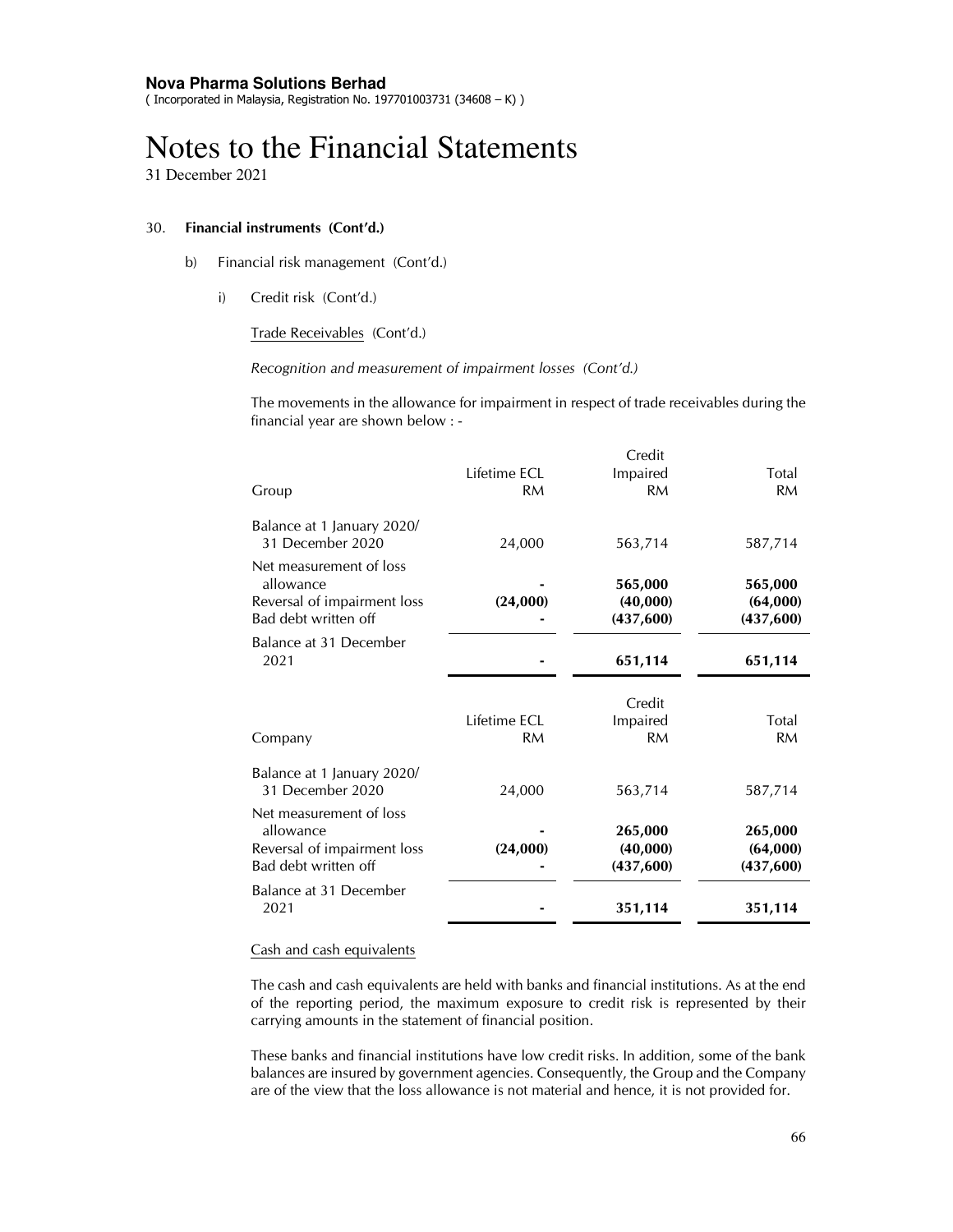# Notes to the Financial Statements

31 December 2021

#### 30. **Financial instruments (Cont'd.)**

- b) Financial risk management (Cont'd.)
	- i) Credit risk (Cont'd.)

#### Other receivables

As at the end of the reporting period, the maximum exposure to credit risk is represented by their carrying amounts in the statement of financial position.

As at the end of the reporting period, the Group did not recognised any allowance for impairment losses.

#### Inter-company loans and advances

#### *Risk management objectives, policies and processes for managing the risk*

The Company provides unsecured loans and advances to subsidiary company. The Company monitors the ability of the subsidiary company to repay the loans and advances on an individual basis.

#### *Exposure to credit risk, credit quality and collateral*

As at the end of the reporting period, the maximum exposure to credit risk is represented by their carrying amounts in the statement of financial position.

Loans and advances provided are not secured by any collateral or supported by any other credit enhancements.

#### *Recognition and measurement of impairment losses*

Generally, the Company considers loans and advances to subsidiary company have low credit risk. The Company assumes that there is a significant increase in credit risk when a subsidiary's financial position deteriorates significantly. As the Company is able to determine the timing of payments of the subsidiary company' loans and advances when they are payable, the Company considers the loans and advances to be in default when the subsidiary company is not able to pay when demanded. The Company considers a subsidiary company's loan or advance to be credit impaired when : -

- The subsidiary company is unlikely to repay its loan or advance to the Company in full;
- The subsidiary company's loan or advance is overdue for more than 365 days; or
- The subsidiary company is continuously loss making and is having a deficit shareholders' funds.

The Company determines the probability of default for these loans and advances individually using internal information available.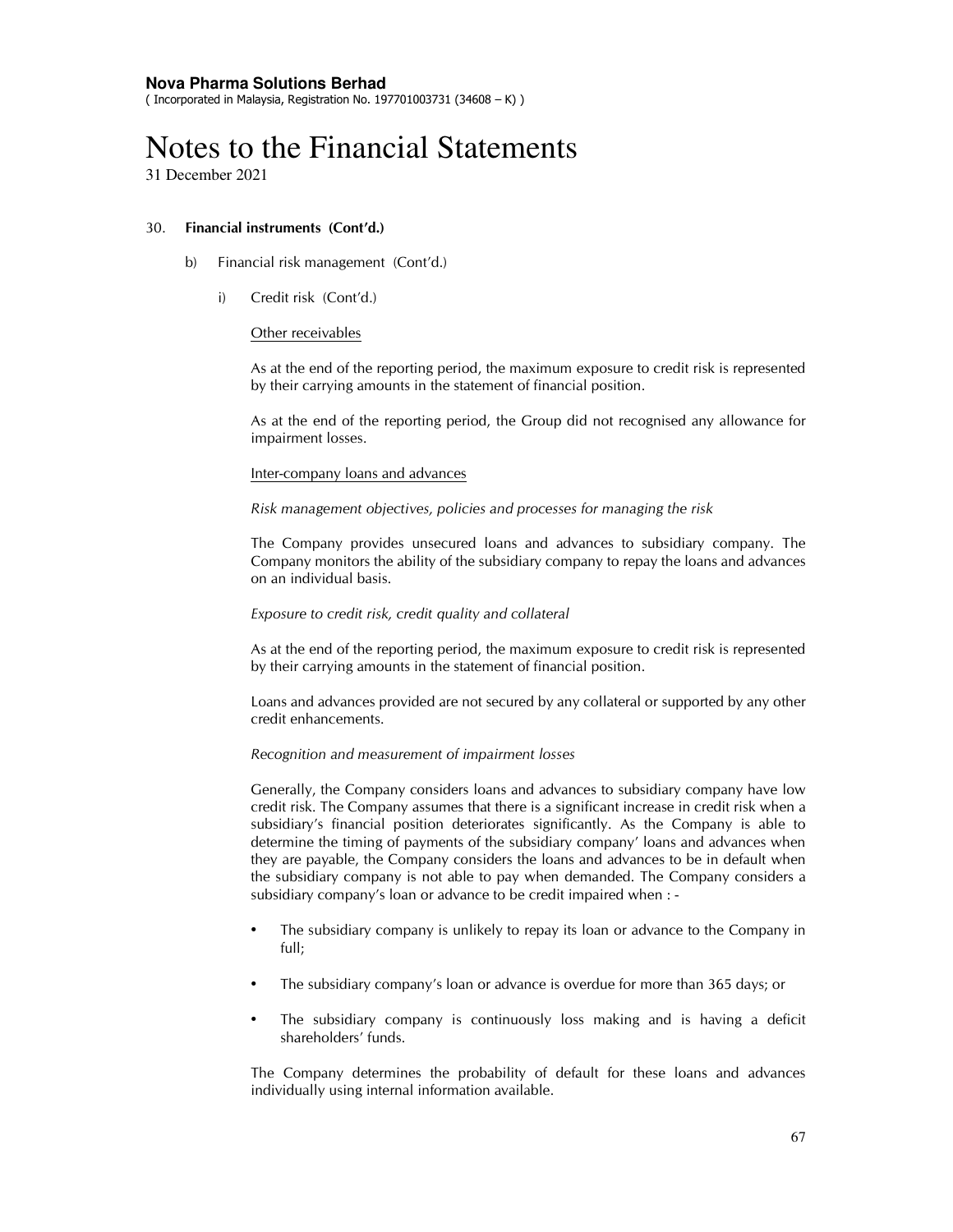# Notes to the Financial Statements

31 December 2021

## 30. **Financial instruments (Cont'd.)**

- b) Financial risk management (Cont'd.)
	- i) Credit risk (Cont'd.)

*Recognition and measurement of impairment losses (Cont'd)* 

As at the end of the reporting period, the Company did not recognised any allowance for impairment losses.

ii) Liquidity risks

Liquidity risk is the risk that the Group will not be able to meet its financial obligations as they fall due. The Group's exposure to liquidity risk arises principally from its various payables.

The Group maintains a level of cash and cash equivalents and bank facilities deemed adequate by the management to ensure, as far as possible, that it will have sufficient liquidity to meet its liabilities when they fall due.

It is not expected that the cash flows included in the maturity analysis could occur significantly earlier or at significantly different amounts.

## *Maturity analysis*

The table below summarises the maturity profile of the Group's and the Company's financial liabilities as at the end of the reporting period based on undiscounted contractual payments :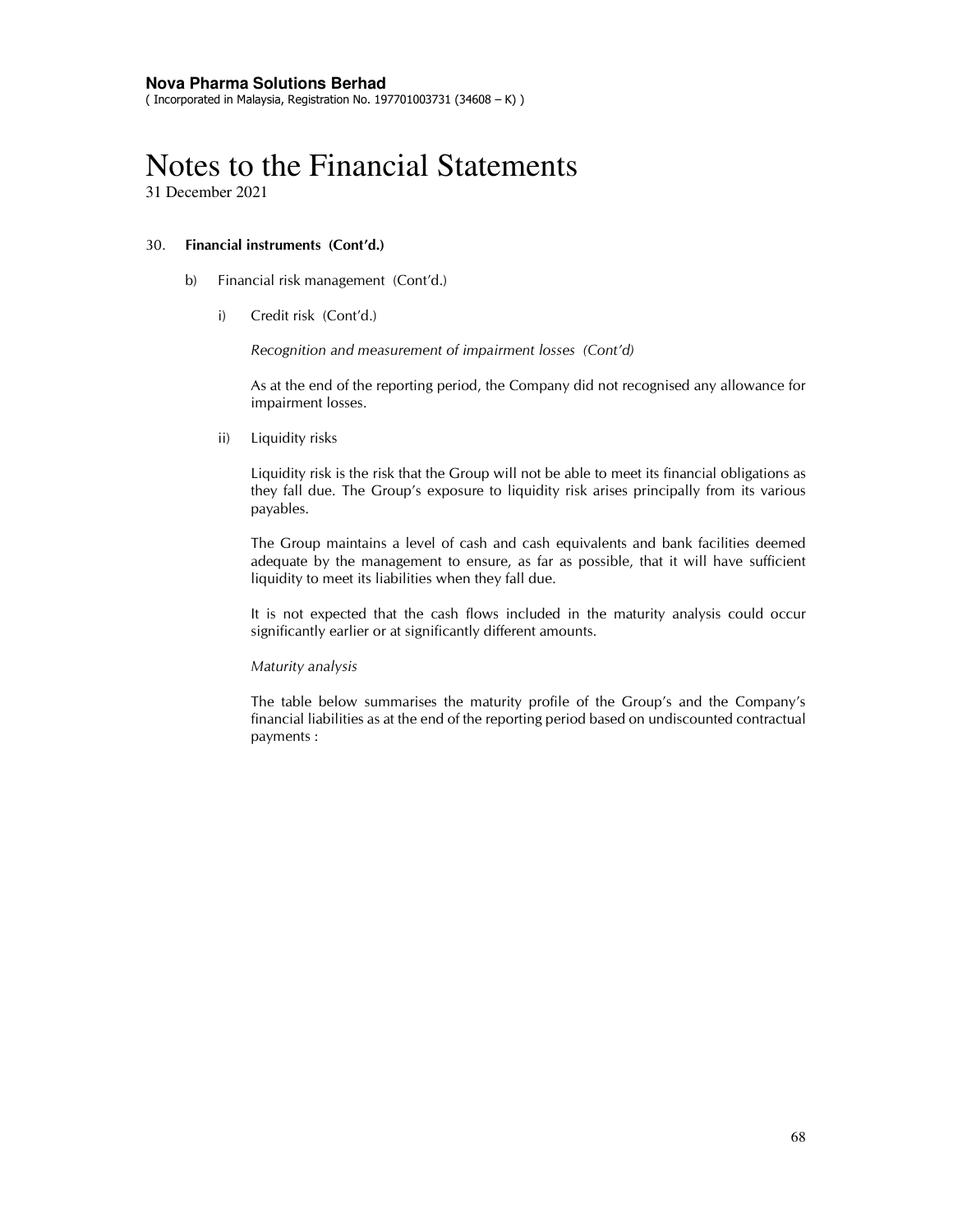( Incorporated in Malaysia, Registration No. 197701003731 (34608 – K) )

# Notes to the Financial Statements

31 December 2021

# 30. **Financial instruments (Cont'd.)**

- b) Financial risk management (Cont'd.)
	- ii) Liquidity risks (Cont'd.)

*Maturity analysis (Cont'd.)* 

The table below summarises the maturity profile of the Group's and the Company's financial liabilities as at the end of the reporting period based on undiscounted contractual payments : - (Cont'd.)

|                                      | Carrying  | Effective     | Contractual | Under     | $1 - 2$   |
|--------------------------------------|-----------|---------------|-------------|-----------|-----------|
|                                      | amount    | interest rate | cash flows  | 1 year    | years     |
| Group                                | <b>RM</b> | $\%$          | <b>RM</b>   | <b>RM</b> | <b>RM</b> |
| 2021                                 |           |               |             |           |           |
| Non-derivative financial liabilities |           |               |             |           |           |
| Trade payables                       | 163,785   |               | 163,785     | 163,785   |           |
| <b>Contract liabilities</b>          | 1,173,500 |               | 1,173,500   | 1,173,500 |           |
| Other payables and accruals          | 1,479,531 |               | 1,479,531   | 1,479,531 |           |
| Lease liabilities                    | 45,173    | 8.00          | 48,787      | 48,787    |           |
|                                      | 2,861,999 |               | 2,865,603   | 2,865,603 |           |
| 2020                                 |           |               |             |           |           |
| Non-derivative financial liabilities |           |               |             |           |           |
| Trade payables                       | 58,638    |               | 58,638      | 58,638    |           |
| Contract liabilities                 | 121,842   |               | 121,842     | 121,842   |           |
| Other payables and accruals          | 1,650,752 |               | 1,650,752   | 1,650,752 |           |
| Lease liabilities                    | 109,587   | 8.00          | 121,968     | 73,181    | 48,787    |
|                                      | 1,940,819 |               | 1,953,200   | 1,904,413 | 48,787    |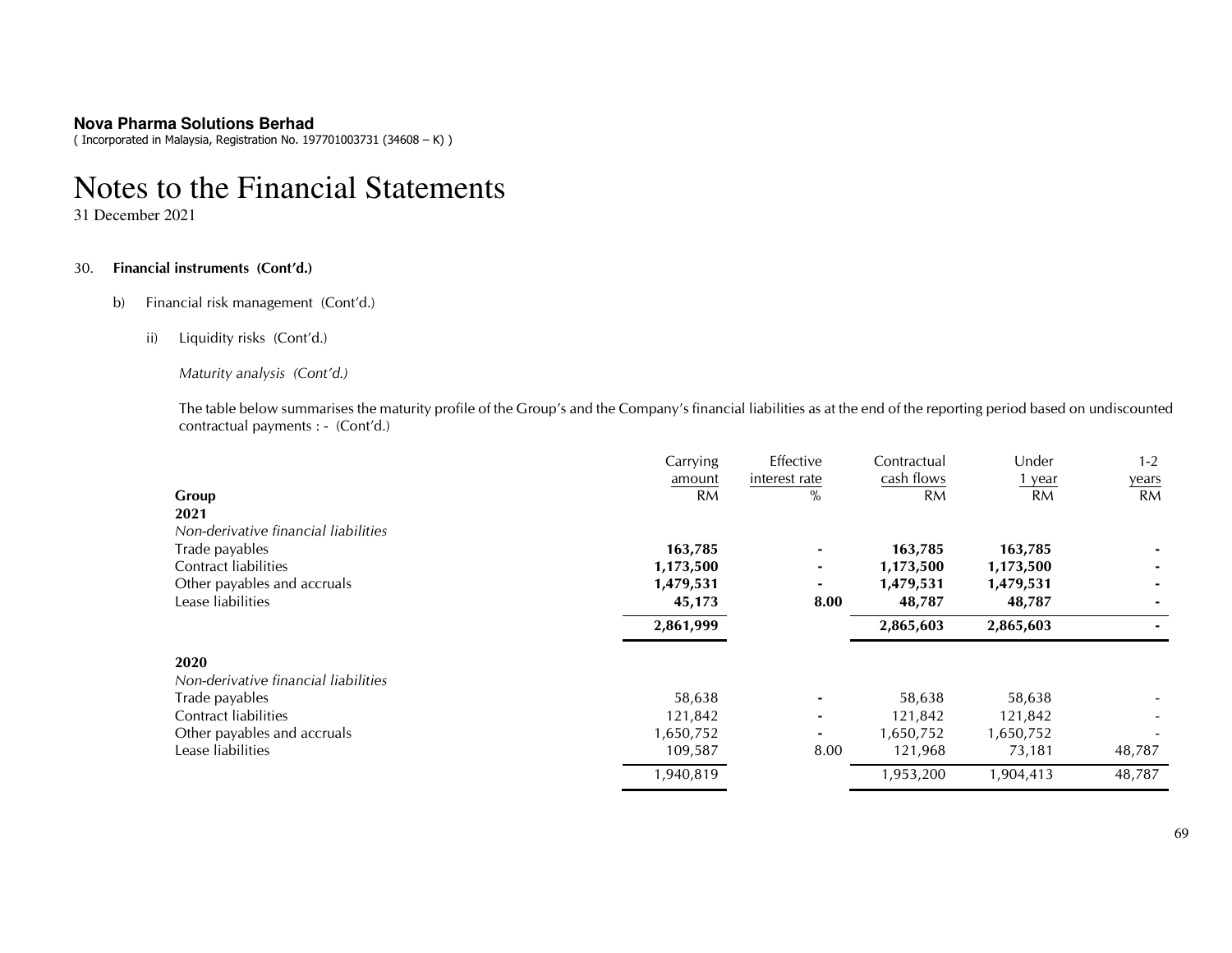( Incorporated in Malaysia, Registration No. 197701003731 (34608 – K) )

# Notes to the Financial Statements

31 December 2021

# 30. **Financial instruments (Cont'd.)**

- b) Financial risk management (Cont'd.)
	- ii) Liquidity risks (Cont'd.)

*Maturity analysis (Cont'd.)* 

|                                              | Carrying  | Effective      | Contractual | Under     | $1 - 2$ |
|----------------------------------------------|-----------|----------------|-------------|-----------|---------|
|                                              | amount    | interest rate  | cash flows  | 1 year    | years   |
| Company                                      | <b>RM</b> | $\%$           | <b>RM</b>   | <b>RM</b> | RM.     |
| 2021<br>Non-derivative financial liabilities |           |                |             |           |         |
| Trade payables                               | 163,785   | $\blacksquare$ | 163,785     | 163,785   |         |
| <b>Contract liabilities</b>                  | 1,173,500 | $\sim$         | 1,173,500   | 1,173,500 |         |
| Other payables and accruals                  | 1,457,025 | $\blacksquare$ | 1,457,025   | 1,457,025 |         |
| Lease liabilities                            | 45,173    | 8.00           | 48,787      | 48,787    |         |
|                                              | 2,839,483 |                | 2,843,097   | 2,843,097 |         |
| 2020                                         |           |                |             |           |         |
| Non-derivative financial liabilities         |           |                |             |           |         |
| Trade payables                               | 58,638    |                | 58,638      | 58,638    |         |
| Contract liabilities                         | 82,842    | $\blacksquare$ | 82,842      | 82,842    |         |
| Other payables and accruals                  | 1,411,131 |                | 1,411,131   | 1,411,131 |         |
| Lease liabilities                            | 109,587   | 8.00           | 121,968     | 73,181    | 48,787  |
|                                              | 1,662,198 |                | 1,674,579   | 1,625,792 | 48,787  |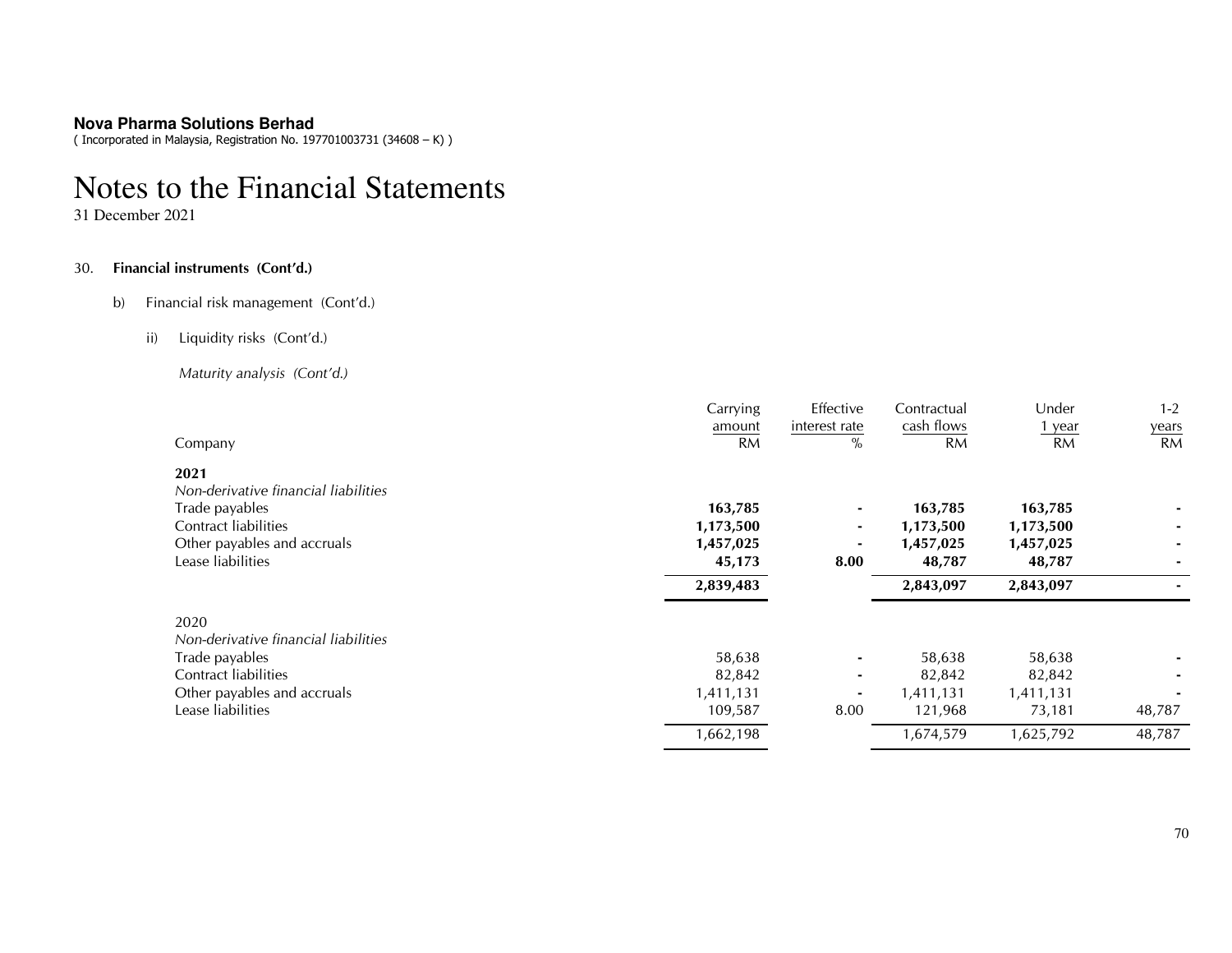# Notes to the Financial Statements

31 December 2021

#### 30. **Financial instruments (Cont'd.)**

- b) Financial risk management (Cont'd.)
	- iii) Market risk

 Market risk is the risk that changes in market prices, such as foreign exchange rates, interest rates and other prices that will affect the Group's financial position or cash flows. Other than interest rates risk and foreign exchange rate risk, the Group is not expose to other prices risk.

#### Currency risk

 The Group is exposed to foreign currency risk on sales and purchases that are denominated in a currency other than the respective functional currencies of Group entities. The currencies giving rise to this risk are primarily Euro ("EURO"), US Dollar ("USD") and Thai Baht ('Thai Baht).

#### *Risk management objectives, policies and processes for managing the risk*

The Group is closely monitoring the foreign currency risk on an ongoing basis to ensure that the net exposure is at acceptable level. On occasion, the Group enters into forward foreign currency contracts to hedge against its foreign currency risk.

#### *Exposure to foreign currency risk*

The Group's exposure to foreign currency (a currency which is other than the functional currency of the Group entities) risk, based on carrying amounts as at the end of the reporting period are as follows : -

|                                        | Group and Company |           |
|----------------------------------------|-------------------|-----------|
|                                        | 2021<br>2020      |           |
|                                        | RM                | <b>RM</b> |
| Denominated in US Dollar               |                   |           |
| Balance recognised in the statement of |                   |           |
| financial position                     |                   |           |
|                                        |                   |           |
| Trade receivables (Note 8)             | 1,526             | 616,195   |
| Contract assets/(liabilities) (Note 9) | 489,404           | 100,514   |
| Trade payable (Note 18)                | (163, 785)        | (39, 704) |
| Cash and bank balances (Note 28)       | 345,816           | 45,341    |
|                                        | 672,961           | 722,346   |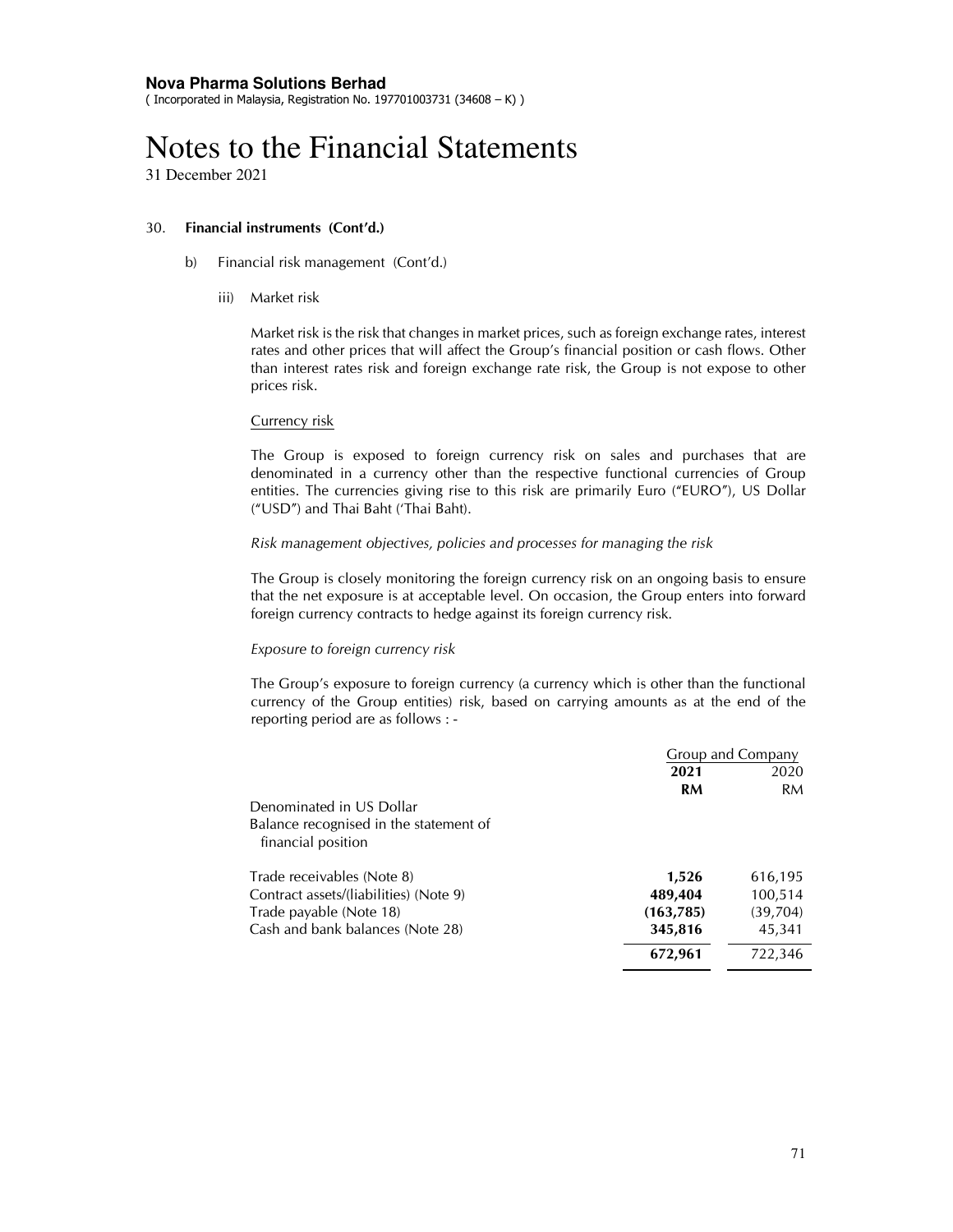# Notes to the Financial Statements

31 December 2021

# 30. **Financial instruments (Cont'd.)**

- b) Financial risk management (Cont'd.)
	- iii) Market risk (Cont'd.)

Currency risk (Cont'd.)

*Exposure to foreign currency risk (Cont'd.)* 

|                                                              | Group and Company |           |  |
|--------------------------------------------------------------|-------------------|-----------|--|
|                                                              | 2021              | 2020      |  |
|                                                              | <b>RM</b>         | <b>RM</b> |  |
| Denominated in Euro                                          |                   |           |  |
| Balance recognised in the statement of<br>financial position |                   |           |  |
| Trade receivables (Note 8)                                   | 256,170           |           |  |
| Contract assets/(liabilities) (Note 9)                       | (192, 736)        | (66, 225) |  |
| Cash and bank balances (Note 28)                             | 230,857           | 121,214   |  |
|                                                              | 294,291           | 54,989    |  |
|                                                              |                   |           |  |
|                                                              | Group and Company |           |  |
|                                                              | 2021              | 2020      |  |
|                                                              | <b>RM</b>         | <b>RM</b> |  |
| Denominated in Thai Baht                                     |                   |           |  |
| Balance recognised in the statement of<br>financial position |                   |           |  |
| Trade receivables (Note 8)                                   | 1,263,750         |           |  |
| Contract assets/(liabilities) (Note 9)                       | (951, 183)        |           |  |
|                                                              |                   |           |  |
|                                                              | 312,567           |           |  |

*Currency risk sensitivity analysis* 

A 5% strengthening of RM against the following currencies at the end of the reporting period would have increased /(decreased) equity and post-tax profit or loss by the amounts shown below. This analysis is based on foreign currency exchange rate variances that the Group considered to be reasonably possible at the end of the reporting period. The analysis assumes that all other variables, in particular interest rates, remained constant.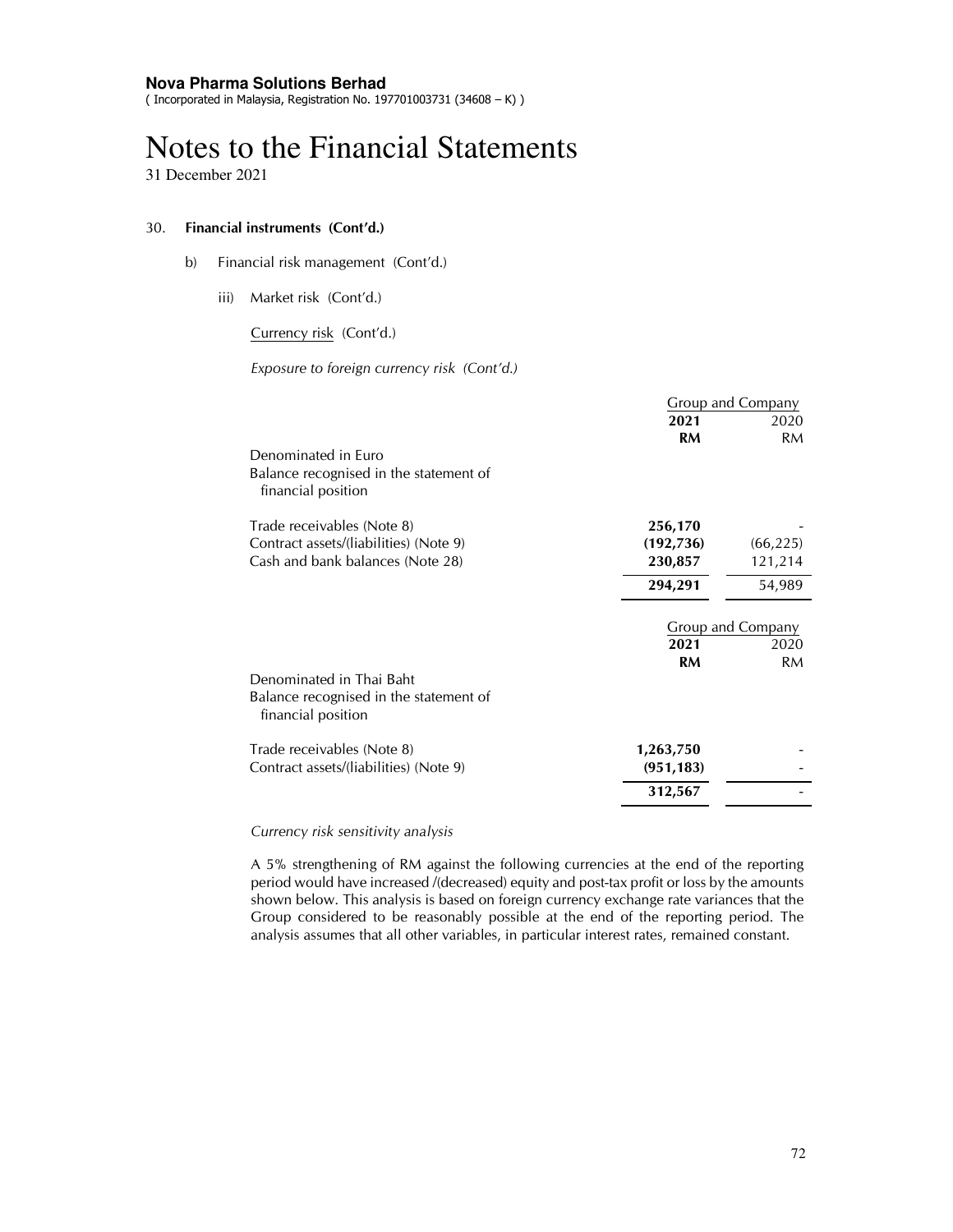# Notes to the Financial Statements

31 December 2021

# 30. **Financial instruments (Cont'd.)**

- b) Financial risk management (Cont'd.)
	- iii) Market risk (Cont'd.)

Currency risk (Cont'd.)

 *Currency risk sensitivity analysis* 

|           | 2021                             |           | 2020       |               |  |
|-----------|----------------------------------|-----------|------------|---------------|--|
|           | <b>Profit</b>                    |           |            | Profit for    |  |
|           |                                  | for the   |            | for the       |  |
|           |                                  | financial |            | financial     |  |
| Group     | <b>Equity</b>                    | year      | Equity     | year          |  |
|           | <b>RM</b>                        | <b>RM</b> | <b>RM</b>  | <b>RM</b>     |  |
| US Dollar |                                  |           |            |               |  |
| Increase  | 25,573                           | 25,573    | 27,449     | 27,449        |  |
|           |                                  |           |            |               |  |
| Euro      |                                  |           |            |               |  |
| Increase  | 11,183                           | 11,183    | 2,090      | 2,090         |  |
|           |                                  |           |            |               |  |
|           |                                  |           |            |               |  |
| Thai Baht |                                  |           |            |               |  |
| Increase  | 11,878                           | 11,878    |            |               |  |
|           |                                  |           |            |               |  |
|           | 2021<br><b>Profit for</b><br>the |           | 2020       |               |  |
|           |                                  |           | Profit for |               |  |
|           |                                  |           |            | the financial |  |
|           |                                  | financial |            |               |  |
|           | <b>Equity</b>                    | year      | Equity     | year          |  |
|           | <b>RM</b>                        | <b>RM</b> | <b>RM</b>  | <b>RM</b>     |  |
| Company   |                                  |           |            |               |  |
|           |                                  |           |            |               |  |
| US Dollar |                                  |           |            |               |  |
| Increase  | 25,573                           | 25,573    | 27,449     | 27,449        |  |
|           |                                  |           |            |               |  |
| Euro      |                                  |           |            |               |  |
| Increase  | 11,183                           | 11,183    | 2,090      | 2,090         |  |
|           |                                  |           |            |               |  |
|           |                                  |           |            |               |  |
| Thai Baht |                                  |           |            |               |  |
| Increase  | 11,878                           | 11,878    |            |               |  |

A 5% of weakening of RM against the above foreign currencies at the end of the reporting period would have had equal but opposite effect on the above currencies to the amount shown above, on the basis that all other variables remained constant.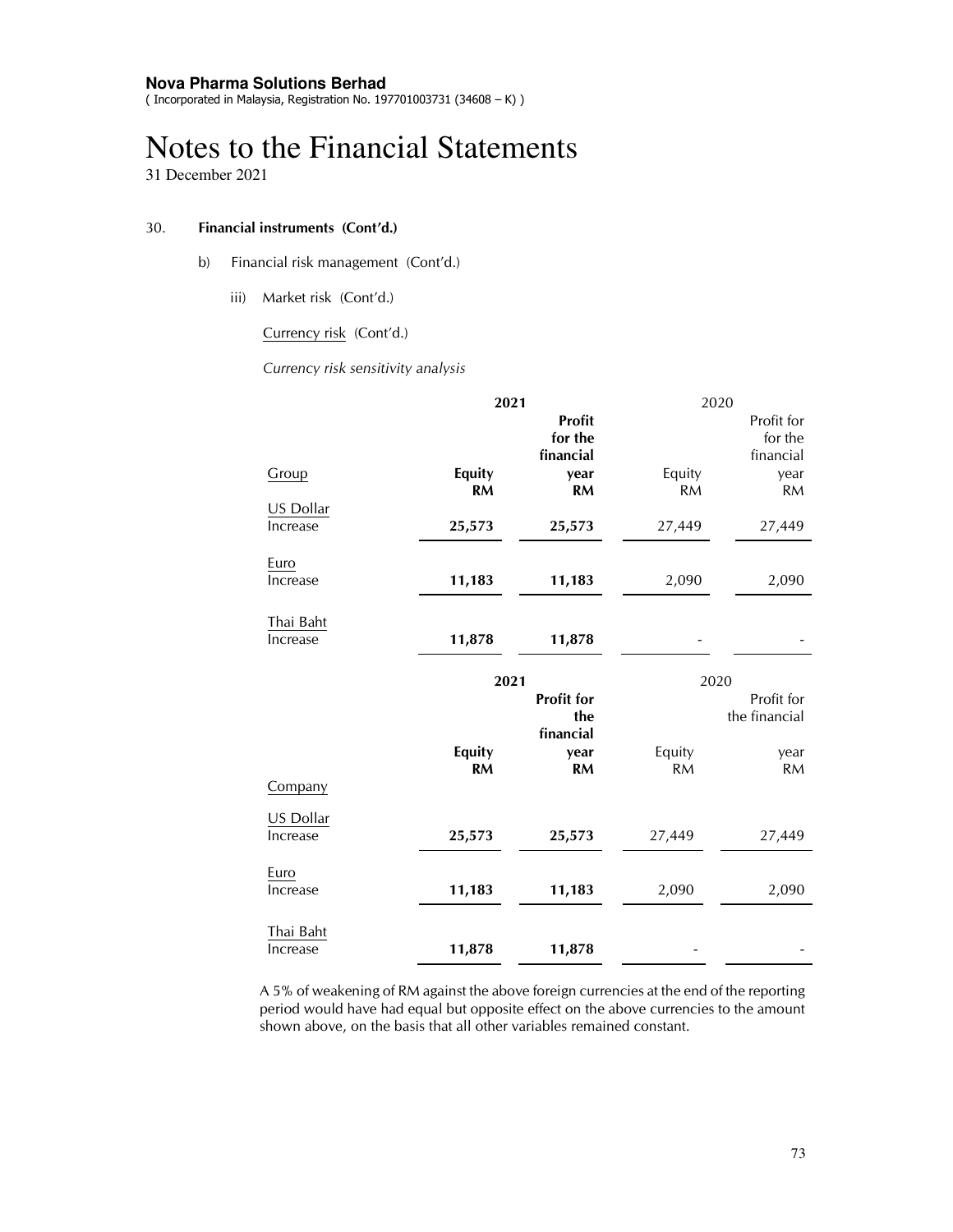# Notes to the Financial Statements

31 December 2021

### 30. **Financial instruments (Cont'd.)**

- b) Financial risk management (Cont'd.)
	- iii) Market risk (Cont'd.)

#### Interest rate risk

The Group's fixed rate borrowings are exposed to a risk of change in their fair value due to changes in interest rates. The Group's variable rate borrowings are exposed to a risk of change in cash flows due to changes interest rates. Short-term investment such as deposits with licensed bank are not significantly exposed to interest rate risk.

 *Risk management objectives, policies and processes for managing the risk*

The Group's policy is to borrow principally on the floating rate basis but to retain a proportion of fixed rate debt. The objectives for the mix between fixed and floating rate borrowings are set to reduce the impact of an upward change in interest rates while enabling benefits to be enjoyed if interest rates fall.

Short-term investments such as short-term funds and deposits with licensed bank are not significantly exposed to interest rate risk.

Price risk

Price risk is the risk that the fair value or future cash flows of the Company's financial instruments will fluctuate because changes in market price (other than interest or exchange rates).

The Company's investments in unquoted unit trust are subject to market price risk. The Company does not hedge this exposure because of its investments are in highly liquid money market instrument and deposits with financial institution in Malaysia, where the risks accepted are commensurate with the expected returns.

iv) Operational risk

The operational risk arises from the daily activities of the Group which includes legal, credit reputation and financing risk and other risks associated to daily running of its business operations.

Such risks are mitigated through proper authority levels of approval limits, clear reporting structure, segregation of duties, policies and procedures implemented and periodic management meetings.

In dealing with its stewardship, the directors recognise that effective risk management is an integral part of good business practice.

The directors will pursue an ongoing process of identifying, assessing and managing key business areas, overall operational and financial risks faced by the business units as well as regularly reviewing and enhancing risk mitigating strategies with its appointed and key management personnel.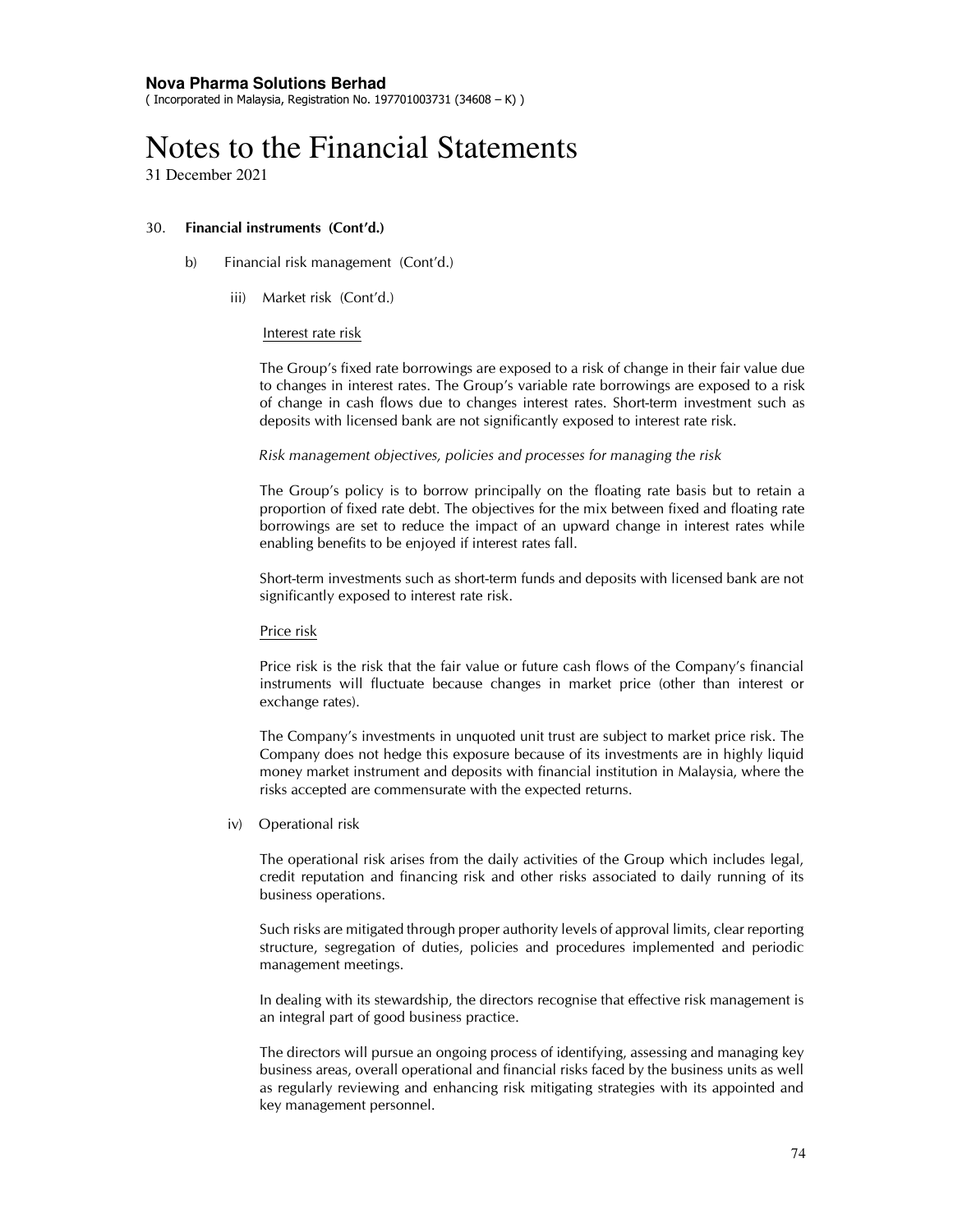# Notes to the Financial Statements

31 December 2021

#### 30. **Financial instruments (Cont'd.)**

c) Fair value information

The carrying amounts of cash and cash equivalents, short-term receivables and payables reasonably approximate their fair value due to the relatively short-term nature of these financial instruments.

|                                            | Fair value of financial instruments carried at fair value |           |           |           | Carrying  |
|--------------------------------------------|-----------------------------------------------------------|-----------|-----------|-----------|-----------|
|                                            | Level 1                                                   | Level 2   | Level 3   | Total     | amount    |
| 2021                                       | <b>RM</b>                                                 | <b>RM</b> | <b>RM</b> | <b>RM</b> | <b>RM</b> |
| <b>Financial asset</b><br>Short-term funds | 5,145,696                                                 | ۰         |           | 5,145,696 | 5,145,696 |
| 2020                                       |                                                           |           |           |           |           |
| <b>Financial asset</b><br>Short-term funds | 5,799,526                                                 |           |           | 5,799,526 | 5,799,526 |

### Level 1 fair value

Level 1 fair value is derived from quoted price (unadjusted) in active markets for identical financial assets or liabilities that the entity can access at the measurement date.

#### Level 2 fair value

Level 2 fair value is estimated using inputs other than quoted prices included within Level 1 that are observable for the financial assets or liabilities, either directly or indirectly.

*Transfer between Level 1 and Level 2 fair values* 

There has been no transfer between Level 1 and 2 fair values during the financial year (2019: no transfer in either directions).

Level 3 fair value

Level 3 fair value is estimated using unobservable inputs for the financial assets and liabilities.

### 31. **Capital management**

The Group manages its capital to ensure that entities within the Group will be able to maintain an optimal capital structure so as to support their businesses and maximise shareholders' value. To achieve this objective, the Group may take adjustments to the capital structure in view of changes in economic conditions, such as adjusting the amount of dividend payment, returning of capital to shareholders or issuing new shares.

The Group manages its capital based on debt-to-equity ratio. The debt-to-equity ratio is calculated as total borrowings from financial institutions divided by total equity.

The Group has no borrowings from financial institutions. The debt-to-equity ratio is not presented as it does not provide a meaningful indicator of the risk of borrowings.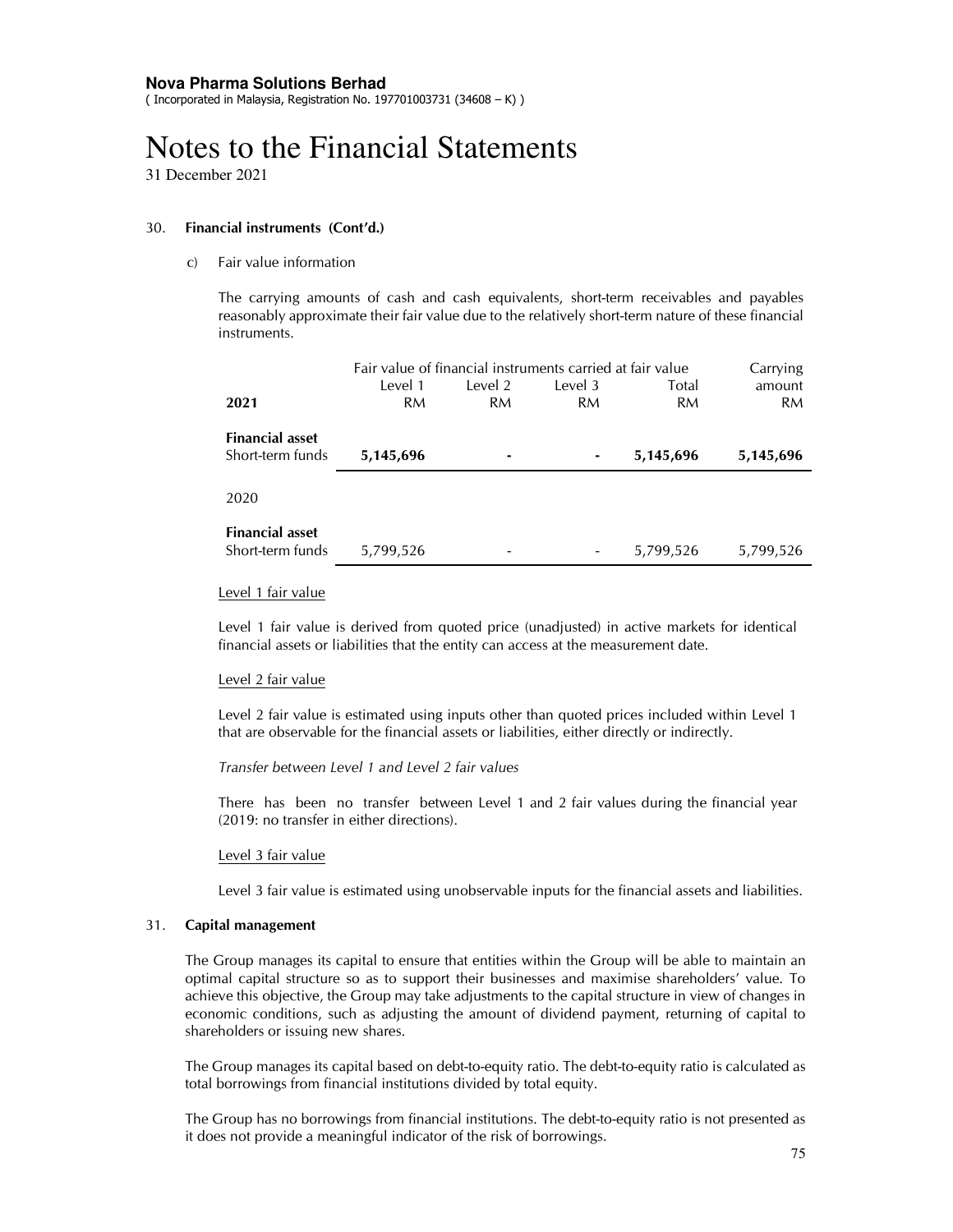# Notes to the Financial Statements

31 December 2021

# 32. **Material litigation**

On 10 October 2018, the Company has served a Payment Claim pursuant to Section 5 of the Construction Industry Payment and Adjudication Act 2012 (CIPAA) against Oriental Maze Sdn Bhd ("OMSB") claiming for a sum of RM437,600 with interest and costs.

The Claim is made by the Company against OMSB for failing to pay the remaining outstanding debts of RM437,600 ("Debts") pertaining to the first phase of design works totaling RM975,200 (inclusive of Goods and Services Tax) which has been completed, delivered and invoiced by the Company to OMSB. The first phase of design works was part of the scope of work for the project pertaining to the contract agreement dated 26 August 2016 awarded by OMSB to the Company.

On 25 February 2019, the Adjudicator of Asian International Arbitration Center had pursuant to Section 12(2)(b) of the Construction Industry Payment and Adjudication Act 2012 provided its adjudication decision which awarded to and in favour of NPS of the Claim.

On 21 January 2021, the Company served a Statutory Notice pursuant to Section 465 & 466 of the Companies Act 2016 to OMSB for the payment of RM561,007.80 which made up of the following:-

- (1) Debts of RM437,600;
- (2) Interest rate of 5% per annum on the Debts from 28 June 2017 until 21 January 2021 of RM78,108.60, and which continues for each additional day starting from 22 January 2021 at the rate of RM59.95 per day until the settlement of the Debts;
- (3) Costs of adjudication proceedings of RM15,299.20; and
- (4) Legal Costs of RM30,000.00.

On 24 February 2021, the Company has filed a winding-up petition against OMSB as a result of OMSB's failure to settle the sum of RM561,007.80 within twenty-one (21) days of receiving the Statutory Notice issued under Sections 465 and 466 of the Companies Act 2016 dated 21 January 2021.

High Court Judicial Commissioner had on 28 April 2021, upon the OMSB request for time to settle the debt, ordered the OMSB to settle the debt due and owing to the Company in full or if both parties have come to a settlement of the debt on or by 22 June 2021, failing which the Winding Up Order shall be made against OMSB on 22 June 2021 automatically.

On 8 July 2021, the winding up order made against OMSB automatically has been sealed by the High Court of Malaya as a result of OMSB's failure to settle the sum on or by 22 June 2021. Pursuant to the winding up order, OMSB was ordered to be wound up by the court under the provisions of the Companies Act 2016 and the Official Receiver be appointed as the liquidator of OMSB.

# 33. **Related parties**

### Identity of related parties

For the purposes of these financial statements, parties are considered to be related to the Group if the Group has the ability, directly or indirectly, to control the party or exercise significant influence over the party in making financial and operating decisions, or vice versa, or where the Group and the party are subject to common control or common significant influence. Related parties may be individuals or other entities.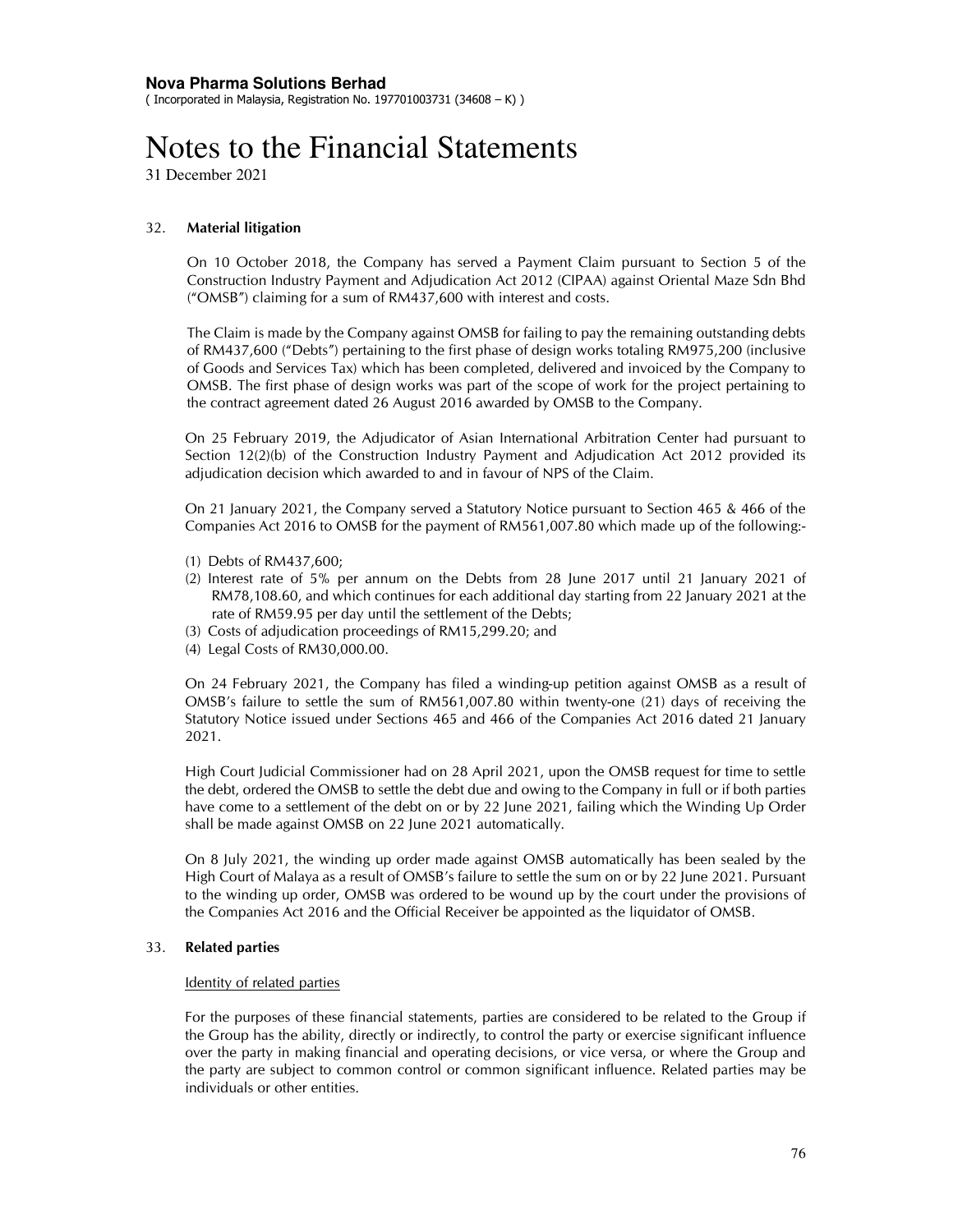# Notes to the Financial Statements

31 December 2021

#### 33. **Related parties (Cont'd.)**

#### Identity of related parties (Cont'd)

Related parties also include key management personnel defined as those persons having authority and responsibility for planning, directing and controlling the activities of the Group either directly or indirectly. The key management personnel include all the Directors of the Group, and certain members of the senior management of the Group.

The Group has related party relationship with its subsidiary, Directors and key management personnel.

#### Significant related party transactions

Related party transactions have been entered into the normal course of business under normal trade terms. The significant related party transactions of the Group and of the Company are show below. The related party balances are shown in Note 11 to the financial statements.

- a) Related party/companies transactions :
	- i) Transactions with a director : -

|                | Group     |           | Company   |           |
|----------------|-----------|-----------|-----------|-----------|
|                | 2021      | 2020      | 2021      | 2020      |
|                | <b>RM</b> | <b>RM</b> | <b>RM</b> | <b>RM</b> |
| - Lease rental | 73,181    | 73,181    | 73,181    | 73,181    |

ii) Significant related company transactions in the financial statements are as follows : -

|                                                                                                                                   |                  | Company          |  |
|-----------------------------------------------------------------------------------------------------------------------------------|------------------|------------------|--|
|                                                                                                                                   | 2021             | 2020             |  |
|                                                                                                                                   | <b>RM</b>        | <b>RM</b>        |  |
| Nova HiTech Solutions Sdn Bhd<br>- Revenue<br>- Rental income<br>- Management fee received /receivable from<br>subsidiary company | 13,272<br>12,000 | 15,484<br>12,000 |  |

### b) Compensation of key management personnel

The remuneration paid by the Group and the Company to key management personnel during the financial year are as follows : -

|                                                              | Group     |           | Company   |           |
|--------------------------------------------------------------|-----------|-----------|-----------|-----------|
|                                                              | 2021      | 2020      | 2021      | 2020      |
| <b>Directors</b>                                             | <b>RM</b> | <b>RM</b> | <b>RM</b> | <b>RM</b> |
| Short-term employee benefits<br>Post-employment benefits : - | 502,750   | 654,090   | 502,750   | 496,590   |
| - Defined contribution plan - EPF                            | 57,963    | 71.241    | 57,963    | 53,747    |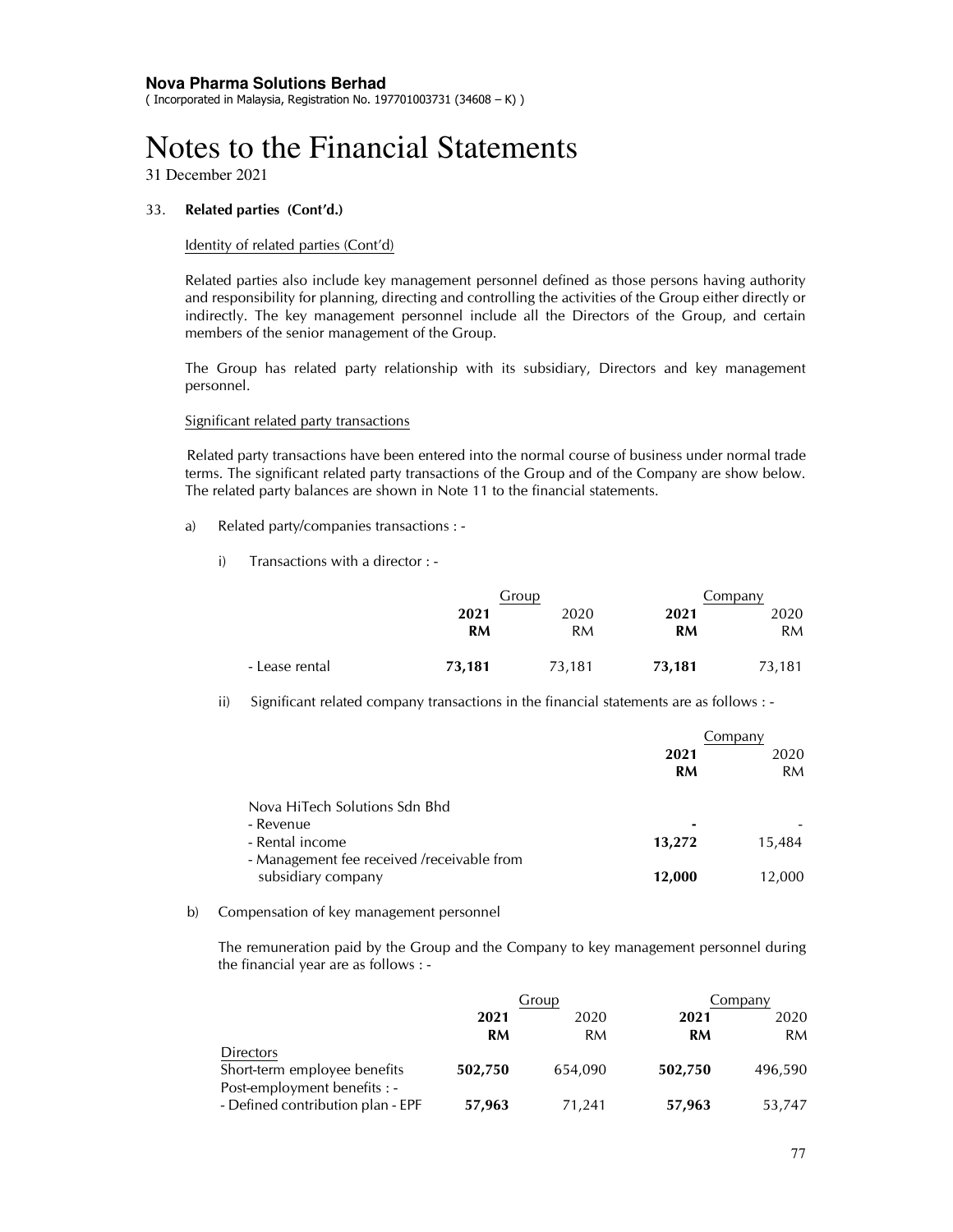# Notes to the Financial Statements

31 December 2021

## 34. **Significant event**

The COVID-19 pandemic has significantly disrupted many business operations around the world. The Group and the Company have performed an assessment of the overall impact of the situation on the Group's and the Company's operations, including the recoverability of the carrying amount of assets and measurements of assets and liabilities and concluded that there is no material adverse effects on the financial statements for the financial period ended 31 December 2021.

The scale and duration of the economic uncertainty and its related impact on the outlook and prospects of the Group and the Company could not be reasonably estimated at this juncture. The Group and the Company are closely monitoring the evolving situation of the COVID-19 pandemic and the effects, if any will be reflected in the next annual financial statements.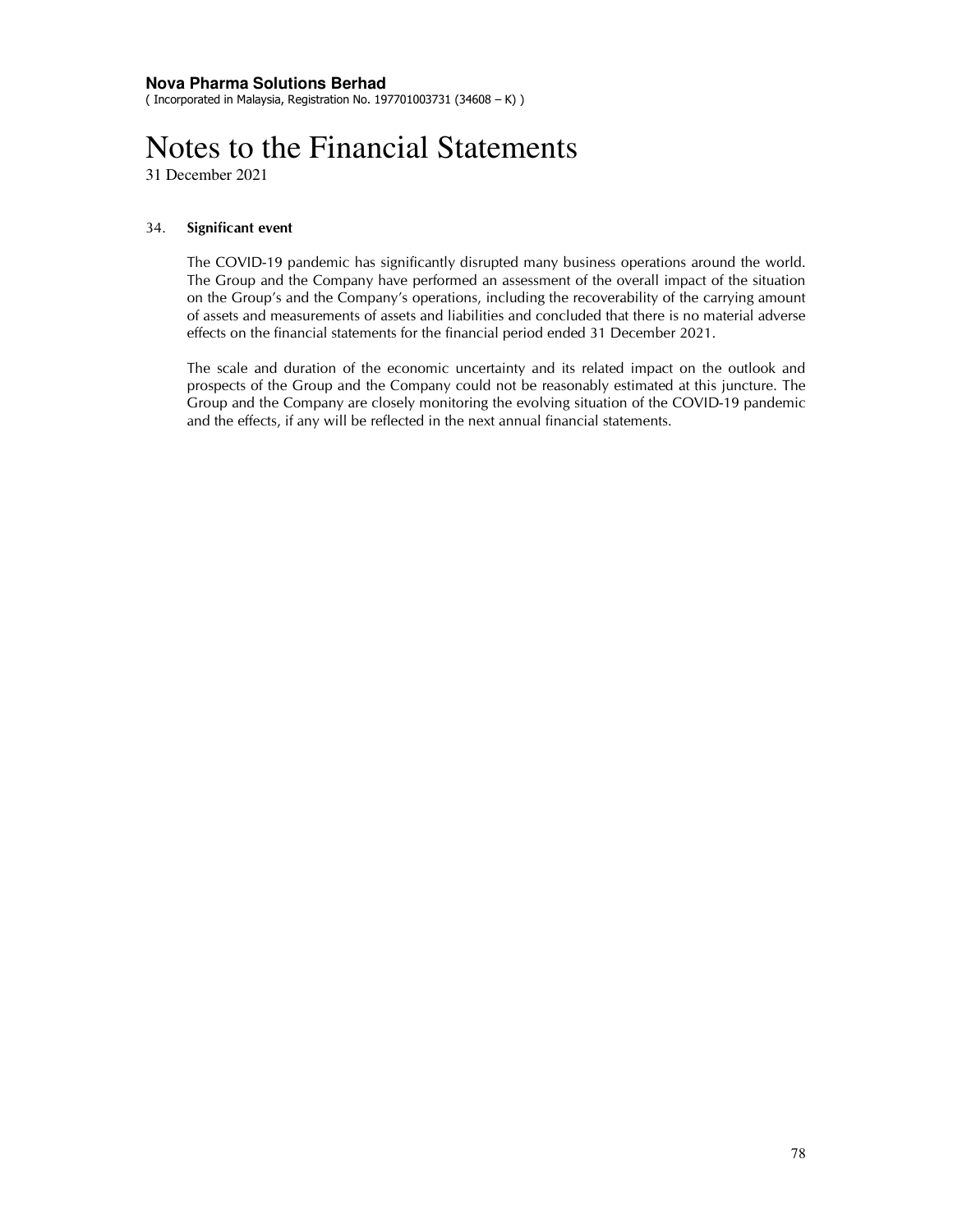### **Nova Pharma Solutions Berhad**

( Incorporated in Malaysia, Registration No. 197701003731 (34608 – K) )

# Statement by Directors

Pursuant to Section 251(2) of the Companies Act, 2016

We, Khoo Boo Wie and Ter Leong Tah, being the two directors of Nova Pharma Solutions Berhad, do hereby state that in our opinion, the financial statements set out on pages 10 to 78 are drawn up in accordance with Malaysian Financial Reporting Standards, International Financial Reporting Standards and the requirements of the Companies Act, 2016 in Malaysia so as to give a true and fair view of the state of affairs of the Group and of the Company at 31 December 2021 and of the results and the cash flows of the Group and of the Company for the financial year ended on that date.

Signed on behalf of the Board of Directors in accordance with a resolution of the Directors

**Khoo Boo Wie**

**Ter Leong Tah**

Selangor, Date : 26 April 2022